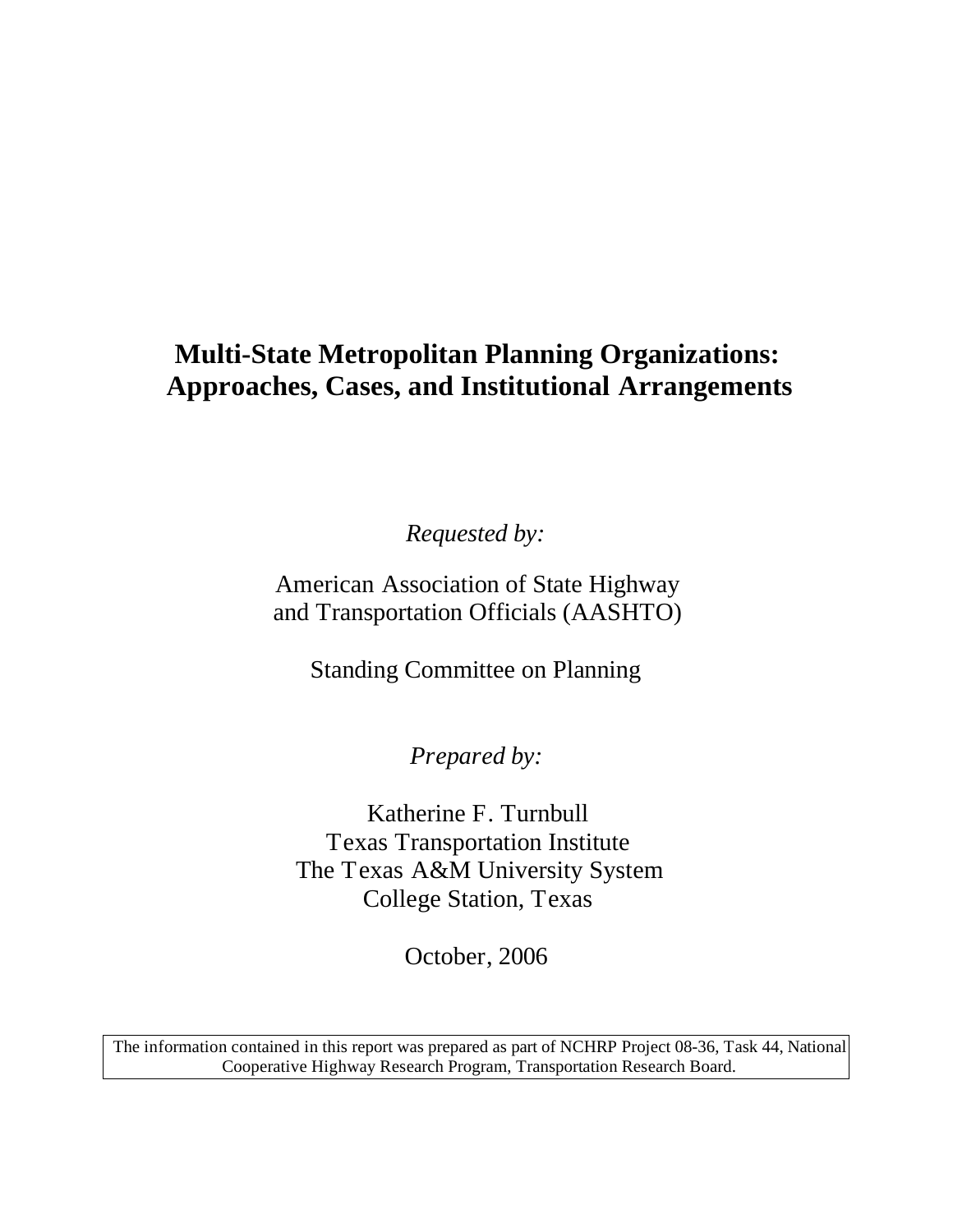#### **Acknowledgement**

This study was requested by the American Association of State Highway and Transportation Officials (AASHTO), and conducted as part of National Cooperative Highway Research Program (NCHRP) Project 08-36. The NCHRP is supported by annual voluntary contributions from the state Departments of Transportation. Project 08-36 is intended to fund quick response studies on behalf of the AASHTO Standing Committee on Planning. The report was prepared by Dr. Katherine F. Turnbull of the Texas Transportation Institute. The work was guided by a task group chaired by Charlie Howard, Puget Sound Regional Council, which included Sonna Lynn Fernandez, Idaho Transportation Department; Dean Lookingbill, Southwest Regional Transportation Council; Eric Phillips, Washington State Department of Transportation; and Mary Lynn Tischer, Virginia Department of Transportation. The project was managed by Ronald D. McCready, NCHRP Senior Program Officer.

#### **Disclaimer**

The opinions and conclusions expressed or implied are those of the research agency that performed the research and are not necessarily those of the Transportation Research Board or its sponsors. The information contained in this document was taken directly from the submission of the author(s). This document is not a report of the Transportation Research Board or of the National Research Council.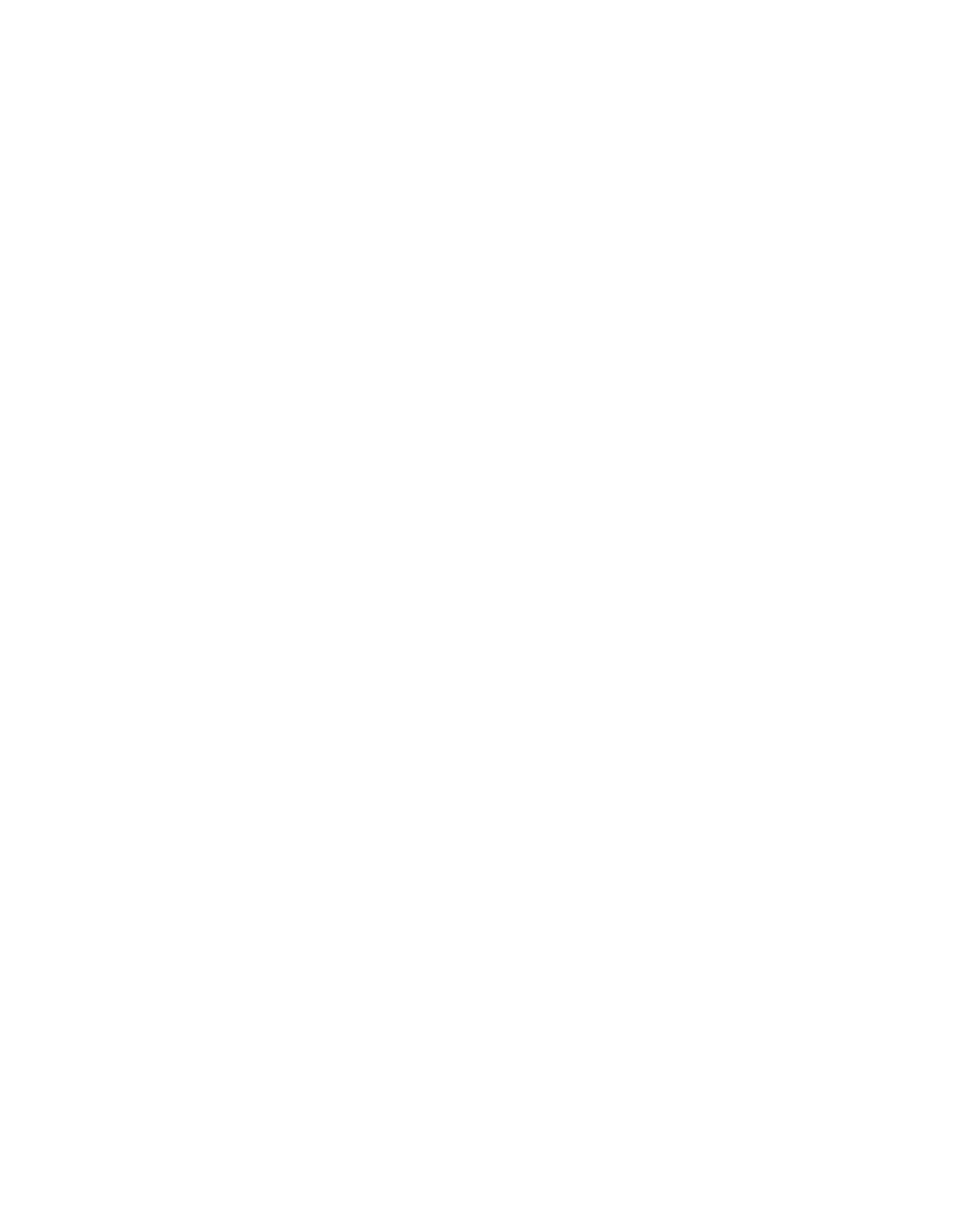# **TABLE OF CONTENTS**

| <b>CHAPTER FOUR - MULTI-STATE MPO CHALLENGES AND OPPORTUNITIES41</b> |
|----------------------------------------------------------------------|
|                                                                      |
|                                                                      |
|                                                                      |
|                                                                      |
|                                                                      |
|                                                                      |
|                                                                      |
|                                                                      |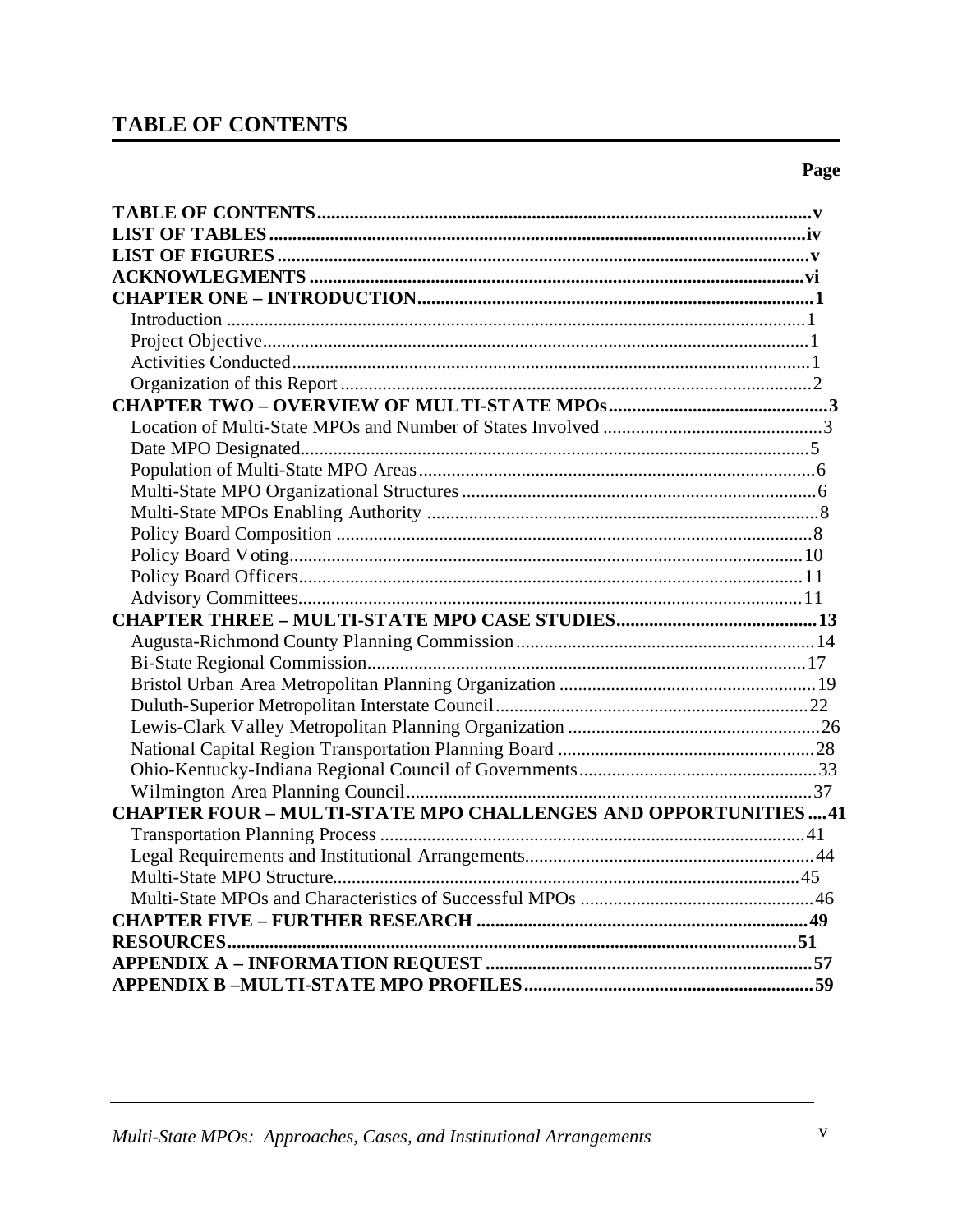# **LIST OF TABLES**

|  | Page |
|--|------|
|  |      |
|  |      |
|  |      |
|  |      |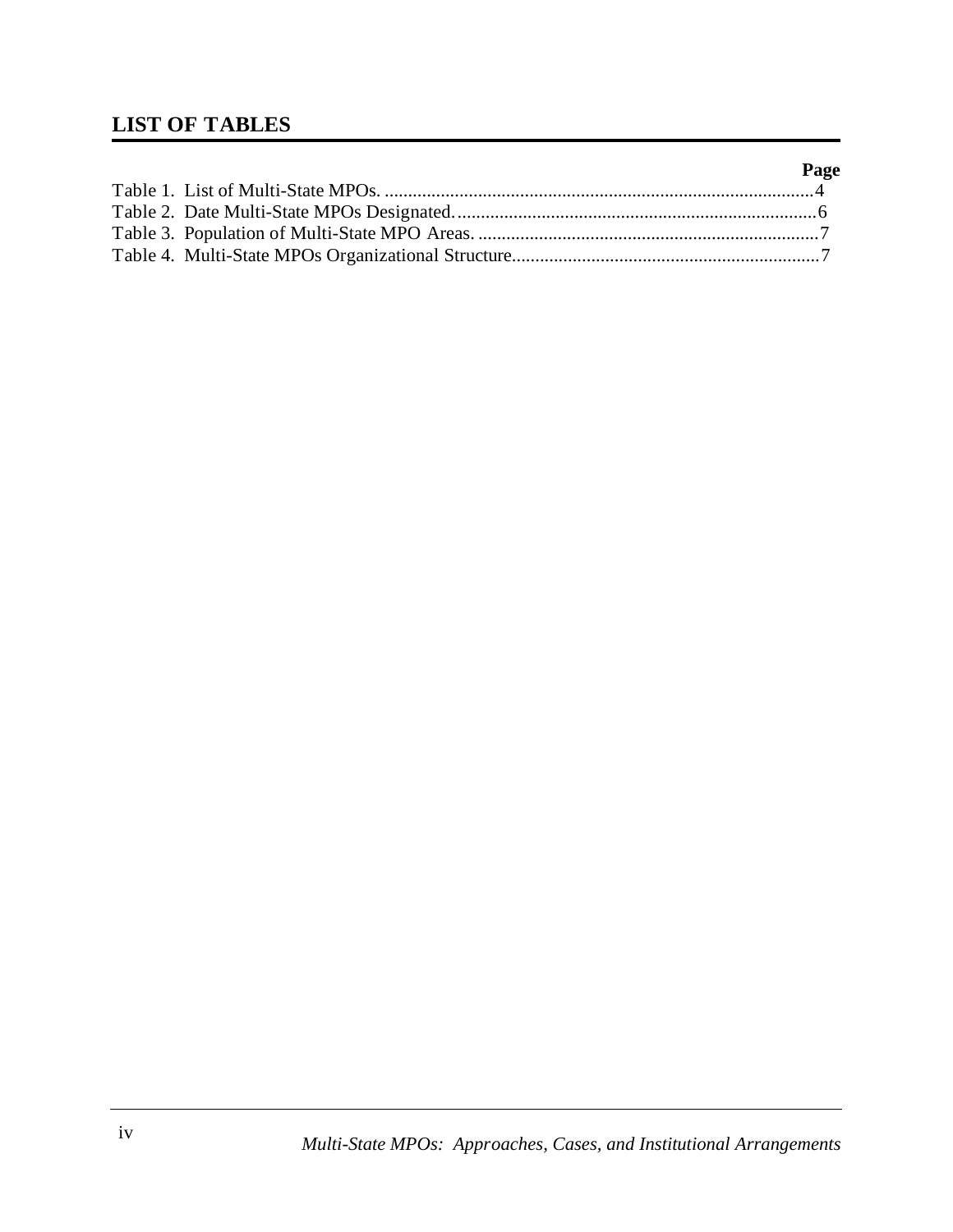# **LIST OF FIGURES**

| Figure 2. Location of Multi-State MPO Case Studies (City of Main Office Shown by Star).  13 |  |
|---------------------------------------------------------------------------------------------|--|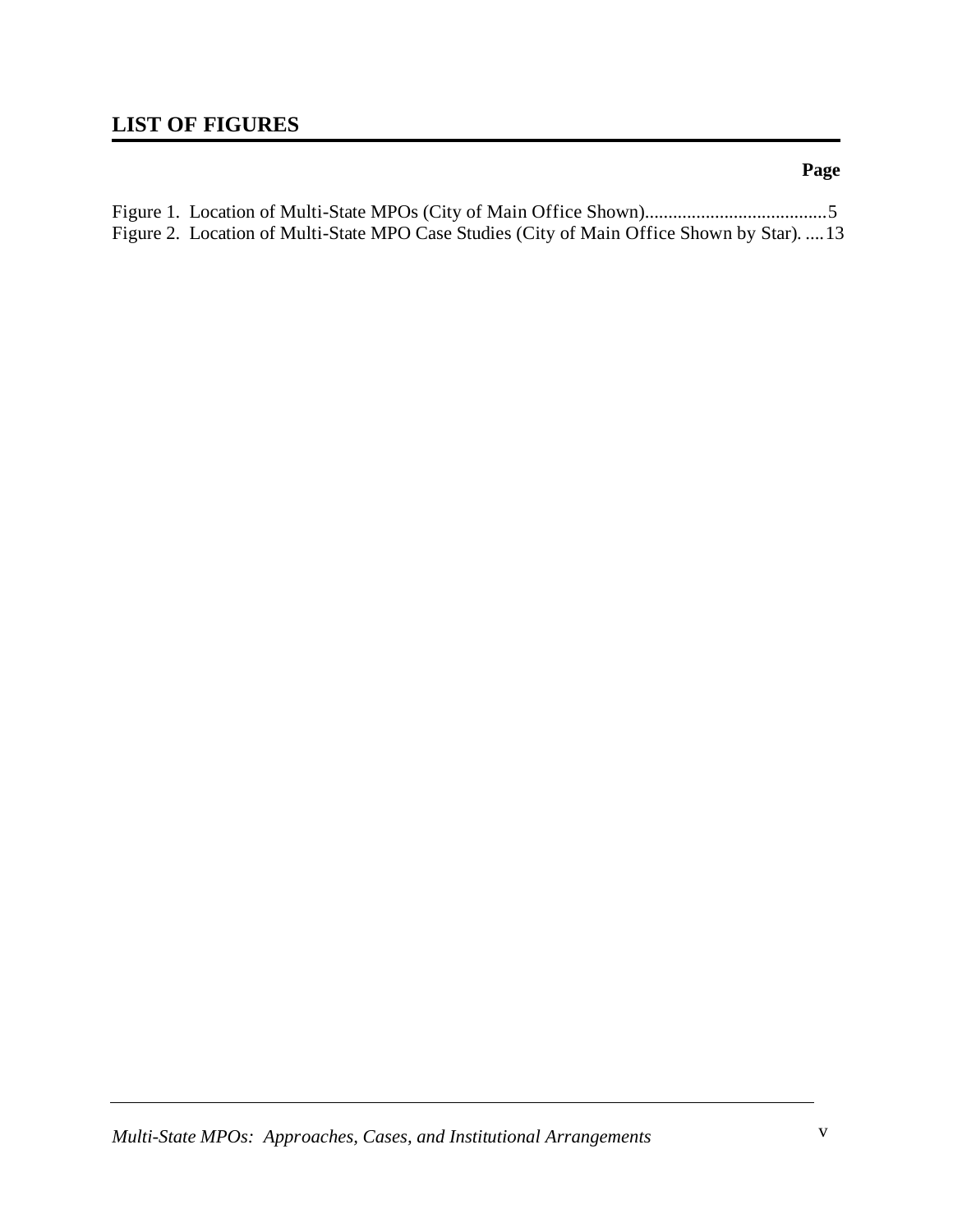## **ACKNOWLEGMENTS**

This report was prepared under NCHRP Project 8-36, Task 44, by the Texas Transportation Institute (TTI), a part of The Texas A&M University System. The Institute is part of the AECOM Consulting Transportation Group team on NCHRP Project 8-36. The Texas A&M Research Foundation is the contractor for the study. Numerous TTI staff members contributed to this project. Ms. Bonnie Duke was responsible for word processing, Mr. Anthony Simmons assisted with the background research, Ms. Penelope Weinberger helped with followup contacts on the information requests, and Mr. Gary Lobaugh edited the final report. Ron McCready served as the NCHRP staff liaison for the project. Finally, staff at metropolitan planning organizations (MPOs), state departments of transportation, and other agencies offered information on institutional arrangements, organizational structures, and challenges and opportunities associated with multi-state MPOs. The assistance of all these individuals is both recognized and greatly appreciated.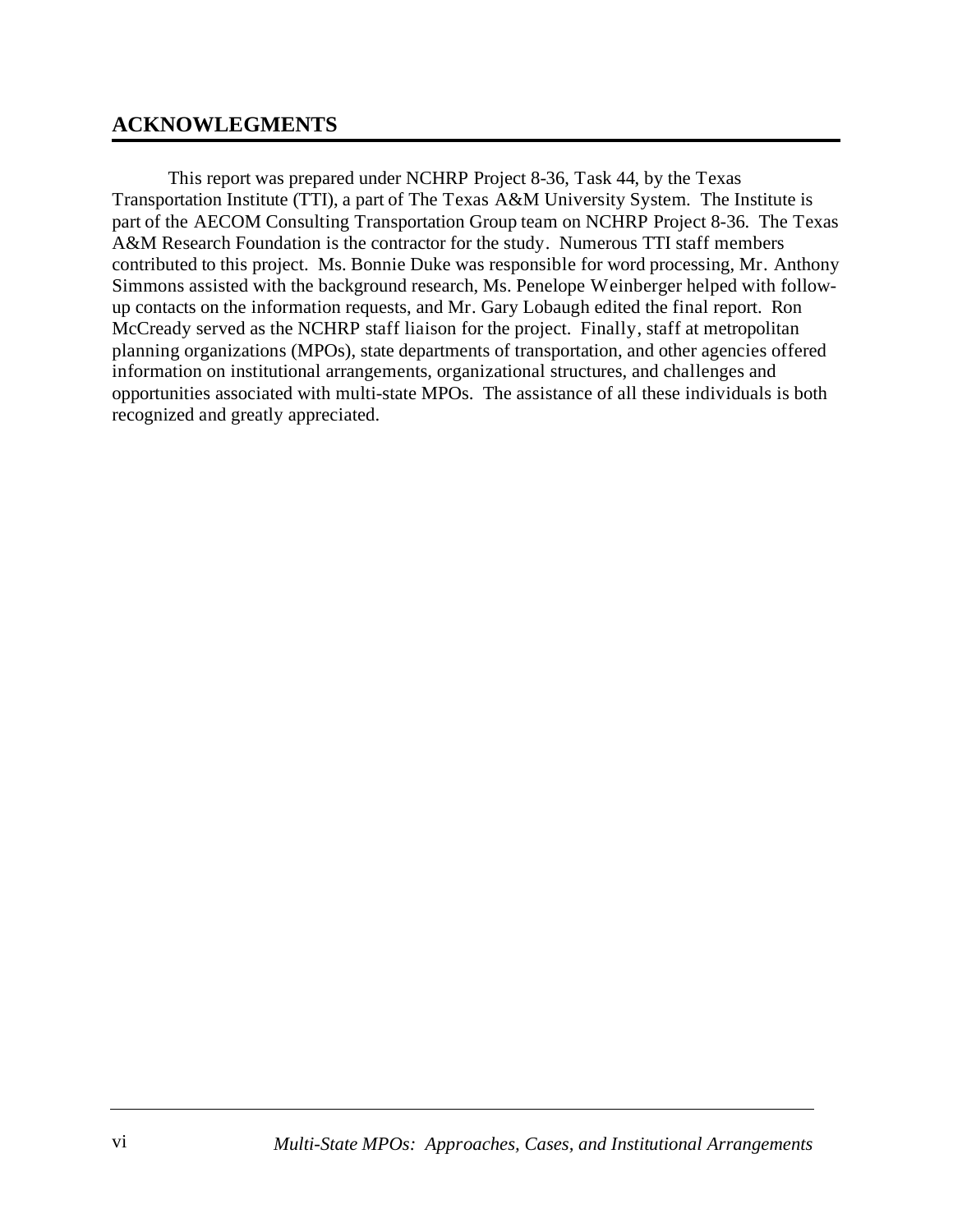## **CHAPTER ONE – INTRODUCTION**

## **Introduction**

There are currently 384 metropolitan planning organizations (MPOs) in the U.S. As required by federal legislation and regulations, MPOs are responsible for planning, programming, and coordinating federal highway and transit investments in urban areas with populations of 50,000 or more. MPOs conduct a continuing, comprehensive, and cooperative ("3-C") planning process in association with state departments of transportation, local governments, and other transportation agencies. MPOs are established through formal agreements among the appropriate agencies and governmental units and must be officially designated by the governor.

The boundaries of 40 existing MPOs cross state lines. The establishment and operation of these multi-state MPOs also require formal agreements among agencies and government units and formal designation by governors in the participating states. The creation and operation of multi-state MPOs is more complex given differences in state laws, governmental and jurisdictional structures, and institutional and financial arrangements. The nature of multi-state MPOs may also be influenced by the state and local government decision-making context and the ownership of the transportation infrastructure in the various states.

While different facets of MPO institutional structures, as well as the composition of policy boards, decision-making approaches, and planning and public involvement methods have been examined over the years, little research has been conducted exploring the unique features of multi-state MPOs. This project helps address that need. The study examines the organizational structures, institutional arrangements, and challenges and opportunities associated with multistate MPOs. It summarizes the current status of the 40 multi-state MPOs.

## **Project Objective**

The objective of this project is to identify the approaches used in establishing and operating multi-state MPOs throughout the country. Information on the enabling authority for the 40 multi-state MPOs is presented, along with the institutional arrangements, organizational structures, and board composition and voting requirements. Insights are also provided on some of the unique challenges and opportunities facing multi-state MPOs. The results of this research are of benefit and use to professionals at existing multi-state MPOs, state departments of transportation, public transit agencies, and local governments. The results are also of use to multi-state areas that may reach populations of 50,000 in the 2010 Census, existing MPOs that may expand into adjacent states based on the 2010 Census, and multi-state areas that have separate MPOs.

#### **Activities Conducted**

The project objective was accomplished through the completion of numerous activities. First, a literature review was conducted using traditional and on-line search capabilities.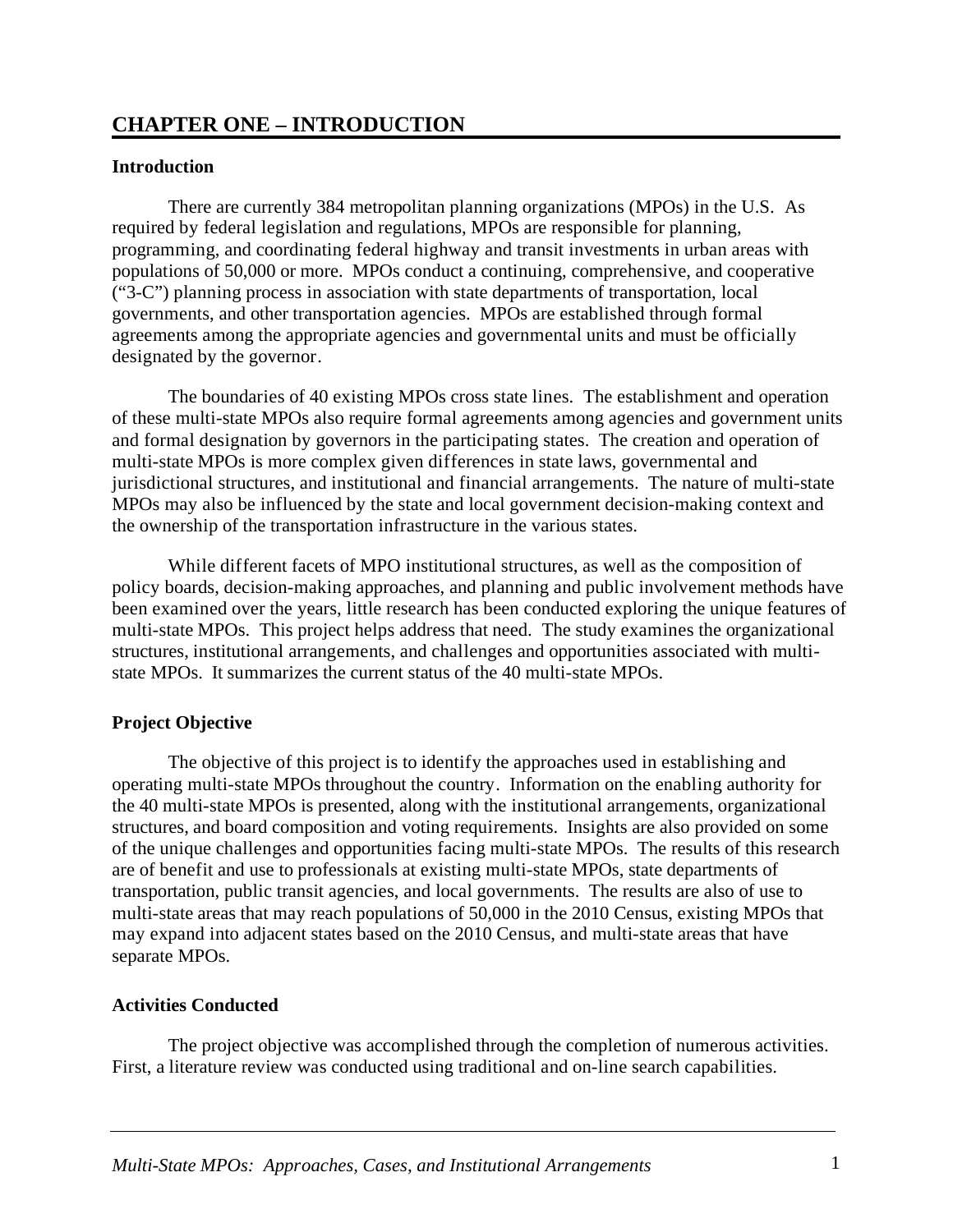Articles, surveys, and reports addressing MPOs were identified. Literature examining institutional arrangements, organizational structures, and related topics was reviewed.

Second, a preliminary list of multi-state MPOs was identified through the Travel Model Improvement Program (TMIP) database. The TMIP database identified 31 multi-state MPOs. Researchers used the *Profiles of Metropolitan Planning Organizations* published by the Association of Metropolitan Planning Organizations (AMPO), the AMPO Internet site, and other sources to search for additional multi-state MPOs. This task provided to be more difficult than anticipated, as new multi-state MPOs were designated and existing MPOs expanded into adjoining states based on the 2000 Census. In addition, the summary information in many sources does not always note the multi-state nature of MPOs. To address these concerns, researchers reviewed maps highlighting all MPOs and examined the Internet sites of those located along or close to state boundaries. An additional nine multi-state MPOs were identified through this process, brining the total number of multi-state MPOs examined in the study to 40. Information on these 40 multi-state MPOs was obtained and reviewed from the individual Internet sites, available MPO documents, and other sources.

Third, an e-mail information request was sent to representatives at the initial list of multistate MPOs. The e-mail addresses for representatives at the multi-state MPOs were obtained from the TMIP database and the AMPO Internet site. A copy of the information request is provided in Appendix A. Follow-up e-mails and telephone calls were used to obtain responses from these representatives and from individuals at the additional multi-state MPOs.

Finally, more detailed information was collected and examined on eight case study multistate MPOs. The case studies were selected to provide a mix of organizational structures and institutional arrangements, as well as MPO area size, location, and years in operation. Additional information was obtained from representatives at these MPOs, state departments of transportation, public transit agencies, cities, and counties through telephone calls and e-mails. The case studies provide additional insights into the unique challenges and opportunities facing multi-state MPOs.

## **Organization of this Report**

This report is divided into four chapters following this introduction. Chapter Two provides an overview of the 40 multi-state MPOs. Information on the year the MPO was designated, the enabling authority, the organizational structure, and the policy board composition and voting requirements is summarized for the 40 multi-state MPOs. The eight case studies are presented in Chapter Three. Chapter Four discusses some of the unique challenges and opportunities facing multi-state MPOs. The report concludes with the identification of areas for further research. Appendix A contains a copy of the information request form. Appendix B provides a profile of each multi-state MPO.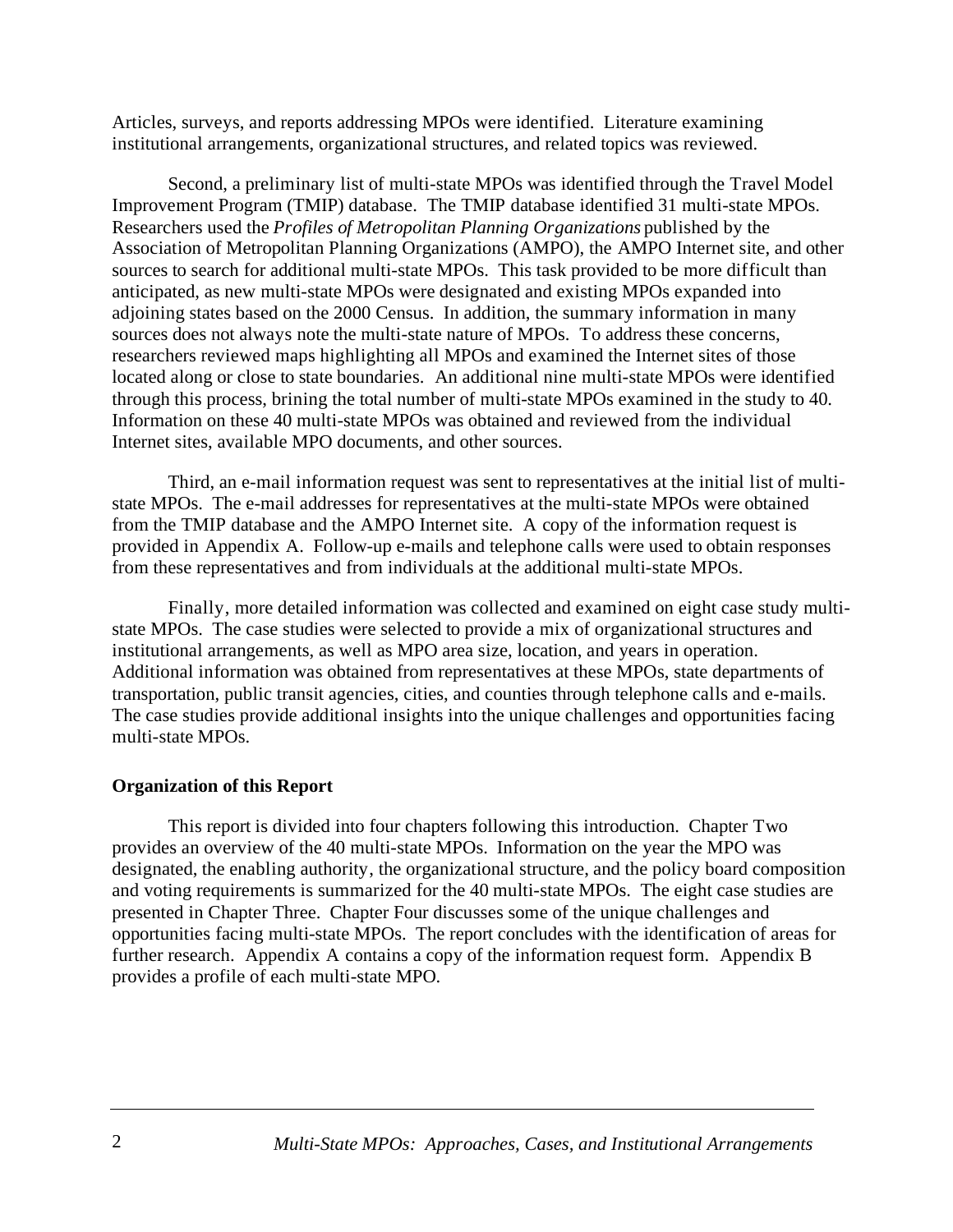## **CHAPTER TWO – OVERVIEW OF MULTI-STATE MPOS**

Information on the 40 multi-state MPOs was obtained through the AMPO and TMIP Internet sites, the AMPO MPO Profiles report, individual MPO Internet sites, and documents from the MPOs. An information request was e-mailed to the director or contact person at the initially identified multi-state MPOs to obtain updated information and to gather insights into the challenges and opportunities associated with multi-state MPOs. A copy of the information request is provided in Appendix A. Follow-up telephone calls and e-mails were used to obtain information on the 40 multi-state MPOs. The characteristics of the 40 multi-state MPOs are summarized in this chapter. A profile of each multi-state MPO, with information on the date the MPO was designated, the organizational structure, and policy board or committee composition is provided in Appendix B.

The 40 multi-state MPOs represent slightly fewer than 10 percent of the 384 current MPOs in the U.S. As noted in the previous chapter, maintaining up-to-date information on the number and nature of MPOs is not easy due to the continuing formation of new MPOs and expansion of existing MPOs based on the results of each Census. The information presented in this report provides a snapshot of current conditions.

#### **Location of Multi-State MPOs and Number of States Involved**

Table 1 lists the 40 multi-state MPOs. The name of the MPO, the city and state of the MPO office, and the participating states are listed in the table. The lead state, which is typically determined based on population, is listed first. Abbreviations used in the table include MPO, metropolitan planning commission (MPC), regional planning commission (RPC), council of governments (COG), and transportation planning board (TPB). In addition, "metro" has been used in place of metropolitan in a few MPO names. Figure 1 highlights the location of the 40 multi-state MPOs.

A total of five of the 40 multi-state MPOs involve three states, one includes two states and the District of Columbia, and 34 involve two states. As discussed in the next chapter, there are examples of changes in the lead state due to increases in population in that state. In other cases, communities and the corresponding state have been added to an existing MPO as a result of increases in population.

As Figure 1 shows, multi-state MPOs are found primarily in the midwest, east central, and southeast portion of the country. Ohio has the most multi-state MPOs with six, followed by Kentucky, Tennessee, and West Virginia with five each. Minnesota and Iowa each have four multi-state MPOs. Tennessee is the lead state on five multi-state MPOs, while West Virginia and Ohio are the lead states on three multi-state MPOs.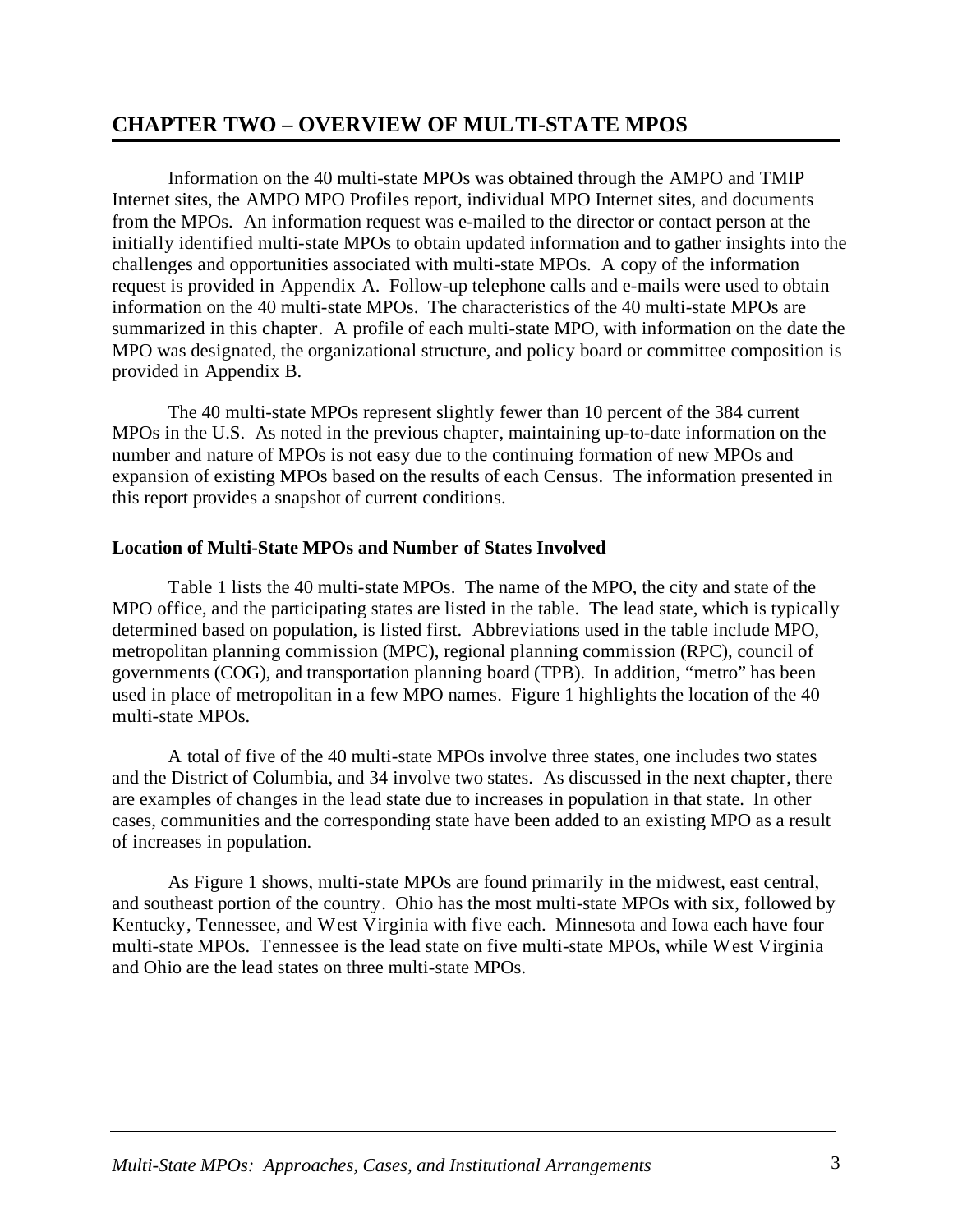## **Table 1. List of Multi-State MPOs.**

| <b>MPO</b>                                   | <b>City</b>        | <b>State</b>   | <b>States (Lead State First)</b> |
|----------------------------------------------|--------------------|----------------|----------------------------------|
| <b>Augusta Regional Transportation Study</b> | Augusta            | <b>GA</b>      | Georgia, South Carolina          |
| <b>Belomar Regional Council</b>              | Wheeling           | <b>WV</b>      | West Virginia, Ohio              |
| <b>Bi-State MPO</b>                          | Fort Smith         | <b>AR</b>      | Arkansas, Oklahoma               |
| <b>Bi-State Regional Commission</b>          | Rock Island        | $\mathbf{I}$   | Illinois, Iowa                   |
| Bristol Urban Area MPO                       | <b>Bristol</b>     | <b>TN</b>      | Tennessee, Virginia              |
| Brooke-Hancock-Jefferson MPC                 | Steubenville       | <b>OH</b>      | Ohio, West Virginia              |
| Chattanooga-Hamilton County RPC              | Chattanooga        | <b>TN</b>      | Tennessee, Georgia               |
| Clarksville-Montgomery County MPO            | Clarksville        | <b>TN</b>      | Tennessee, Kentucky              |
| Columbus-Phenix City MPO                     | Columbus           | GA             | Georgia, Alabama                 |
| Cowlitz-Wahkiakum COG                        | Kelso              | <b>WA</b>      | Washington, Oregon               |
| Delaware Valley RPC                          | Philadelphia       | PA             | Pennsylvania, New Jersey         |
| Dubuque Metro Area Transportation Study      | Dubuque            | IA             | Iowa, Wisconsin, Illinois        |
| Duluth-Superior Metro Interstate Council     | Duluth             | <b>MN</b>      | Minnesota, Wisconsin             |
| East-West Gateway COG                        | <b>St Louis</b>    | M <sub>O</sub> | Missouri, Illinois               |
| El Paso MPO                                  | El Paso            | TX             | Texas, New Mexico                |
| <b>Evansville Urban Transportation Study</b> | Evansville         | IN             | Indiana, Kentucky                |
| Fargo-Moorhead Metropolitan COG              | Fargo              |                | North Dakota, Minnesota          |
| Florida-Alabama Urbanized Area               | Pensacola          | FL             | Florida, Alabama                 |
| <b>Transportation Planning Organization</b>  |                    |                |                                  |
| <b>Grand Forks-East Grand Forks MPO</b>      | <b>Grand Forks</b> | ND             | North Dakota, Minnesota          |
| Hagerstown-Eastern Panhandle MPO             | Hagerstown         | MD             | Maryland, West Virginia,         |
|                                              |                    |                | Pennsylvania                     |
| Kentuckiana Regional Planning and            | Louisville         | KY             | Kentucky, Indiana                |
| Development Agency                           |                    |                |                                  |
| <b>Kingsport MPO</b>                         | Kingsport          | <b>TN</b>      | Tennessee, Virginia              |
| KYOV A Interstate Planning Commission        | Huntington         | WV             | West Virginia, Ohio, Kentucky    |
| La Crosse Area Planning Committee            | La Crosse          | WI             | Wisconsin, Minnesota             |
| Lewis-Clark Valley MPO                       | Lewiston           | ID             | Idaho, Washington                |
| Memphis Urban Area MPO                       | Memphis            | <b>TN</b>      | Tennessee, Mississippi           |
| Mid-America Regional Council                 | Kansas City        | MO             | Missouri, Kansas                 |
| National Capital Region TPB                  | Washington         | DC             | DC, Maryland, Virginia           |
| Ohio-Kentucky-Indiana Regional COG           | Cincinnati         | OH             | Ohio, Kentucky, Indiana          |
| Omaha-Council Bluffs Metropolitan Area       | Omaha              | <b>NE</b>      | Nebraska, Iowa                   |
| Planning Agency                              |                    |                |                                  |
| Salisbury/Wicomico MPO                       | Salisbury          | <b>MD</b>      | Maryland, Delaware               |
| Siouxland Interstate Metro Planning Council  | Sioux City         | IA             | Iowa, South Dakota, Nebraska     |
| St. Joseph Area Transportation Study         | St. Joseph         | MO             | Missouri, Kansas                 |
| Organization                                 |                    |                |                                  |
| <b>State Line Area Transportation Study</b>  | <b>Beloit</b>      | WI             | Wisconsin, Illinois              |
| Tahoe MPO                                    | Stateline          | NV             | Nevada, California               |
| Texarkana MPO                                | Texarkana          | TX             | Texas, Arkansas                  |
| Toledo Metropolitan Area COG                 | Toledo             | <b>OH</b>      | Ohio, Michigan                   |
| Wilmington Area Planning Council             | Newark             | DE             | Delaware, Maryland               |
| Wood-Washington-Wirt Interstate Planning     | Parkersburg        | WV             | West Virginia, Ohio              |
| Commission                                   |                    |                |                                  |
| Yuma MPO                                     | Yuma               | AZ             | Arizona, California              |

4 *Multi-State MPOs: Approaches, Cases, and Institutional Arrangements*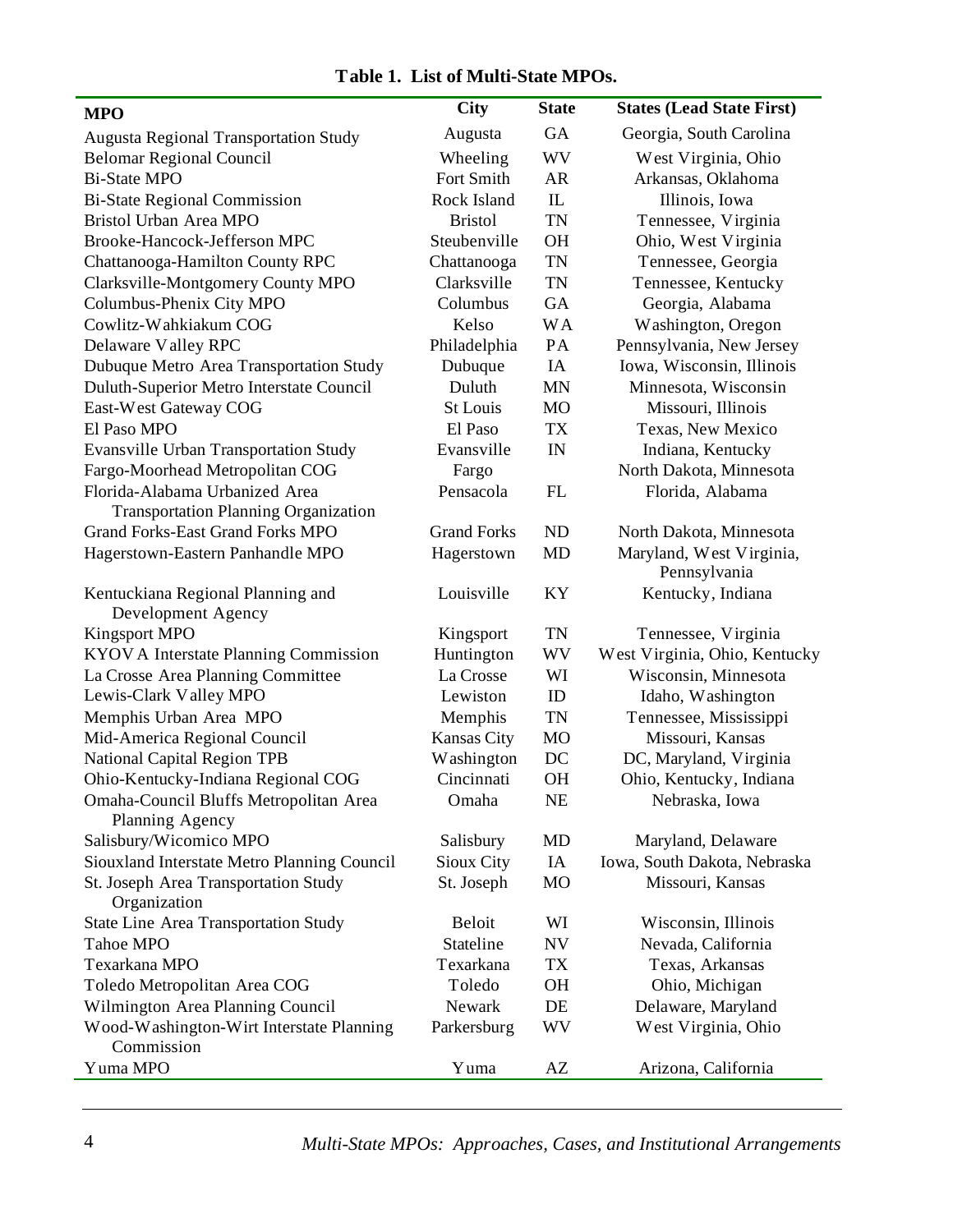

**Figure 1. Location of Multi-State MPOs (City of Main Office Shown).** 

#### **Date MPO Designated**

Federal legislation in the early 1960s established requirements for MPOs and the metropolitan transportation planning process in urban areas of 50,000 or more in population. The roles and responsibilities of MPOs have evolved over the years based on changes in federal legislation. In addition, state legislation and local initiatives have influenced the nature and scope of some MPOs. The number of MPOs has increased since the 1960s, as more urban areas have reached the 50,000 population threshold.

Most multi-state MPOs were initially established covering multiple states. A few were initially designated as an MPO in one state and expanded into a multi-state MPO as a result of population growth in an adjacent state and the expansion of the urban area boundary. For the purpose of this study, the date of multi-state MPO designation was used. The case studies in Chapter Four and multi-state MPO profiles in Appendix B provide more information on changes in the MPO designation due to population growth in another state or other factors.

As Table 2 shows, 73 percent of multi-state MPOs were designated in the 1960s and 1970s, while 18 percent were established in the 1980s. One multi-state MPO was formed in the 1990s. A total of three multi-state MPOs, or seven percent, were designated after the 2000 Census. Overall, multi-state MPOs reflect more of the total MPOs formed in the 1960s and only one of some 90 MPOs designated during the 1990s.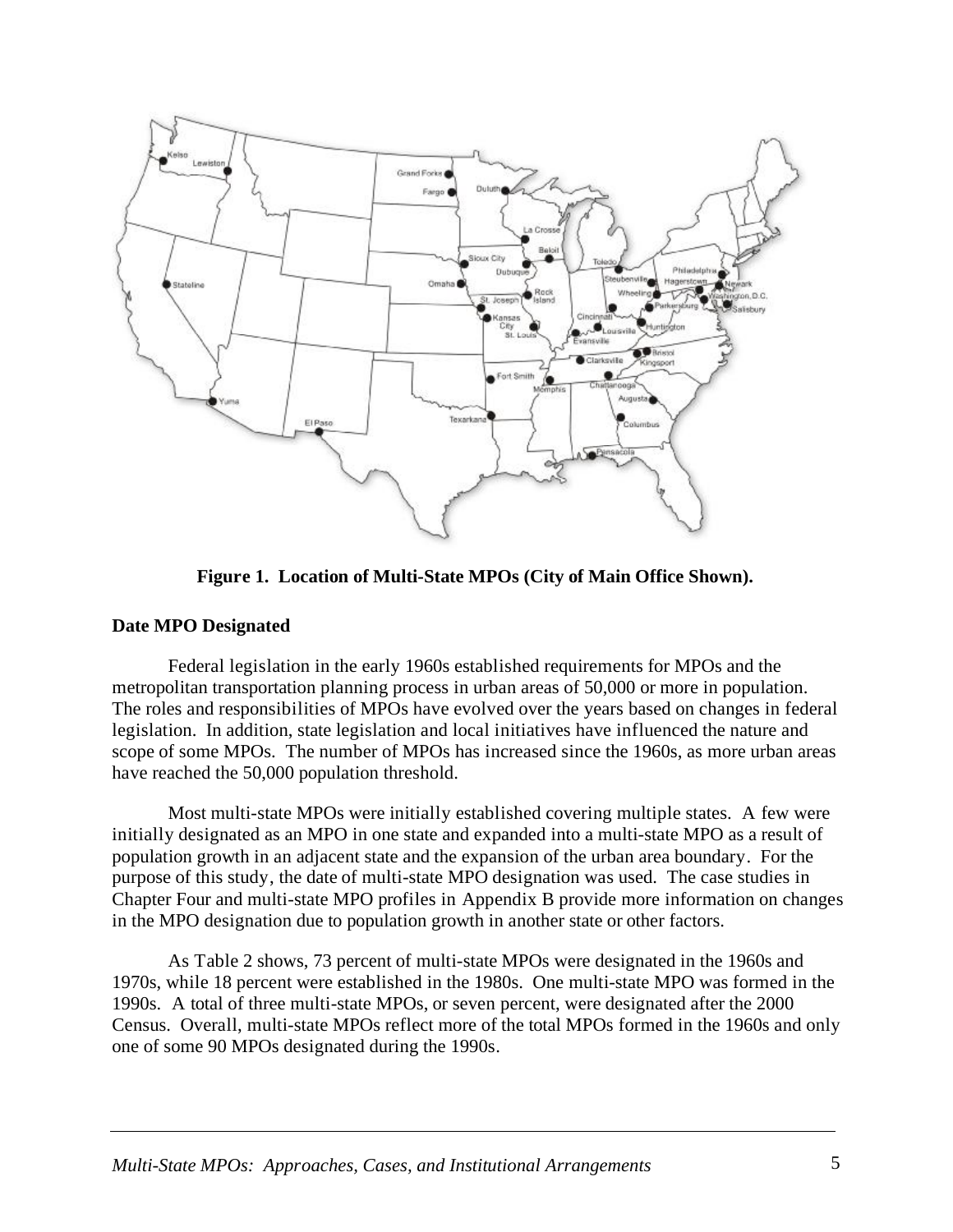| Year      | <b>Number of MPOs</b> | <b>Percentage of MPOs</b> |
|-----------|-----------------------|---------------------------|
| 2000-2005 | 3                     | 7%                        |
| 1990-1999 |                       | 2%                        |
| 1980-1989 | 7                     | 18%                       |
| 1970-1979 | 15                    | 38%                       |
| 1960-1969 | 14                    | 35%                       |
| Total     | 40                    | 100%                      |

#### **Table 2. Date Multi-State MPOs Designated.**

#### **Population of Multi-State MPO Areas**

As Table 3 shows, multi-state MPOs are found in small, medium, and large metropolitan areas. A total of 19 multi-state MPOs, or just under half, are classified as Transportation Management Areas (TMAs), as they represent metropolitan areas with populations of 200,000 or more. There are six multi-state MPOs covering areas with over 1 million in population. The Delaware Valley Regional Planning Commission, representing the Philadelphia metropolitan area, is the largest multi-state MPO with a population of 5.2 million, followed by the National Capital Regional Transportation Planning Board in the Washington, D.C., northern Virginia, and suburban Maryland area with a population of 4.7 million. As might be expected, the larger multi-state MPOs were all established in the 1960s and 1970s. The multi-state MPOs established since 1980 tend to be smaller in size, with the exception of the Florida-Alabama Urban Area Transportation Planning Organization which expanded from the Pensacola MPO to include portions of Alabama based on the 2000 Census.

#### **Multi-State MPO Organizational Structures**

Table 4 presents the organizational structure of the 40 multi-state MPOs. As the table shows, the organizational structure of multi-state MPOs are fairly split among those that are separate agencies, those that are housed within a regional agency, those located in a COG, and those that are part of a city or county. This distribution appears to be in line with the overall organization of all MPOs. There do not appear to be any specific trends relating the organizational structure to population or the date the multi-state MPO was established.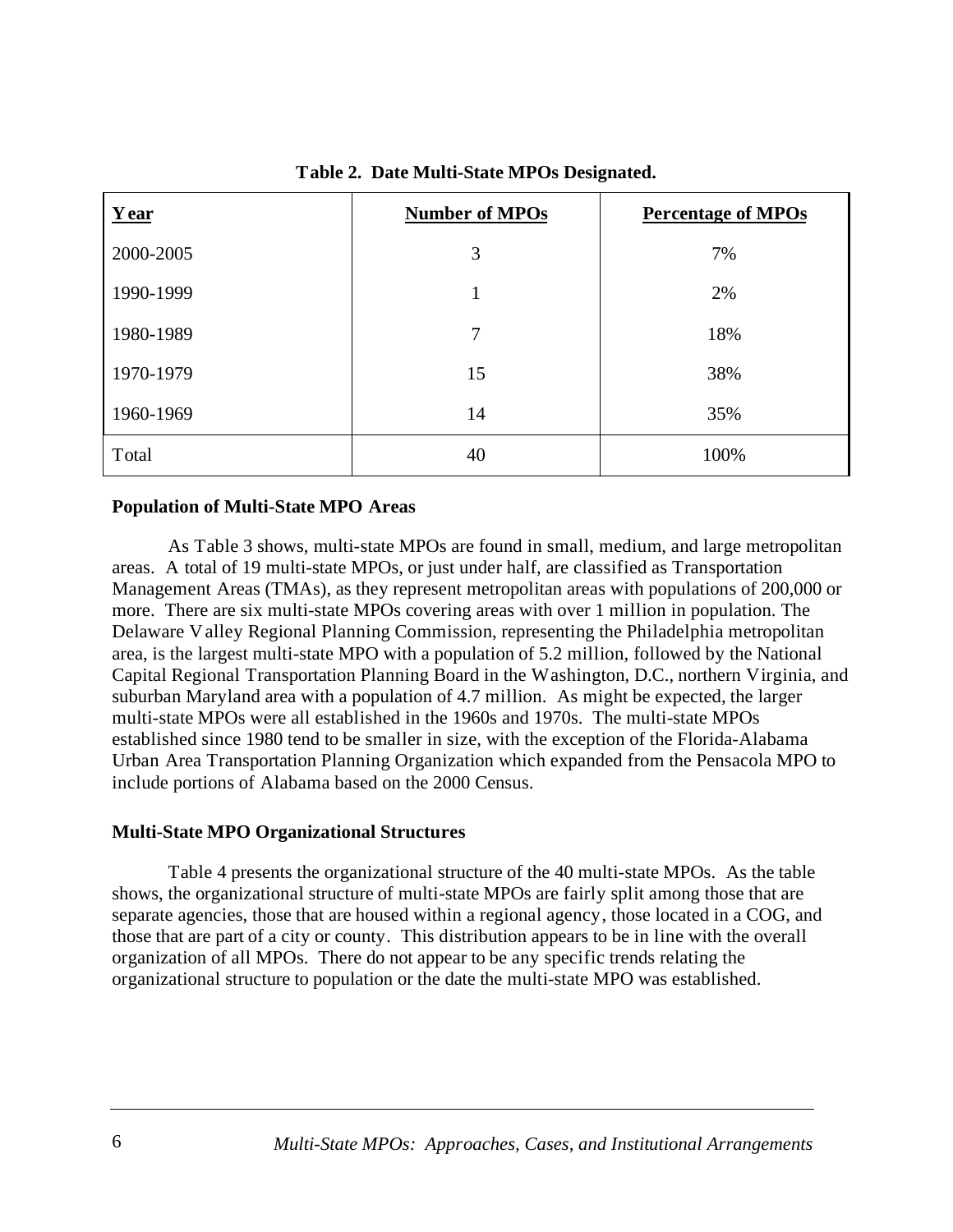| <b>Population</b>   | <b>Number of MPOs</b> | <b>Percent of MPOs</b> |
|---------------------|-----------------------|------------------------|
| $50,000 - 99,999$   | 8                     | 20%                    |
| $100,000 - 199,999$ | 13                    | 33%                    |
| $200,000 - 499,999$ | 6                     | 15%                    |
| $500,000 - 999,999$ | 7                     | 17%                    |
| 1 Million and Above | 6                     | 15%                    |
| Total               | 40                    | 100%                   |

**Table 3. Population of Multi-State MPO Areas.** 

For example, of the six multi-state MPOs representing areas with populations of over 1 million, four are part of COGs, one is housed in a county, and one is an independent agency. At the other end of the spectrum, of the eight multi-state MPOs under 100,000 in population, four are located in regional organizations, two are independent agencies, one is part of a county, and one is housed in a COG.

The organizational structure of multi-state MPOs may be influenced by state statues or policies. For example, the Ohio Revised Code allows four MPO organizational structures. These organizational structures are regional planning commissions, regional councils of government, interstate planning organizations, and area planning commissions. Although there is no policy relating specifically to multi-state MPOs, the multi-state MPOs in Tennessee are all located within a city or county.

| <b>Type of Agency</b>               | <b>Number of MPOs</b> | <b>Percent of MPOs</b> |
|-------------------------------------|-----------------------|------------------------|
| Independent Agency                  | 11                    | 27.5%                  |
| Within Regional Agency              | 8                     | 20%                    |
| Within Council of<br>Government     | 10                    | 25%                    |
| Within City or County<br>Government | 11                    | 27.5%                  |
| Total                               | 40                    | 100%                   |

**Table 4. Multi-State MPOs Organizational Structure.**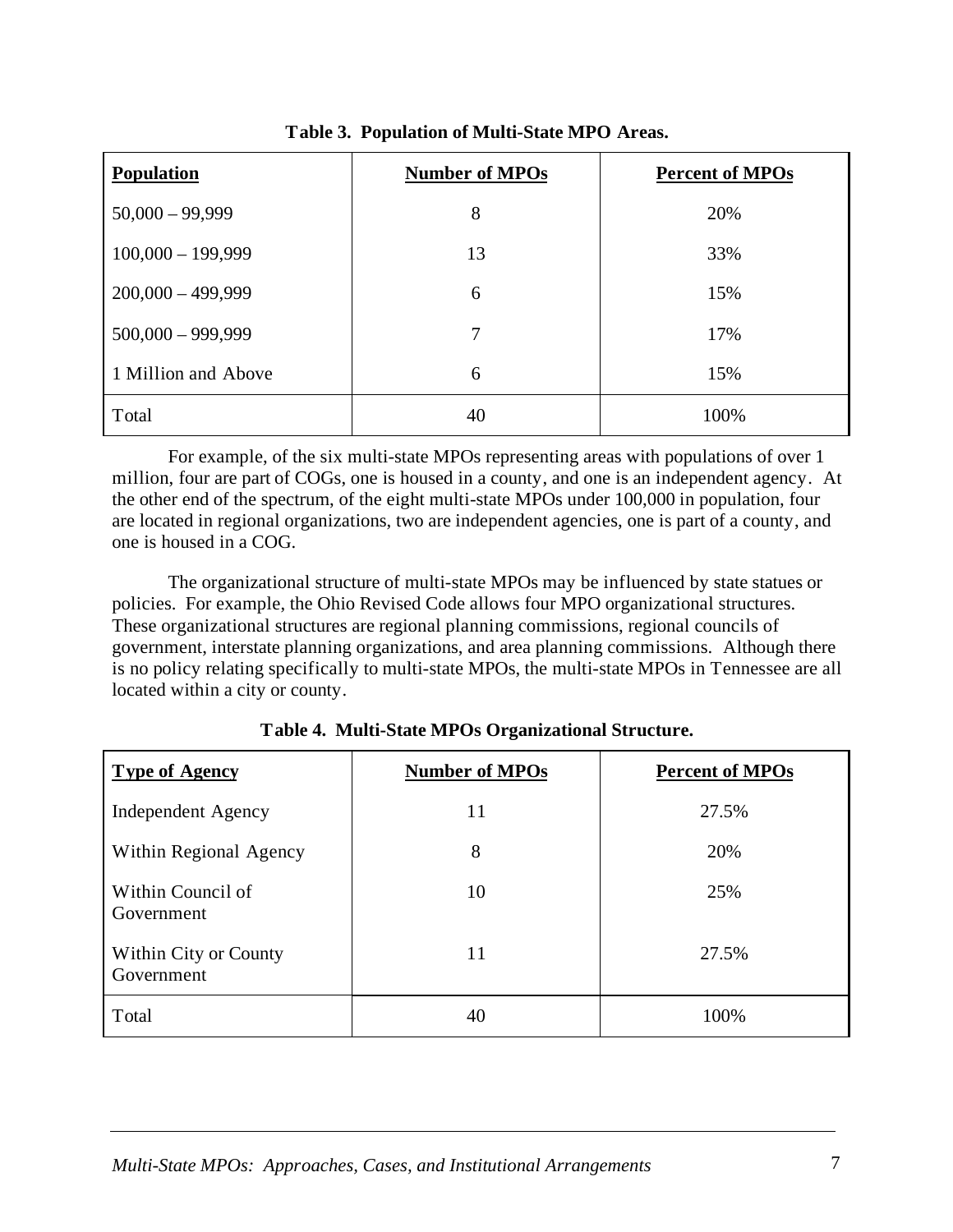#### **Multi-State MPOs Enabling Authority**

Representatives at the multi-state MPOs were asked to identify the enabling authority establishing the multi-state MPO. Information available on the multi-state MPO Internet sites was also reviewed related to the enabling authority. The majority of responses indicated that an intergovernmental or interstate agreement or compact provides the enabling mechanism. Other enabling methods identified included bi-state memoranda-of-understanding, joint powers agreements, inter-municipal agreements, legislative compacts, and governors' compacts. However, there does not appear to be any trend linking the type of enabling authority to the size, the date of designation, the organizational structure, or the states involved in multi-state MPOs.

#### **Policy Board Composition**

Representatives at the multi-state MPOs were asked to describe the organization of the policy board, committee, or council, including the number of members, the number of members by state, and the agencies or jurisdictions represented by members. Information available on the multi-state MPO Internet sites, including the by-laws and the enabling authority, was also reviewed to provide a better understanding of the policy board composition and representation. Follow-up telephone calls and e-mail requests were used as needed to clarify information.

Three main approaches are found with the composition of multi-state MPO policy boards, committees, or councils. The first approach involves equal designated members from each state regardless of the population distribution or the number of jurisdictions. The second approach involves designated members based on the population or size of participating jurisdictions. This approach results in more members from one of the states. The third approach includes all participating jurisdictions and agencies on the policy board, which results in relatively large boards. In addition, as described in the next section, some multi-state MPOs provide for weighted voting options.

**Equal Designated Members from Participating States**. The policy boards of eight multi-state MPOs include the same number of members from jurisdictions and agencies in each participating state, regardless of the population distribution among the states or the number of participating jurisdictions in each state. The multi-state MPOs with equal board membership are all two-state MPOs. The eight MPOs with equal board memberships are the Clarksville-Montgomery County MPO, the Delaware Valley Regional Planning Commission, the Duluth-Superior Metropolitan Interstate Council, the East-West Gateway COG, the Grand Forks-East Grand Forks MPO, the Lewis-Clark Valley MPO, the State Line Area Transportation Study, and the Tahoe MPO. Two multi-state MPOs, Columbus-Phenix City MPO and the Kentuckiana Regional Planning and Development Agency, have equal members from participating states, but also have additional staff or regional members. The Columbus-Phenix City MPO has a member from the citizen advisory committee and a staff member on the policy board, while the Kentuckiana Regional Planning and Development Agency has two additional regional representatives.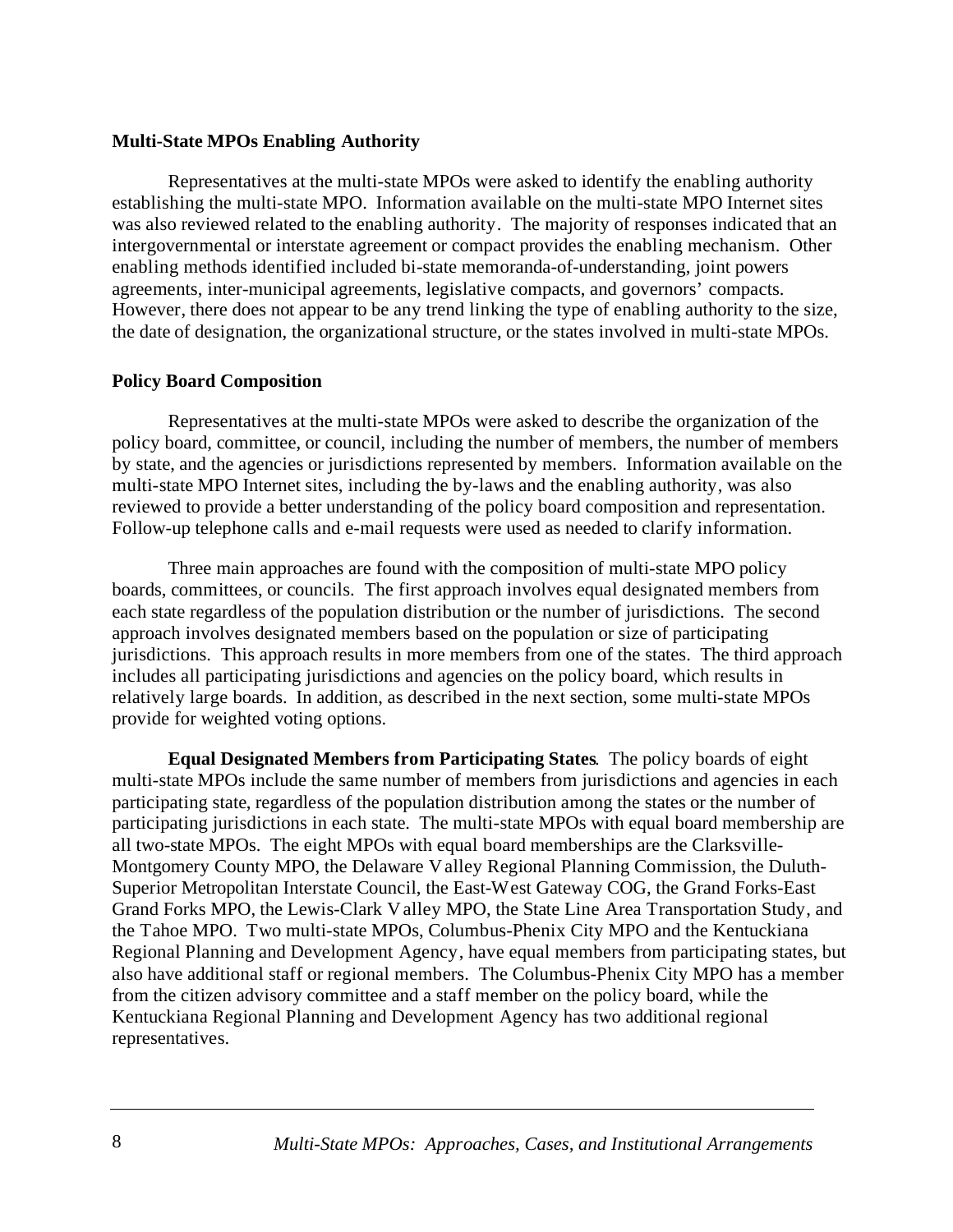The Delaware Valley Regional Planning Commission provides one example of equal membership from participating states. The Compact establishing the Delaware Valley Regional Planning Commission defines the membership, quorum, and voting requirements. The Commission includes 18 members, nine from Pennsylvania and nine from New Jersey. There are four ex-officio members representing the Pennsylvania Secretary of Transportation, the Pennsylvania Director of the Governor's Office of Policy and Planning, the New Jersey Commissioner of Transportation, and the New Jersey Commissioner of Community Affairs. The other seven members from Pennsylvania include an appointee of the Governor, and elected officials from Bucks, Chester, Delaware, and Montgomery counties and the cities of Philadelphia and Chester. The other seven members from New Jersey include an appointee of the Governor, and elected officials from Burlington, Camden, Gloucester, and Mercer counties, and the cities of Camden and Trenton. The Compact establishes a 10-member Executive Committee.

The Compact defines a quorum for both the Commission and the Executive Committee and the voting requirements. On the Commission, at least five members from each state, including at least two of three state officials or appointed alternates from each state, must be present for a quorum. No action is effective unless a majority of each state's representatives who are present at the meeting, including at least two of three of the state's officials, vote in favor of the action. A quorum for the 10-member Executive Committee requires at least three representatives from each state, including at least two of three state officials, or appointee or alternate from each state. No action is effective unless a majority of each state's representatives who are present, including at least two of three state officials or appointees or alternates, vote in favor of the action.

**Designated Members Based on the Population of Participating Jurisdictions**. Designated membership related to the relative population of jurisdictions in each state is the most common approach found with multi-state policy boards. Since population is not usually distributed equally between states, this approach results in uneven membership from the participating states.

In three cases of bi-state MPOs – the Cowlitz-Wahkiakum COG, the Salisbury/Wicomico MPO, and the Yuma MPO – the second state's share of the total area population is so small that it does not have any voting members on the policy board. For example, in the Salisbury/Wicomico MPO, communities in Maryland account for some 98 percent of the population. The policy board reflects this distribution, with nine voting members from Maryland and two non-voting members from Delaware.

The Hagerstown-Eastern Panhandle MPO is the only three-state MPO with non-voting representatives on the policy board from one state. The voting members include seven representatives from Maryland and six representatives from West Virginia. Pennsylvania has two non-voting members on the policy board.

Three multi-state MPOs – the Evansville Urban Transportation Study, the Florida-Alabama Urbanized Area Transportation Planning Organization, and the La Crosse Area Planning Committee – have one policy board member from the second state.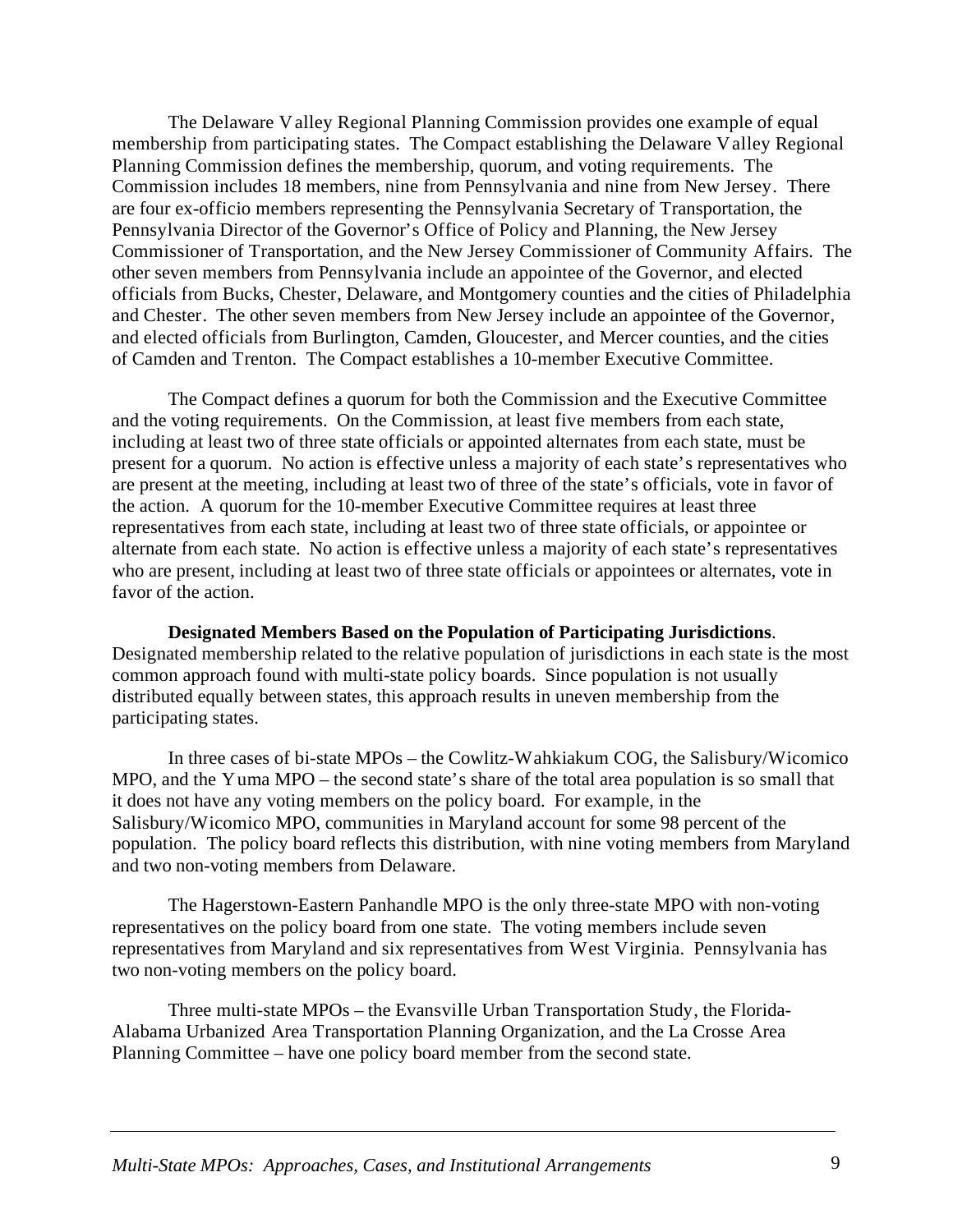The policy boards of the remaining multi-state MPOs using this approach are typically closer in the number of members from participating states. The Mid-America Regional Council in the Kansas City area has 17 representatives from Missouri and 13 members from Kansas. The Texarkana MPO Policy Board includes eight members representing jurisdictions and agencies in Texas and six members from Arkansas.

**All Participating Jurisdictions and Agencies.** A third approach includes all participating jurisdictions and agencies as members of the policy board. The MPOs with the largest policy boards typically provide voting membership to all jurisdictions in the area and frequently to specific agencies or community groups. Examples of multi-state MPOs utilizing this approach include the Ohio-Kentucky-Indiana (OKI) Regional Council of Governments, with a 103-member Board of Trustees, the Brook-Hancock-Jefferson Metropolitan Planning Committee, with a 76-member Policy Committee, and the Omaha-Council Bluffs Metropolitan Planning Agency, with a 64-member Council of Officials. The OKI Board of Trustees represents the largest MPO policy board in the country and the policy boards of the Brook-Hancock-Jefferson and the Omaha-Council Bluffs MPOs are among the largest.

The policy boards with large memberships have some type of smaller executive committee. The 103-member OKI Board of Trustees has an Executive Committee with the power to act on behalf of the Board. The 28-member Executive Committee includes the Board president, first vice president, second vice president, treasurer, and members from specific categories. The National Capital Region Transportation Planning Board (TPB) by-laws establish a 10-member Steering Committee to help facilitate work program development and management of the transportation planning process. The Steering Committee is comprised of the TPB Chairperson, immediate past Chairperson, one local governmental representative from the District of Columbia, one local elected local governmental representative from Maryland, one elected local governmental representative from Virginia, the Chair of the Technical Committee, and the representatives from the Maryland Department of Transportation (MDOT), the Virginia Department of Transportation (VDOT), the District of Columbia Department of Public Works, and the Washington Metropolitan Area Transportation Authority (WMATA). The Memphis Urban Area MPOs has a six-member Executive Board comprised of the Governors of Tennessee and Mississippi, the Mayors of Memphis and Shelby County, a representative of the DeSoto County Board, and one other individual. The 30-member Mid-America Regional Council Board of Directors has an Executive Committee comprised of the Chairman, the First Vice-Chairman, the Second Vice-Chairman, the Secretary, and the Treasurer.

#### **Policy Board Voting**

Most multi-state MPO policy board members have one vote. A few multi-state MPOs have weighted voting options that may be used in specific cases. Examples of multi-state MPOs with weighted voting options include Chattanooga-Hamilton County Regional Planning Commission, Cowlitz-Wahkiakum Council of Governments, La Crosse Area Planning Committee, and the National Capital Regional Transportation Planning Board. Representatives from these multi-state MPOs indicated that the weighted voting option is rarely used. The Omaha-Council Bluffs Metropolitan Area Planning Agency uses a slightly different approach by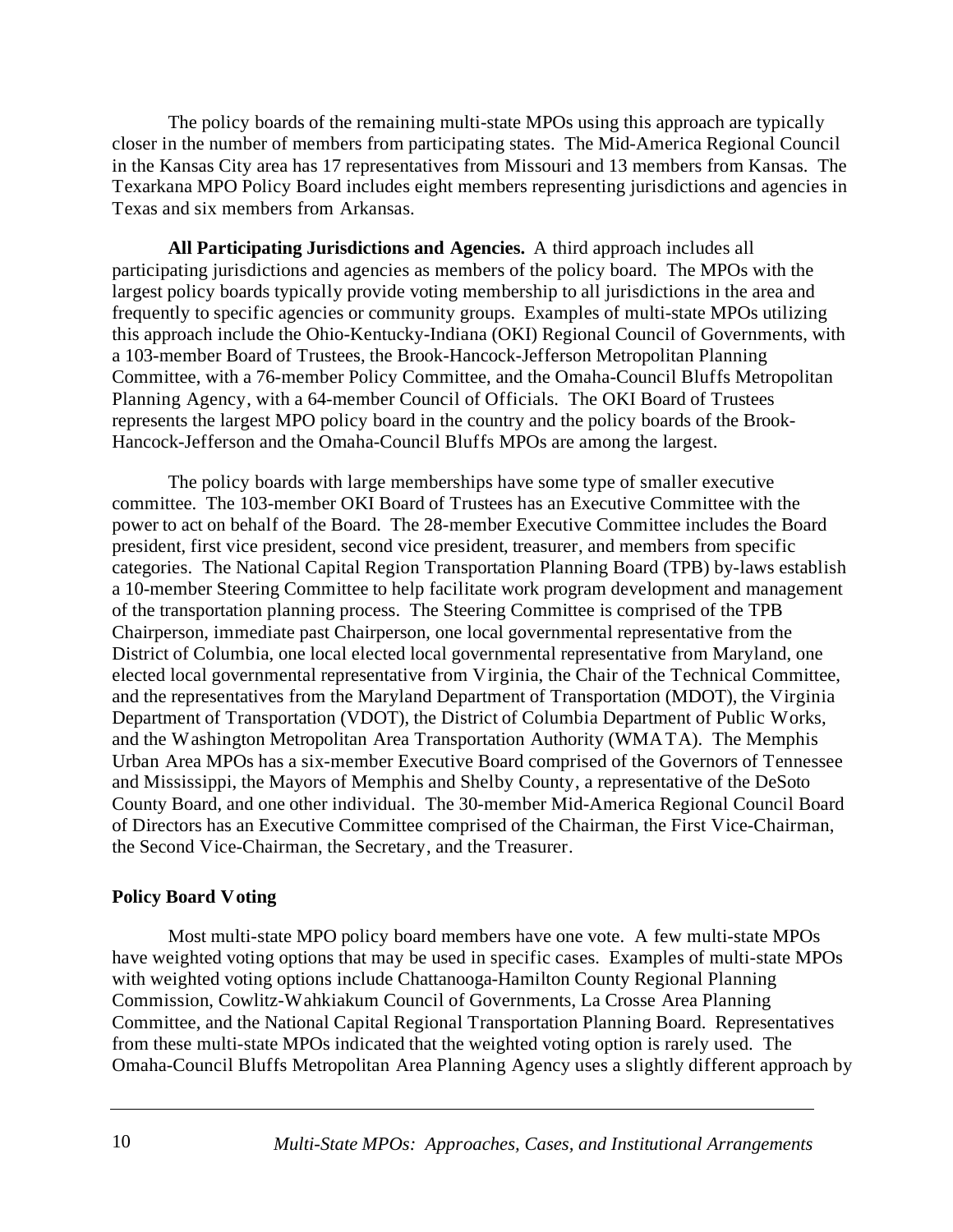providing Douglas County, which includes the City of Omaha, with an extra vote on the Executive Committee on-demand on specific issues.

## **Policy Board Officers**

The multi-state MPO policy board officers are typically identified in the by-laws or enabling authority. The officers of most multi-state MPOs include at least a chair, vice-chair, and secretary. Many of the multi-state MPO by-laws or other documents provide some method to ensure that policy board officers are from different states or represent different jurisdictions within the same state.

The Duluth-Superior MIC Policy Board has a Minnesota Co-Chair and a Wisconsin Co-Chair. The monthly board meetings also alternate between Minnesota and Wisconsin, with the co-chair from the opposite state presiding. The Lewis-Clark Valley MPO by-laws require that the two policy board officers, the Chairperson and the Secretary/Treasurer, be from Washington and Idaho. The officers serve one-year terms, with the Secretary/Treasurer automatically assuming the Chair. The National Capital Region Transportation Policy Board includes a chair and two vice-chairs, all of whom serve one-year terms. The by-laws require that the three officers cannot be from the same state, district, or agency.

## **Advisory Committees**

All of the multi-state MPOs have a technical advisory committee or technical coordinating committee, which includes staff from the jurisdictions and transportation agencies in the area. The technical advisory or coordinating committees are responsible for reviewing the various plans and projects, and making recommendations to the policy board, committee, or council. Many multi-state MPOs also have a citizen's advisory committee.

Most multi-state MPOs have other advisory committees that focus on specific modes or topic areas, including intermodal transportation, harbor planning, demographics, bicycles and pedestrians, freight, aviation, air quality, goods movement, Intelligent Transportation Systems (ITS), transportation safety, transit and paratransit, rail, and environmental justice. As could be expected, the multi-state MPOs in larger metropolitan areas have more advisory committees than those in small-to-mid-sized areas.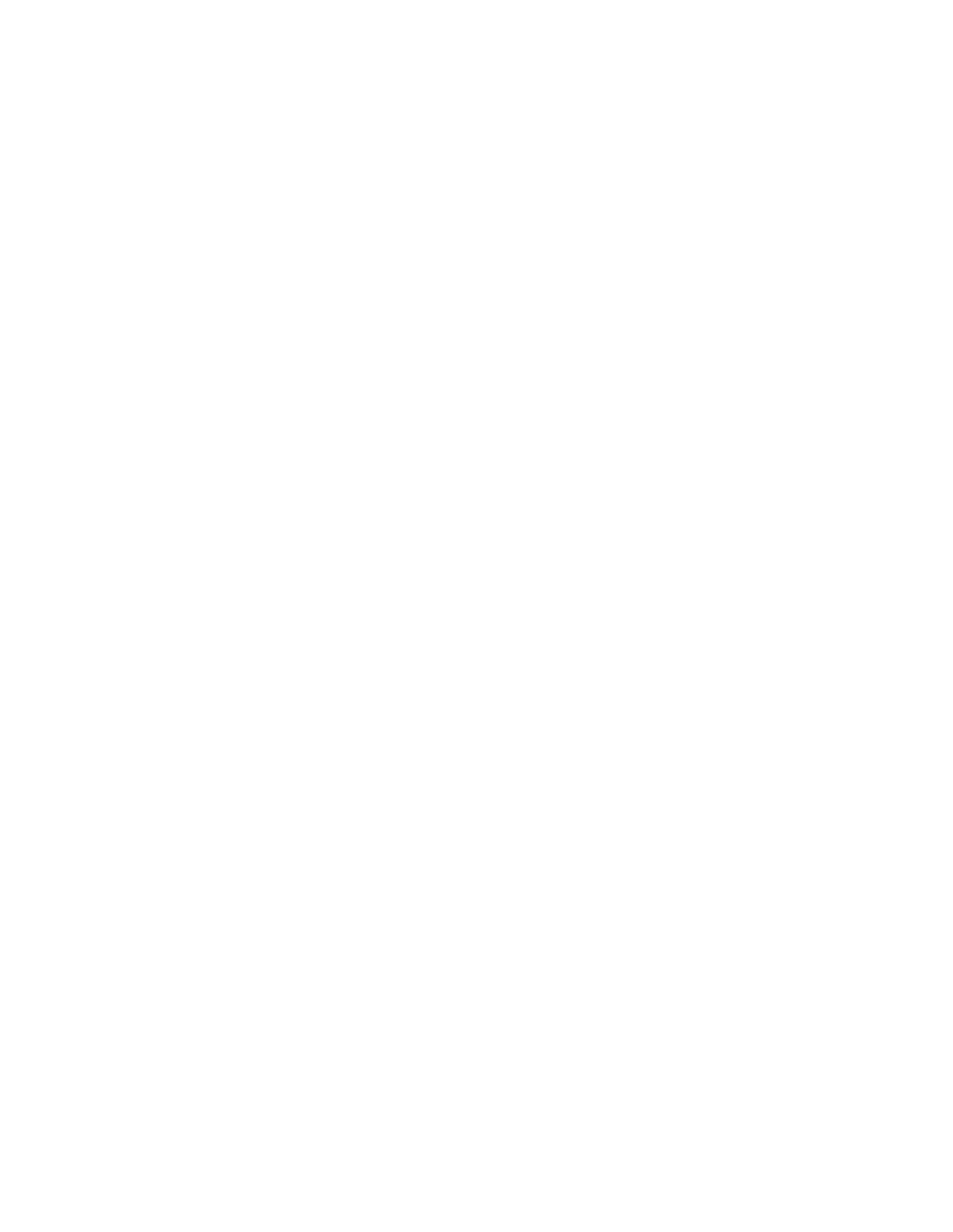## **CHAPTER THREE – MULTI-STATE MPO CASE STUDIES**

This chapter presents the eight multi-state MPOs case studies. The case studies were selected to include examples of different organizational structures and institutional arrangements, as well as size, location, and years in operation. The case studies also include examples of changes in multi-state MPO boundaries and participating local governments due to increases in population, as well as MPOs that have not experienced any changes.

For each case study, more detailed information was obtained through reports available from the MPOs and the Internet site. Attempts were also made to contact additional representatives with state departments of transportation, public transit agencies, and local governments by telephone and e-mail. The exact agencies contacted for each case study varied depending on the institutional arrangements in the area and the availability of agency personnel.



#### **Figure 2. Location of Multi-State MPO Case Studies (City of Main Office Shown by Star).**

Each case study begins with an overview of the area, the organizational structure, and the institutional arrangements at the MPO. The issues and opportunities associated with the multistate MPO identified by the agency representatives are described. The case studies include the following multi-state MPOs. The case studies are identified in alphabetical order.

- Augusta-Richmond County Planning Commission
- Bi-State Regional Commission
- Bristol Urban Area Metropolitan Planning Organization
- Duluth-Superior Metropolitan Interstate Council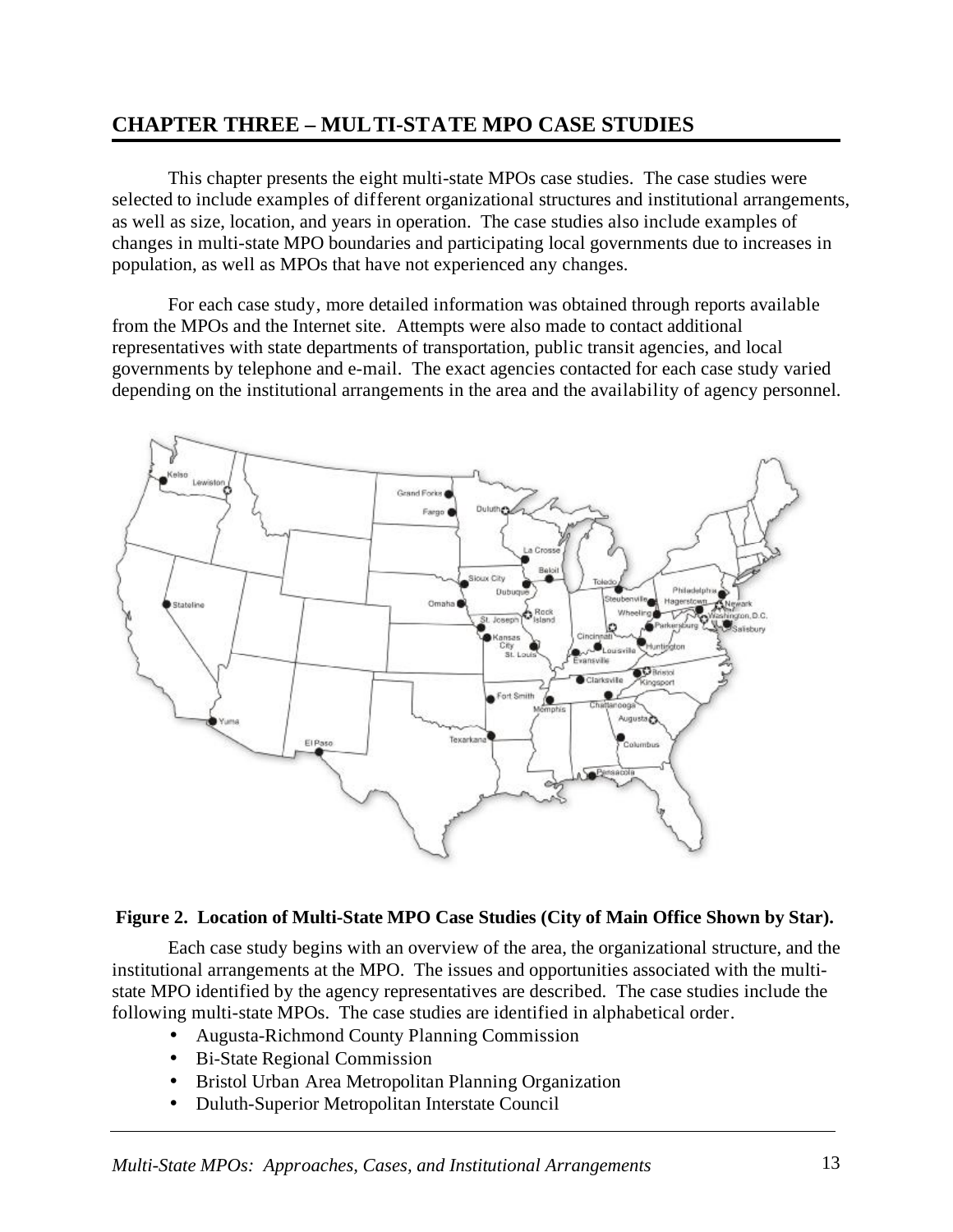- Lewis-Clark Valley Metropolitan Planning Organization
- National Capital Regional Transportation Planning Board
- Ohio-Kentucky-Indiana (OKI) Regional Council of Governments
- Wilmington Area Planning Council

### **Augusta-Richmond County Planning Commission**

Augusta, Georgia and Aiken, South Carolina are located along the Savannah River in northeastern Georgia and southwestern South Carolina. Augusta is the second oldest city and the second largest city in Georgia. Augusta was once the capital of Georgia and the area includes numerous historic buildings. With a 2000 population of approximately 463,000, the area continues to experience rapid growth.

Well known as the home of the Masters Golf Tournament, the area is also the home of Fort Gordon, a multi-mission military installation that includes the U.S. Army Signal Center and Computer Science School. The Medical College of Georgia and other health care services, the Savannah River Nuclear Defense Site, manufacturing companies, financial institutions, and businesses are also important parts of the local economy. Tourism is a key part of the economy, and the area's popularity as a retirement location continues to grow.

The Augusta-Aiken metropolitan area is served by I-20, which connects the region with Atlanta to the west and Columbia to the east. The area is also served by I-520, state highways and roadways, and local streets. The Augusta Public Transit Authority and the Aiken County Transit System provide fixed route and specialized transportation services in the area. The Augusta Regional Airport at Bush Field provides air service to major hubs. The area is also served by the Norfolk Southern and CSX Railroads.

The Augusta-Richmond County Planning Commission (ARCPC) is the designated MPO for the Augusta Regional Transportation Study (ARTS) through a bi-state memorandum of understanding. The MPO covers the Augusta, Georgia, and Aiken, South Carolina urban area. ARTS was designated as the MPO in 1965. Changes to the MPO boundaries have been made after the 1980 Census, the 1990 Census, and the 2000 Census to reflect population increases in the area. In Georgia, ARTS currently includes all of Richmond County, part of Columbia County, and Fort Gordon Military Reservation. The South Carolina portion of ARTS includes part of Aiken County and part of Edgefield County. The Georgia cities of Augusta, Hephzibath, Blythe, and Grovetown, and the South Carolina cities of Aiken, North Augusta, and Burnettown are included in the boundaries.

The ARTS Policy Committee includes one member from each jurisdiction in the MPO area, the South Carolina Department of Transportation, the Georgia Department of Transportation Highway Commissioner, and the Garrison Commander from Fort Gordon. The representatives from participating jurisdictions are elected officials, typically the mayor and county commissioner or council chairs. Currently, the Policy Committee includes seven members from Georgia and five members from South Carolina representing the jurisdictions and agencies noted below. There are also six ex-officio members.

Georgia (Seven members, one from each jurisdiction or agency)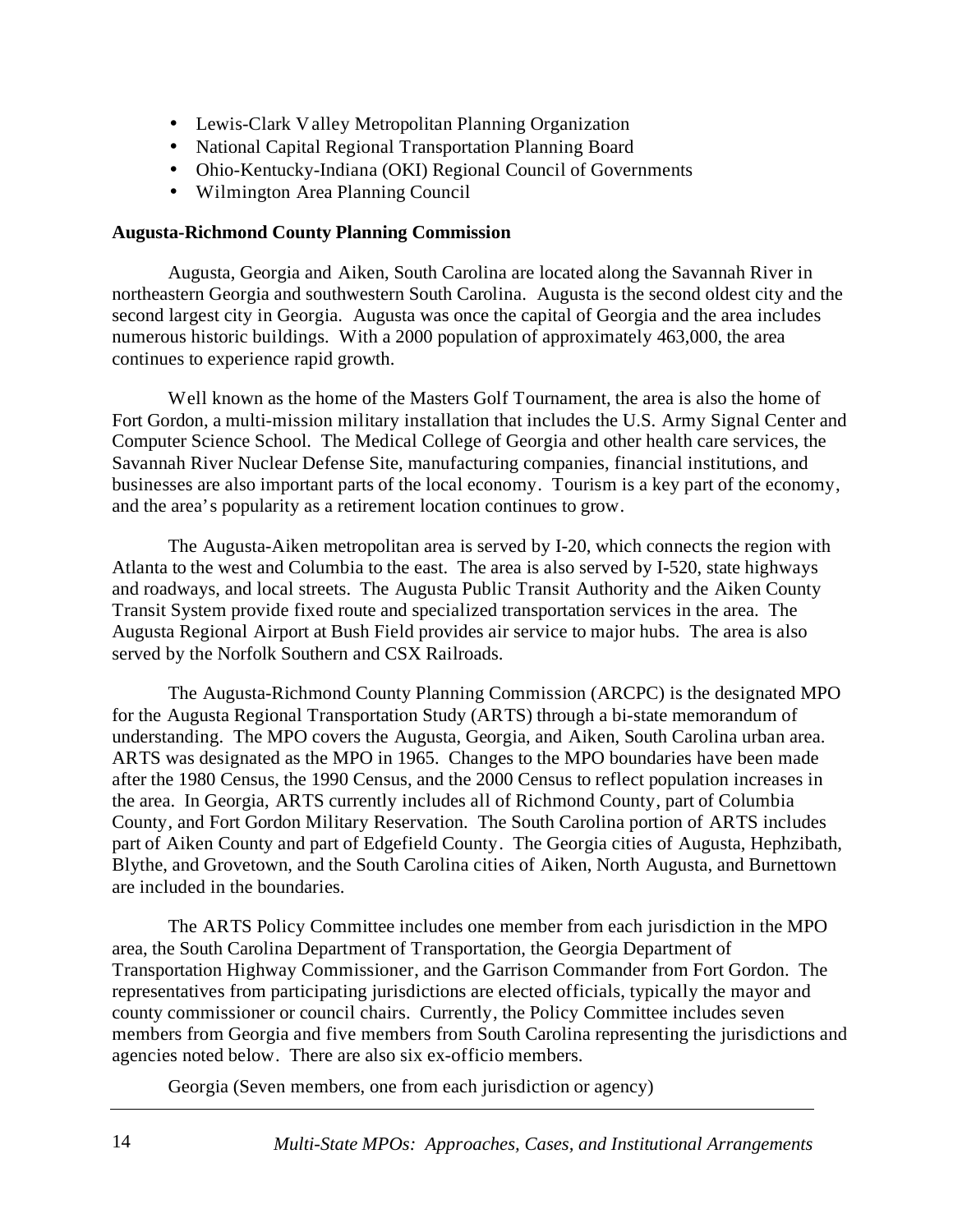- Augusta
- Blythe
- Columbia County Commission
- Grovetown
- Hephzibath
- Fort Gordon
- Georgia Department of Transportation

South Carolina (Five members, one from each jurisdiction or agency)

- Aiken
- Aiken County
- City of Burnettown
- North Augusta
- South Carolina Department of Transportation

Ex-Officio Members

- South Carolina Highway Commissioner
- South Carolina Federal Highway Administration (FHWA) Office
- Georgia State Transportation Board
- Georgia FHWA Office
- ARTS Project Director
- ARTS Citizens Advisory Committee

The ARTS Policy Committee meets on a quarterly basis. The Policy Committee is responsible for approving the long-range transportation plan, the Transportation Improvement Program (TIP), and other documents. It also provides guidance on the development of planning and programming issues and studies.

There is a South Carolina Policy Subcommittee which is comprised of the voting local elected officials and the non-voting/ex-officio federal, state, and local appointed personnel. The South Carolina Subcommittee is responsible for keeping the South Carolina portion of ARTS informed and it serves in an advisory capacity to the Policy Committee.

The Technical Coordinating Committee (TCC) and the Citizens Advisory Committee (CAC) also provide input to the Policy Committee and the planning process. The TCC reviews studies and plans, provides technical assistance, and makes recommendations to the Policy Committee. The TCC includes planners and engineers from the participating counties and cities, as well as GDOT and SCDOT. Representatives from Fort Gordon, Augusta Regional Airport Authority, and Augusta Public Transit Authority are also members of the TTC. Non-voting members include staff from GDOT, SCDOT, ARCPC, and the FHWA Georgia and South Carolina Divisions. The ARTS Project Director and the Chair of the ARTS CAC are also members.

The CAC assists with information dissemination and provides input to the Policy Committee on the social, economic, and environmental aspects of transportation plans and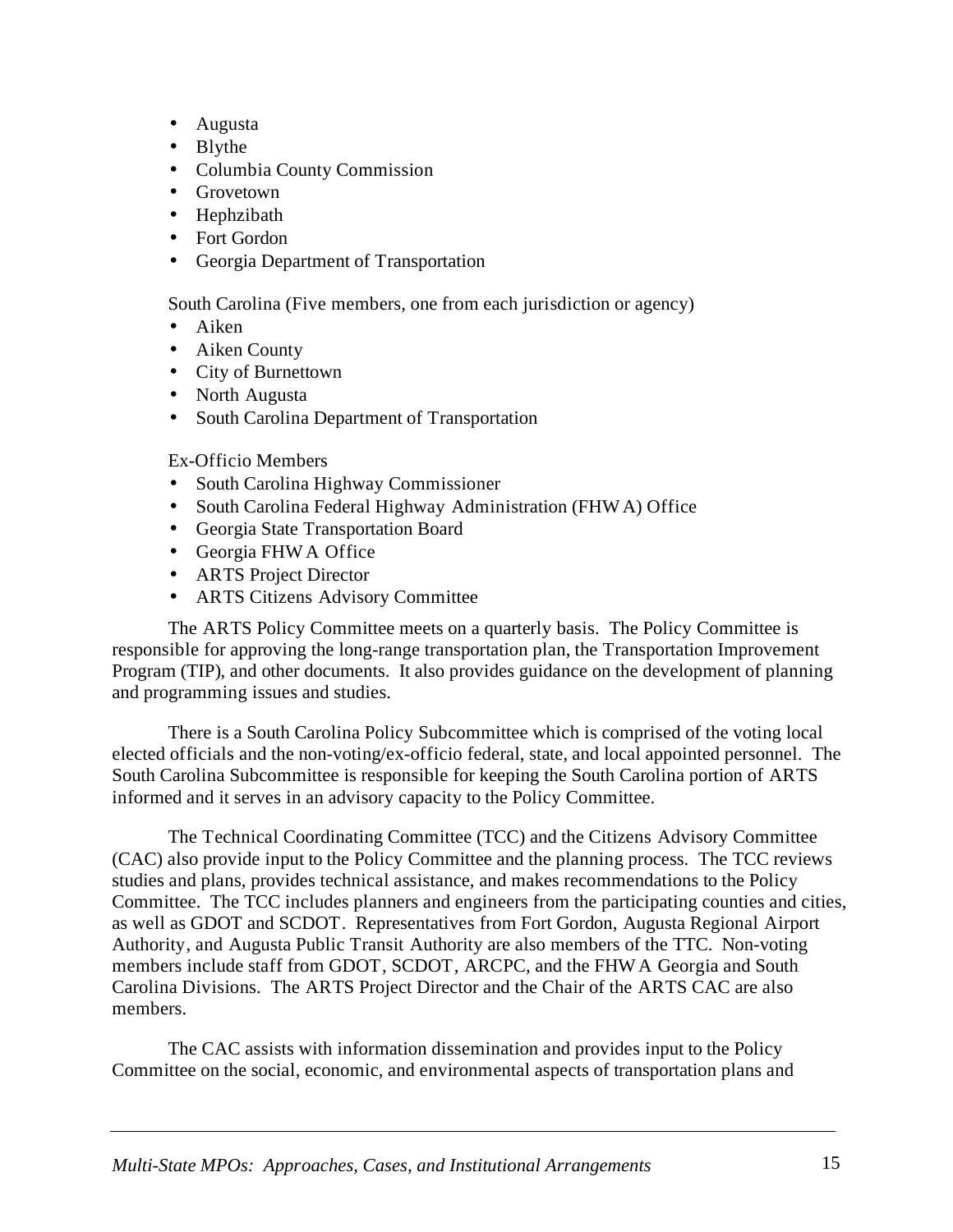projects. The CAC plays a key role in public involvement activities. The CAC includes citizens from each of the participating jurisdictions.

As noted previously, ARTS is part of the Augusta-Richmond County Planning Commission and other agencies. The ARTS Project Director is the Executive Director of the Augusta-Richmond County Planning Commission. Staff from the Aiken County Planning and Development Department conduct work tasks in Aiken County. Staff at the GDOT and the SCDOT coordinate state-related elements of studies and assist with the development and use of travel demand modules, and other analysis techniques.

The ARTS Long-Range Plan (LRP) covers a 20-year period and is reviewed and updated at least every five years. The LRP, which currently has a 2025 planning horizon, includes longrange and short-range projects, strategies, and actions. The TIP is updated annually. The TIP for the Georgia portion of ARTS covers a three-year period, while the TIP for the South Carolina part of ARTS covers a five-year period. Preparation of the TIP begins with a comparison of priority transportation needs and available funding. The draft TIP is developed and reviewed by ARTS committees in March, with public review in April. The final TIP is approved by the committees and Policy Board in May and June. The TIP must also be approved by the governors of Georgia and South Carolina.

In addition to the LRP and the TIP, ARTS conducts studies on transportation issues in the area and provides assistance to members. Examples of recent projects and studies include the regional bicycle and pedestrian plan, the Fall Line Air Quality Study and early action compact program activities, and pathway and greenway studies. Corridor studies and public transportation enhancement studies represent other recent activities.

As a multi-state MPO, ARTS faces both challenges and opportunities. Examples of challenges include the different time frames for the TIPs in the two states, differences in financing and funding, and differences in priorities. Examples of opportunities include providing a regional focus, bringing elected officials and groups together on a regular basis, and fostering cooperation and coordination.

As noted previously, the TIP for Georgia covers a three-year period, while the South Carolina TIP covers a five-year period. While this difference does not cause a major problem, it does reflect a different approach taken in the two states. In addition, the funding methods are slightly different in the two states. After each census, SCDOT provides MPOs in the state, including ARTS, with a "guideshare" level of funding that remains constant for the duration of the census. Given differences in needs, the project priorities may vary in the two states. The South Carolina Policy Committee helps keep jurisdictions in South Carolina's portion of ARTS informed on issues and projects.

The ARTS provides a regional focus for the discussion of critical transportation needs and issues. It fills an important role that is not addressed by any other agency or group. ARTS allows elected and appointed officials to meet on a regular basis and helps foster communication and coordination. The inclusion of Fort Gordon on the Policy Board further ensures that key groups are participating in the transportation planning and decision-making process. ARTS staff have strong working relationships with jurisdictions and agencies in the area, and the TCC and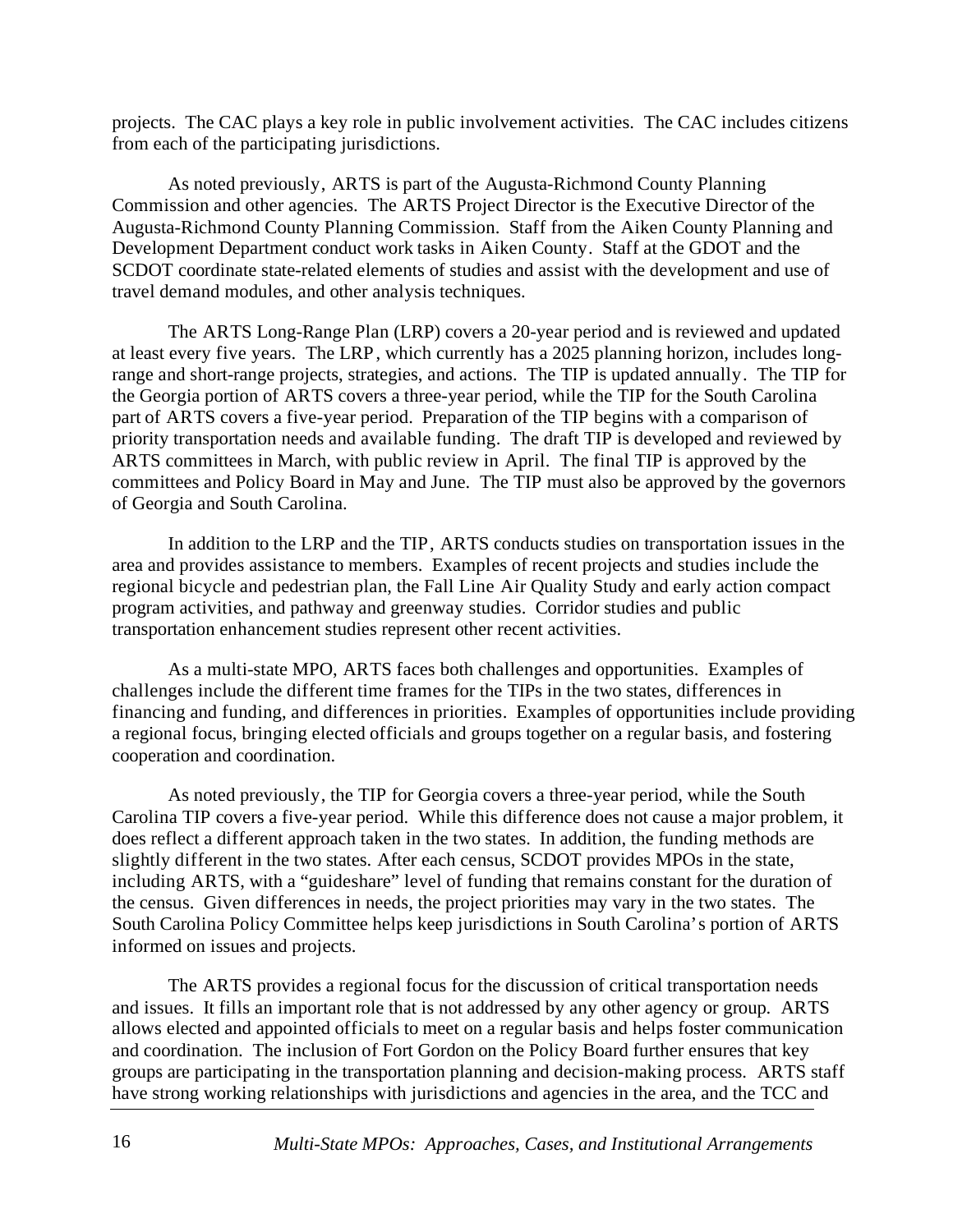CAC provide important input. ARTS provides valued unbiased information and expertise to participating jurisdictions and agencies.

## **Bi-State Regional Commission**

The Bi-State Regional Commission is the MPO for the five-county area in western Illinois and eastern Iowa. It covers the Davenport, Iowa and Rock Island and Moline, Illinois urbanized area, which is known as the Quad Cities. The MPO is part of the regional planning agency. Illinois is the lead state for the MPO.

The Quad Cities region is located along the Mississippi River in western Illinois and eastern Iowa. The area is an important intermodal hub, with 26 terminals located along the Mississippi River, 11 of which are served by railroads. The area is served by I-74, I-80, I-88, and I-280, and state and local roadways. The Quad Cities International Airport provides links to major cities by commercial airlines. Manufacturing, health services, food processing, and tourism are also important parts of the regional economy. The 2000 population of the area was approximately 505,700.

The Bi-State Planning Commission was established in 1966 through the merger of the Scott County Metropolitan Planning Commission in Iowa and the Rock Island County Regional Planning Commission in Illinois. The Bi-State Planning Commission has expanded twice in response to increases in population. In 1974, the Henry County Regional Planning Commission in Illinois merged with Bi-State, and in 1976, Mercer County in Illinois and Muscatine County in Iowa joined Bi-State.

The Bi-State Regional Commission includes Scott and Muscatine Counties in Iowa, Rock Island, Henry and Mercer Counties in Illinois, and 43 municipalities. The county boards, city councils, and village boards entered into an agreement designating Bi-State as the regional planning commission based on the Illinois Revised Statutes and the Code of Iowa.

The Bi-State mission is to serve as a forum for intergovernmental cooperation and delivery of regional programs and to assist member local governments in planning and project development. The 36-member Board of Directors services as the policy board for the Commission. It includes elected and non-elected officials. County board chairpersons, representatives and large city mayors, councilmen, and aldermen comprise 26 members. The remaining 10 members are appointed citizens representing business, housing, human service, labor, minority, and riverfront planning groups.

Officers of the Bi-State Regional Commission include a chairman, a vice chairman, a secretary, and a treasurer. The Executive Committee of the Commission is composed of nine members. A least two-thirds of the Executive Committee must be elected officials and must include at least one representative from each member county. The four officers serve on the Executive Committee, which is responsible for administration of the Commission activities. There is also a Finance and Personnel Committee, which is responsible for developing the agency budget, reviewing expenditures, and addressing personnel policies.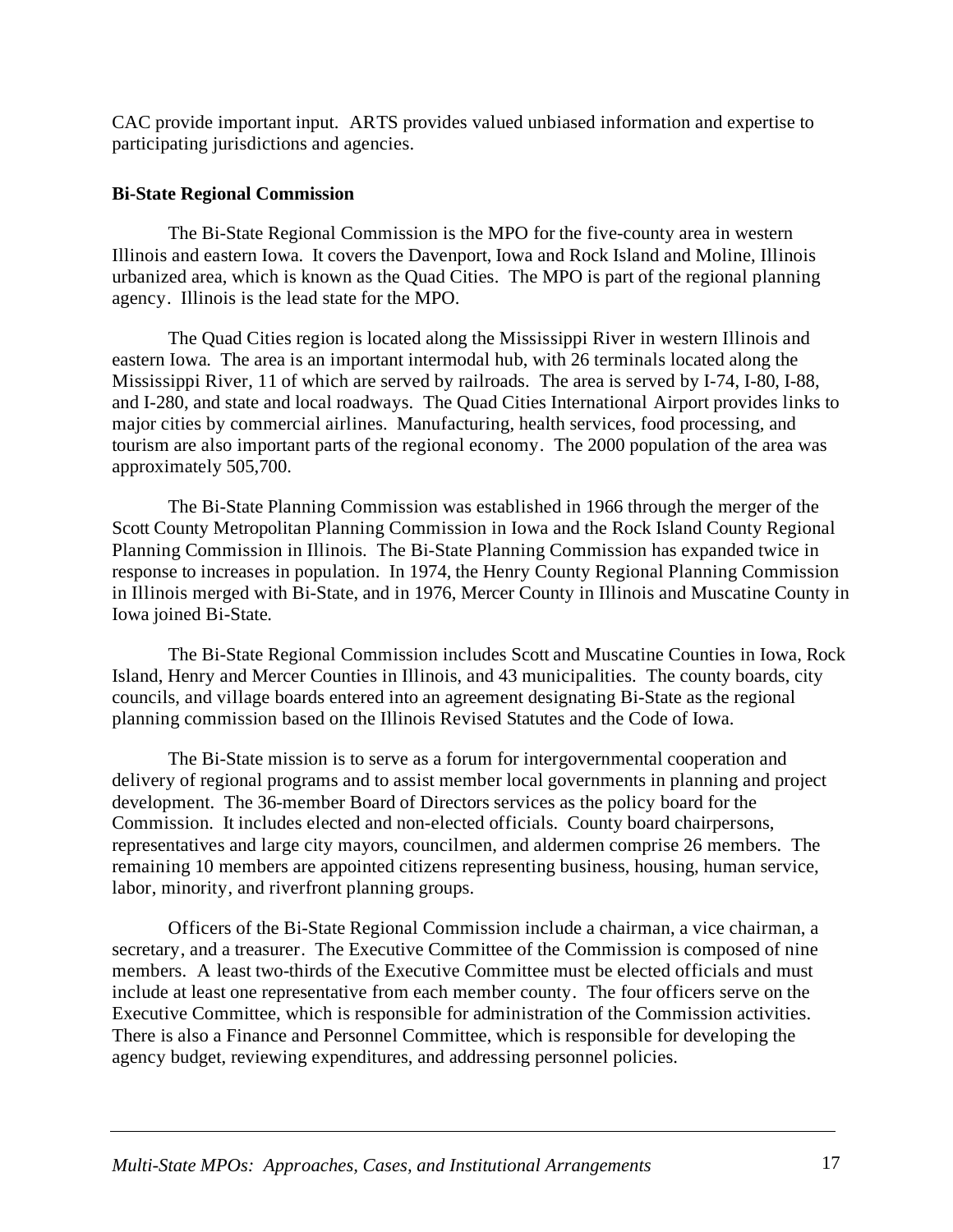The Transportation Policy Committee is a delegated authority group of the Board. The Transportation Policy Committee is responsible for transportation planning activities in the Quad Cities urbanized area. The Transportation Policy Committee is composed of the chief elected officials of the cities and counties in the area, and representatives from the Illinois Department of Transportation (IDOT), the Iowa Department of Transportation (IowaDOT), and the Illinois Quad Cities Transit District. Ex-officio members include representatives from the FHWA Illinois and Iowa Divisions, and the Federal Transit Administration (FTA) Region VII.

The Bi-State Regional Commission has also established technical and advisory committees to provide technical review and guidance on data collection and analysis, plan preparation, and plan review and update functions. The Transportation Technical Committee, Bi-State Regional Trail Committee, Disabled Transportation Advisory Committee, Quad Cities Air Quality Task Force, and Regional Transportation Advisory Group assist the Transportation Policy Committee.

The Transportation Technical Committee is composed of staff from the counties, cities, transit systems, and IDOT and IowaDOT. Ex-officio members include staff from the Illinois and the Iowa FHWA Divisions and FTA's Region VII. The Transportation Technical Committee make recommendations to the Transportation Policy Committee related to data collection and analysis practices, transportation plans, and special studies. The Bi-State Regional Trail Committee helps coordinate planning and development of multi-purpose trails in the region. It is composed of representatives from jurisdictions interested in developing and maintaining multipurpose trails. The Disabled Transportation Advisory Group serves in an advisory capacity to the Transportation Technical Committee and provides a forum for receiving public input on issues associated with the impacts of transportation on disabled citizens. It is open to anyone interest in these issues.

The Quad Cities Air Quality Task Force provides a forum for the discussion of air quality issues, including voluntary measures to reduce emissions and public education and outreach activities. Representatives cities, transit systems, health departments, chambers of commerce, and industries in the in the Rock Island County and Scott County area are members of the task force, along with staff from state resource agencies and other groups. The Regional Transportation Advisory Group, which is open to anyone interested in transportation planning and projects, provides a forum for obtaining public input on the long-range plan, the TIP, and other projects and studies. Current members represent private transportation providers, transit riders, social service agencies, environmental groups, hiking and bicycling clubs, and other groups.

The Bi-State area receives an annual portion of the federal Surface Transportation Program (STP) funds allocated to Illinois and Iowa. The authority to program STP funds was delegated to the Transportation Policy Committee by the Commission. The Policy Committee directed the Transportation Technical Committee to develop and implement a process to solicit, evaluate, and rank projects based on three levels of priority. Candidate projects are evaluated by three criteria – level of service (LOS), safety, and physical condition. The LOS category examines a project's ability to accommodate existing traffic, to reduce traffic congestion, and to address projected traffic needs in 10 years. The safety category examines the number of crashes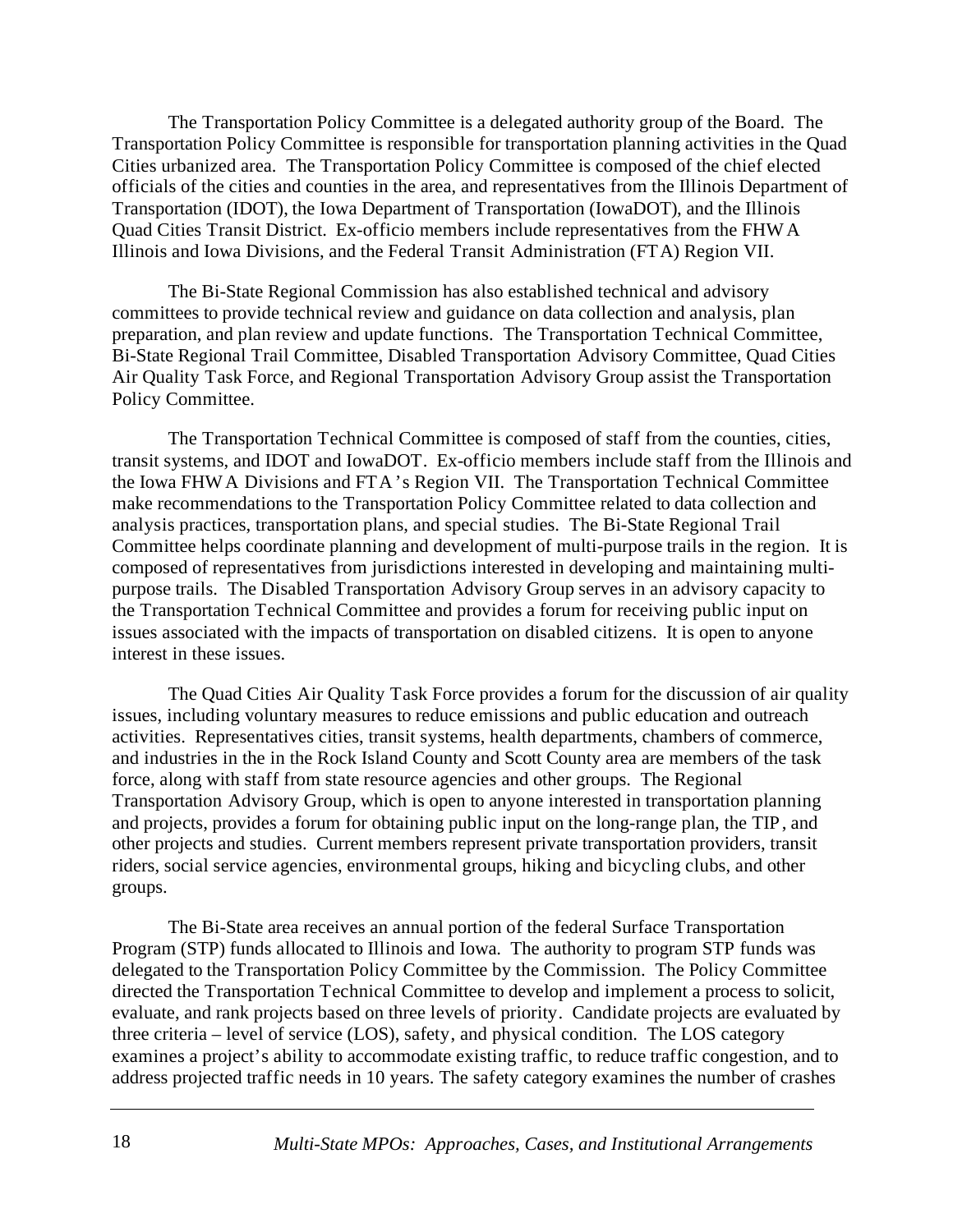over a three-year period, including the severity of the crashes and the frequency of the crashes to traffic exposure. The physical condition of the roadway, including the type of surface, the condition, and the current and expected use, is also examined.

Additional consideration may also be given to candidate projects that demonstrate expected improvements to air quality or encouraging alternatives to driving alone. Also, projects that include the construction of sidewalks, transit lanes, or other facilities that would aid transit riders, pedestrians, and bicycles receive special consideration. Points are assigned to the various criteria and the total points for each candidate project are calculated. To obtain a final advisory ranking, the scores are grouped and logical clusters of projects are identified. Three clusters – A, B, and C – are identified, with cluster A including the highest-ranked candidate projects and cluster C the lowest.

The candidate project groupings are provided to the Policy Committee without individual ranked scores. The Policy Committee considers the cluster rankings and the Technical Committee recommendations, but may select lower priority projects based on factors including funding availability, economic development potential, regional significance safety concerns, and other non-quantitative factors.

In addition to the regional planning activities, the Bi-State Regional Commission conducts transportation programs. Examples of recent efforts focus on river crossing monitoring and coordination, multi-purpose trail planning, traffic safety activities, air quality planning, and providing general assistance to members.

The Bi-State Regional Commission has faced different challenges and opportunities over the past 40 years. Challenges related to the multiple states include the need for additional meetings with member agencies and jurisdictions, different policies and guidelines in the two states, and developing regional approaches in a metropolitan area divided by a river.

With two member states, Bi-State staff probably participate in more meetings than singlestate MPOs. Rather than one state department of transportation, MPO staff meet regularly with personnel from IDOT and IowaDOT, as well as other state agencies, FHWA division offices, and local jurisdictions. Both states use different processes and schedules for development of the TIP, and there are differences in funding mechanisms in the two states.

The Bi-State Regional Commission is viewed as providing an important forum for the discussion of key transportation issues in the Quad Cities. For example, river crossings continue to be a critical concern in the area, and the Commission has played an important role in examining the need for expanding current crossings and adding bridges at strategic locations. The Commission has also taken leadership roles in addressing air quality concerns, bicycling and pedestrian facilities, and transportation for special population groups.

## **Bristol Urban Area Metropolitan Planning Organization**

The Bristol Urban Area MPO was established in 1982, following the designation of Bristol, Tennessee/Virginia as an urbanized area in the 1980 Census. The Bristol Urban Area MPO includes Bluff City, the City of Bristol, and part of Sullivan County in Tennessee, and the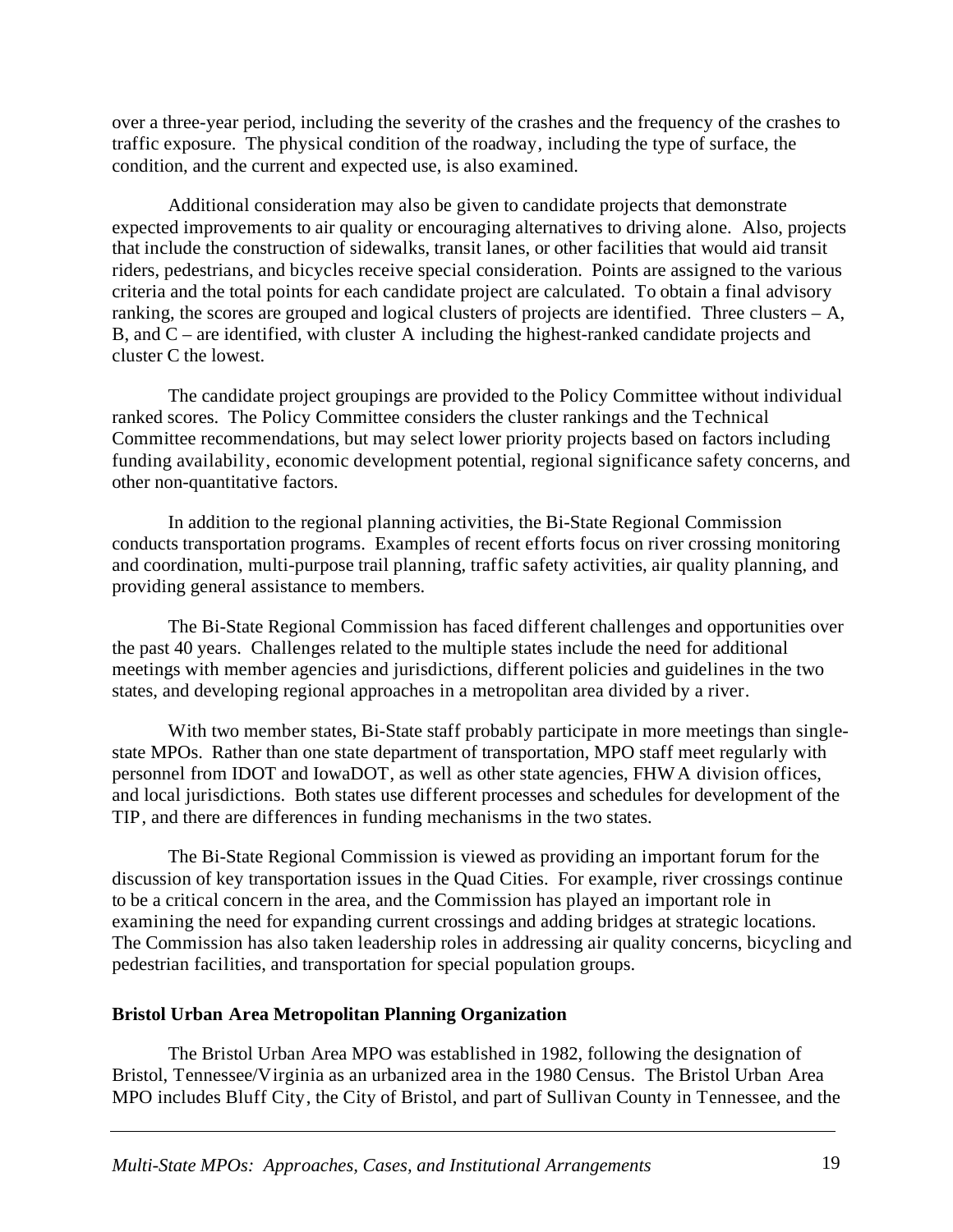City of Bristol and Washington County in Virginia. The cities of Bristol, along with Kingsport and Johnson City, Tennessee form the Tri-Cities region. There are three MPOs in the Tri-Cities region. In addition to the Bristol Urban Area MPO, the other two MPOs are the Kingsport MPO, which serves Kingsport, Tennessee and adjacent communities in Virginia, and the Johnson City Metropolitan Transportation Planning Organization.

The Bristol urban area is located in northeast Tennessee and southwest Virginia in the foothills of the Appalachian Mountains. The 2000 population for the MPO area was approximately 89,700. Bristol is a twin city, with State Street serving as the Tennessee/Virginia state line. Major employers in the area include food services, chemical companies, hospitals, and health system facilities. Bristol is also the home of East Tennessee State University and King College in Virginia. Tourism related to the Appalachian Mountains, Bristol Motor Speedway, country music, and other attractions are also an important part of the area's economy.

Interstate 81 bisects the area and provides connections to Knoxville, Tennessee to the southwest and the Baltimore/Washington, D.C. region to the northeast. The area is also served by the Norfolk Southern Railway, which links to the Port of Norfolk. There are also railroad spurs serving specific industries in the region. The Tri-Cities Airport, which is located outside the Bristol City MPO boundaries, provides commercial air service to the region.

The Bristol Urban Area MPO was established through an agreement between the governors of the State of Tennessee and the Commonwealth of Virginia, and the local governments in the urban area. The Bristol Urban Area MPO is housed in the City of Bristol Tennessee Planning Department.

The Executive Board is comprised of seven members – four from Tennessee and three from Virginia. The principal elected officials from member jurisdictions serve on the Board. The following jurisdictions and agencies are represented on the Board.

Tennessee (4 members):

- City of Bristol;
- Bluff City;
- Sullivan County; and
- Tennessee Department of Transportation (TDOT).

Virginia (3 members):

- City of Bristol;
- Washington County; and
- Virginia Department of Transportation (VDOT).

A Technical Advisory Committee (TAC), composed of staff and one or two representatives from each jurisdiction and TDOT and VDOT, assists the MPO staff in the development of plans and studies, and makes recommendations to the Executive Board. The TAC conducts the initial project ranking for the TIP and reviews the document prior to Executive Board action.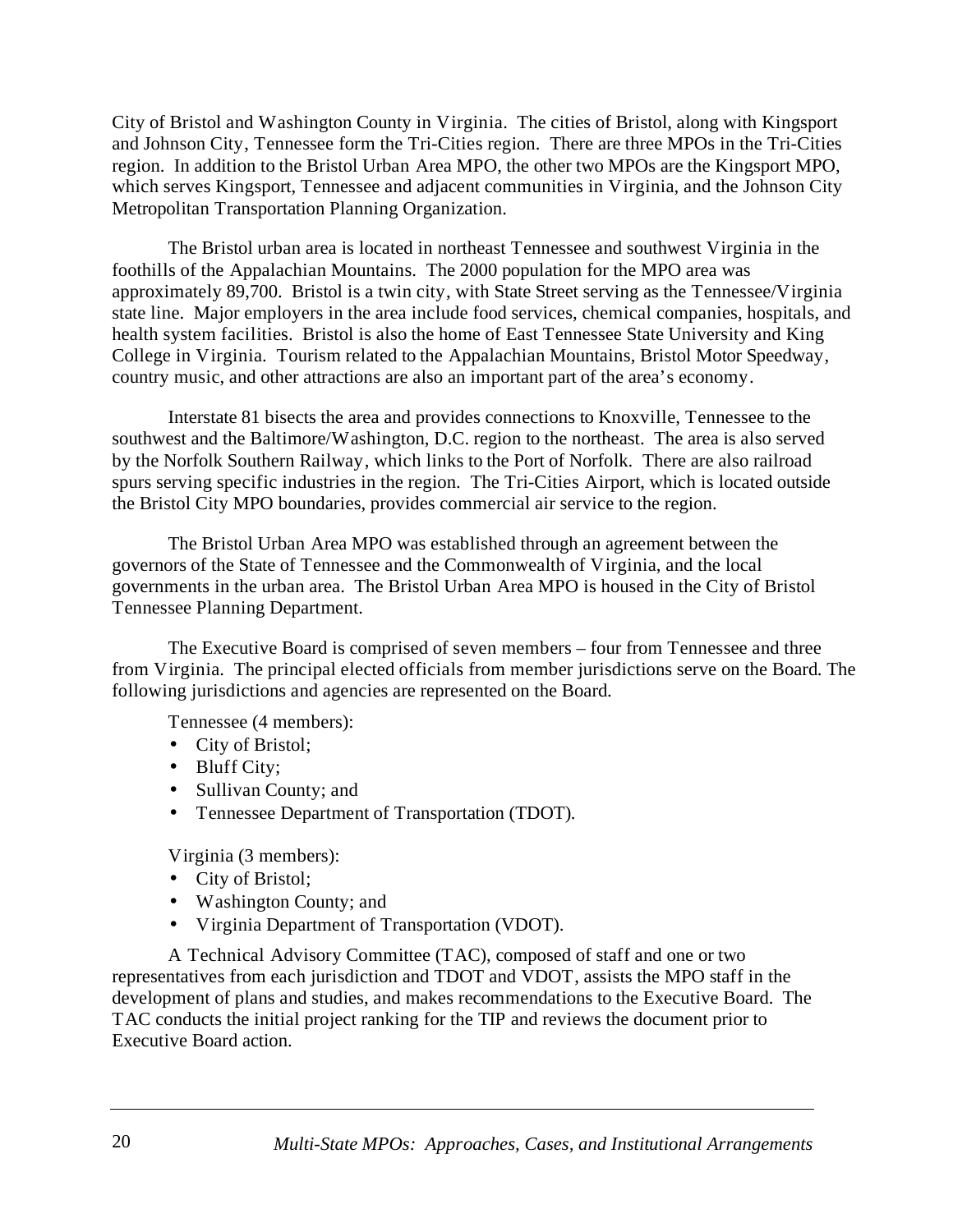Examples of challenges and opportunities faced by the Bristol Urban Area MPO due to its bi-state nature include assisting in coordinating elements of the transportation system between two states, addressing different air quality designations, and developing the TIP. Other examples include providing a forum for the discussion of regional transportation needs, providing data and technical expertise to local jurisdictions, and enhancing coordination and cooperation among all groups in the region.

The area faces challenges in coordinating transportation services, especially between the two adjacent cities of Bristol. The operation of traffic signals represents one of these challenges, especially the signals along State Street, which forms the state line. The two cities have an agreement where by one city operates and maintains the entire traffic signals for specific intersections, rather than having each city maintain and operate half of each intersection. While this approach works well for maintenance and the provisions of municipal services, challenges remain relating to interconnecting and coordinating signals.

Public transportation services are provided by four agencies in the area. The Bristol Tennessee Transit System and the Bristol Virginia Transit System provide fixed route, coordinated pulsed bus service, which focuses on a downtown bus center on the Tennessee side of State Street. Both systems also operate point-to-point specialized van services, elderly and job access services, and shuttle bus service for the Bristol Motor Speedway and other planned special events. The First Tennessee Human Resource Agency and the District III Government Cooperative transportation providers operate paratransit services in other parts of the area. Like many urban areas, much of the recent growth is occurring outside the areas served by the fixedroute systems. The need for additional public transportation services has been identified in the long-range plan. The potential for commuter rail linking Bristol with Richmond, Virginia and Washington, D.C. is also being explored.

The Sullivan County portion of the MPO has been designated by the U.S. Environmental Protection Agency (EPA) as a non-attainment area for the eight-hour ozone standard. The effective date of this designation has been deferred, however, based on a Memorandum of Agreement with the EPA, the State of Tennessee, and the local communities to participate in EPA's Early Action Compact to voluntarily achieve and maintain the eight-hour ozone standard by 2007. As a result of this agreement, the MPO does not have to conduct a conformity analysis for the long-range transportation plan.

The development of the TIP is coordinated between the two states, which use different fiscal years and document deadlines. Projects in Tennessee and Virginia are examined separately and two different project lists are prepared. Project funds remain in each state. The TAC completes an initial review and ranking of projects based on the goals and objectives of the long-range plan. The Executive Board takes final action on the TIP.

In addition to working with two state departments of transportation, the Bristol Urban Area MPO also works with two FHWA regions and two FTA regions. The area is also on the border of two EPA regions. Working with numerous federal regions, adds complexity to the planning process, as different regions may have different priorities and may sometimes interpret guidelines differently.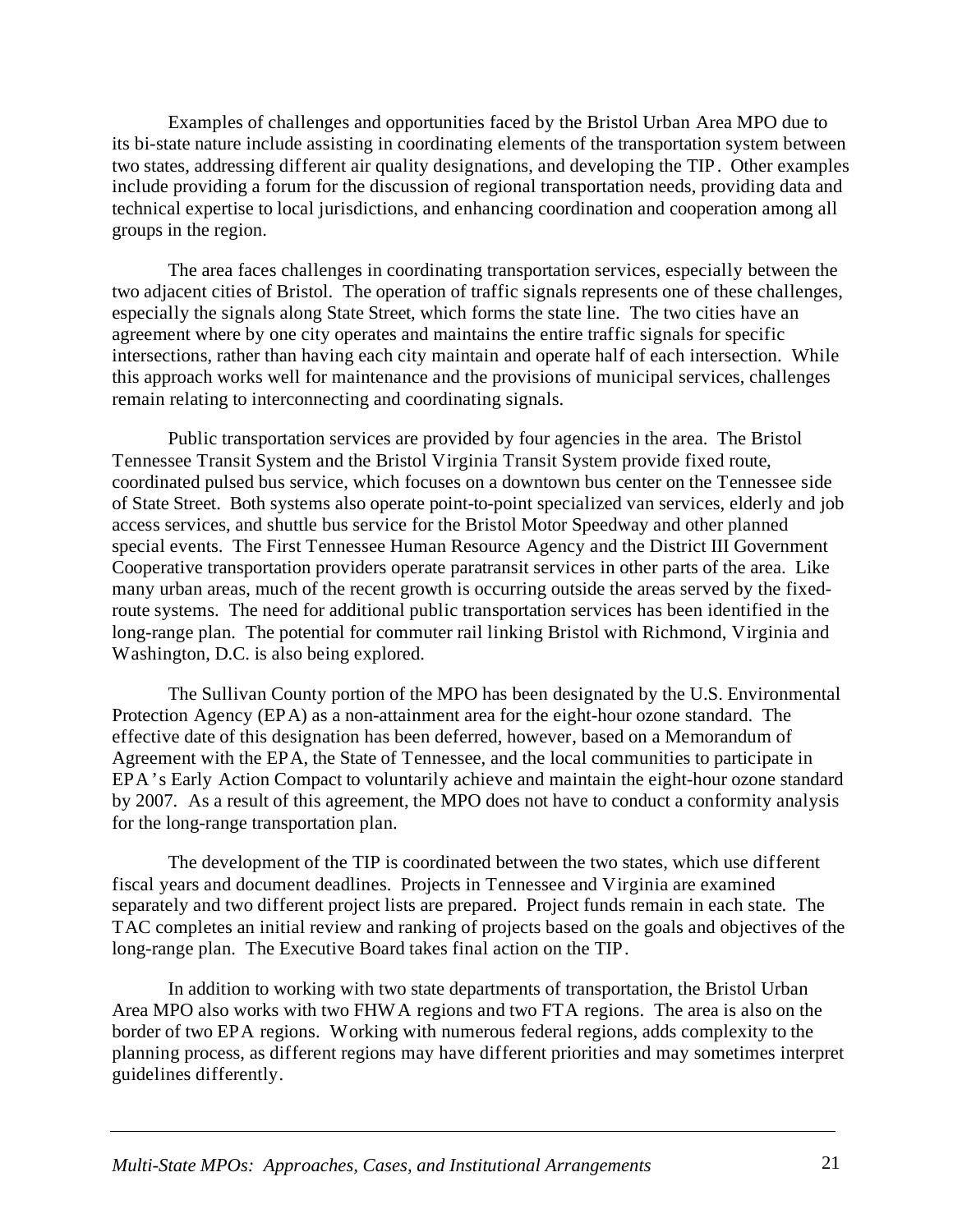The Bristol Area Urban MPO is the only organization in the area that promotes regional planning. It has been successful over the past 24 years in raising the visibility of regional transportation needs and fostering cooperation and coordination among jurisdictions, the state departments of transportation, local transit services, and other groups. The expertise of the MPO staff and the services provided are valued by jurisdictions and other groups.

#### **Duluth-Superior Metropolitan Interstate Council**

Duluth, Minnesota and Superior, Wisconsin are located at the head of Lake Superior, the largest of the Great Lakes. The cities are separated by the St. Louis River and the Duluth-Superior harbor. There are two major bridges that link the two states and I-35 terminates in Duluth. The Duluth Transit Authority (DTA) provides regular route and specialized public transportation services in Duluth and surrounding counties, and to Superior under contract. The 2000 population of the metropolitan area was approximately 118,000. Duluth is the major city in the area. The Duluth-Superior port is the largest inland port in the country. Tourism, higher education, medical services, banking, and retail trade are also important segments of the area's economy.

The Metropolitan Interstate Committee (MIC) was established as the MPO for the Duluth-Superior metropolitan area in 1975. It was created through a joint powers agreement between the Arrowhead Regional Development Commission (ARDC) in Minnesota and the Northwest Wisconsin Regional Planning Commission (NWRPC) and the designation of the governor's of the two states. The activities of the MIC are further defined in a Memorandum of Understanding among ARDC, NWRPC, the Minnesota Department of Transportation (Mn/DOT), and Wisconsin Department of Transportation (WisDOT). The name was changed in 2005 to the Metropolitan Interstate Council to better reflect its role in the metropolitan area.

The Duluth-Superior Metropolitan Area Transportation Study initiated the focus on metropolitan transportation planning in the late 1960s. The MIC replaced the Head of the Lakes Council of Governments located in the City of Duluth, which had served as the MPO for the area. The change was made to provide more of a metropolitan focus and to enhance links to regional planning efforts. Both ARDC and NWRPC are state-established, multi-county planning and development agencies.

ARDC includes the seven counties in northeastern Minnesota, while NWRPC covers the 10 counties of northwestern Wisconsin. Both are governed by boards of directors composed of county commissioners and other local officials, and have professional staff. Both have responsibilities related to planning for transportation, land use, housing, and economic development based on state and federal legislation and statutes. ARDC is governed by the Regional Development Act in Minnesota and NWRPC is governed by the Regional Planning Commission Law of Wisconsin.

The MIC Policy Board consists of 18 members – nine from Minnesota and nine from Wisconsin. Local elected officials or their alternates must comprise two-thirds of the membership. The members represent the following jurisdictions and agencies.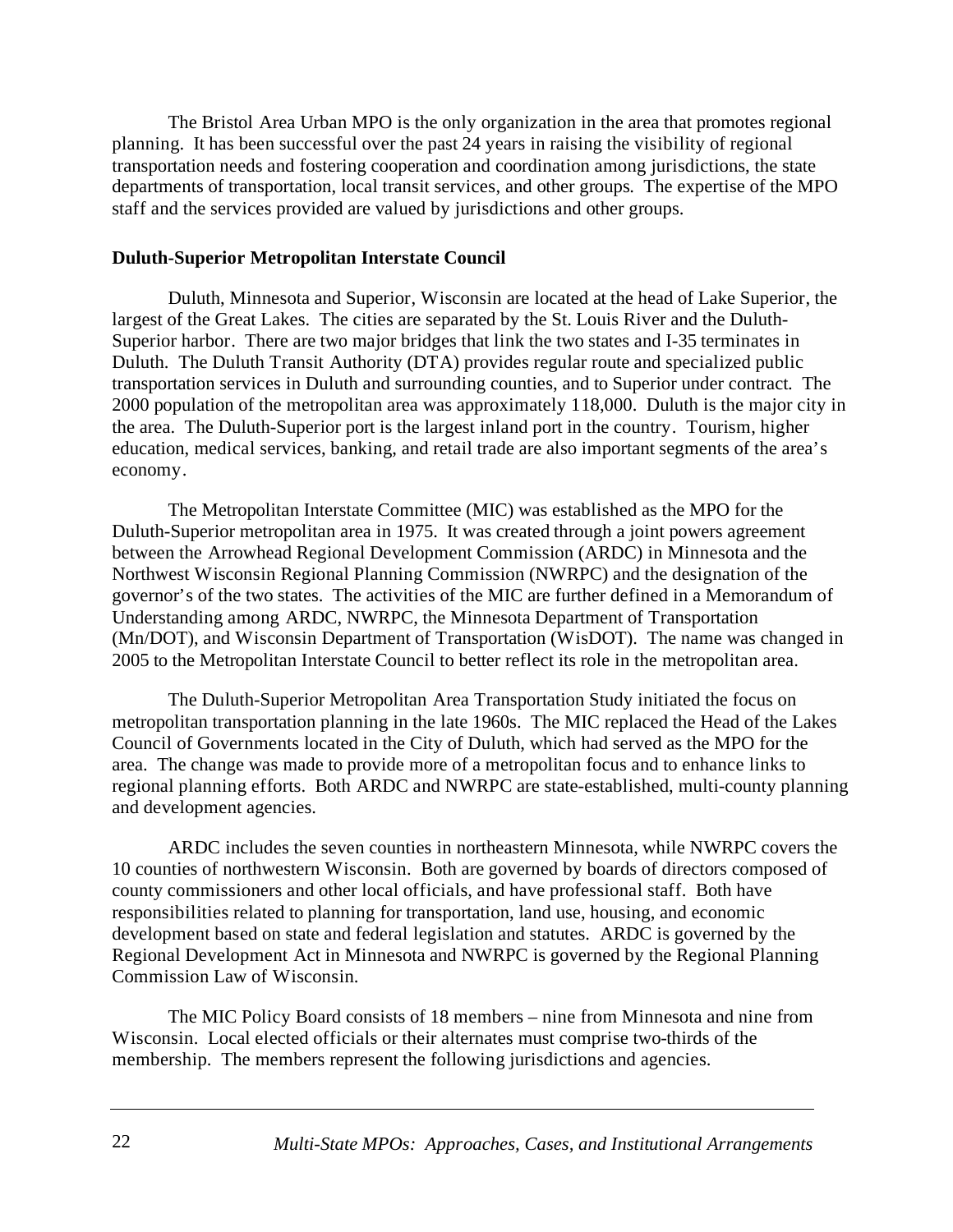Minnesota (9 members):

- 2 City of Duluth, selected from the City Council;
- 1 City of Duluth citizen representative, selected by the Mayor of Duluth;
- 1 Duluth Transit Authority (DTA), selected by the Board of Directors;
- $\bullet$  1 St. Louis County selected by the Board of Commissioners;
- $\bullet$  1 City of Proctor, the Mayor or City Council member;
- 1 City of Hermantown, the Mayor or City Council member; and
- $2 -$  Suburban St. Louis County Townships, appointed by the St. Louis County Township Association.

Wisconsin (9 members):

- 3 City of Superior, selected from the City Council;
- $\bullet$  1 City of Superior citizen representative, selected by the Mayor;
- 4 Douglas County, selected by the Board of Supervisors; and
- 1 Douglas County citizen representative, appointed by the Board Chair.

Policy Board members serve two-year terms. There is no limitation on the number of times a qualifying board member may be reappointed. The Board's officers include a Minnesota Co-Chair, a Wisconsin Co-Chair, and a Secretary. The monthly meetings alternate between Minnesota and Wisconsin, with the Co-Chair from the appropriate state presiding. The Co-Chairs and the Secretary, who may be from either Minnesota or Wisconsin, are elected by the full Board. The Minnesota Co-Chair or the Secretary, if a Minnesota representative, also serves on the ARDC Board of Directors and the ARDC Commission as a representative of the MIC.

The MIC staff are employees of ARDC or NWRPC. The Director is an employee of ARDC, which is headquartered in Duluth and the Deputy Director is an employee of NWRPC, which is located in Spooner, Wisconsin. The MIC offices are housed within ARDC, and the majority of MIC staff are employees of ARDC.

The MIC has two advisory committees – the Transportation Advisory Committee (TAC) and the Harbor Technical Advisory Committee (HTAC). The TAC is charged with advising the MIC on transportation-related matters including the development of plans and programs, preparation of the transportation portion of work programs and study designs, and review of transportation projects submitted to the MIC. It also provides a forum for the discussion of transportation topics in the area and encourages communication and coordination on transportation projects. The 17 voting members of the TAC include representatives from the following jurisdictions and modes:

- $\bullet$  4 City of Duluth;
- $\bullet$  1 City of Hermantown;
- $\bullet$  1 City of Proctor;
- $\bullet$  1 St Louis County;
- 1 Duluth Transit Authority;
- $2 State$  of Minnesota;
- $\bullet$  1 Duluth Airport Authority;
- 1 Duluth Seaway Port Authority;
- 2 City of Superior;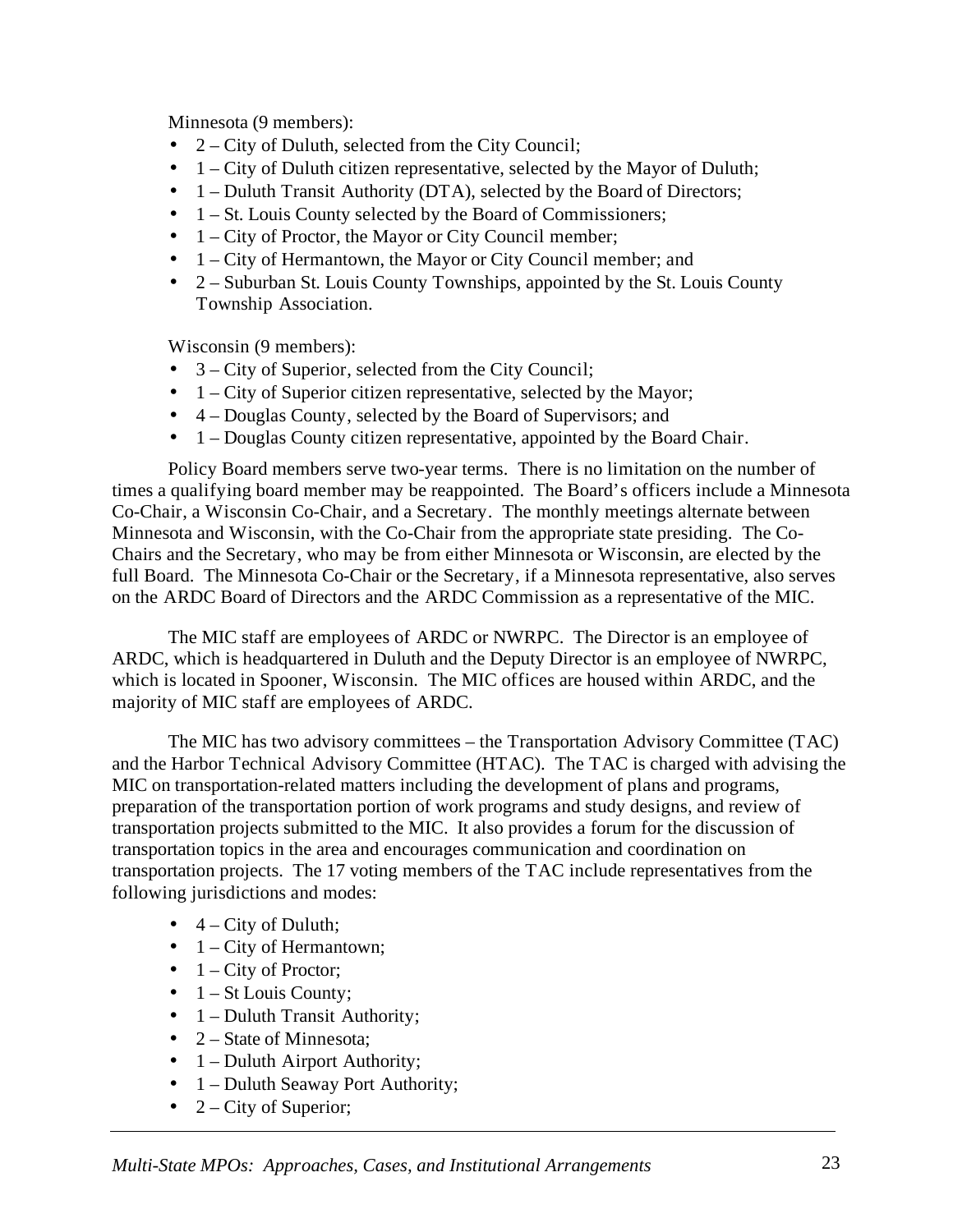- $\bullet$  1 Douglas County;
- 1 State of Wisconsin; and
- 1 Bicycle/pedestrian representative.

The HTAC includes 30 voting members. Members include the cities of Duluth and Superior, St. Louis and Douglas counties, state transportation and environmental agencies, federal agencies, regional agencies, industry sectors, and citizen groups. Industry sectors represented include coal, grain, ore, general cargo, general bulk cargo, harbor service pilots, vessel operations, and recreation. Citizen groups represented include Save Lake Superior Association, St. Louis River Citizens Action Committee, and the Isaac Walton League. The HTAC provides a forum for the discussion of harbor-related topics. The MIC has been involved in harbor-related planning since the 1970s.

In addition to the long-range plan and the TIP, the MIC conducts a variety of studies included in the annual work program. Examples of recent projects include the urban growth/smart growth study, the safe routes to school program, ongoing freight movement and harbor projects, and various corridor studies.

As a multi-state MPO, the MIC faces a number of challenges and opportunities. Examples of challenges include different processes and timing for the TIP in Minnesota and Wisconsin, different air quality designations for the two areas, differences between the two state departments of transportation, differences in state planning laws, and an addition level for approval of plans, programs, and budgets. Opportunities include the equal voting provision, which enhances the metropolitan focus to the MIC, the long-term multi-modal nature of the work program, the strong working relationship with member entities and state and federal agencies, and the capabilities of staff.

One challenge for the MIC is that Mn/DOT and WisDOT use different processes and schedules for the project development process. The MIC follows two different approaches in preparing the TIP, one for Minnesota and one for Wisconsin. The process in Minnesota begins in December and ends with approval in July. The process in Wisconsin begins in July and ends with approval in October.

For the Minnesota TIP, MIC staff review the project applications submitted in December and presents their rankings to the TAC in February. The TAC prioritizes projects at the February TAC meeting using a MIC-adopted 100-point scoring system, which measures the merits of each project based on the six evaluation criteria listed in the application. High and low TAC scores are eliminated and the rest of the TAC scores are averaged. The project rankings are discussed by the TAC and modified appropriately as agreed upon. The adopted TAC ranking, along with supplemental information, is presented to the MIC Policy Board. The MIC discusses the TAC ranking and approves the final prioritized project list.

The MIC's prioritized project list then competes with projects throughout Mn/DOT's Northeast Minnesota Area Transportation Partnership (ATP). The ATP is a partnership of transportation interests, local and state governments formed to provide a regional priority list of transportation projects to Mn/DOT to be considered for federal funding.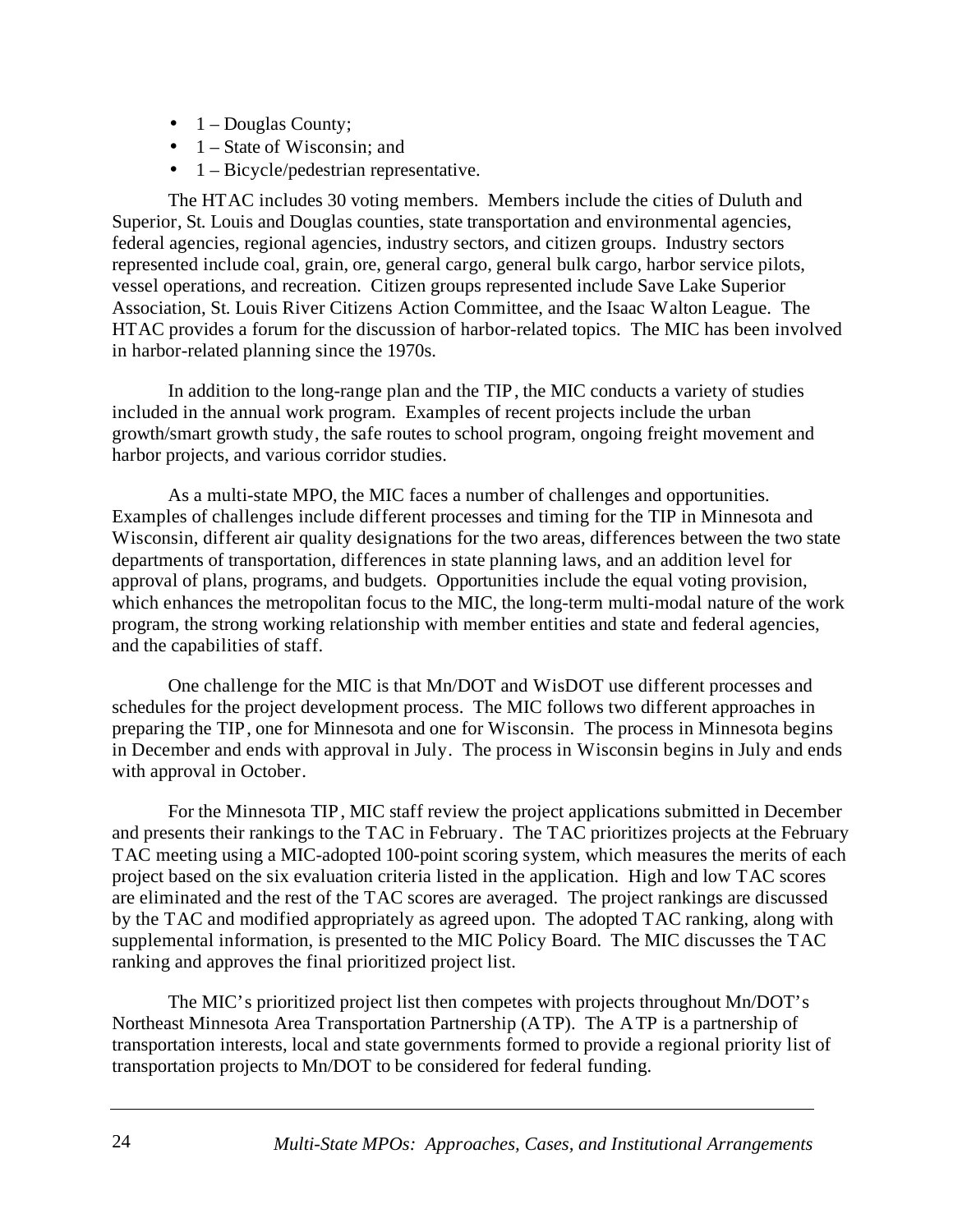A different process is used to consider enhancement program projects in Minnesota. An eight-county regional process managed by ARDC in conjunction with the Northeastern Minnesota ATP is followed to consider enhancement projects. Interested applicants are encouraged to attend a fall workshop and must complete a pre-application to determine eligibility. If applicants are deemed eligible, they are able to complete a Transportation Enhancement Application, which is evaluated on the eight-county basis.

In Wisconsin, staff at NWRPC develop the application and prepare the Superior Metropolitan TIP for the Superior metropolitan planning area. Federal-aid eligible and selected projects are included in the TIP, which is adopted by the TAC and MIC and sent to the WisDOT Central Office for incorporation into the State Transportation Improvement Program (STIP). The Wisconsin process is different from Minnesota in that jurisdictions apply to WisDOT for funding at a state level, competing against similar projects within the respective funding categories. Approved projects are then included in the TIP based on funding allocations. The TAC approves projects in a priority order.

The Superior urbanized area is allocated STP urban funds based on a population driven formula, with federal funds allocated on a two-year cycle and requiring a 20 percent local match. Proposed projects must go through the MIC, and formal funding request must be made to the WisDOT Central Office. Allocated funds not requested or spent, revert back to WisDOT. WisDOT's Northwest Region also receives federal funds for safety, enhancement, and other programs, which can be utilized on projects within the Superior urbanized area. These projects also go through the MIC to be included in the TIP.

As noted in the previous discussions of the differences in the TIP process in the two states, there are also differences between Mn/DOT and WisDOT. WisDOT has a more centralized focus, while Mn/DOT has a more decentralized focus. The WisDOT Central Office in Madison plays a major role in the project selection process and other activities. Within Mn/DOT, the District Office located in Duluth plays a much more significant role. As the lead state for the MIC, Minnesota and Mn/DOT are also more involved in ongoing MIC activities.

Another challenge for the MIC is the difference in air quality status between Duluth and Superior. Duluth is an air quality maintenance area, and Superior is not. As a result, prior to SAFETEA-LU, the long-range transportation plan was updated every three years. Without the air quality maintenance designation, a plan update would have been required every five years, which may have been more realistic given the relatively slow growth nature of the area. Under SAFETEA-LU, a four-year updated cycle is required.

As a joint venture of ARDC and NWRPC, the MIC faces an ongoing challenge of reporting to two additional policy boards. Approval of the work plan, budget, and other documents must go through the ARDC and the NWRPC Boards. While problems are typically not encountered with this approval process, it does require additional staff time and resources. Occasionally, questions or concerns may arise from Board members not directly associated with the MIC area.

The MIC also faces numerous opportunities. It provides a metropolitan focus that is not addressed by any other agency or group. The MIC staff and Board exhibit leadership on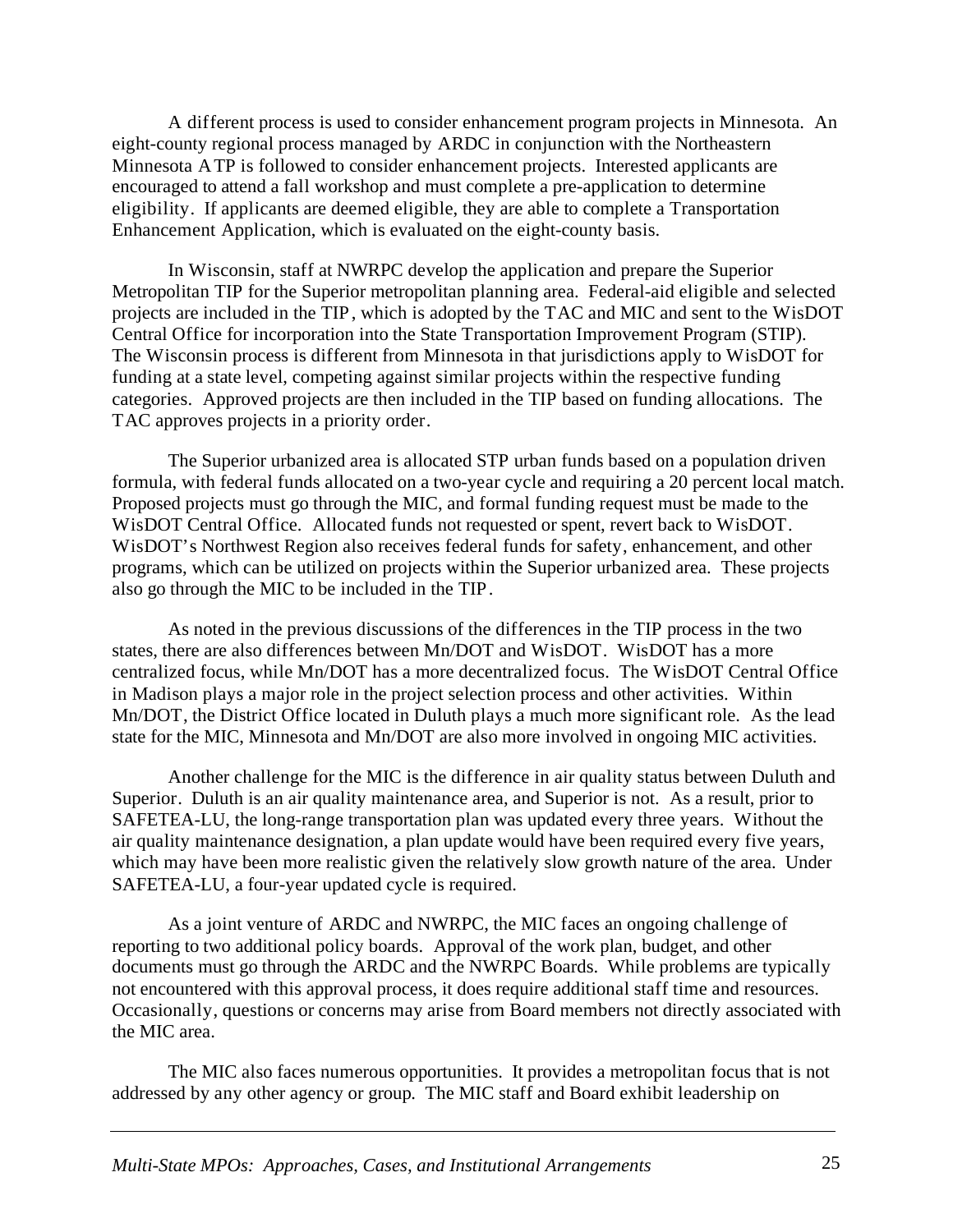metropolitan issues. The equal voting, co-chairs, and alternating meeting locations between the two states all enhance the metropolitan focus, even though Minnesota accounts for the majority of population and funding. Further, the MIC allows the smaller communities and rural and suburban townships to participate in metropolitan discussions, along with the cities of Duluth and Superior.

Along with providing a metropolitan focus, the MIC is viewed as an unbiased and objective source of information, partially because it is not located within any of the participating municipalities. The staff has a good working relationship with staff at other agencies and the TAC and HTAC provide important forums for discussion. The HTAC, with its mix of public and private partnerships, is viewed as one of the unique features of the MIC.

The MIC has been successful for over 30 years in conducting studies with high visibility that have been well received by participants, jurisdictions, and agencies. The ongoing harbor work, the safe routes to school efforts, the smart growth study, and ongoing ITS and transit activities reflect well received and visible activities.

## **Lewis-Clark Valley Metropolitan Planning Organization**

The cities of Lewiston, Idaho and Clarkston, Washington are located at the confluence of the Snake and Clearwater Rivers in southeastern Washington and western Idaho. The cities are named after the explorers William Clark and Meriwether Lewis from the Corps of Discovery Lewis and Clark Expedition, which traveled through the area in 1805. The 2000 population of the area was approximately 52,000. The Lewiston and Clarkston area serves as the financial, commercial, and educational center for the region. In addition, tourism is a major contributor to the local economy.

The Port of Lewiston and the Port of Clarkston link the area with Portland, Oregon and the Pacific Ocean. The ports are the farthest in-land ports in the country. The 77-mile Great Northwestern Railroad connects the area with the Burlington Northern Santa Fe (BNSF) and the Union Pacific (UP) Railroads. The Lewiston-Nez Perce County Regional Airport provides commercial and general aviation services. The area is served by state and local roadways, and Valley Transit provides public transportation services in the area.

The Lewis-Clark Valley Metropolitan Planning Organization (LCVMPO) was established as an independent agency through a joint powers agreement in 2003. It encompasses the Lewiston and Clarkston metropolitan areas, which reached the 50,000 population level based on the 2000 census. Planning for the MPO began in the early 2000s. The Idaho Department of Transportation (ITD) funded a facilitator to assist with initial meetings and discussions, as there were some concerns among the various local jurisdictions. These meetings resulted in the development of a joint powers agreement and by-laws for the LCVMPO. Idaho is the lead state, although the LCVMPO office is currently located in Asotin, Washington.

Initially, the City of Clarkston did not join the LCVMPO. While a number of factors may have contributed to this decision, it appears that city personnel did not perceive significant benefits from the city's participation. The LCVMPO included Clarkston as an ex-officio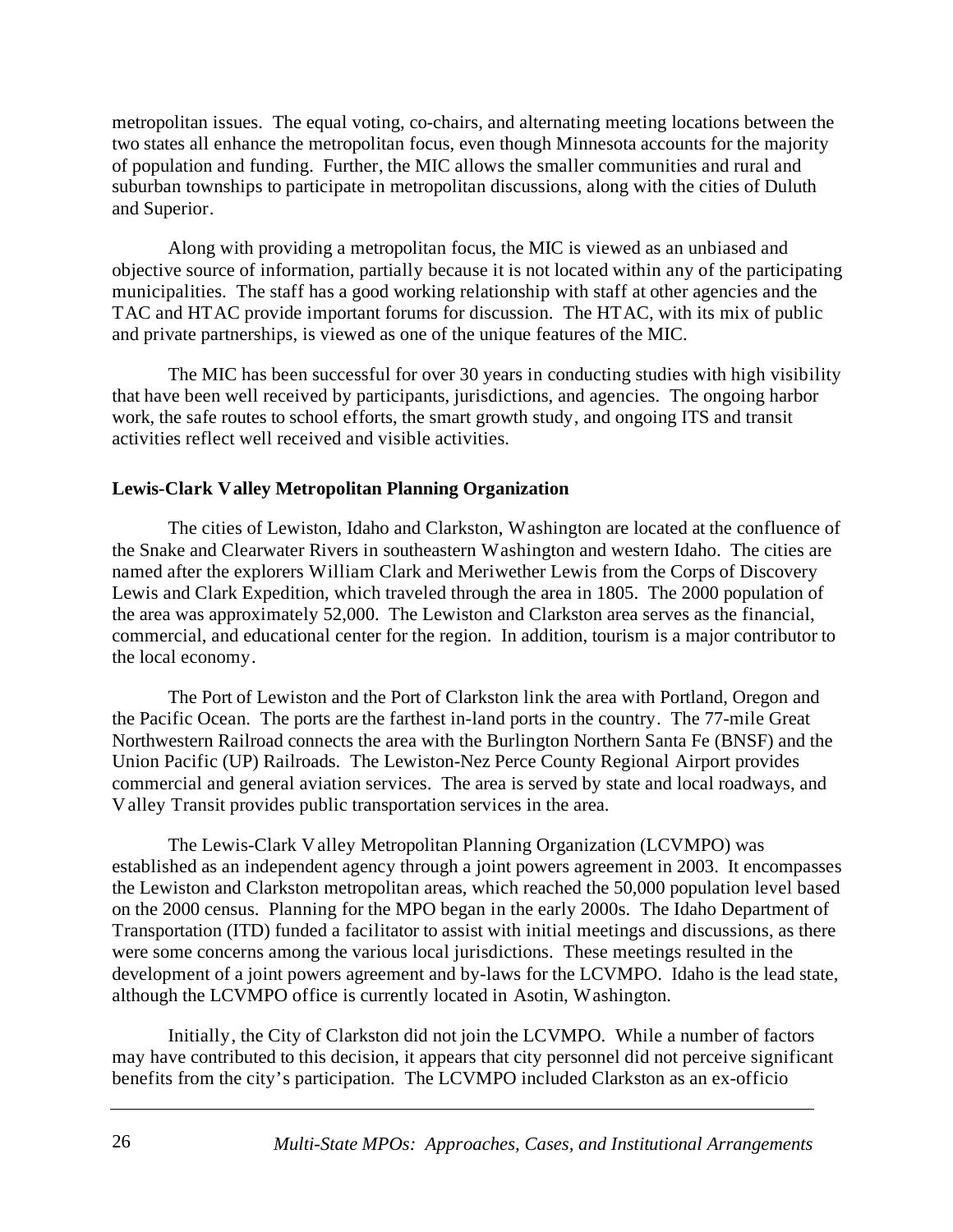member, and member jurisdictions continued to work with Clarkston to include them in key discussions. This approach resulted in the City of Clarkston formally joining them LCVMPO in 2005.

The joint powers agreement and the by-laws identify the composition, powers, and duties of the LCVMPO Policy Board. The Policy Board currently includes eight members; four members from Idaho and four members from Washington. Five members constitute a quorum and actions require five affirmative votes to pass. The Policy Board members represent the following local jurisdictions.

Idaho (Four members):

- $3 City$  of Lewiston; and
- 1 Nez Perce County Commission.

Washington (Four members):

- $\bullet$  1 City Asotin;
- $2 Asotin County; and$
- $\bullet$  1 City of Clarkston.

In addition, seven ex-officio members currently participate in the Policy Board meetings. The LCVMPO by-laws allow the Policy Board to add or delete ex-officio member agencies as appropriate. The following agencies currently have one ex-officio member on the Policy Board:

- Port of Lewiston:
- Port of Clarkston;
- Washington State Department of Transportation (WSDOT);
- Idaho Transportation Department (ITD);
- Valley Transit;
- Lewiston-Nez Perce County Regional Airport; and
- Nez Perce Tribe.

The Policy Board officers include a Chairperson and a Secretary-Treasurer. The by-laws require that officers alternate between the two states, with one officer from each state at any given time. Officers serve one year terms and the Secretary-Treasurer automatically becomes the chairperson.

The by-laws also establish an Executive Committee and a Technical Advisory Committee (TAC). The Executive Committee is comprised of the Policy Board Chair, the Secretary-Treasurer, and the immediate past Chair. If the immediate past Chair is no longer a member of the Policy Board, the Board elects a third member. The Executive Committee has authority to review and approve payments and other items as needed. The TAC includes staff from the member jurisdictions, as well as the Nez Perce Tribe, the Port of Lewiston, the Port of Clarkston, Valley Transit, the Lewis/Nez Perce County Regional Airport, ITD, WSDOT, Great Northwest Railroad, and Watco.

The joint powers agreement also outlines the funding requirements for members to match federal planning funds to support the LCVMPO. A two-part formula is used which allocates 50 percent of the funding requirement based on the jurisdiction's percentage of the metropolitan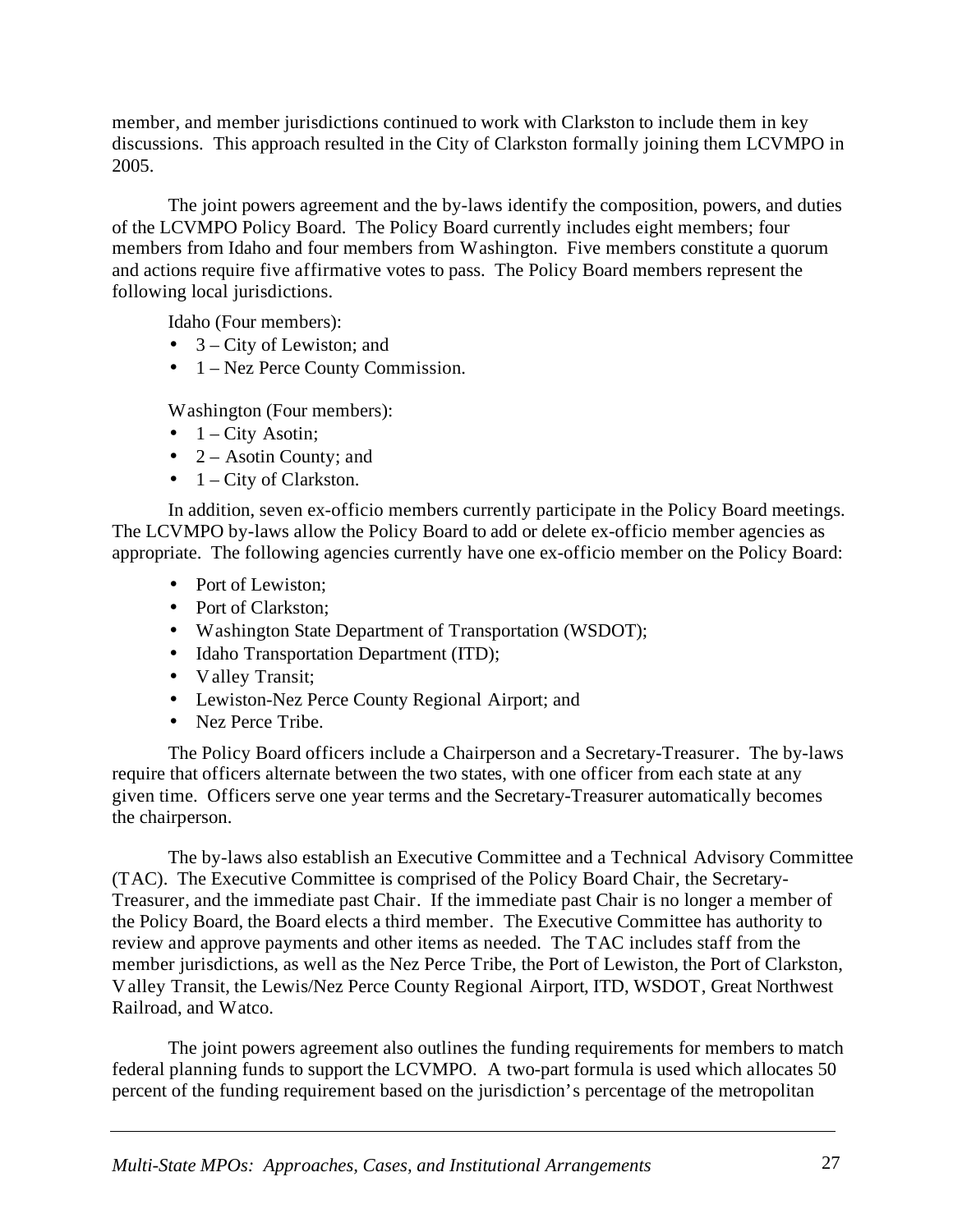area population and 50 percent based on the number of votes held by each member. The funding formula may be changed based on the results of each decennial census, changes in membership, or other action by the Policy Board.

The LCVMPO has undertaken a number of activities since its formation in 2003. Finalizing the by-laws, organizing the Policy Board and TAC, and hiring a director and other staff represent initial tasks. Other early activities included developing the LCVMPO Internet site, information on the LCVMPO, and information on transportation in the area.

A Unified Planning Work Program (UPWP) was developed and adopted by the Policy Board in December 2004. An Annual Report for Fiscal Year 2005 was also completed. A consultant was selected to develop the long-range transportation plan and work on the plan was initiated. Public open houses were held in early 2006 to obtain input on four future alternatives for the long-range plan and the public transit master plan.

The LCVMPO faces some unique challenges as a multi-state MPO. Some of these include challenges relating to the size of the LCVMPO, which is the second smallest MPO in the country and the smallest multi-state MPO. Further, as a new MPO, the LCVMPO also faced the typical challenges of creating a new agency.

The delay in the City of Clarkston officially joining the LCVMPO represented a unique challenge. This challenge was addressed by continuing to work with representatives from Clarkston and including them in discussions and activities as an ex-officio member. As a result of these efforts, Clarkston joined the LCVMPO in 2005. As a small MPO, the funding to staff the LCVMPO is limited. Approaches to address this challenge include maximizing available resources, using part-time positions, and using consultants for specific projects.

The LCVMPO also faces numerous opportunities as a multi-state MPO. The LCVMPO provides a regional focus for the discussion of key transportation issues. No other agency or group has this perspective. As an independent agency, no one city, county, or state can dominate the transportation planning and project development process. The five votes required for LCVMPO action helps foster coordination and cooperation between jurisdictions in both states.

The LCVMPO has been successful in working with the congressional delegations from both states to obtain funding for a regionally-significant project. Funding would probably not have been obtained without all groups working together to agree on the priority project and to promote it with the congressional delegates. The LCVMPO has also been successful in fostering improved cooperation and coordination among jurisdictions, agencies, and groups in the area.

## **National Capital Region Transportation Planning Board**

The Washington, D.C. metropolitan region includes the District of Columbia (DOC), northern Virginia, and suburban Maryland. The region covers some 3,000 square miles, has a population of approximately 4.2 million, and supports approximately 2.7 million jobs. The national government and federal agencies in the DOC provide the economic center for the region. Tourism, higher education, financial institutions, high technology industries, and retail and commercial businesses also comprise key segments of the regional economy.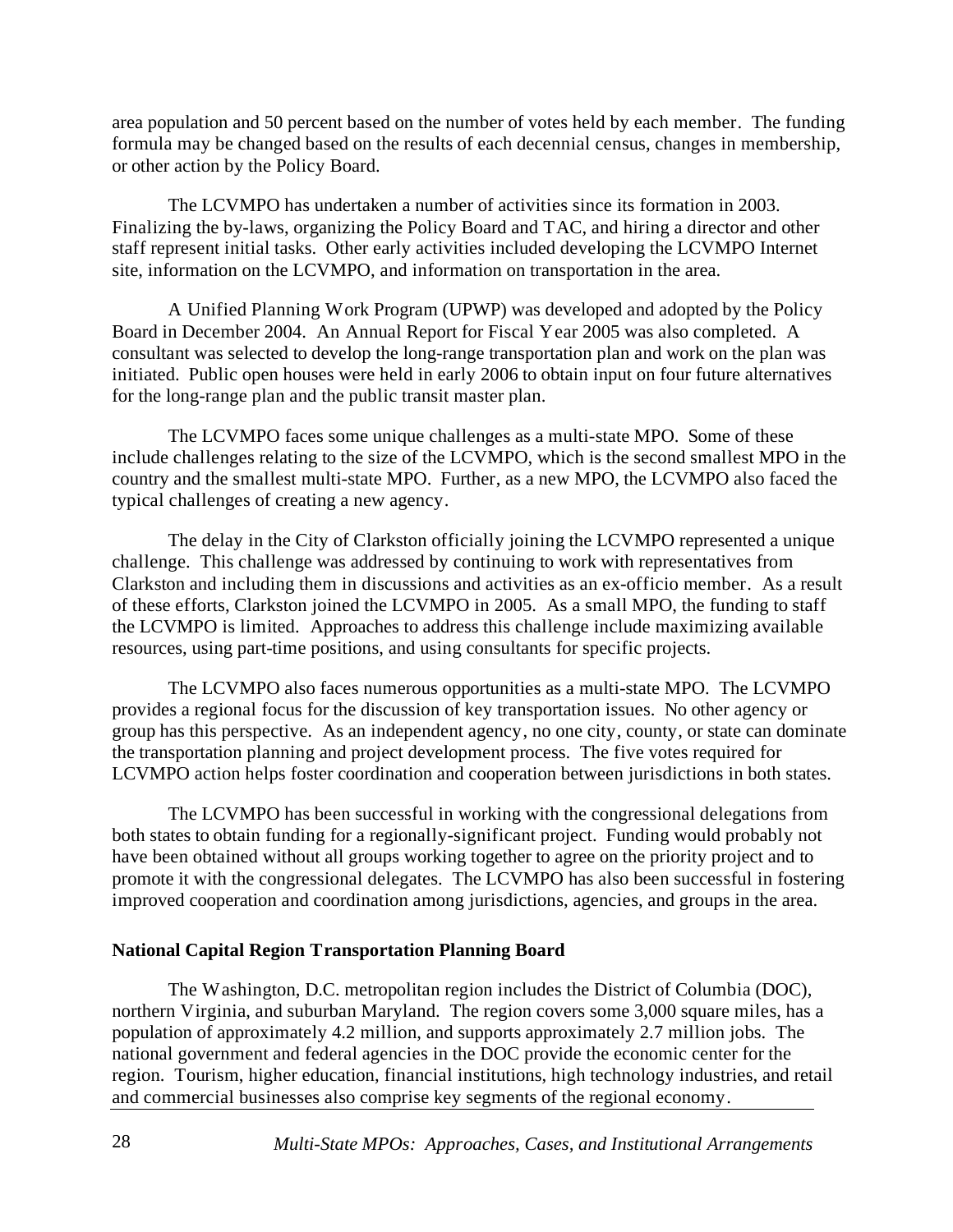The transportation system in the region includes major freeways, local roadways, the Metrorail system, commuter rail service, and local and commuter bus service. The region is served by three major airports – Reagan National, Dulles International, and Baltimore/Washington International. There are also numerous pedestrian and bicycle facilities in the region.

The National Capital Region Transportation Planning Board (TPB) serves as the MPO for the Metropolitan Washington area. In 1966, the TPB and the Metropolitan Washington Council of Governments (WASHCOG) adopted a plan for associating the two organizations. The TPB was designated as the MPO for the region by the governors of Virginia and Maryland and the Mayor of the DOC based upon an agreement between the local governments. Under this plan, the TPB serves as the transportation policy committee of WASHCOG, which was established in 1957. This approach improves coordination between the TPB's transportation planning process and WASHCOG's comprehensive regional planning process. Economies and efficiencies are realized through joint staffing and administration of the two activities.

The by-laws outline the TPB membership to include the following governmental units, legislative groups, and agencies. The membership includes:

- one elected member from each local governing body of the cities and counties in Maryland and Virginia participating in WASHCOG. In addition, one elected member of the governing body or any other city or county recommended for membership by a majority of the vote of the TPB based on substantial interest in the metropolitan planning process and financial support of the planning process in an amount determined by the TPB;
- participating cities and counties in Maryland and Virginia with populations of more than 400,000 have one additional member that is the county executive or designated representative when the form of government includes an elected county executive or an additional elected member of the local governing body when there is not an elected county executive;
- four members from the DOC including two members of the DOC Council and two from the executive branch, one of whom must be from the Department of Public Works;
- one member from the Maryland Department of Transportation (MDOT), one member from the Virginia Department of Transportation (VDOT), and one member from the Washington Metropolitan Area Transit Authority (WMATA);
- one member each from the House and Senate of the Maryland and Virginia General Assembly and the DOC Council; and
- non-voting members that include one representative from the National Capital Planning Commission, the Metropolitan Washington Airports Authority, FHWA, FTA, the Federal Aviation administration, and the National Park Service (NPS).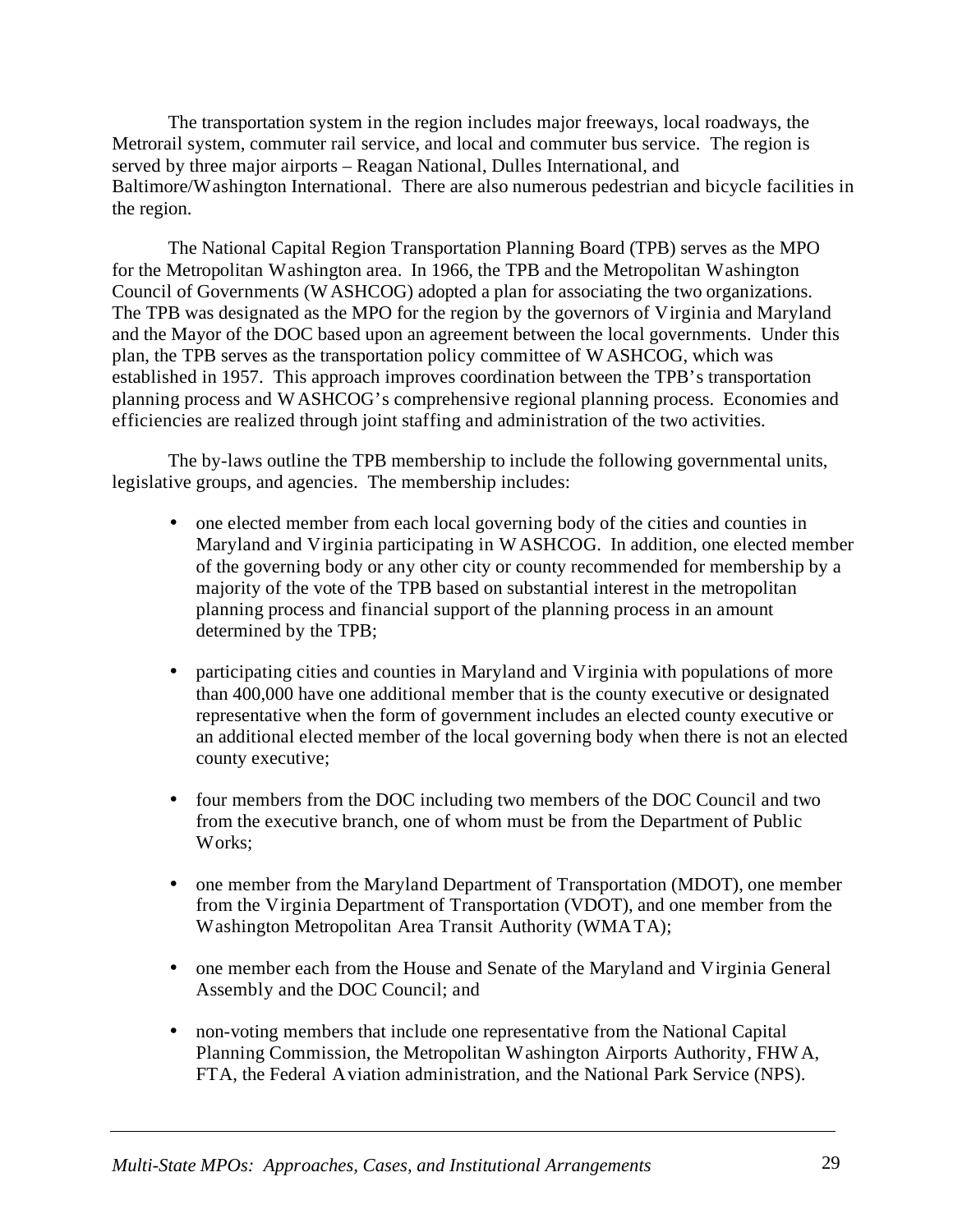Non-voting members are able to offer and second motions and resolutions and participate in discussions.

Currently, county and city membership on the TPB includes Loudon, Prince William, Fairfax, and Arlington counties, and the cities of Manassas, Manassas Park, Fairfax, Alexandra, and Falls Church in Virginia. Additionally, it includes Frederick, Montgomery and, Prince George's counties, the urbanized area of Charles County, and the cities of Gaithersburg, Rockville, Takoma Park, Greenbelt, College Park, and Bowie in Maryland; and the DOC. As noted above, other voting board members include a representative from the Maryland House of Delegates, the Maryland Senate, the Virginia House of Delegates, the Virginia Senate, the DOC Council, MDOT, VDOT, and WMATA. Ex-officio members include representatives from the FHWA, FTA, NPS, Metropolitan Washington Airport Authority, National Capital Planning Commission, and the Private Providers Task Force.

Regular meetings of the TPB are scheduled in January, March, April, May, June, September, and November. Additional meetings may be called as needed. TPB officers include a Chairperson, a First Vice Chair, and a Second Vice Chair. Officers are elected to serve oneyear terms. The three officers cannot be from the same state or agency. The WASHCOG Department of Transportation Planning staff serves as secretary for the TPB and conducts the work of the TPB.

Under normal voting procedures, each representative from the participating cities and counties, the General Assemblies of Maryland and Virginia, the DOC Council, MDOT, VDOT, and WMATA have one vote. A quorum consists of 10 members or their alternates, including at least one voting member or their alternate representing Maryland, Virginia, and the DOC. All actions, with the exception of amendments to the by-laws, require a majority of those present and voting, provided that the extent of financial participation by a jurisdiction, agency, or public body shall be determined only with the concurrence of that jurisdiction, agency, or public body. Amendments to the bylaws require a majority vote of all the voting members of the TPB.

The by-laws provide for an alternate proportional voting procedure for the TPB. Any voting member may require that the alternate voting procedure be used instead of voting on a regular basis, or subsequent to a vote taken by the regular basis, as long as the subsequent vote is taken at the same meeting. The proportional voting method assigns five votes each to the DOC, Maryland, and Virginia. One of the five votes in each case is provided to MDOT, VDOT, and DOC Department of Public Works (DOC DPW). Three of the votes allocated to Maryland and Virginia are divided among participating local governments based on population. Each member of the House and Senate of the Maryland and Virginia General Assemblies are allowed one-half (0.5) of a weighted vote. The remaining members from the DOC are allocated one of the four remaining DOC votes.

The alternate process further provides that all the total votes for Maryland, Virginia, and the DOC must each equal five votes. If the proportional votes do not equal five for any one state based on members attending the meeting, the votes are proportionately increased to ensure a total of five votes.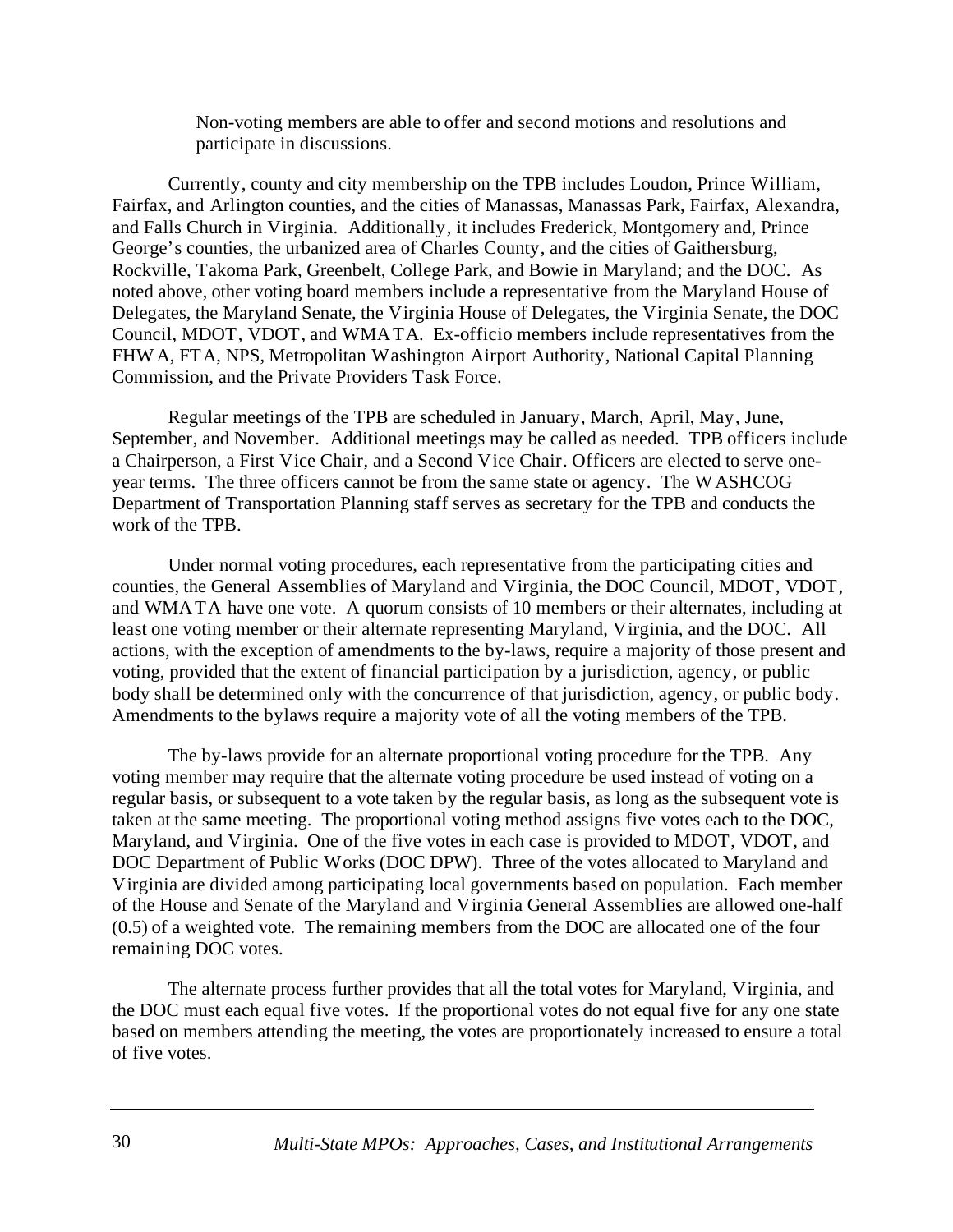The by-laws establish a TPB Steering Committee to help develop the the work program and manage the transportation planning process. The Steering Committee is composed of 10 members, including the Chairperson, the immediate past Chairperson, one local governmental representative from the DOC, one elected local government representative from Maryland, one elected local government representative from Virginia, the Chair of the Technical Committee, and the representatives from MDOT, VDOT, DOC PPW, and WMATA.

In addition to the Steering Committee, the TPB utilizes other committees and task forces to assist in developing plans, projects, and programs. Other committees include the Technical Committee, the Citizen's Advisory Committee, and the Access for All Advisory Committee. The Emergency Transportation Work Group, the Private Providers Task Force, the Task Force on Value Pricing for Transportation, the Joint Technical Working Group for the Regional Mobility and Accessibility Study, and the Management, Operations, and ITS Policy and Technical Task Forces provide further support to the TPB. The Technical Committee utilizes a number of subcommittees focusing on model issues, travel forecasting, and commuter services.

The three major ongoing plans developed by the TPB are the TPB Vision, the Constrained Long-Range Plan (CLRP), and TIP. The Vision outlines eight broad policy goals to help guide transportation investments in the region. The CLRP provides a 25-year view of transportation needs, while the six-year TIP contains specific projects and funding sources. The TPB also conducts numerous studies on specific topics of interest to members and to meet federal or state requirements.

The TPB faces numerous challenges and opportunities in developing transportation policies, plans, and studies. Examples of challenges include different legal and institutional authority, different processes used in the project development and selection process, and different priorities among Virginia, Maryland, and the DOC. Other challenges include dealing with multiple federal agencies and different divisions of the FHWA and FTA, addressing funding needs, and obtaining support for projects within the individual states. Finally, as the MPO for the Nation's capital, the work of the TPB may be more visible and receive more scrutiny than in other regions, including input from members of Congress.

At the same time, the TPB faces numerous opportunities as the MPO for the Washington, D.C. region. The TPB provides an important forum for the discussion of key transportation issues affecting the region, including alternative future scenarios. The TPB also examines emerging issues and trends, such as transportation security and value pricing. Board members are knowledgeable about transportation issues and play a leadership role in the region. The expertise of the staff is highly regarded by members and there is a strong working relationship among agencies and jurisdictions at the staff level. Finally, the agreement and support of the two states and the DOC can assist in obtaining funding for projects and other activities.

There are a number of differences in the authority of VDOT, MDOT, and DDOT, as well as the mechanisms used to fund transportation. VDOT is responsible for the third largest statemaintained roadway system in the country, bridges, and tunnels. Covering 56,504 miles, the VDOT system includes interstate freeways, state roads, and most county and local roads. In Maryland, MDOT is responsible for the interstate and state system, while cities and counties have responsibility for local roadways. The Maryland Transportation Trust Fund provides a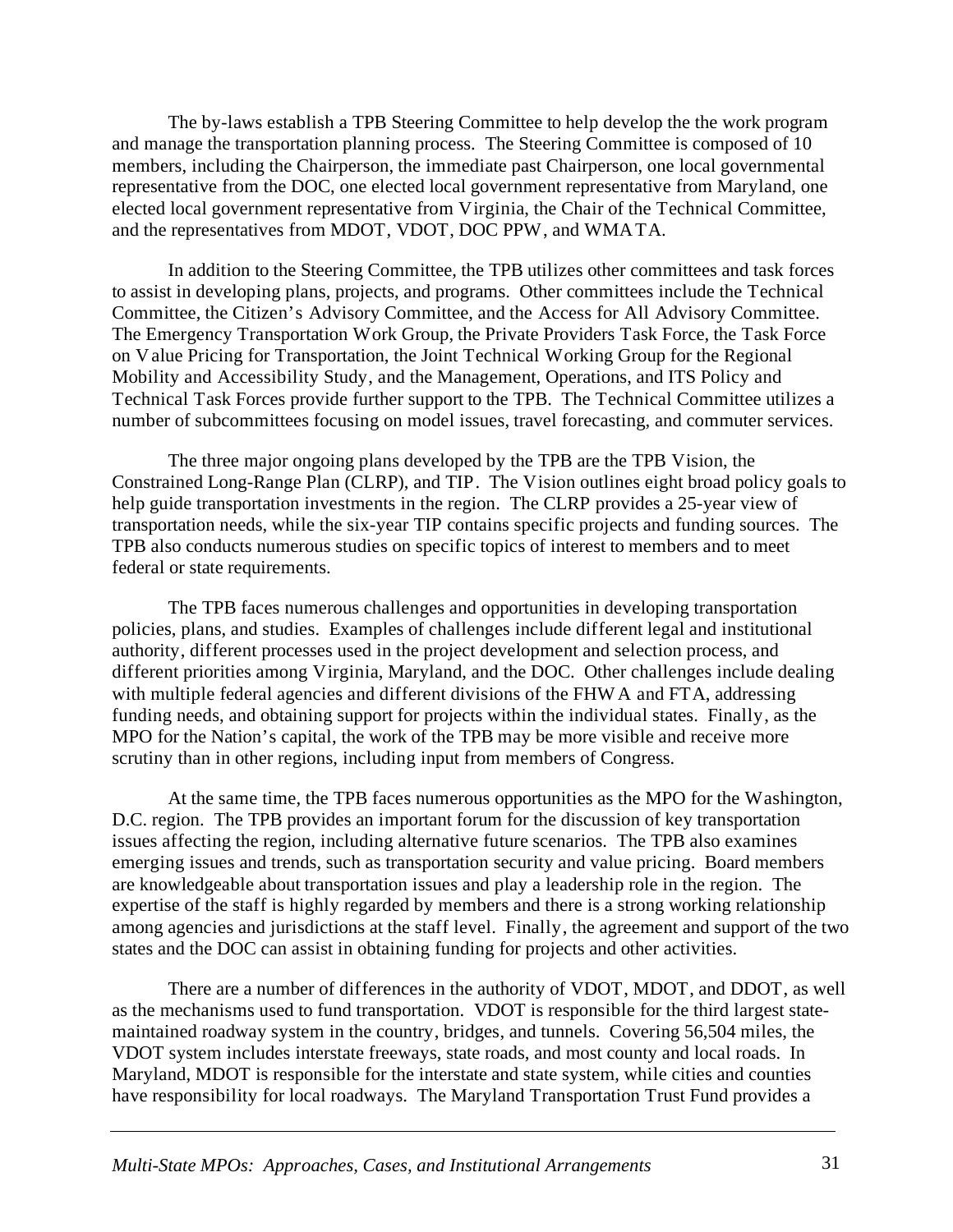unique method for financing projects in the state. The Trust Fund provides MDOT flexibility to fund priority transportation projects in all modes – roads, public transit, aviation, and ports – across the state. Cities and counties are responsible for most local roads. Since the DOC is not a state, the DDOT is not an official state department of transportation. It performs many of the same functions, however, and the U.S. Department of Transportation recognizes it as a state department of transportation related to federal funding. The DDOT is responsible for interstate highways within the DOC and is responsible for local roads and streets, except those maintained by the NPS.

In addition to these differences related to the transportation system, local governments in Maryland have more extensive land use powers based on state legislation than local jurisdictions in Virginia. Further, the federal government maintains a unique level of control over the DOC, including transportation funding. Congress reviews legislation passed by the DOC Council before it can become law, and has approval authority of the DOC's budget, including transportation funding.

In addition, WMATA operates the regional Metro rail and bus system. Established in 1967 by a compact among the DOC, Virginia, and Maryland, WMATA is responsible for planning, financing, constructing, and operating the Metro rail system, as well as bus services in the area. The WMATA Board is composed of elected and appointed officials from the service area. WMATA is the largest transit system in the county without a dedicated source of funding. WMATA receives federal funding directly, through formula grants to the states, and through special programs. Fare box revenues, advertising, and other sources of funds are also used to support Metro rail and bus services. Many jurisdictions operate their own bus services, and commuter rail service into the DOC is provided in both Maryland and Virginia.

In addition to the two states, the DOC, WMATA, the Metropolitan Washington Airport Authority, the local bus and commuter rail services, other federal agencies and state agencies are responsible for various parts of the transportation system in the region. As noted previously, the NPS has responsibility for roads and other facilities in the region, including the George Washington Memorial Parkway, parts of the Baltimore-Washington Parkway, the Suitland Parkway, and Memorial Bridge. The federal agency, National Capital Planning Commission, is responsible for providing overall planning guidance for federal lands and buildings in the area, and associated transportation issues.

The DOC, Maryland, and Virginia use their own transportation project development processes which tie into the TPB's CLRP and TIP. The Transportation Coordinating Council (TCC) of northern Virginia, an advisory group of locally elected officials, develops long-term project recommendations. These recommendations form the basis for Virginia's submissions to the CLRP. The Virginia General Assembly approves the biennial Appropriations Act, which includes funding for transportation. The Virginia Commonwealth Transportation Board, which guides the work of VDOT, develops the six-year Virginia Transportation Development Plan based on funding available in the Appropriations Act. The plan is submitted to the TPB for including into the TIP.

In Maryland, MDOT develops a six-year Consolidated Transportation Program (CTP). The department obtains feedback on the program during the MDOT Secretary's Annual Tour.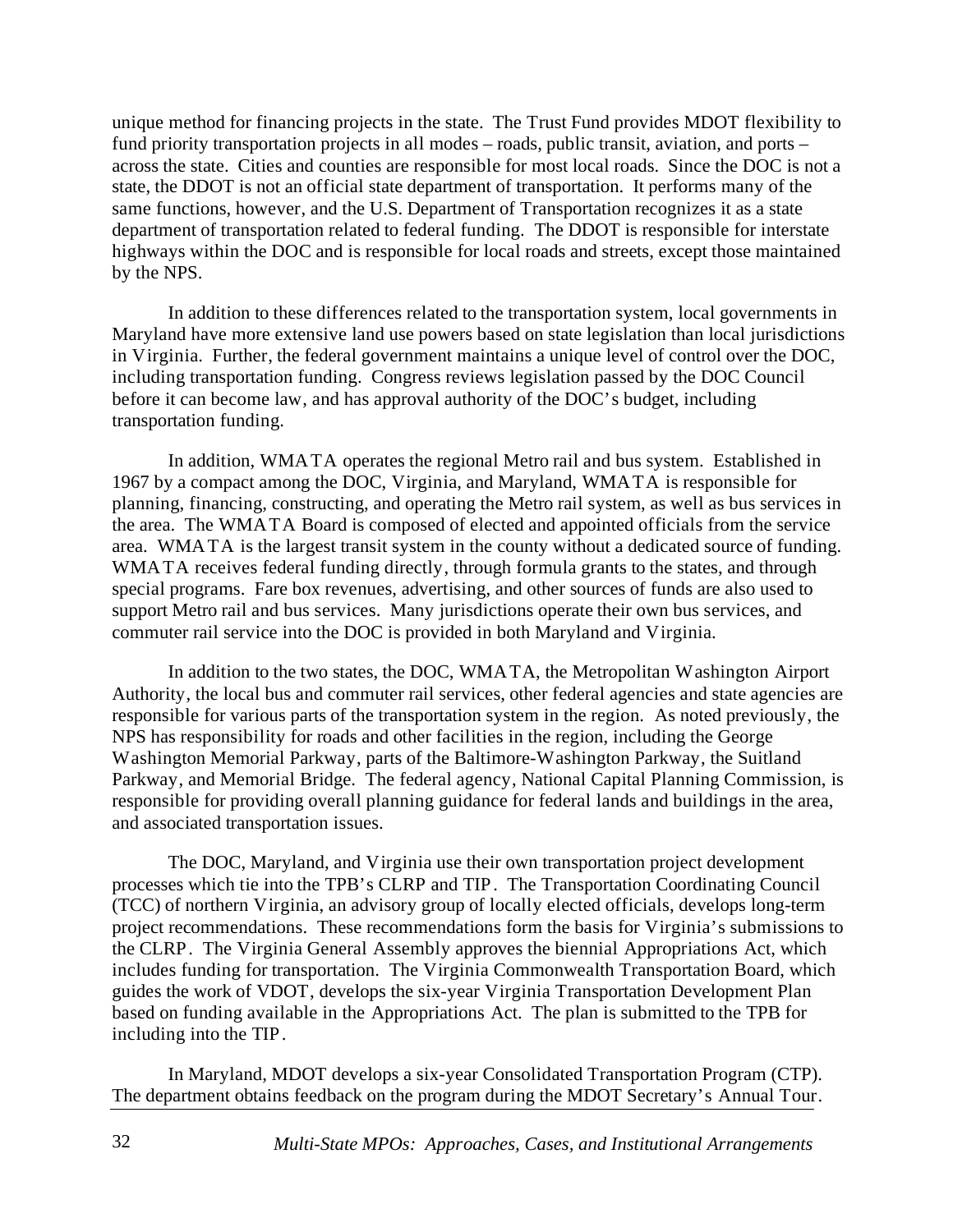The CTP is submitted to the Governor and then to the General Assembly, with the Governor's funding request. The CTP is submitted to the TPB for inclusion in the TIP.

The DOC Mayor submits the six-year Capital Improvement Program (CIP) to the DOC Council on an annual basis. After Council approval, the CIP is presented to Congress for approval. The CIP forms the basis of projects submitted to the TPB for inclusion in the TIP.

In addition to working with a variety of federal agencies in the region, the TPB also works with different divisions of FHWA and FTA. Similar to the experience at other multi-state MPOs, these divisions may have a different interpretation of federal guidance and may stress different requirements.

As the MPO for the Nation's capital, the work of the TPB often receives a lot of visibility. Further, since members of Congress use different components of the regional transportation system, they often have a perspective on issues and projects. These perspectives may find their way into legislation or direction may be provided to the TPB to examine specific issues or approaches.

The TPB faces numerous opportunities as a multi-state MPO. The TPB has provided a forum for the discussion and resolution of transportation issues for more than 40 years. It is recognized as both a source of credible information and expertise related to transportation in the region, and as an open and objective forum for the discussion of issues, especially those of regional significance such as air quality, mobility, congestion, and safety and security. Board members are knowledgeable about transportation issues and provide leadership in addressing transportation problems in the region.

The TPB provides technical resources and expertise to assist in the regional decision making process. The staff is respected for their technical expertise and understanding of the issues facing the region. The Technical Committee and ongoing work fosters a strong working relationship among staff at agencies and jurisdictions in the area.

After consensus has been reached on projects and programs, the multi-state nature of the TPB provides more support for obtaining funding. At the federal level, the congressional delegation from Maryland and Virginia can jointly support federal funding while. Challenging pooling funding available to the various federal, state, and local agencies may also be more feasible when consensus is reached.

## **Ohio-Kentucky-Indiana Regional Council of Governments**

The Ohio-Kentucky-Indiana (OKI) Regional Council of Governments is the MPO for the eight counties in southern Ohio, northern Kentucky, and southeast Indiana. OKI includes Butler, Clermont, Hamilton, and Warren counties in Ohio; Boone, Campbell, and Kenton counties in Kentucky; and Dearborn County in Indiana.

Cincinnati, Ohio, which is located on the north side of the Ohio River, is the largest city in the area. Covington and Newport, Kentucky, located on the south side of the river, represent the other major cities in the area. The 2000 population of the eight-county area was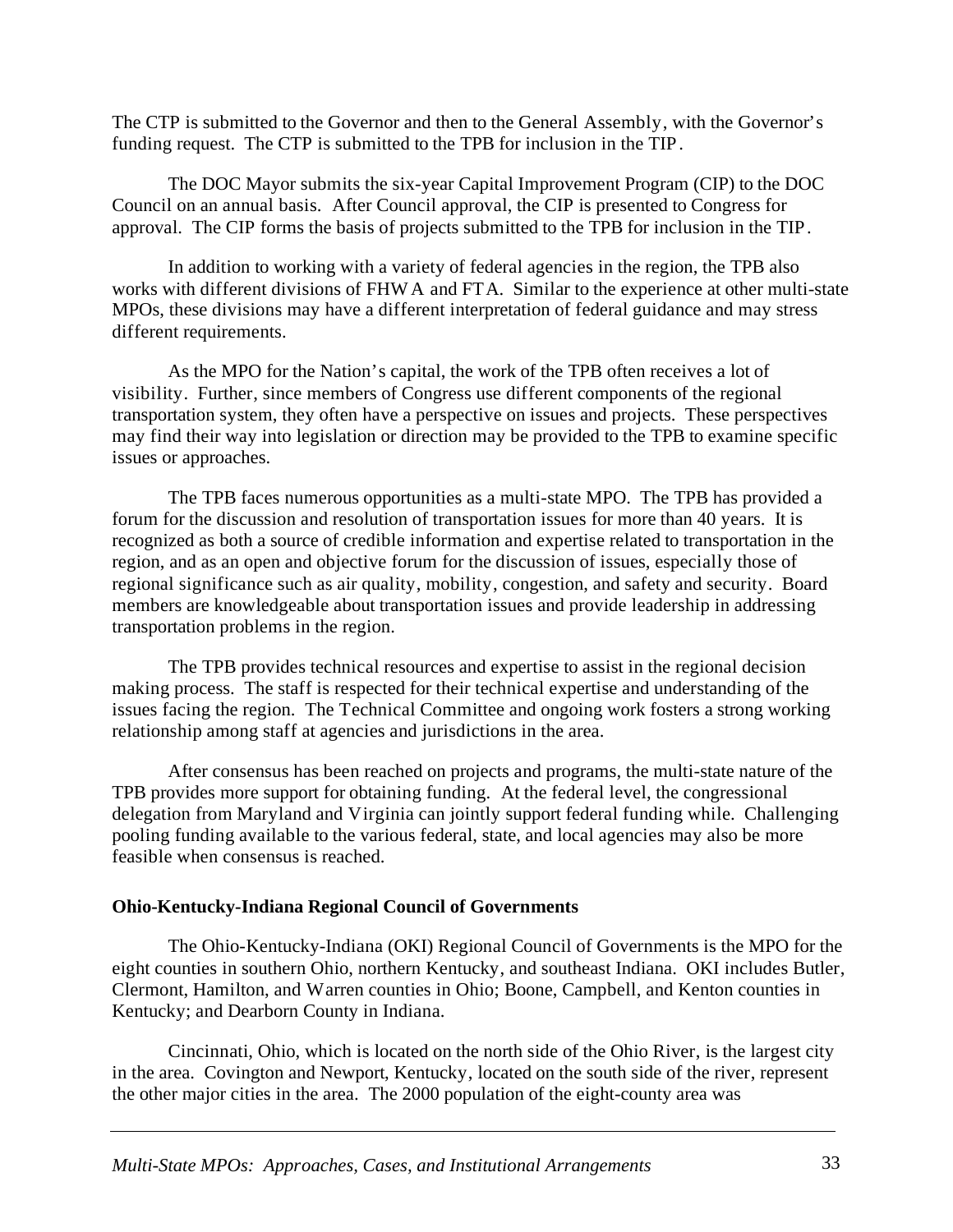approximately 1.8 million. The area is home to 10 Fortune 500 companies. High technology industries, financial and medical institutions, higher education, and commerce are important parts of the local economy.

Transportation has always been important in the region. The Ohio River supported Cincinnati's development in the late 1800s, including its role as a gateway to the west. The eight-county OKI region includes an extensive system of freeways, state roadways, and local streets. Three transit agencies operate fixed-route service and three other providers serve communities with demand responsive service. The Cincinnati/North Kentucky International Airport is the  $26<sup>th</sup>$  largest airport in the country. There are also 10 publicly owned and two privately owned airports in the region. AMTRAK provides limited service on the Cardinal Route. One ferry service is operated on the Ohio River. There are numerous pedestrian and bicycle facilities in the area.

OKI was designated as the MPO for the metropolitan area in 1964. OKI was established through an intergovernmental agreement based on sections of the Ohio Revised Code, the Kentucky Revised Code, and the Indiana Statutes. The powers, purposes, and governance of OKI are outlined in the Articles of Agreement and By-Laws.

Four general MPO organizational structures are used in Ohio. These organizational structures include regional planning commissions, regional councils of governments, interstate planning organizations, and area planning commissions. Six of Ohio's 17 MPOs are multi-state MPOs. In addition to OKI, which is located in a Council of Governments, the other multi-state MPOs are KYOVA, Wood-Washington-Wirt (WWW) Interstate Planning Commission, Toledo Metropolitan Area Council of Governments, Belomar Regional Council and Interstate Planning Committee, and Brooke-Hancock-Jefferson Transportation Study. Ohio is the lead state for OKI and the Toledo MPO. West Virginia is the lead state for the other multi-state MPOs.

The OKI Board of Trustees is comprised of elected officials and appointed representatives from municipal governments, townships, and counties in the eight-county, threestate metropolitan area. The Board of Trustees is the OKI Policy Board. Membership on the Board of Trustees, which currently includes 103 members, is established in the OKI Articles of Agreement and By-Laws. The OKI Board of Trustees represents the largest MPO policy board in the country. Membership on the Board of Trustees includes the following categories.

- One official elected to the governing body of each member county selected by such governing body.
- One elected official of each municipal corporation located in each member county in which the municipal corporation has a population of 5,000 or more persons according to the latest Federal Census, except that if, within the OKI Region, any state does not contain a municipal corporation with a population of 5,000 or more persons, then an elected official of the largest municipal corporation within the OKI Region of such state shall be chosen. This person shall be selected by the governing body of the municipal corporation concerned.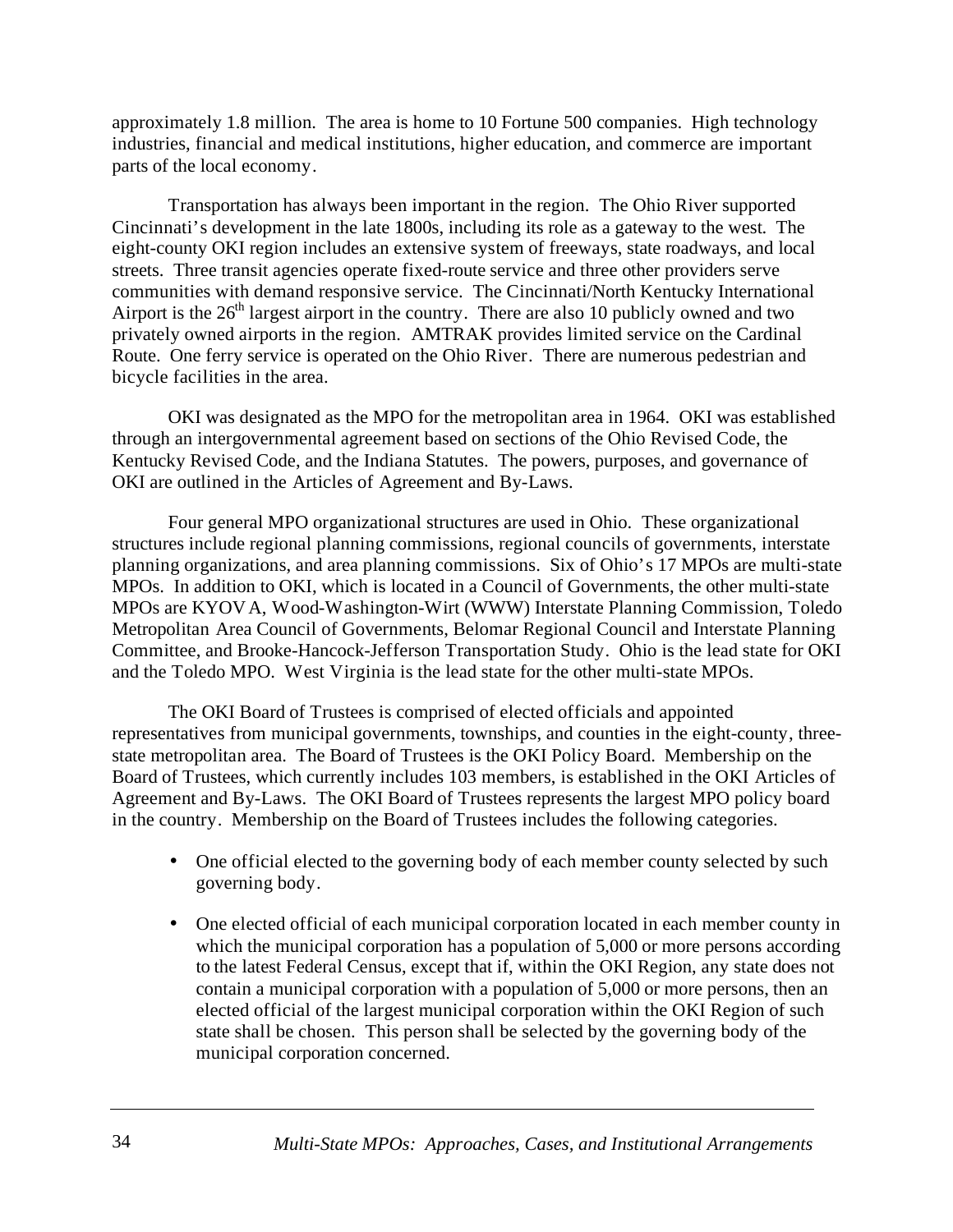- One person selected by each legally constituted county planning agency or commission of each member county, and if the county is within an area in which a legally constituted area or regional planning agency has jurisdiction, then, in addition, one person selected by such are or regional planning agency. If two or more member counties are within the jurisdiction of the same area or regional planning agency, such agency shall be entitled to select only one person to be a Trustee pursuant to this subparagraph.
- Not more than 10 residents of the OKI Region selected by the Board of Trustees.
- Such other elected officials or personnel responsible to such officials from counties, municipal corporations, townships, special districts, or other political subdivisions or representatives of such personas as the Board of Trustees may select provided that, except as otherwise provided in Section 3, the total membership of the Board of Trustees, excluding ex-officio members, shall not exceed one hundred.

Ex-Officio Members

- One person selected by each of the Departments of Highways or Transportation of Ohio, Kentucky, and Indiana.
- One person selected by each of the Board of Directors of the Southwest Ohio Regional Transit Authority and the Transit Authority of Northern Kentucky.

Officers of the Board of Trustees include a President, a First Vice-President, a Secretary, and Treasurer. The By-Laws also established an Executive Committee with the power to act on behalf of the Board of Trustees. The Executive Committee includes the President, First Vice President, Second Vice-President, and Treasurer of the Board of Trustees. Other members of the Executive Committee, which currently includes 28 members represents other categories on the Board of Trustees.

The Intermodal Coordinating Council (ICC), which is the technical advisory committee, includes 68 representatives from jurisdictions and agencies in the region. The ICC provides technical advice and assistance to the OKI Technical Studies Director and staff on regional planning, land use, transportation, air quality, traffic engineering, open space, special purpose projects, and other related topics. The ICC also makes recommendations to the Executive Committee and the Board of Directors on plans, programs, special studies, and other items. Membership categories on the ICC and the number of members are outlined in the ICC By-laws and below.

- At-Large  $(3)$ ,
- Aviation (1 each, Cincinnati, Butler, Northern Kentucky total 3);
- Bike/Pedestrian (1):
- Chamber of Commerce (1);
- Cities of 100,000 Population (3 each);
- Cities over 40,000 Population (2 each Total 6);
- County Engineer/Road Manager (1 each per county Total 8);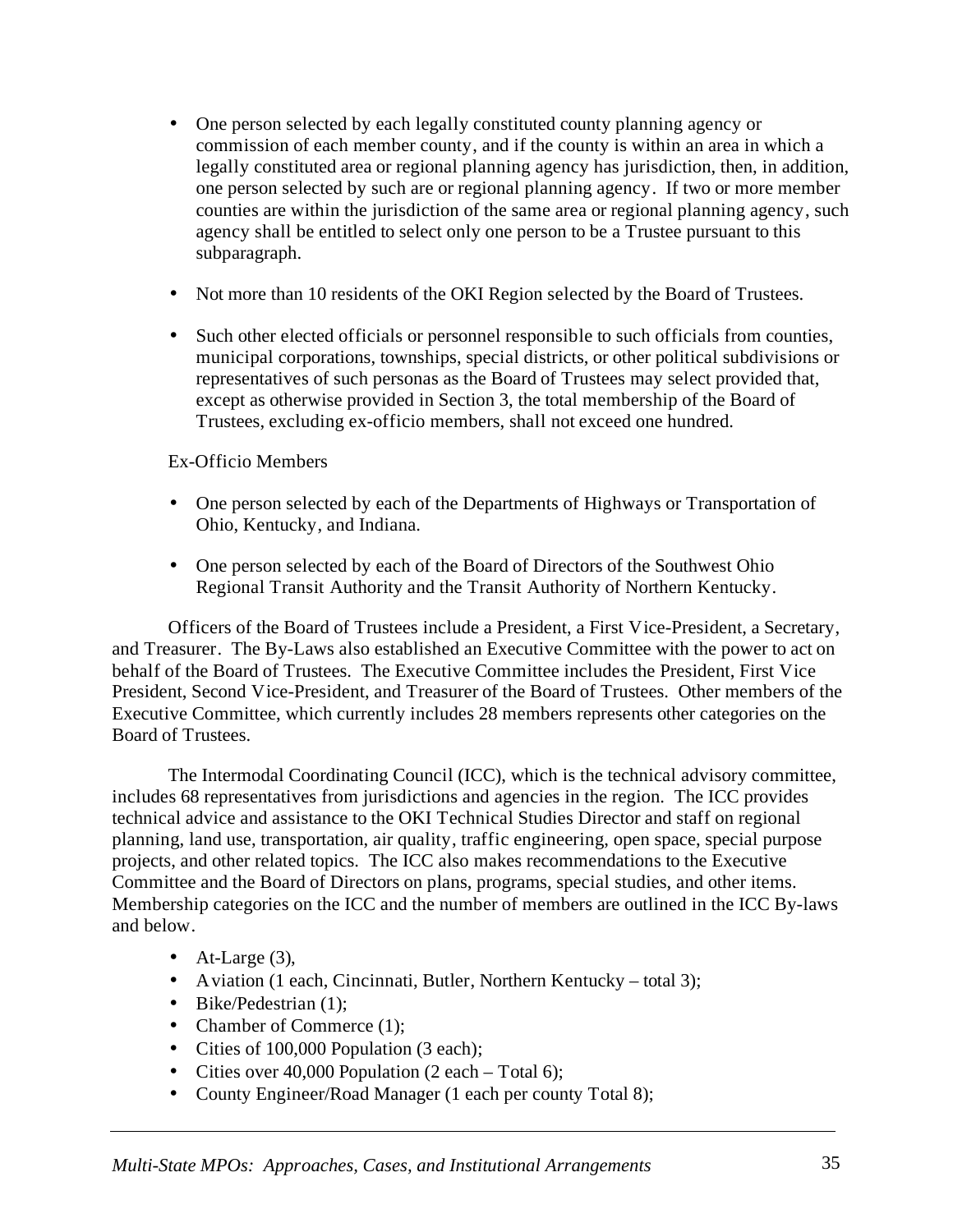- County Planning (1 each per county and NKADD Official Total 9);
- Departments of Transportation (ODOT 2, KYTC 2, INDOT 1; Total 5);
- Environmental Justice Representative (1);
- Environmental (3);
- Federal Highway Administration (1 each per federal region Total 2);
- Freight  $(1)$ ;
- Indiana City under 40,000 Population (1);
- Kentucky City under 40,000 Population (3);
- Ohio City under 40,000 Population (4);
- Port Authority (1);
- TID (1 each Butler and Hamilton Total 2);
- Townships over 40,000 Population (5); and
- Transit (1 each per system  $-$  Total 6).

As a multi-state MPO, OKI has faced unique challenges and opportunities over the past 42 years. Challenges include accommodating the different guidelines and procedures of the three state departments of transportation, as well as different regional offices of federal agencies, and determining equitable funding between the states for multi-state planning projects. Opportunities include providing a regional forum for the discussion and resolution of transportation issues, providing technical support to member jurisdictions, enhancing coordination and cooperation, and identifying and advancing projects of regional significance.

The OKI developed a process for soliciting, reviewing, and ranking highway and transit projects funded through the OKI-allocated portion of ODOT's federal Surface Transportation Program (STP), Congested Mitigation Air Quality (CMAQ), and Transportation Enhancement (TEA) funds. The process used for STP and CMAQ projects includes advertising for project solicitation, holding a workshop for prospective applicants, accepting applications, reviewing and ranking projects by the ICC, and approval by the Board of Trustees. The OKI uses an extensive evaluation system to review and rank highway and transit projects. Highway and transit projects are first scored separately based on transportation factors, which include items such as the project's impact on safety, LOS, and average daily traffic (ATD), as well as the type of project and other measures. Second, all projects are scored on the same planning factors, which include items related to environmental justice, land use, air quality and energy, intermodal connectivity, and local over-match. Finally, all projects are scored based on a generic benefit/cost analysis, which compares the points received in the previous two factors to the funding request. A total of 100 points are used in the scoring, with 40 points allocated to the transportation factors, 50 points allocated to the planning factors, and 10 points allocated to the benefit/cost analysis.

The ICC Prioritization Subcommittee conducts the project review and ranking process. The subcommittee also attempts to ensure that all parts of the region are funded as equally as possible, and that funds are separated between highway and transit applications in an equitable manner. The subcommittee makes a recommendation to the ICC and the Board of Trustees, which has final approval. This process has been used on the Ohio STP and CMAQ projects for a number of years. Starting in 2005, the same process is being used for STP and CMAQ projects in Kentucky and Indiana.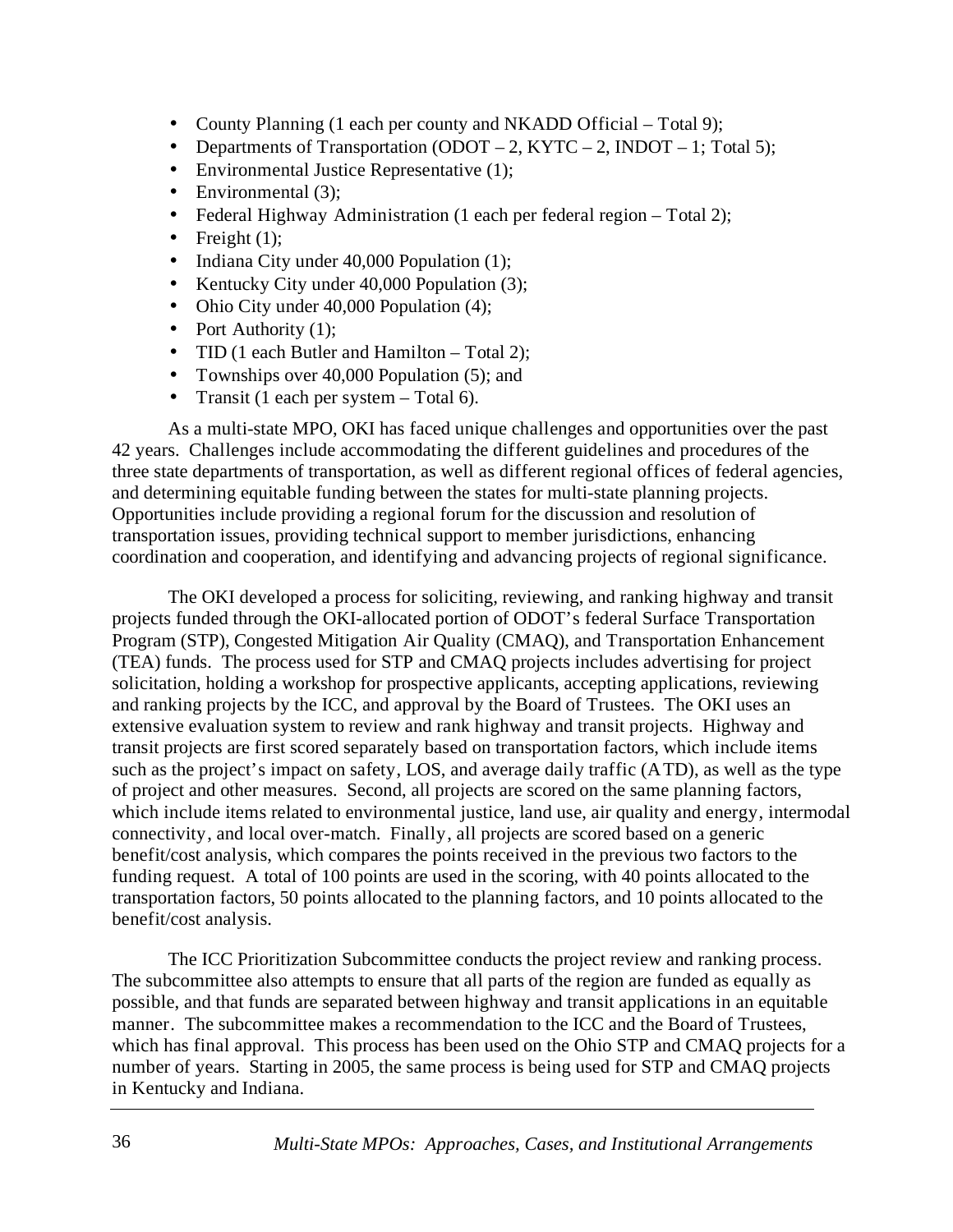As noted previously, although jurisdictions in Indiana have been included in the COG for a number of years, Indiana was not within the MPO boundary until after the 2000 Census. With the addition of Indiana, OKI staff work with three state departments of transportation. The three state departments of transportation have different guidelines and approaches. In addition, OKI staff work with three different FHWA divisions. These divisions may place emphasis on different aspects of federal policies and guidelines. Working with these state departments of transportation, FHWA divisions, and other federal, state, and local agencies frequently requires OKI staff to attend more meetings than staff from single-state MPOs.

Another unique challenge for OKI is determining equitable funding between states for multi-state transportation projects. OKI derives approximately 83 percent of its funding from Ohio, almost 17 percent from Kentucky, and less than one percent from Indiana. This breakdown provides the model for funding region-wide transportation projects. Obtaining agreement from all states on the funding allocation takes time and is not always an easy process. Accounting for and reconciling the various funding sources is also more difficult.

The size and composition of the ICC and Board of Trustees fosters regional cooperation and coordination. With representation from over 100 member jurisdiction, the Board provides a forum for discussion and agreement on addressing transportation needs in the region. The OKI provides regional leadership and consensus building on identifying and advancing critical transportation projects. The agency is viewed as an unbiased source of information and staff are highly regarded for their technical expertise.

Air quality is a significant issue in the region. The three Ohio counties in OKI are classified as an air quality non-attainment area, as is the Indiana portion. OKI is responsible for conducting the air quality conformity analysis. OKI must also address obtaining and using data from three different state departments of transportation on different projects. Differences are sometimes encountered in the way each state collects, processes, and maintains various types of transportation data. Blending data from three different states can be a challenge.

#### **Wilmington Area Planning Council**

The Wilmington Area Planning Council (WILMAPCO) is the MPO for Cecil County, Maryland and New Castle County, Delaware. The two counties cover a total of 744 square miles – 396 in New Castle County and 348 in Cecil County. While the land area in both states is similar, Delaware accounted for about 85 percent of the 2000 metropolitan population of 602,000. The area is located approximately mid-way between New York City and Washington, D.C.

Wilmington, Delaware is the largest city in the area. Located along the Delaware River, Wilmington is home to major financial institutions and companies. Tourism, transportation services, and industry are also important components of the region's economy. The area is served by I-95, I-495, I-295, and the New Jersey Turnpike/Delaware Memorial Bridge. AMTRAK and commuter rail service links the area with major eastern cities. Freight railroads also operate in the area. The Delaware Transit Corporation provides public transportation services in the area. New Castle County Airport provides private and charter air service.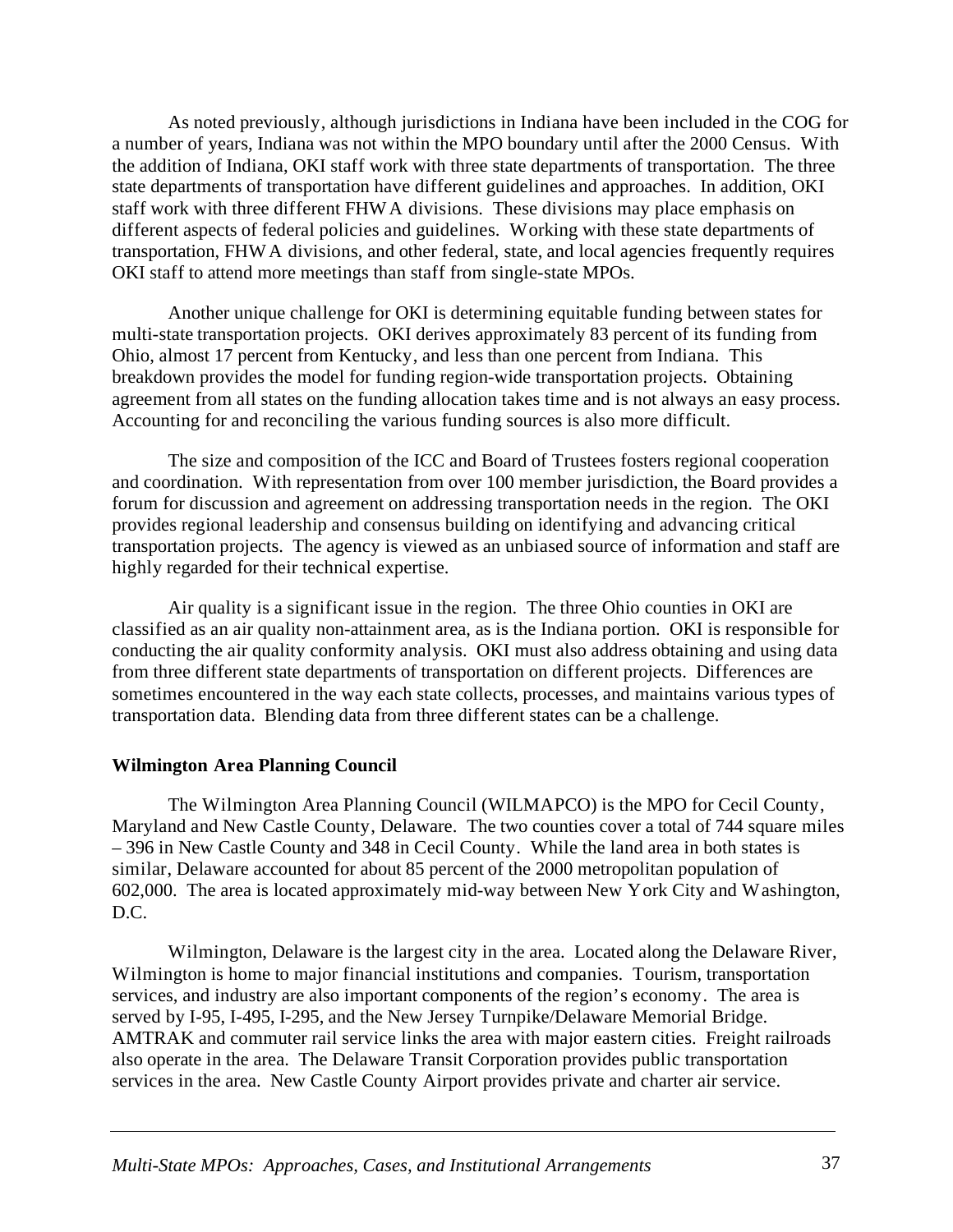WILMAPCO was established in 1970 through an intergovernmental agreement. The original name of the agency was the Wilmington Metropolitan Area Planning Coordinating Council. Authority for the State of Maryland and its local governments to participate in WILMAPCO is provided in the Annotated Code of Maryland and through the executive powers of the governor. Comparable legislation does not exist in Delaware. WILMAPCO is an independent agency and Delaware is the lead state.

The composition of the WILMAPCO Council, which is the policy making body, is outlined in the agreement establishing the agency and the by-laws. The Council consists of nine voting members – six from Delaware and three from Maryland. The members represent the following agencies or positions:

Delaware (Six members):

- Delaware Governor's Appointee;
- Delaware Department of Transportation Secretary or Appointee;
- Delaware Department of Transportation, Delaware Transit Corporation, Director;
- Wilmington, Mayor or Appointee;
- New Castle County, County Executive or Appointee; and
- New Castle County, Municipalities Representative.

Maryland (Three members):

- Maryland Governor's Appointee;
- Cecil County Commissioner or Appointee; and
- Cecil County Municipalities Representative.

Voting of the Council requires a quorum of Council members, which is defined as six members including a majority of each state's representatives. In addition, regional projects or programs that directly impact a state must be approved by a majority of that state's delegation. Projects determined to be of primary local interest by the Council, upon recommendation of the Technical Advisory Committee (TAC), require only a majority vote of the delegation from the affected state.

The TAC helps oversee the technical work of WILMAPCO staff and recommends projects and programs to the Council. The TAC includes representatives from the following WILMAPCO participating agencies:

- Delaware Transit Corporation (Chair);
- Delaware Department of Natural Resources and Environmental Control;
- Delaware Department of Transportation;
- Delaware River and Bay Authority;
- New Castle County Department of Land Use;
- Wilmington Department of Planning;
- Wilmington Department of Public Works;
- Newark Planning Department;
- State Planning Coordination Office ;
- Delaware Economic Development Office;
- Maryland Department of Transportation (Vice Chair);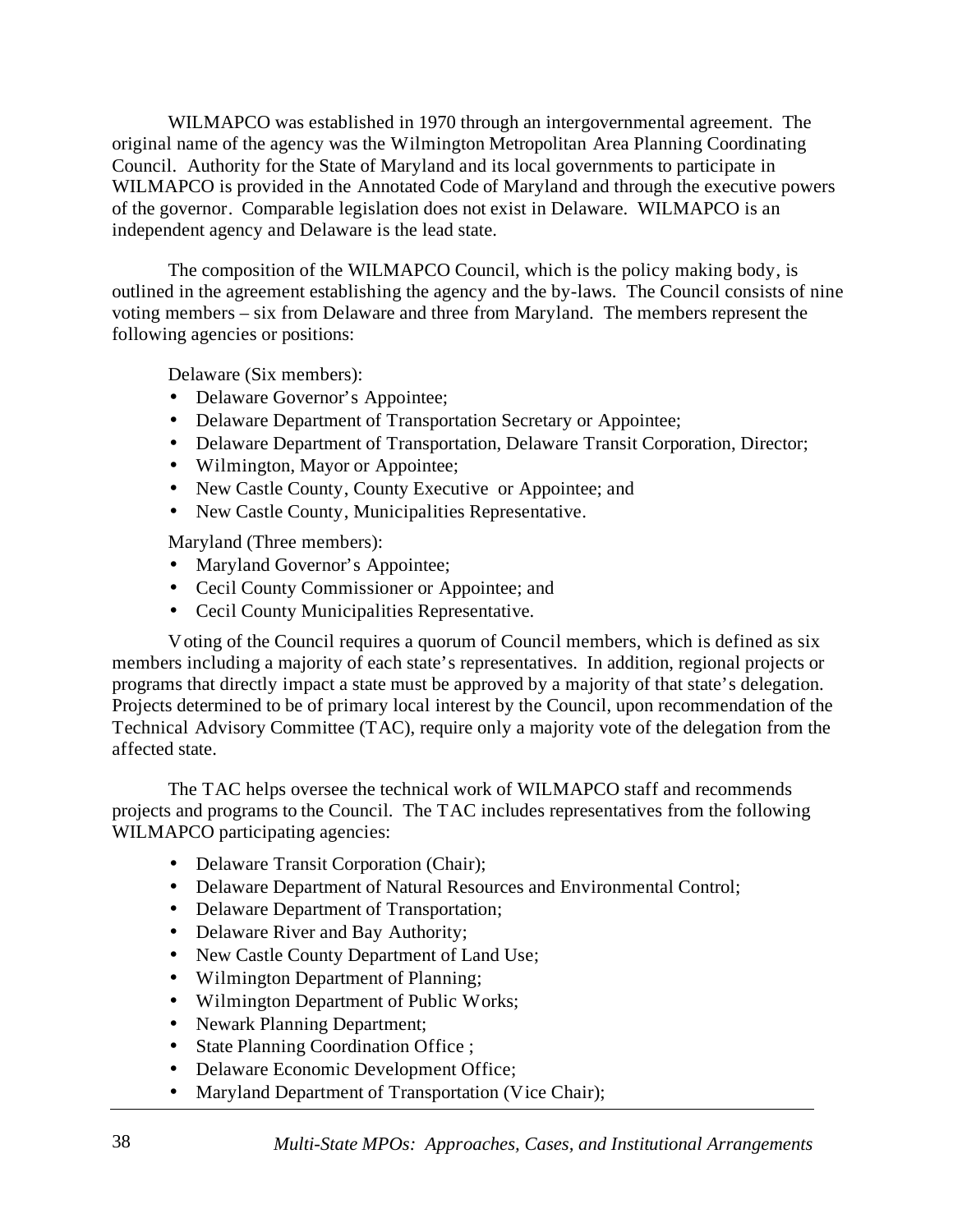- Maryland State Highway Administration;
- Maryland Transit Administration;
- Maryland Department of the Environment;
- Maryland Department of Planning;
- Cecil County Office of Planning, Zoning, and Parks and Recreation;
- Town of Elkton: and
- Transportation Management Association of Delaware.

#### Ex-Officio Members

- AMTRAK;
- Environmental Protection Agency;
- Federal Highway Administration;
- Federal Transit Administration: and
- Diamond State Port Corporation.

The TAC utilizes subcommittees to help facilitate the development of plans and programs. Current subcommittees include the Air Quality Subcommittee, the Congestion Management System Subcommittee, the Demographic and Data Subcommittee, and the Non-Motorized Transportation Working Group.

The Public Advisory Committee (PAC) includes citizen representatives from counties, cities, businesses, environmental and citizen groups, private transportation providers, and public transportation riders. The PAC assists the Council in developing and conducting public participation strategies. It also provides a forum for the discussion of community issues and concerns.

WILMAPCO's 20-year Regional Transportation Plan focuses on a transportation investment area concept. This approach directs transportation projects to areas with existing communities to provide the most services to the most people and to help guide development. The transportation investment areas include centers, communities, developing, rural, and potential employment centers. The plan contains different objectives and approaches for these areas to match current needs and future goals.

Projects for the TIP are prioritized through a three-step process. Potential projects are first screened by staff for consistency with the Regional Transportation Plan, as well as local, county, and state transportation and land use plans. Second, staff scores potential projects based on criteria linked to Regional Transportation Plan goals. The criteria address air quality, environmental justice, safety, congestion management, transportation justice, and economic development initiatives. The technical scores developed by staff are reviewed and discussed by the TAC. The TAC ranks the projects and provides the Council with a priority list. After Council action, the priority project list is provided to the Delaware Department of Transportation (DelDOT) and the Maryland Department of Transportation (MDOT) for use in priority projects on a statewide basis and selecting projects based on available funding.

In addition to the long-range plan, TIP, and UPWP, WILMAPCO conducts studies and undertakes activities supporting the transportation planning processing the area. Air quality studies, ITS coordination efforts, and goods movement, subregional, and transit studies provide a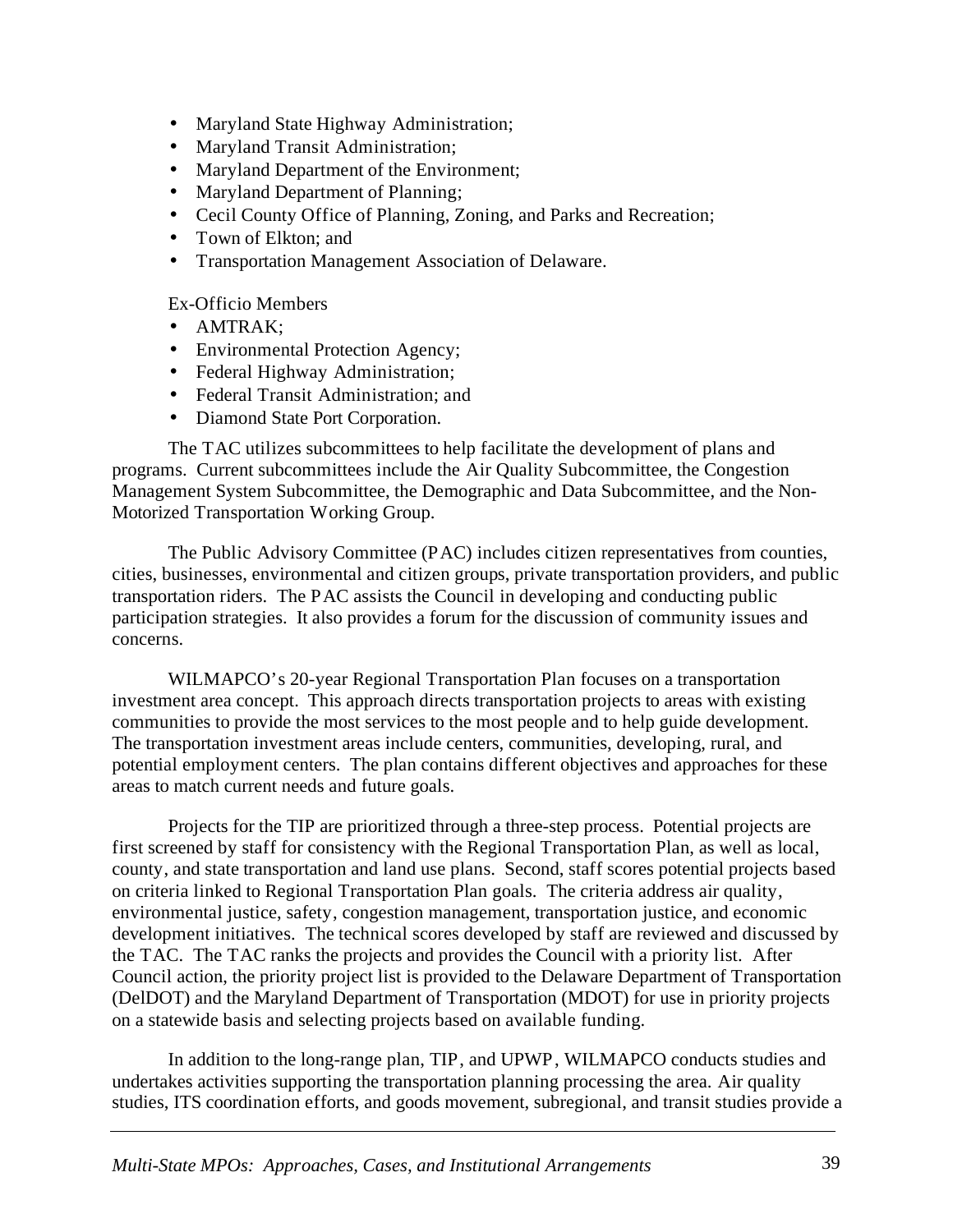few examples of these activities. WILMAPCO also conducts an ongoing data collection, management, and distribution program to support the local, metropolitan, and state decisionmaking process.

Over the past 36 years, WILMAPCO has faced opportunities and challenges as a multistate MPO. WILMAPCO provides a metropolitan perspective on addressing transportation issues. It has established a forum for effective, multimodal, intergovernmental decision-making. Although there are differences in the processes and schedules used by DelDOT and MDOT, WILMAPCO has developed an approach that works for both states.

WILMAPCO provides the opportunity to leverage funding available through both states and to generate support for projects with policy makers from Delaware and Maryland. WILMAPCO helps foster coordination and cooperation among all public sector groups, as well as private transportation providers and private sector groups. The expertise of the staff is viewed highly, as is the unbiased nature of the studies and information provided by WILMAPCO.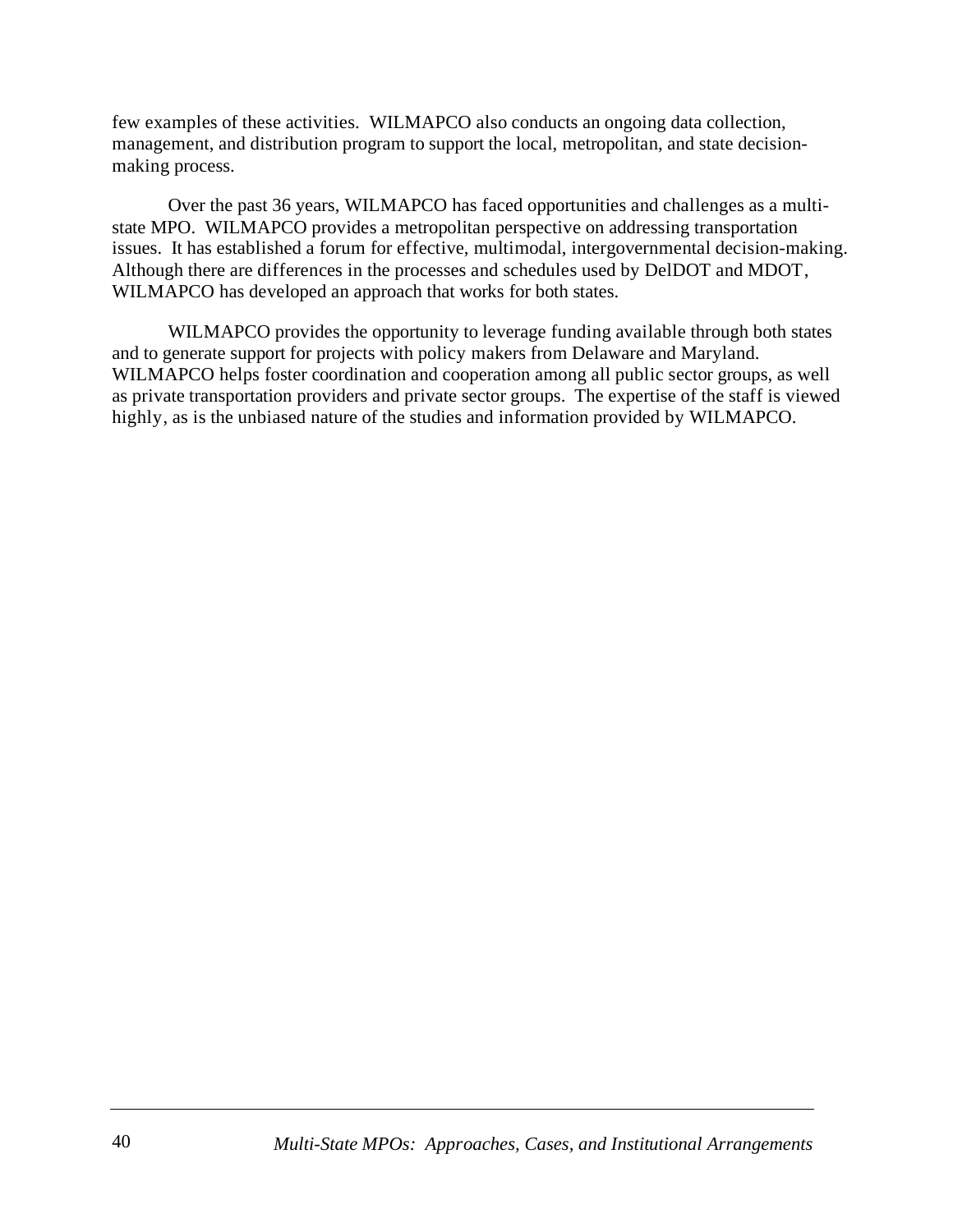# **CHAPTER FOUR – MULTI-STATE MPO CHALLENGES AND OPPORTUNITIES**

As required by federal legislation and regulations, MPOs are responsible for planning, programming, and coordinating federal highway and transit investments in urban areas with populations of 50,000 or more. MPOs conduct the "3-C" (continuing, comprehensive, and cooperative) planning process in association with state departments of transportation, local governments, other agencies, and various public and private sector groups. MPOs are responsible for developing and updating the long-range transportation plan, the TIP, and the UPWP. In developing these and other plans, MPOs are also responsible for data collection and data analysis, the public involvement process, and other activities. Further, some states have given MPOs additional responsibilities associated with transportation, transit, land use, and infrastructure investments.

All MPOs face challenges and opportunities in carrying out these responsibilities. Multistate MPOs face additional challenges, however, given differences in state laws, governmental and jurisdictional structures, and institutional and financial arrangements. Representatives from the multi-state MPOs identified a number of challenges and opportunities related to the unique characteristics associated with institutions, legislation, and funding in their areas. Many of these challenges and opportunities were highlighted in the eight case studies in Chapter Three. These challenges and opportunities are summarized in this chapter by three general categories – factors influencing the transportation planning process, factors related to institutional and legal requirements, and factors associated with the MPO structure. The chapter concludes with a discussion of multi-state MPOs and characteristics of successful MPOs identified in other studies.

## **Transportation Planning Process**

Multi-state MPO representatives identified a number of challenges and opportunities related to the transportation planning process. Factors associated with different approaches, procedures, and schedules in different states, which impact the preparation of the long-range transportation plan, the TIP, the UPWP, air quality planning, and other elements of the metropolitan transportation planning process are highlighted in this section. These factors may add complexity to the transportation planning process at multi-state MPOs.

• **Developing and Updating the Long**-**Range Transportation Plan**. The development of the long-range transportation plan at multi-state MPOs provides the opportunity to focus on the region as a whole. The plan development process allows for the discussion of the future vision for the metropolitan area, the goals and objectives of the transportation system, the priority transportation needs, and other key issues. In many areas, no other agency provides this regional focus. Representatives at many multi-state MPOs noted that the process of developing and updating the long-range plan brings an important and a visible focus to the discussion of transportation needs in the area, regardless of state boundaries. Multi-state MPOs provide the forum for the discussion of these and other important transportation issues. Multi-state MPO representatives noted that some elements of the long-range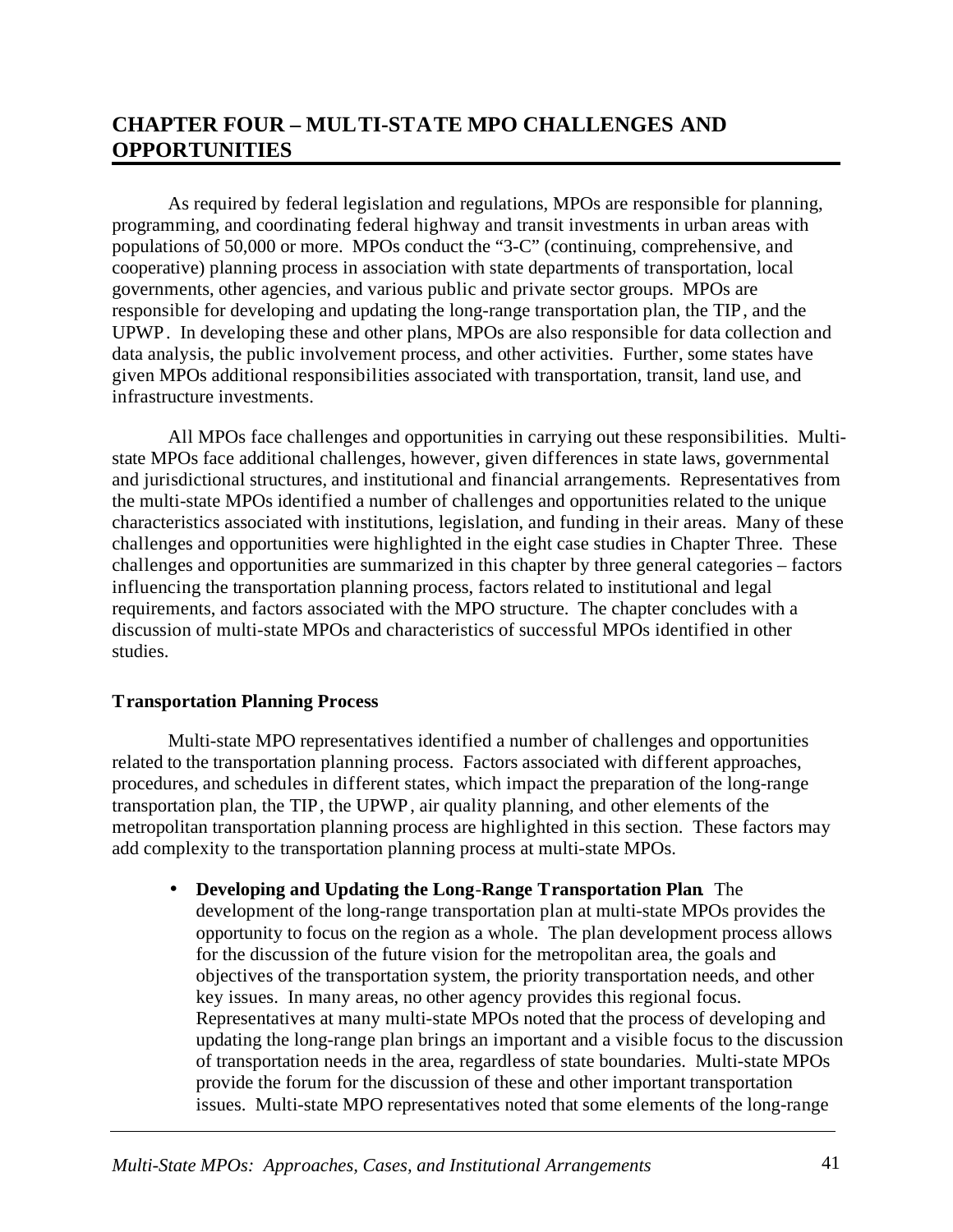planning process may vary by state. For example, there may be differences in public involvement guidelines, planning philosophies, funding approaches, and other related items. Multi-state MPO representatives suggested that these differences do not cause major problems in the development of long-range transportation plans.

- **Development of the Transportation Improvement Program (TIP)**. Developing the TIP at multi-state MPOs represents a unique challenge. As would be expected, all the multi-state MPOs reported developing separate projects lists for each state within the MPO. Further, many multi-state MPO representatives noted that the methods used to select projects differed by state, and a few also noted that the schedules for development and adoption of the TIP vary by state. Development of the TIP for the National Capital Transportation Planning Board follows different approaches within the District of Columbia, Virginia, and Maryland. Development of the TIP for the Duluth-Superior Metropolitan Interstate Council involves different processes in Minnesota and Wisconsin, as well as different schedules.
- **Development of the Unified Planning Work Program (UPWP)**. Development of the UPWP, which contains the annual work activities and funding sources, may be more complex at multi-state MPOs. This complexity relates to the additional funding sources, which may include multiple states, FHWA and FTA regional offices and districts, and local jurisdictions. Determining the specific projects to include in the UPWP may also be more complex. Some multi-state MPO representatives indicated that consideration is typically given to the funding provided by each state in selecting projects, while other representatives noted that projects were selected more based on need rather than the share of the state's funding.
- **Surface Transportation Program (STP), Congestion Mitigation/Air Quality (CMAQ) Program, and Transportation Enhancement Program**. Representatives at many multi-state MPOs noted that different methods are used in the various states for selecting projects for STP, CMAQ, and Transportation Enhancement Program funds. Some multi-state MPOs, including the Bi-State Regional Commission in the Davenport, Iowa and Rock Island and Moline, Illinois area and the Ohio-Kentucky-Indiana Regional Council of Governments in the Cincinnati area, have developed processes for soliciting, reviewing, and ranking highway and transit projects. Other MPOs use separate processes based on the procedures or guidance from each state department of transportation.
- **Data Collection and Analysis Methods**. Representatives at many multi-state MPOs noted differences in collecting, storing, and analyzing transportation data by member states. Blending data from multiple states for safety plans, air quality conformity analysis, travel demand modeling, financial planning, and other activities can be challenging. Many multi-state MPOs also collect, maintain, and analyze different types of transportation data as part of their annual work tasks. The case studies indicate that representatives from local jurisdictions and other agencies view these activities as very important and very beneficial. These activities also support the role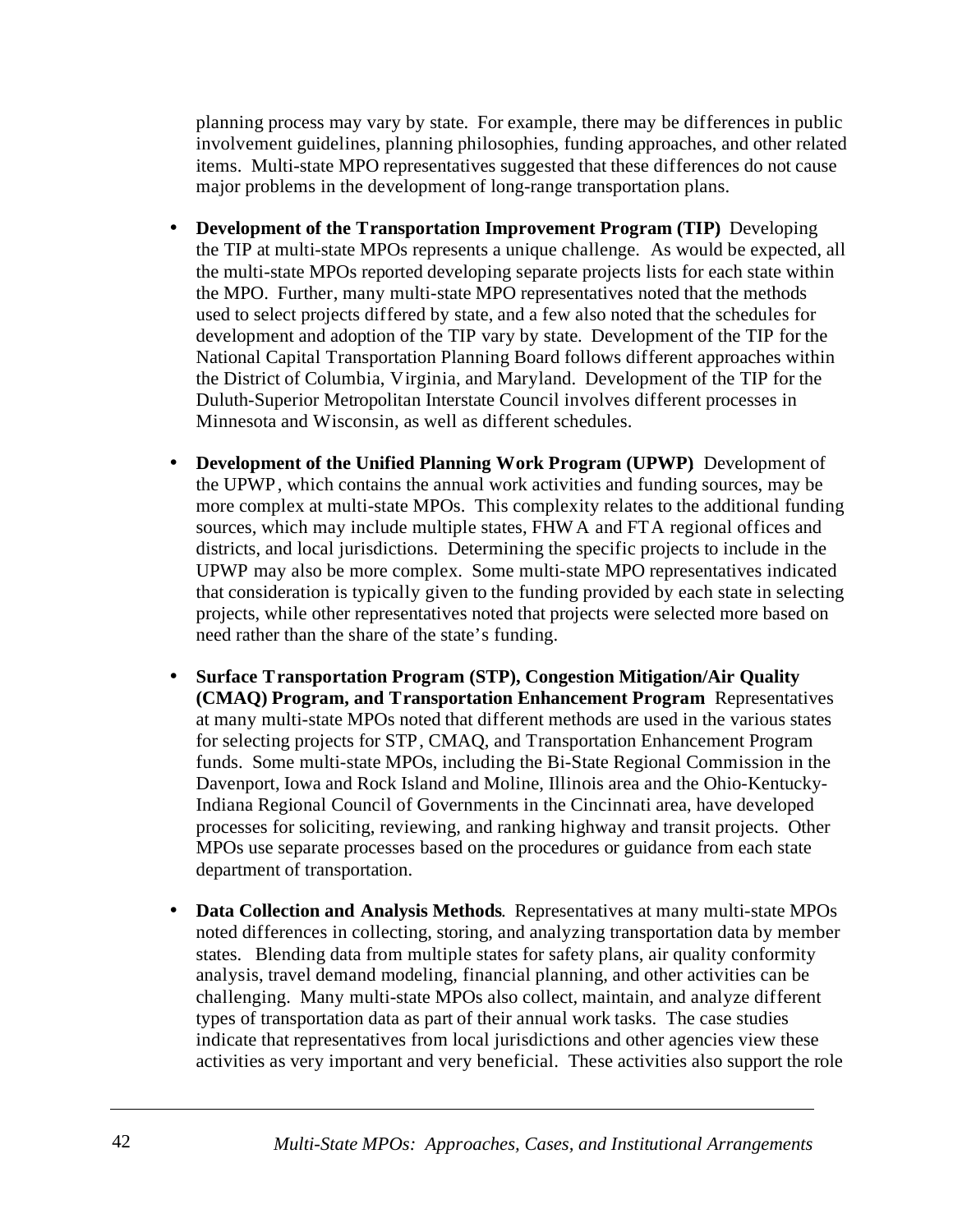of multi-state MPOs as the unbiased source of information on transportation in the region.

- **Travel Demand Forecasting**. Representatives at some multi-state MPOs identified travel forecasting in a multi-state environment as a unique challenge. Potential issues include differences in data collection among states, differences in land use requirements, and difficulty in calibrating travel models across state boundaries.
- **Air Quality Issues**. Air quality issues were identified by a number of multi-state MPO representatives as a unique challenge. The EPA air quality designation varies among states in almost one-fourth of the multi-state MPOs. The difference in designation, which is typically related to the ozone requirement, impacts multi-state MPOs in a number of ways. Potential air quality issues identified by MPO representatives included the air quality conformity modeling process, identifying and gaining consensus on transportation control measures and approaches to attaining and maintaining conformity, and the impact on the schedule for updating the long-range transportation plan. In addition, multi-state MPOs often deal with different EPA regions in addressing air quality concerns, as well as the different state departments of transportation, state natural resource agencies, and FHWA divisions. Some multistate MPO representatives indicated that the air quality nonattainment designation in one state provided the opportunity to raise awareness about air quality issues in the region as a whole. Other multi-state MPOs with nonattainment designations in only one state are participating in EPA's Early Action Compact to voluntarily achieve and maintain the eight-hour ozone standard by 2007.
- **Public Involvement Process**. Representatives at some multi-state MPOs noted that there are differences in the public involvement guidelines or requirements in the member states. It was suggested that these differences benefit the public involvement process as the MPOs can use the best techniques from participating states and jurisdictions. The public involvement process may be more complex at multi-state MPOs, with more meetings and other outreach activities, to ensure that groups in member states have the opportunity to participate. Information gathered in the case studies indicates that multi-state MPO public involvement elements are viewed positively.
- **Advisory Committees**. The number and the focus of advisory committees vary widely among the multi-state MPOs. All of the multi-state MPOs have at least a technical advisory committee, comprised of staff from local jurisdictions, transportation agencies, and other groups. A challenge for multi-state MPOs is ensuring the participation of appropriate jurisdictions, agencies, and groups from member states. The larger multi-state MPOs have more advisory committees than the smaller to mid-sized MPOs. Information from the case studies indicates that the advisory committees are viewed positively as providing a valuable forum for the discussion of a wide range of transportation issues.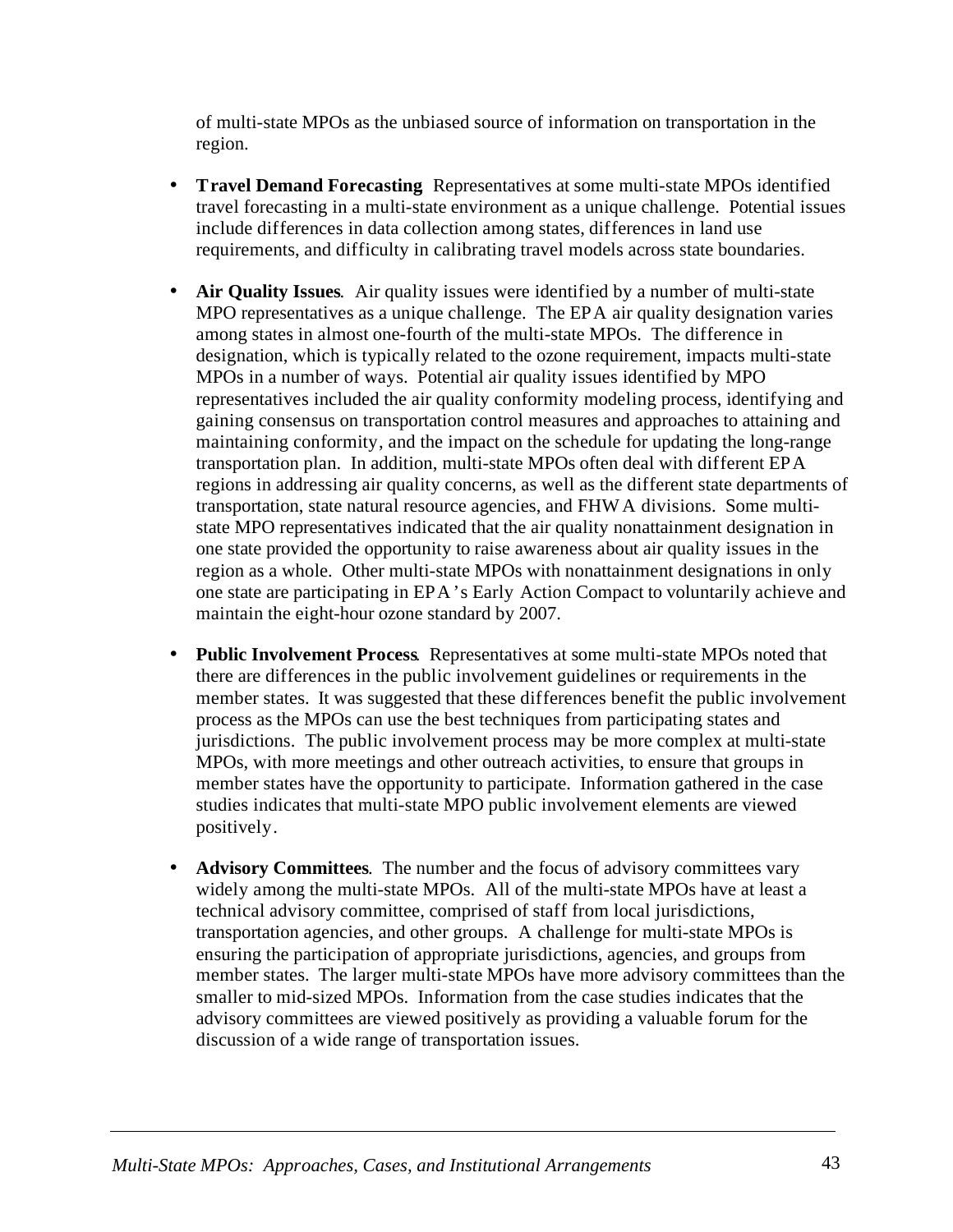#### **Legal Requirements and Institutional Arrangements**

Differences in legislation, laws, policies, and institutional arrangements in each of the participating states influence the structure and operation of multi-state MPOs. The challenges and opportunities associated with differences in state laws, ownership of the transportation system, state departments of transportation, state financial resources and funding sources, and local jurisdictions are discussed in this section. Differences in the operation and funding of public transportation services and interacting with multiple federal agency divisions and regional offices are also highlighted.

- **Differences in State Legislation, Laws and Funding Sources**. Differences in state legislation, laws, and funding sources represent a challenge to multi-state MPOs. State laws regulate the responsibilities and powers of state, regional, and local agencies, local jurisdictions, and special districts. The approaches and mechanisms used to fund various components of the transportation system may vary among member states. These differences add complexity to the transportation planning process conducted by multi-state MPOs. Coordinating different funding sources among states represents a challenge for multi-state MPOs.
- **State Financial Resources**. The financial resources available to member states, which are linked to the laws and funding programs noted above, may also vary. The actual amount of funding available for various transportation projects depends on the financing mechanisms, the status of the state's economy, and other factors. Representatives at some multi-state MPOs noted that differences in the financial resources of member states was a challenge.
- **Differences in State Departments of Transportation**. A total of 34 multi-state MPOs interact with two state departments of transportation, while five deal with three state transportation agencies, and one interacts with two state departments of transportation and the District of Columbia. Each state department of transportation has different organizational structures, guidelines, policies, and procedures based on state legislation. They may also have different funding programs. State departments of transportation also frequently reflect different agency cultures and philosophies. Multi-state MPO representatives and personnel at the various state departments of transportation contacted in the case studies noted that these differences can be challenging for all groups involved in multi-state MPOs.
- **Differences in Ownership of the Roadway System**. Differences in the ownership or jurisdiction over highways, roadways, and bridges exist between member states in some multi-state MPOs. As described in the case studies, the differences in Virginia, Maryland, and the District of Columbia provides one of the more complex examples. In Virginia, VDOT is responsible for interstate freeways, state roadways, and most county and local roads. In Maryland, MDOT is responsible for the interstate and state roads, while cities and counties have responsibility for local roads. The District of Columbia is responsible for interstate freeways within the District and most local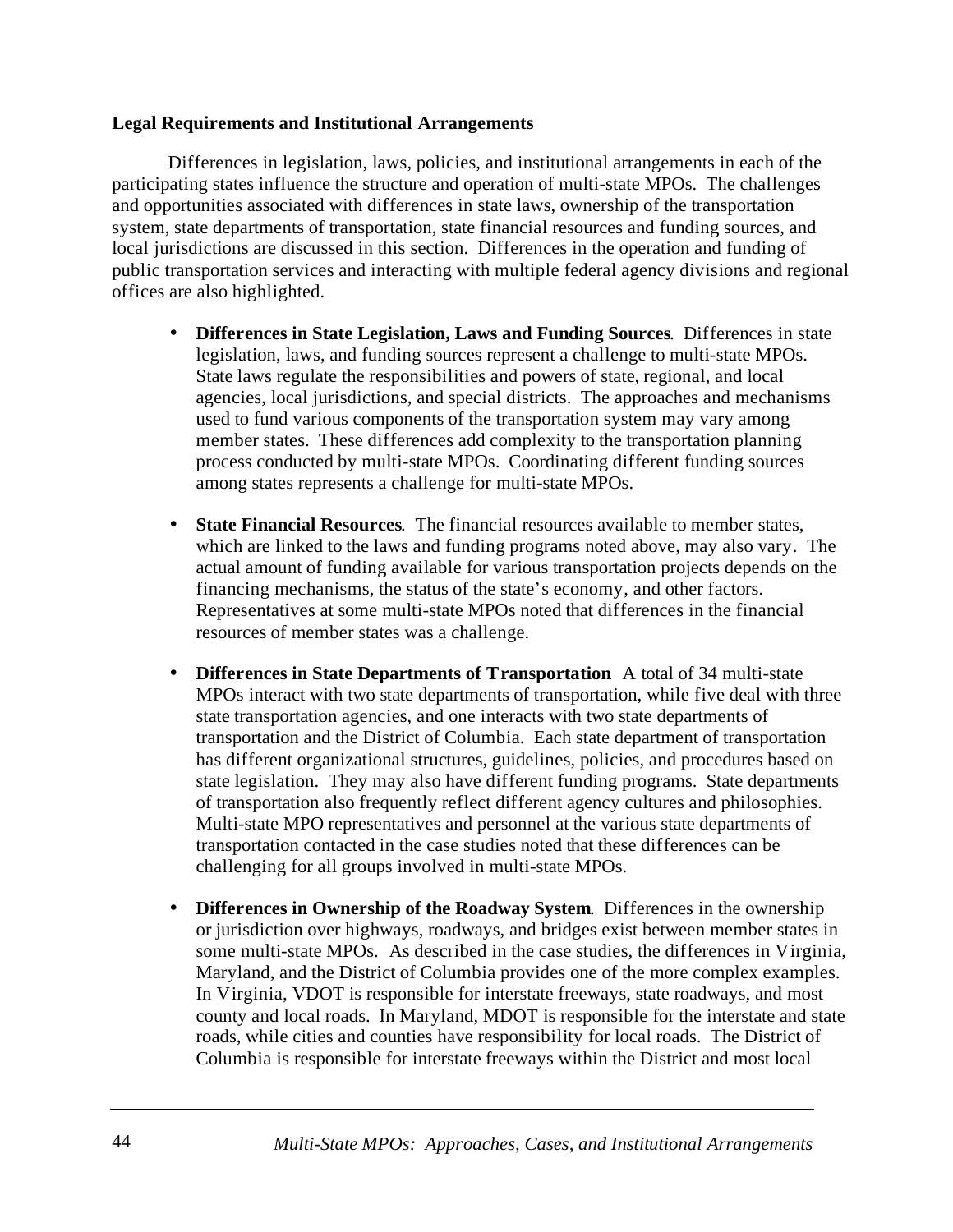roadways. The National Park Service is responsible for some roads and bridges in the District, however.

- **Differences in Local Jurisdictions**. Differences may also exist in the powers, responsibilities, and duties of local jurisdictions based on state law. These differences may influence the planning process at multi-state MPOs, as well as specific projects. Counties, cities, and towns in one state may have different authority related to zoning, land use planning, subdivision regulations, and local streets and roadways than their counterparts in the other state or states. Local jurisdictions also provide significant funding for the local transportation system. The source of funding and the level may vary between communities in multiple states. The National Capital Regional Transportation Board provides one example of these differences. Based on state laws, local governments in Maryland have more extensive authority related to land use than local jurisdictions in Virginia.
- **Federal Regions and Divisions**. Multi-state MPOs interact with multiple FHWA, FTA, EPA, and other federal agency regional and divisional offices. Some multistate MPO representatives noted that federal regions and divisions may have different interpretations of regulations, different priorities, and different approaches. Resolving these differences can take time and additional staff resources. A few MPO representatives suggested that these differences enhance the planning process, as the MPO can use the best of all approaches.
- **Public Transportation Agencies and Funding Sources**. The number, organizational structure, and funding sources of public transportation agencies in the area may add complexity to the multi-state MPOs planning process. While a few multi-state MPOs have only one public transportation agency providing service in the region, most have at least two. The larger multi-state MPOs have multiple transit agencies providing different combinations of modes, including bus, light rail transit (LRT), heavy rail, commuter rail, and high-occupancy vehicle (HOV) lanes. The state and local funding sources for public transportation services frequently vary by state. Examples of different funding sources include the state gasoline tax, the state motor vehicle excise tax, local sales tax, cigarette and alcohol taxes, revenues from gambling, and the state general revenue fund. Working with two or more public transportation agencies, who receive funding from different sources, represents a challenge to some multi-state MPOs.

## **Multi-State MPO Structure**

Representatives at some of the multi-state MPOs identified challenges and opportunities associated with the institutional structure of their MPO. Examples of organizational-related challenges and opportunities noted by multi-state MPO representatives are highlighted in this section. These examples include approval of plans and other documents by additional governing bodies, staffing and budget limitations, and maintaining a balance among participating jurisdictions.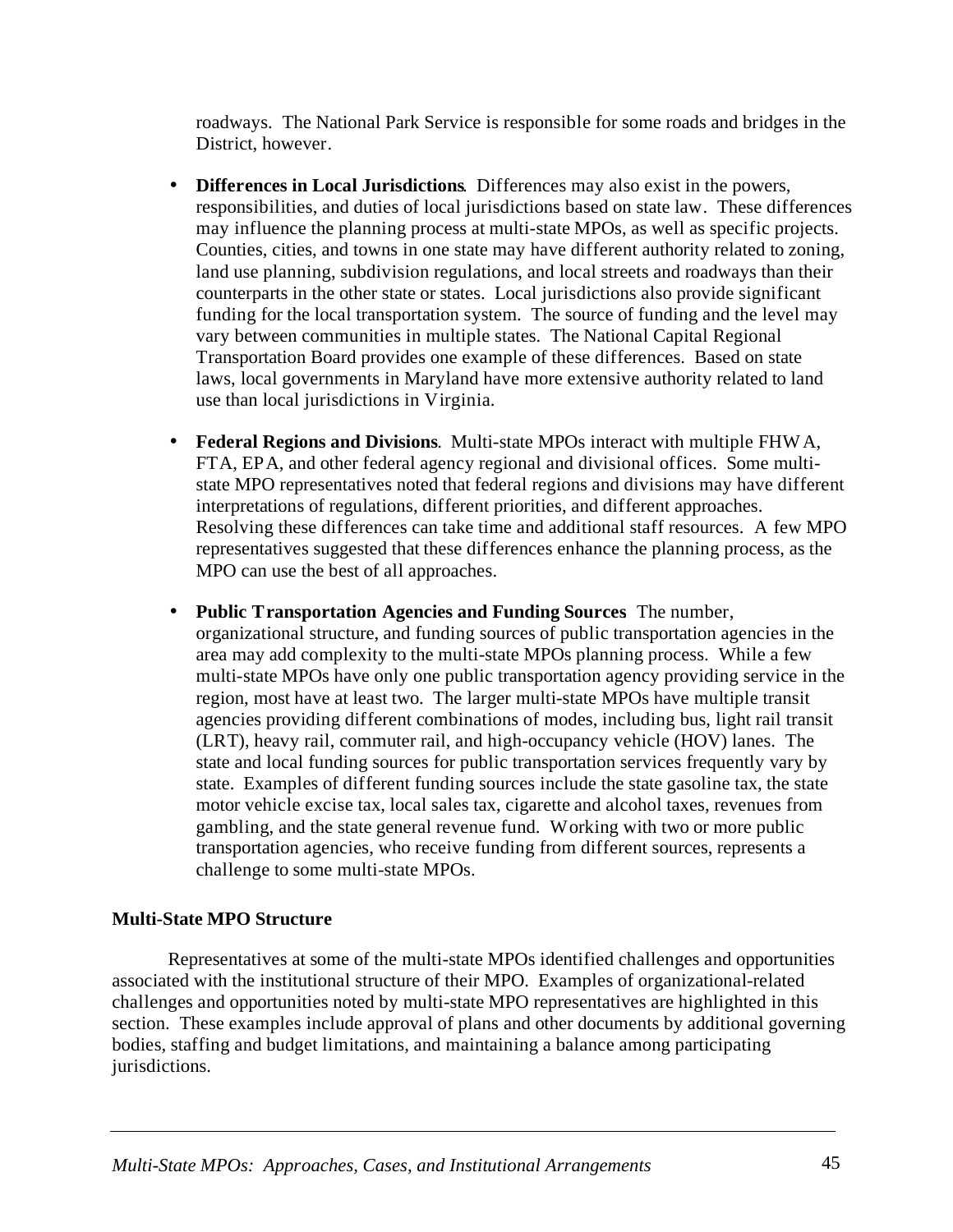- **Additional Levels of Approval**. Multi-state MPOs located within another organization, including regional agencies, COGs, cities, and counties typically have an additional level of approval for plans, projects, and budgets. Representatives at some multi-state MPOs housed within another agency noted that approval by the governing body of that agency is needed on some items. While this additional approval level is not viewed as a problem, it does take extra time and resources as the higher governing body may not always be fully engaged in the MPO issues and topics. In a few cases, such as the Duluth-Superior Metropolitan Interstate Council, established through a joint powers agreement between two regional agencies, two additional governing bodies must approve certain items.
- **Staffing and Budget Limitations**. Representatives at a few of the smaller multistate MPOs voiced concerns related to available funding to maintain adequate staffing levels and to provide needed support to member jurisdictions. This concern was not related to any specific organizational structure. Many smaller MPOs, not just multistate MPOs, face this problem. Concerns about hiring and maintaining staff at small MPOs have been noted in other studies.
- **Maintaining Balance Among Participating Jurisdictions**. A few representatives from multi-state MPOs located within cities or counties noted that there is sometimes a perception that the MPO focuses too much on that jurisdiction. This issue may be more pronounced when an MPO is housed in the dominant jurisdiction in an area. It may also be more difficult to fully engage other areas in the MPO activities if there is a perception that one jurisdiction or state is dominating the process. Representatives from multi-state MPOs that are independent agencies noted that one of the strengths of their organizational structure was not being linked to a specific jurisdiction. Representatives from other multi-state MPOs noted that maintaining a metropolitan focus is important, as is working with all member jurisdictions.

#### **Multi-State MPOs and Characteristics of Successful MPOs**

As noted in the introduction to this report, a variety of studies over the past 40 years have examined different aspects of MPO institutional arrangements, effectiveness, and characteristics of successful MPO processes. This section examines how characteristics of successful MPOs identified in other studies related to multi-state MPOs.

In examining attributes of successful MPOs, it is important to remember that there is a wide variety in the 384 MPOs in the U.S., including the 40 multi-state MPOs. In addition to the challenges and opportunities associated with multi-state MPOs discussed in the previous sections of this chapter, a number of other factors may influence the focus of multi-state MPOs and their ability to conduct effective metropolitan transportation planning and project selection processes. Examples of these factors include the population of the area and the rate of growth, the existing public and private sector infrastructure, the physical characteristics of the area, the severity and complexity of the transportation problems, and available funding.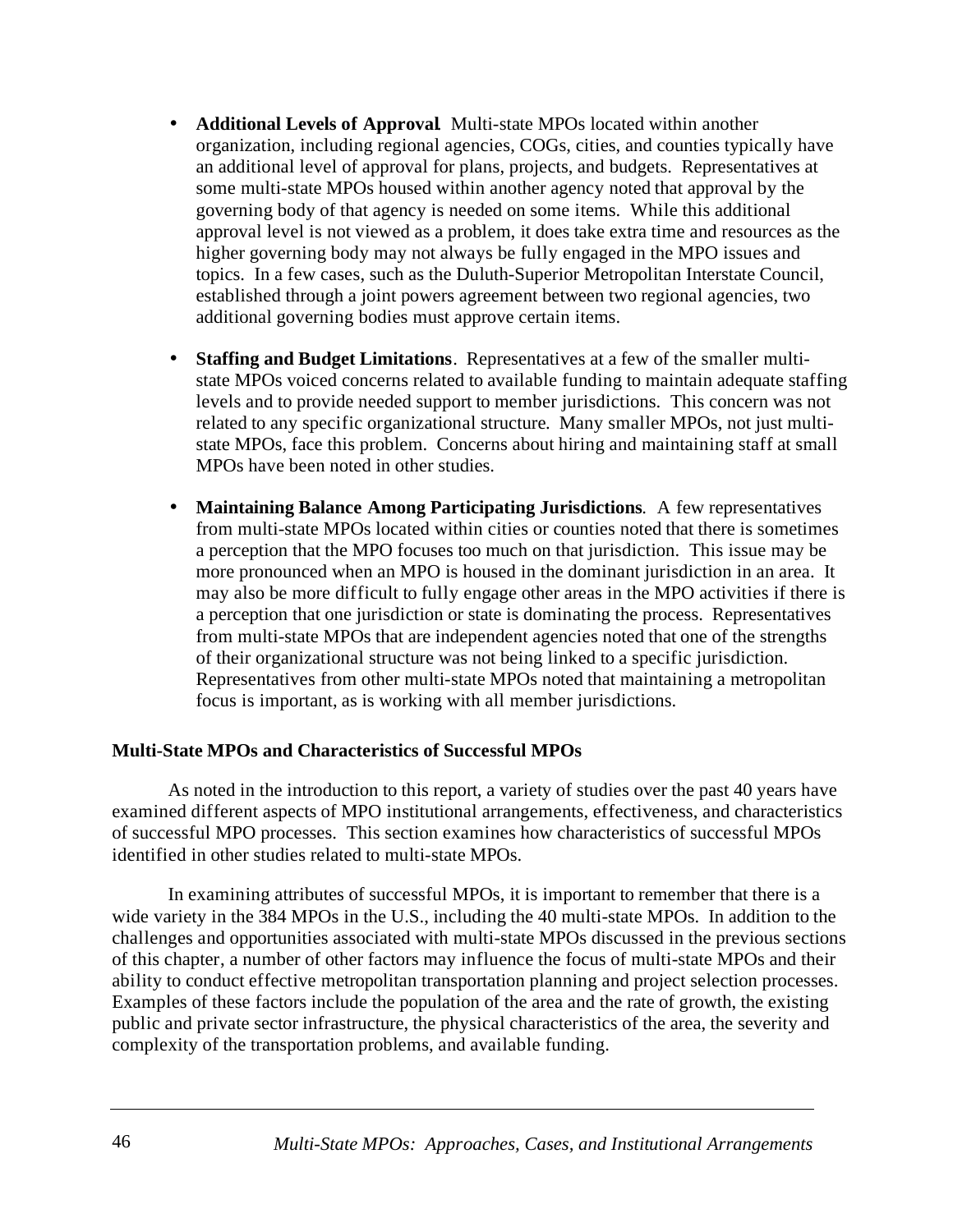Multi-state MPOs cover small, medium, and large metropolitan areas. Some multi-state MPOs continue to experience rapid growth and associated development pressures, while others reflect relatively stable population and development trends. The age and composition of the public and the private sector transportation infrastructure is very different among the multi-state MPOs. Since rivers often form state boundaries, most multi-state MPOs are physically divided by rivers, lakes or harbors. A few multi-state MPO areas, such as Bristol, Tennessee/Virginia, and Texarkana, Texas/Arkansas are not physically separated. All of these factors will influence the severity and the complexity of the transportation problems to be addressed in the MPO planning process. Finally, the funding available to multi-state MPOs varies widely. The funding level influences the ability of multi-state MPOs to conduct activities necessary to help address the transportation problems in the area.

- **Regional Focus**. Providing a regional focus or ethos among policy board members and the agency as a whole has been suggested as an important attribute of successful MPOs. Multi-state MPOs promote regional transportation planning, project development, and operation. Many of the individuals contacted for the case studies noted that the multi-state MPO was the only agency that addressed the region as a whole. While multi-state MPOs provide an important forum for the discussion of critical transportation issues, most are organized to ensure that no one state or jurisdiction can dictate to the other state or other jurisdictions. The policy boards of some multi-state MPOs favor the dominate state. In other cases, policy boards reflect equal membership from participating states, regardless of the population distribution While it would be impossible to say that multi-state policy boards are free of parochial interests, most appear to provide a regional focus.
- **Effective Leadership**. The ability of MPO directors, staff, and board members to work with diverse groups and to build consensus for regional decisions has been identified as an important characteristic of successful MPOs. The case studies and other available information indicates that multi-state MPO policy board members and staff are viewed as effective leaders in advancing the discussion of critical transportation issues and helping address key needs.
- **Cooperative Working Relationships with Federal, State, and Local Agencies**. Engaging state departments of transportation in cooperative and collaborative decision making has been identified as a key to successful MPOs. The information collected and examined in this study, including the case studies, suggest that multistate MPOs maintain strong working relationships with multiple state departments of transportation, regional and divisional offices of federal agencies, and local jurisdictions and agencies. These cooperative working relationships are critical for the success of multi-state MPOs. As noted previously, staff at multi-state MPOs probably attend more meetings with state and federal agencies due to the multiple states involved in the planning process. While working with multiple agencies can present a challenge due to differences in approaches, philosophies, cultures, funding sources, and interpretations of regulations, multi-state MPOs also benefit from robust discussions on possible approaches and using the best of all suggested techniques.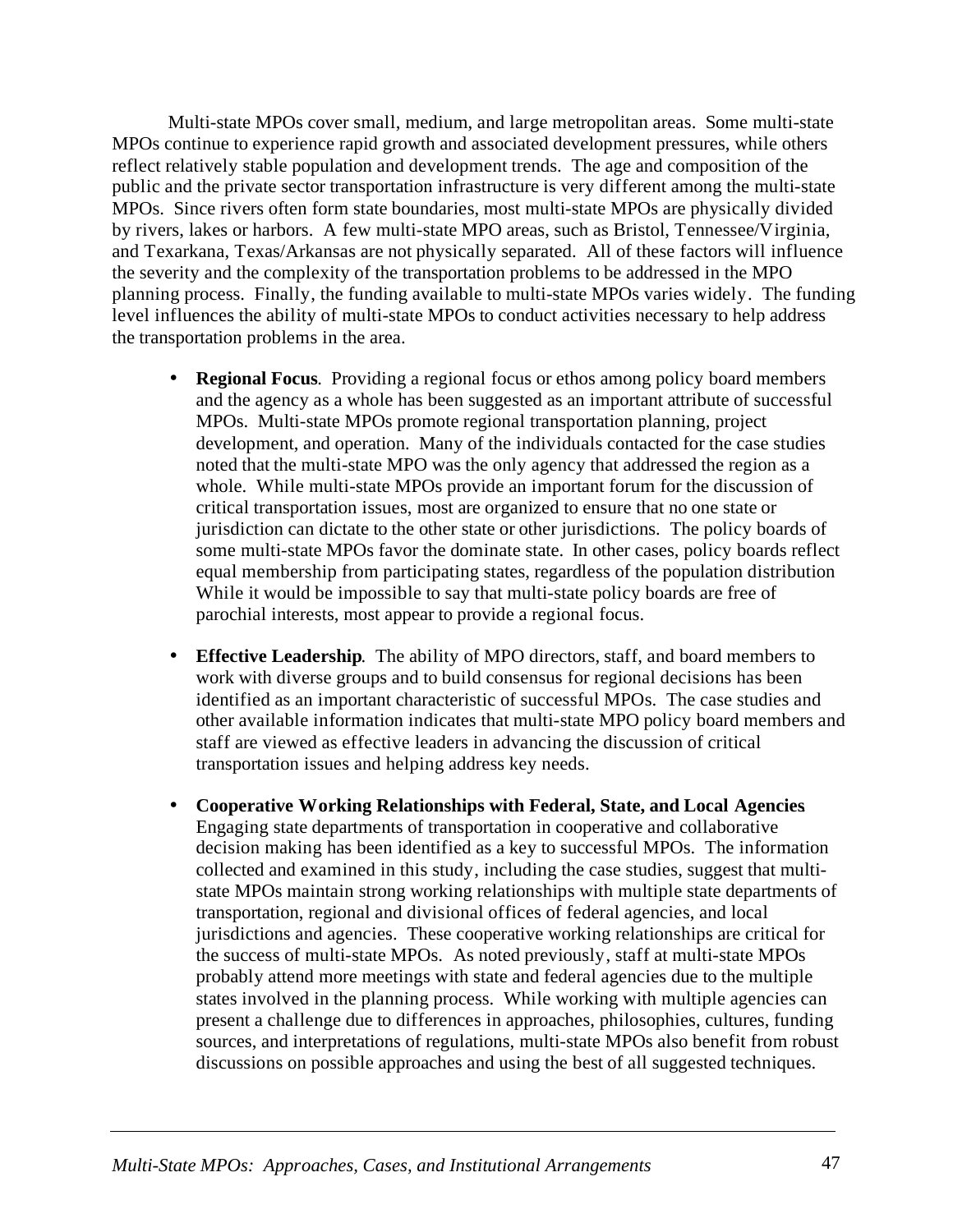- **Staff Expertise**. Similar to any agency or business, staff expertise has been identified as a key characteristic of successful MPOs. The number and the areas of expertise of multi-state MPOs' staff vary based on agency size and available funding. The case studies and other information examined in this study indicate that staff at all sizes of multi-state MPOs are viewed positively for their technical knowledge and understanding of local issues. The areas of expertise and skill sets needed to address the issues facing the large multi-state MPOs may be different than those needed in smaller MPOs, however.
- **Public Participation Process**. Active public participation programs and involving the public in the transportation planning process has also been suggested as an important characteristic of successful MPOs. While the public involvement process was not examined extensively in this study, it appears that multi-state MPOs use a variety of methods to promote public involvement and participation. Multi-state MPOs may face challenges related to different public involvement guidelines in member states. These differences appear to enhance the public participation process rather than detract from it, however, as multi-state MPOs benefit from using the best of all available approaches.

Although varying based on size, funding, and other factors, multi-state MPOs exhibit the characteristics of successful MPOs. Additional research into some of these characteristics that were beyond the scope of this project would be of benefit to multi-state MPOs and other groups. Potential areas for further research are discussed in the next chapter.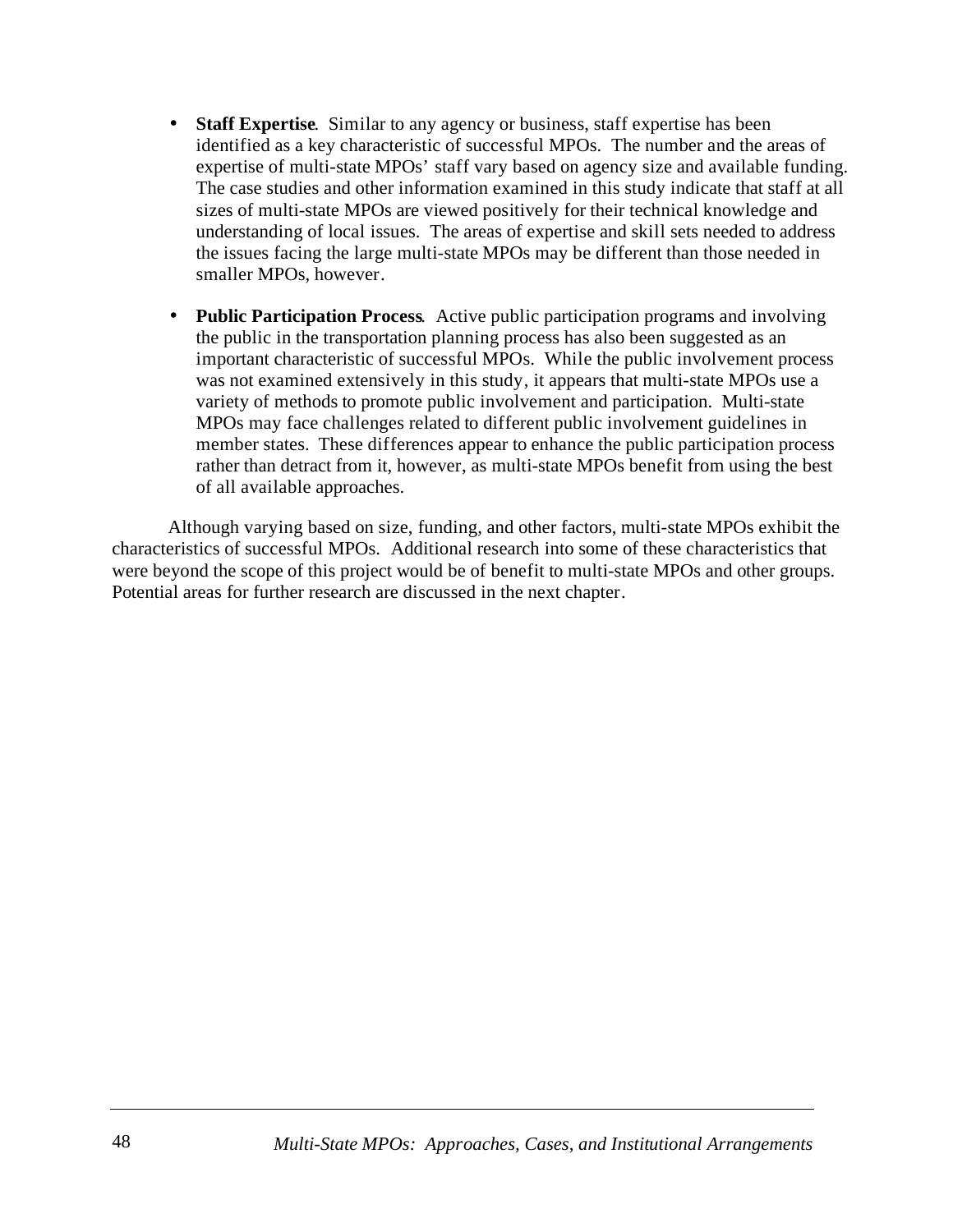# **CHAPTER FIVE – FURTHER RESEARCH**

This report highlights the basic characteristics of the 40 multi-state MPOs in the country. Information on the date the multi-state MPO was established, the population of the MPO area, the organizational structure, and the enabling authority is presented. The policy board composition, board voting methods, board officers, and advisory committees are summarized. The unique challenges and opportunities facing multi-state MPOs are discussed. More detailed case study information on eight multi-state MPOs is provided.

The information presented in this report is of benefit to staff and policy makers at multistate MPOs, state departments of transportation, local jurisdictions, public transportation agencies, and federal agencies. It is also of use to researchers and other groups interested in enhancing all facets of the metropolitan transportation planning process.

Areas for further research were identified through the literature review, the multi-state MPO information request, and the case studies. Additional research needs focus on multi-state MPO travel forecasting methods, the use of weighted or alternative voting methods, policy board representation, coordinating federal agency divisions and regional offices, and multiple MPOs in multiple states. These areas for further research are highlighted next.

- **Multi-State MPO Travel Forecasting**. Examining the travel forecasting models and techniques used at the multi-state MPOs was beyond the scope of this study. Additional research exploring the unique features and needs of travel forecasting in a multi-state setting would be beneficial. Topics to be examined in this research include data needs, consistency of data collection methods among states, and approaches for advancing the state-of-the-practice with travel forecasting models in the multi-state environment.
- **Use of Weighted or Alternative Voting Methods**. At least four multi-state MPOs have weighted or alternative voting methods that may be used in specific cases. While MPO representatives indicated these voting options are rarely applied, a detailed assessment of their use was beyond the scope of this project. Additional research examining the use of weighted or alternative voting methods would provide a better understanding of the possible advantages and disadvantages of this approach. The additional research would focus on the number of times the weighted or alternative voting methods have been used, the nature of the votes they have been used with, and the voting results, including changes from the initial vote. Assessing the general perceptions on the part of policy makers to the use of alternative voting methods would also be of benefit.
- **Multi-State MPO Policy Board Representation**. The general membership on multi-state MPO policy boards was examined in this study. A detailed assessment of representation among policy board members by population, ethnic, and socioeconomic characteristics was beyond the scope of the study, however. Additional research examining the multi-state MPO policy board representation by factors such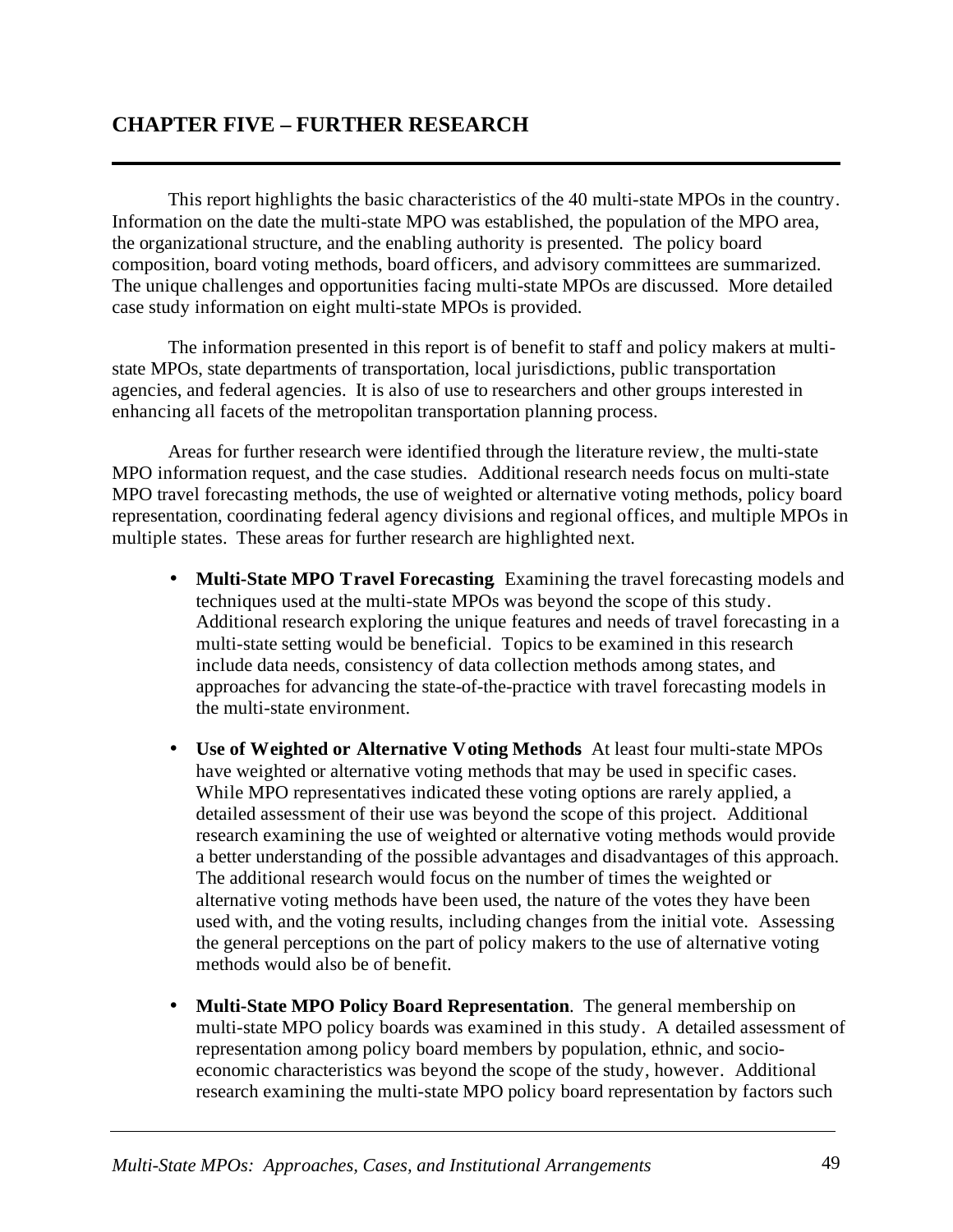as urban/suburban areas, racial and ethnic populations, and other factors would be of benefit, especially in relationship to other recent studies.

- **Coordination Among Federal Agency Divisions and Regional Offices**. As noted in this report, multi-state MPOs typically interact with and receive guidance from multiple divisions and regional offices of FHWA, FTA, and EPA as well as other federal agencies. Divisions and regional offices within the same agency may provide different guidance or may reflect different priorities. Additional research examining the interaction of federal agency divisions and regional offices with multi-state MPOs, including coordinating the various elements of the planning process, would be of benefit.
- **Multi-State/Multi-MPOs**. In addition to the 40 multi-state MPOs examined in this study, there are other cases where separate MPOs exist in each state. These situations add complexity to the transportation planning process, requiring coordination and cooperation between the MPOs, state departments of transportation, federal agencies, local jurisdictions, and other groups. How this coordination and cooperation occurs, especially related to travel forecasting, air quality conformity, public involvement, environmental justice, and project development and project selection, is critical to the effective and efficient operation of the transportation system in the metropolitan area. Additional research is needed to examine the coordination methods and techniques used by multiple MPOs in metropolitan areas that cross state boundaries. Multi-state metropolitan areas with multiple MPOs would benefit from sharing experiences on effective approaches for coordinating the various planning functions and requirements.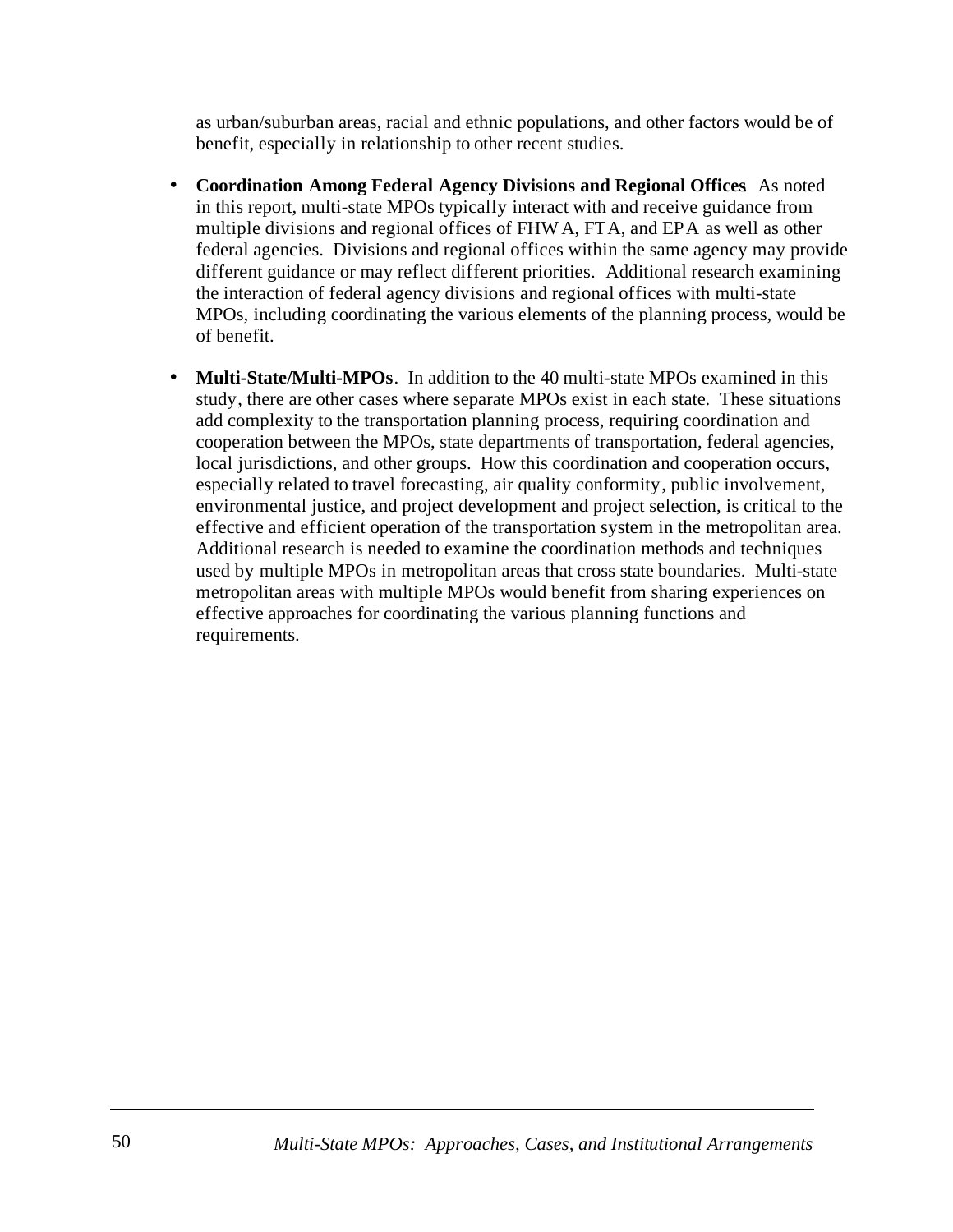# **RESOURCES**

The following resources were used in the development of this report.

## **Chapter One – Introduction**

Association of Metropolitan Planning Organizations. *Profiles of Metropolitan Planning Organizations*. Association of Metropolitan Planning Organizations, Washington, D.C., April 2005.

Association of Metropolitan Planning Organizations Websitehttp://www.ampo.org/.

Schmitt, R. P., E.A. Beimborn, and J. P. Weitman. "Local Organization of Transportation Planning Activities in the United States." *Transportation and Planning Technology*. Volume 9, Issue 3, December 1984, 225-236.

Travel Model Improvement Program (TMIP) Website, [http://tmip.fhwa.dot.gov/.](http://tmip.fhwa.dot.gov/)

## **Chapter Two – Overview of Multi-State MPOs**

Association of Metropolitan Planning Organizations. *AMPO Survey Results: Policy Board Structure*, [http://www.ampo.org/content/index.php?pid=52.](http://www.ampo.org/content/index.php?pid=52)

Association of Metropolitan Planning Organizations. *AMPO Survey Results: Institutional Survey*, [http://www.ampo.org/content/index.php?pid=52.](http://www.ampo.org/content/index.php?pid=52)

Association of Metropolitan Planning Organizations. *AMPO Survey Results: Local Outreach*, <http://www.ampo.org/content/index.php?pid=52>.

Association of Metropolitan Planning Organizations. *AMPO Survey Results: Planning and Operations,* <http://www.ampo.org/content/index.php?pid=52>.

Benjamin, S., J. Kincaid, and B. McDowell. "MPOs and Weighted Voting, *Intergovernmental Perspective*, Volume 20, Spring 1994, 31-36.

Dempsey, P., A. Goetz, and C. Larson. *Metropolitan Planning Organizations: An Assessment of the Transportation Planning Process – A Report to Congress*. University of Denver Intermodal Transportation Institute, Denver, CO, 2000.

Dempsey, P., A. Goetz, and C. Larson. *Metropolitan Planning Organizations: An Assessment of the Transportation Planning Process – A Report to Congress, Volume Two – Structure and Process of Transportation Planning*. University of Denver Intermodal Transportation Institute, Denver, CO, 2000.

Dempsey, P., A. Goetz, and C. Larson. "Metropolitan Planning Organizations: Findings and Recommendations for Improving Transportation Planning." *The Journal of Federalism*, Volume 32:1, Winter 2002, 87-105.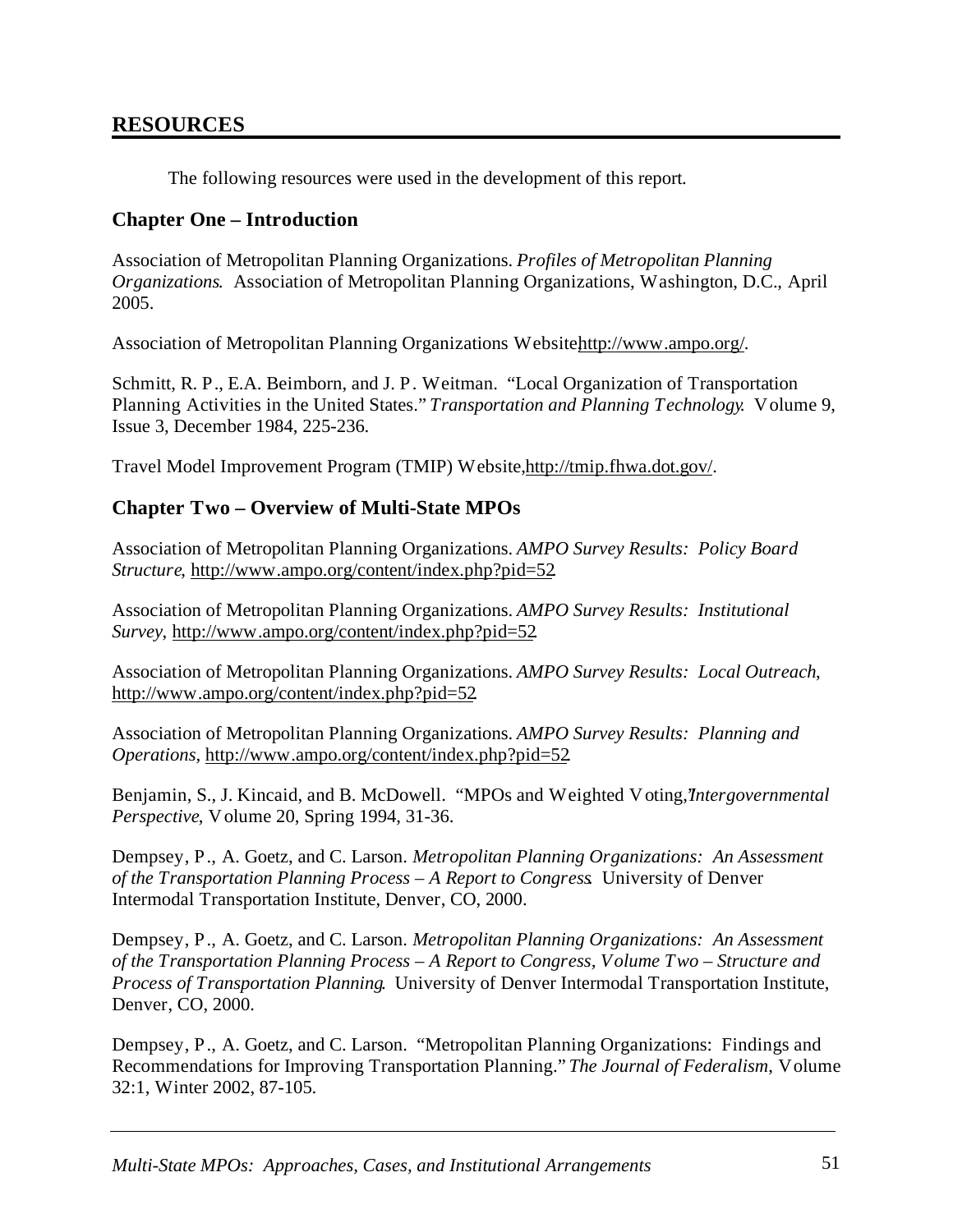Florida Transportation Commission. *Assessment of Florida's Regional and Intermodal Transportation Planning Process*. Florida Transportation Commission, Tallahassee, FL, December 2003.

Hohl, J. *Directory of Metropolitan Planning Organizations and State Transportation Agencies*. U.S. Department of Transportation, Washington, D.C., January 1992.

Institute for Transportation Research and Education. *Analysis of the Governance of Metropolitan Planning Organizationsin the United States for Potential Application in North Carolina*. Prepared for the North Carolina Department of Transportation by the Institute for Transportation Research and Education, North Carolina State University, Raleigh, NC, 2001.

Ohio-Kentucky-Indiana Regional Council of Governments. *OKI 2030 Regional Transportation Plan – 2004 Executive Summary*. Cincinnati, OH, 2004.

Sanchez, T.W., *An Inherent Bias? Geographic and Racial-Ethnic Patterns of Metropolitan Planning Organization Boards*. The Brooking Institute Series on Transportation Reform, January 2006.

## **Chapter Three – Multi-State MPO Case Studies**

#### **Augusta-Richmond County Planning Commission**

Augusta Regional Transportation Study. *2015 Long Range Transportation Plan with Extensions to 2020 and 2025*.

Augusta Regional Transportation Study. *Transportation Improvement Program FY 2006-2008*. Augusta-Richmond County Planning Commission, June 2005.

Augusta-Richmond County Planning Commission. *Unified Planning Work Program for the Augusta Regional Transportation Study*. December 2005.

Ellis, D. City of Augusta. Telephone interview with the author. March 16, 2006.

Fulmer, B. South Carolina Department of Transportation. Telephone interview with the author. June 21, 2006.

McKinney, C. Georgia Department of Transportation. Telephone interview with the author. March 14, 2006.

#### **Bi-State Regional Commission**

Bi-State Regional Commission. *Draft 2035 QUAD City Area Long-Range Transportation Plan*. Bi-State Regional Commission, January 2006.

Bi-State Regional Commission. *FY 2007 – 2010 Transportation Improvement Program For the Davenport-Moline-Rock Island Urbanized Area*. Bi-State Regional Commission, May 2006.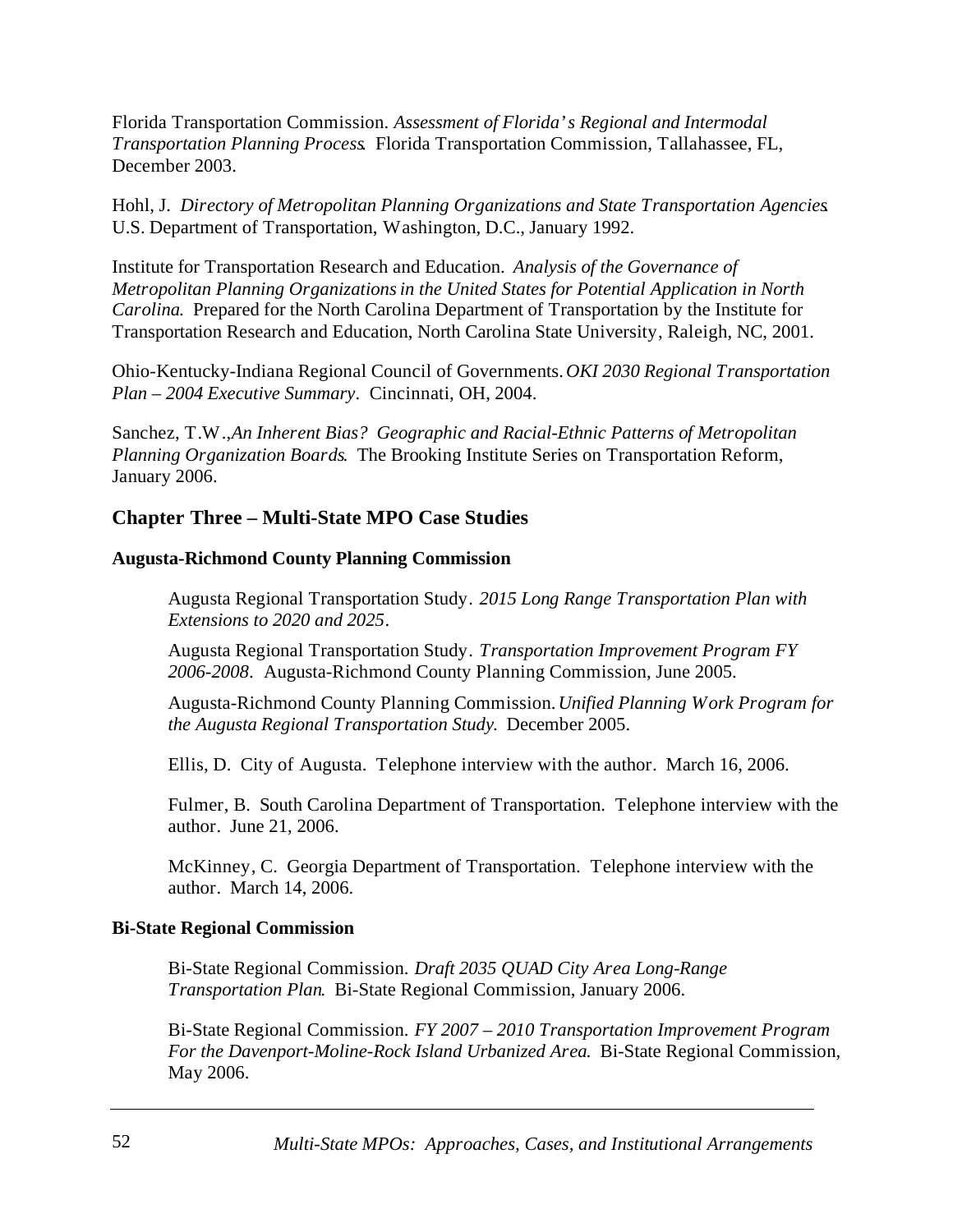Bi-State Regional Commission. *Surface Transportation Program Evaluation Manual*. Bi-State Regional Commission, September, 1998.

Bi-State Regional Commission. *Transportation Planning Work Program FY 2006*. Bi-State Regional Commission, 2005.

Dean, F. Iowa Department of Transportation. Telephone interview with the author. March 8, 2006.

Durbin, S. Illinois Department of Transportation. Telephone interview with the author. March 6, 2006.

#### **Bristol Urban Area Metropolitan Planning Organization**

Bristol Urban Area Metropolitan Planning Organization. *Bristol Urban Area Long-Range Transportation Plan Year 2030*.

Chandler, R. Virginia Department of Transportation. Telephone interview with the author. April 11, 2006.

City of Bristol, TN. *Draft – Bristol Tennessee Land Use and Transportation Plan*. 2006

Midgett, A. Tennessee Department of Transportation. Telephone interview with the author. March 16, 2006.

#### **Duluth-Superior Metropolitan Interstate Council**

Bly, L. Minnesota Department of Transportation. Telephone interview with the author. February 1, 2006.

Chicka, R., Metropolitan Interstate Council. Telephone interview with the author. February 15, 2006.

Duluth-Superior Metropolitan Interstate Council, *Duluth-Superior Metropolitan Interstate Council Bylaws*. Revised July 15, 2004.

Forbes, M. Wisconsin Department of Transportation. Telephone interview with the author. February 22, 2006.

Helig, J. Duluth Transit Authority. Telephone interview with the author. February 6, 2006.

Johnson, D. Minnesota Department of Transportation. Telephone interview with the author. February 3, 2006.

## **Lewis-Clark Valley Metropolitan Planning Organization**

Helm, K. Idaho Transportation Department. Telephone interview with the author. March 6, 2006.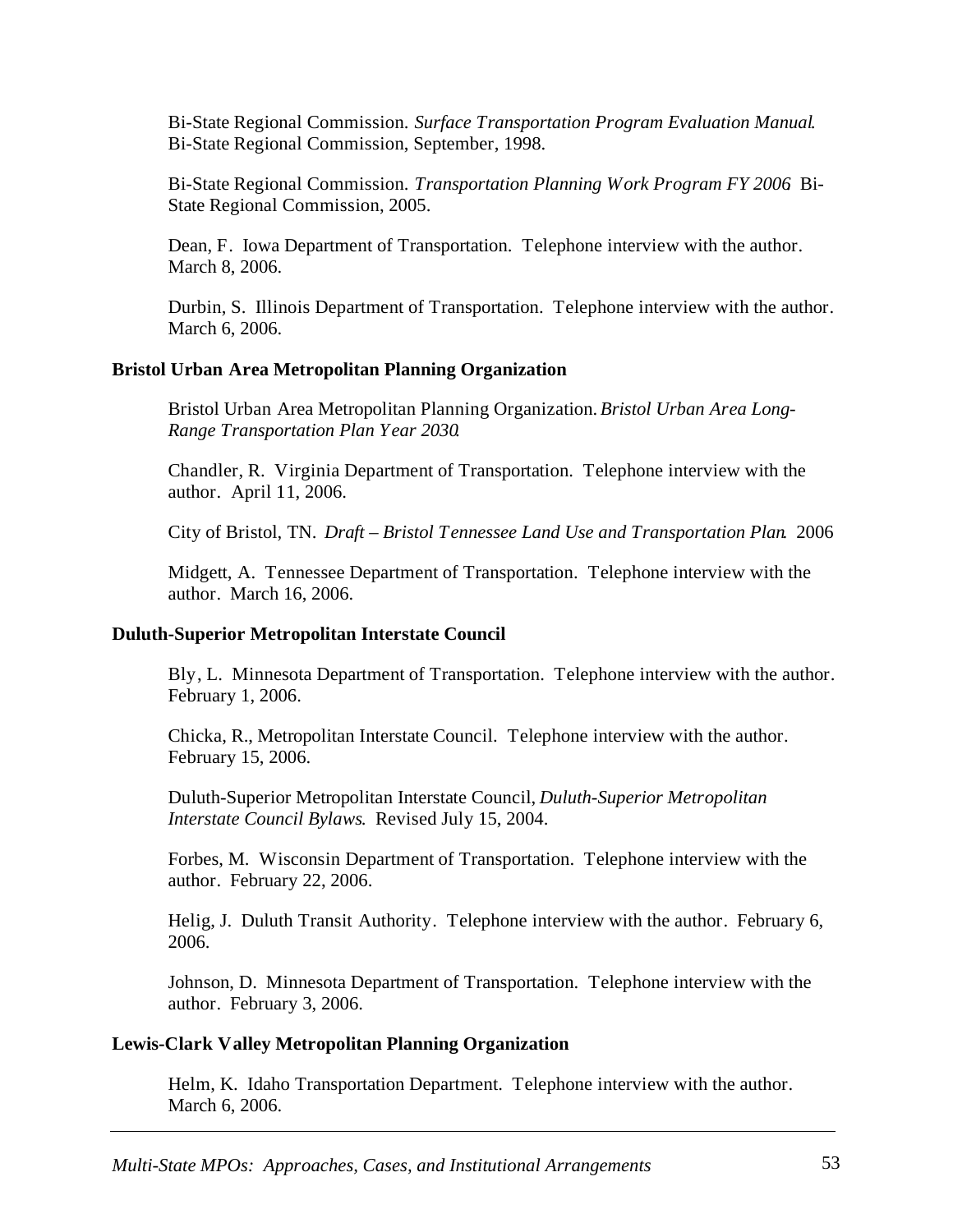Lewis-Clark Valley Metropolitan Planning Organization. *Annual Report – Fiscal Year 2005*.

Lewis-Clark Valley Metropolitan Planning Organization. *By-Laws of the Lewis-Clark Valley Metropolitan Planning Organization*. July 12, 2005.

Lewis-Clark Valley Metropolitan Planning Organization. *Joint Powers Agreement: Lewis-Clark Valley Metropolitan Planning Organization*. Revised July 12, 2005.

Lewis-Clark Valley Metropolitan Planning Organization. *Unified Planning Work Program – Fiscal Year 2005*. December 2004.

Preston, B. Washington State Department of Transportation. Telephone interview with the author. March 7, 2006.

#### **National Capital Regional Transportation Planning Board**

Kirby, R. Metropolitan Washington Council of Governments. Telephone interview with the author. February 22, 2006.

Metropolitan Washington Council of Governments and National Capital Regional Transportation Planning Board. *FY 2006 Unified Planning Work Program for Transportation Planning for the Washington Metropolitan Region*. Washington, D.C., March 2005.

National Capital Regional Transportation Planning Board. *A Citizen's Guide to Transportation Decision-Making in the Washington Metropolitan Region*. Washington, D.C., April 2002.

Price, J. Arlington County. Telephone interview with the author. March 9, 2006.

Rybeck, R. District of Columbia. Telephone interview with the author. March 8, 2006.

Spalding, R. Maryland Transit Administration. Telephone interview with the author. March 22, 2006.

#### **Ohio-Kentucky-Indiana Regional Council of Governments**

Dehart, S. Ohio Department of Transportation. Telephone interview with the author. March 9, 2006.

Ohio Department of Transportation. *MPO Administrative Manual*. Columbus, OH, September, 2004.

Ohio-Kentucky-Indiana Regional Council of Governments. *OKI 2030 Regional Transportation Plan – 2004 Executive Summary*. Cincinnati, OH, 2004.

Ohio-Kentucky-Indiana Regional Council of Governments. *Articles of Agreement and By-Laws*. 1973, revised 1994.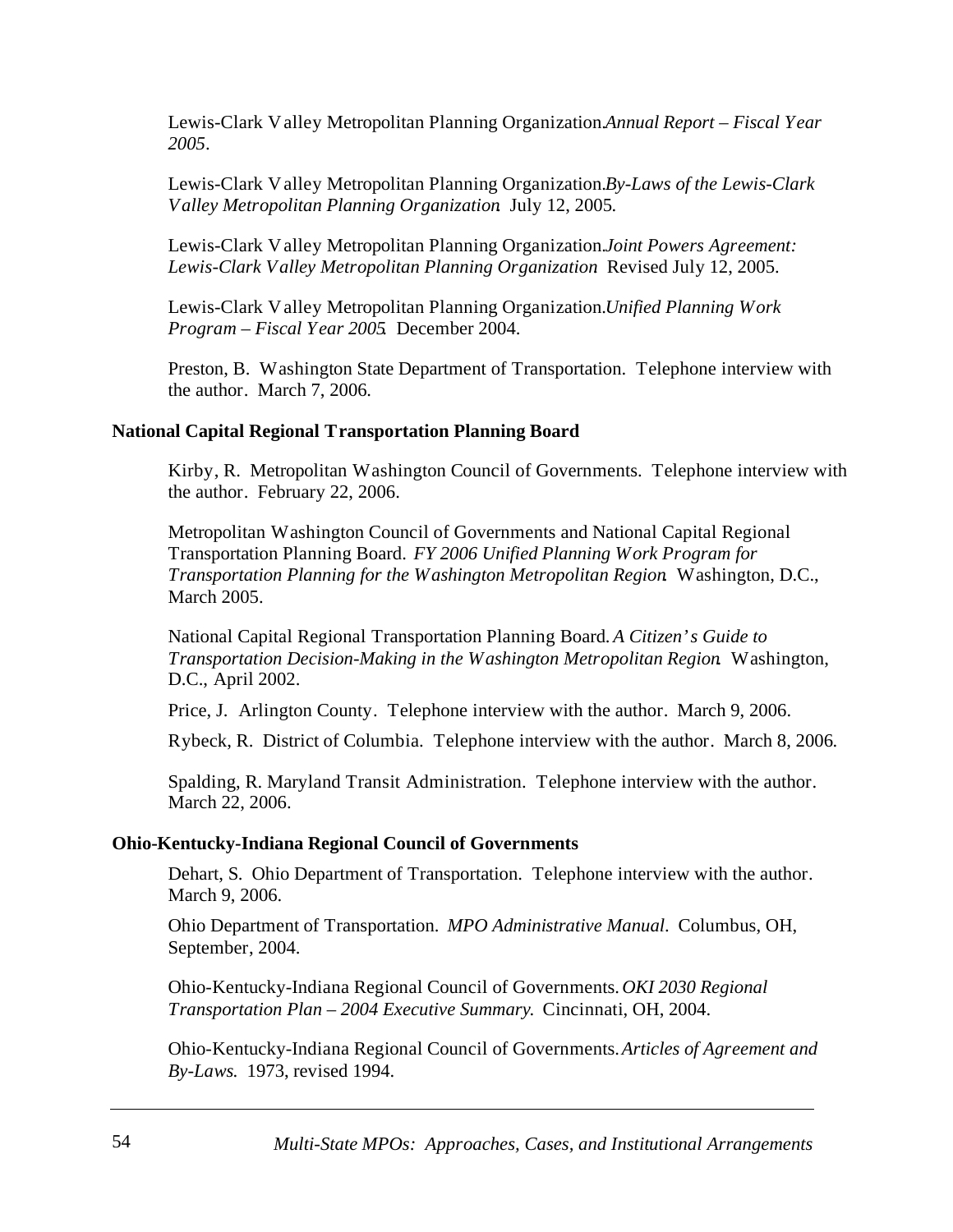Ohio-Kentucky-Indiana Regional Council of Governments. *Funding Application and Instructions for OKI-Allocated STP and CMAQ Federal Funds*. Cincinnati, Ohio, April 2006.

Pain, M. Ohio-Kentucky-Indiana Regional Council of Governments. Telephone Interview with the author. July 24, 2006.

Rushley, L. Ohio Department of Transportation. Telephone interview with the author. February 14, 2006.

Smith, S. Indiana Department of Transportation. Telephone interview with the author. March 6, 2006.

#### **Wilmington Area Planning Council**

Dennis, C. Delaware Transit Corporation. Telephone interview with the author. March 9, 2006.

Kingsberry, S. Delaware Transit Corporation. Telephone interview with the author. March 9, 2006.

Oliver, G. Delaware Department of Transportation. Telephone interview with the author. March 16, 2006.

Wilmington Area Planning Council. *Fiscal Year 2006 Unified Planning Work Program for the Wilmington Metropolitan Area*. May 2005

Wilmington Area Planning Council. *WILMAPCO's Public Guide to Transportation Planning*. July 2003.

Wilmington Area Planning Council. *WILMAPCO's 2005 Regional Progress Report – Executive Summary*. January 2006.

#### **Chapter Four– Multi-State MPO Challenges and Opportunities**

Dempsey, P., A. Goetz, and C. Larson. "Metropolitan Planning Organizations: Findings and Recommendations for Improving Transportation Planning." *The Journal of Federalism*, Volume 32:1, Winter 2002, 87-105.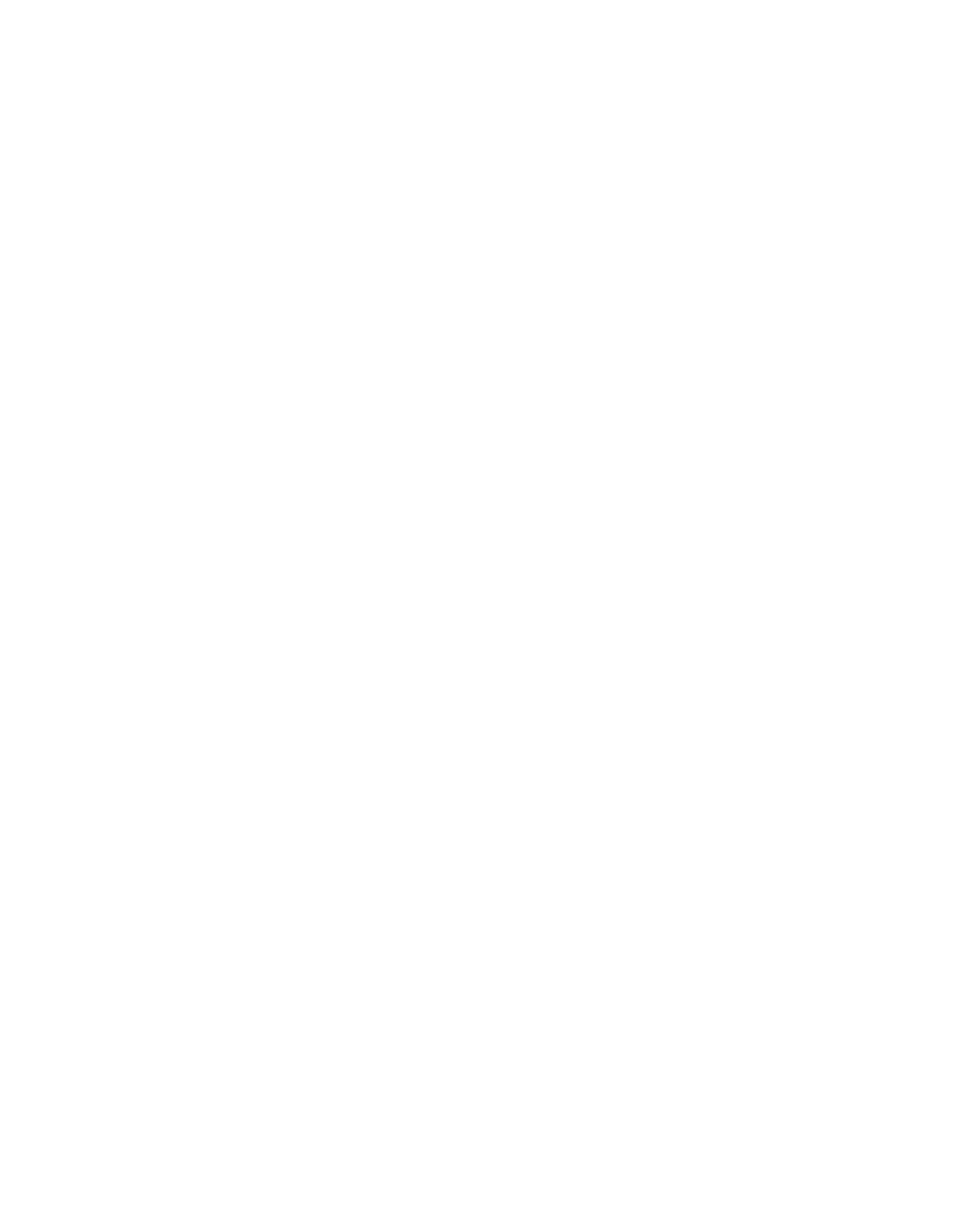# **APPENDIX A – INFORMATION REQUEST**

# **MULTI-STATE MPOs INFORMATION REQUEST**

The Texas Transportation Institute (TTI) is currently conducting a National Cooperative Highway Research Program (NCHRP) project examining the organizational structures and institutional arrangements of multi-state MPOs. Your assistance is requested to help ensure that the project includes correct and current information on each multi-state MPO.

Please take a few minutes and respond to the following questions. Please return this form by email to [k-turnbull@tamu.edu.](mailto:k-turnbull@tamu.edu) Please feel free to contact me by e-mail or telephone (979-845- 6005) if you have any questions on this information request or the project.

Katherine F. Turnbull Texas Transportation Institute

MPO: Contact Information:

Year MPO Established: Enabling Authority: States (Please list lead state first): Governing Board Composition and Voting:

Is the governing board composition and voting designated in the enabling authority?

If so, what is the basis for determining representation (population, equal number by state, etc.)?

Please identify the organizational structure for the MPO (independent agency, part of regional agency, council of governments, city, etc.).

Please identify the funding sources for operation of the MPO. Please indicate federal, state, and local funds by government agency or source.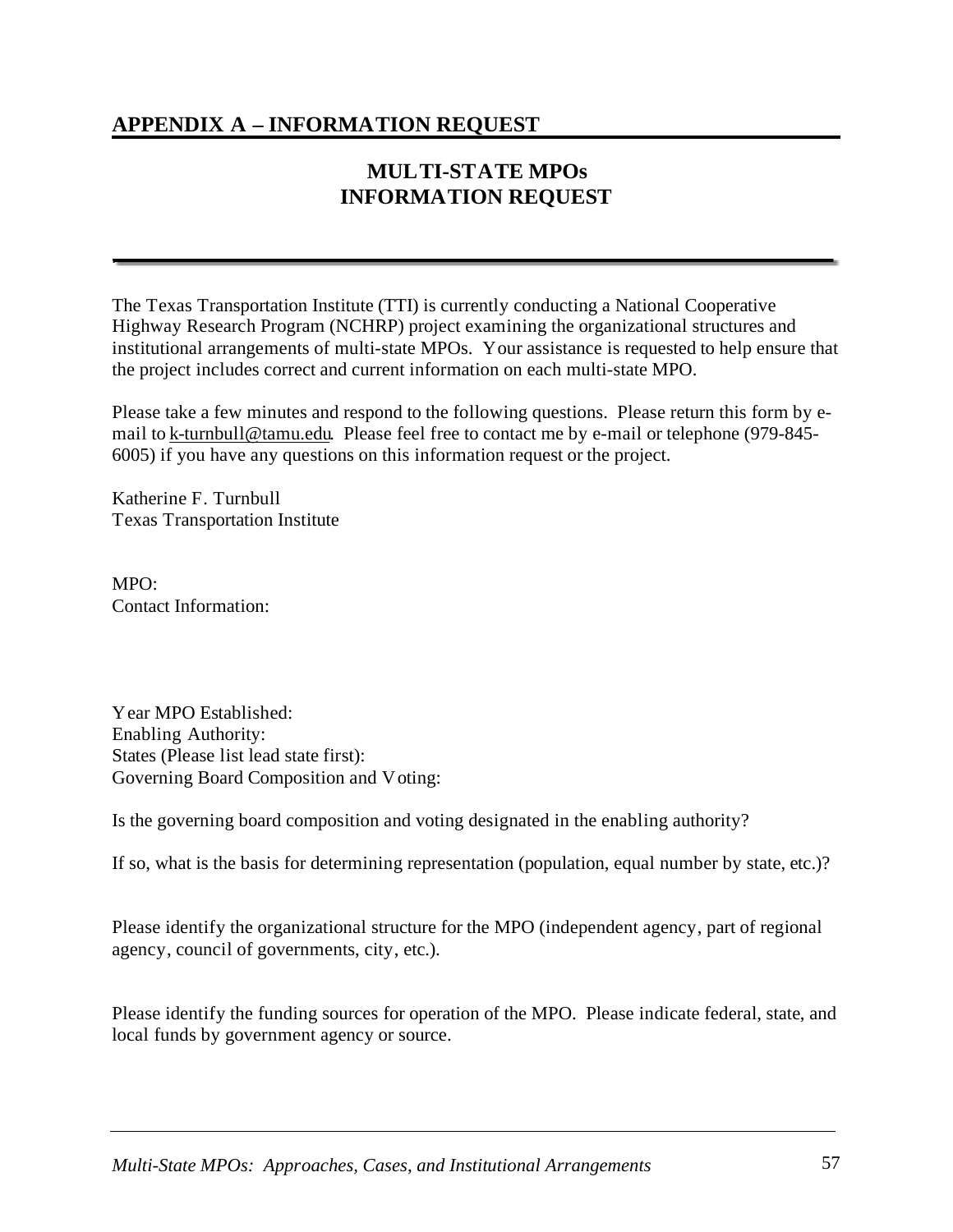Please identify the mechanisms used to prioritize and select projects to be included in the Transportation Improvement Program (TIP).

Please describe the role the technical advisory committee (TAC) plays in the project selection process and the composition of the TAC.

Please identify the mechanisms used to coordinate transportation project selection and project funding decisions among the states in the MPO.

Please identify the top two or three benefits of your organizational structure and enabling authority.

Please identify the top two or three limitations of your organizational structure and enabling authority.

Please identify any unique issues you face as a multi-state MPO.

Please identify how these issues are addressed.

Please provide copies of:

- 1) Enabling legislation, interagency agreements, and other documents relating to: a.organizational structure, b.institutional arrangements, and c.membership and voting requirements.
- 2) Project selection process, criteria, and funding allocation mechanisms.

Thank you again for your assistance. Please return this form by e-mail to k-turn bull @tamu.edu. Please call 979/845-6005 if you have any questions on this information request or the project.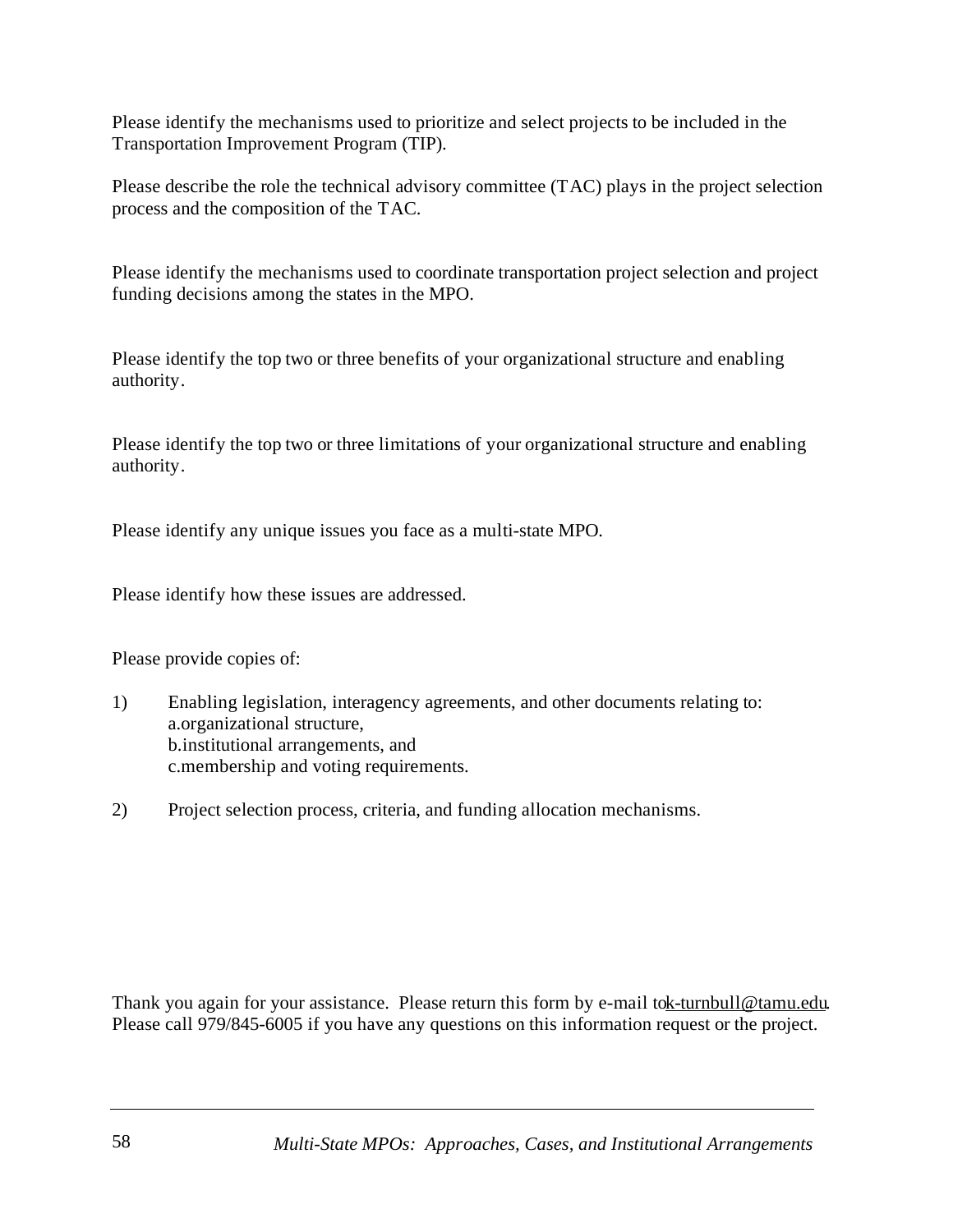# **APPENDIX B –MULTI-STATE MPO PROFILES**

The profiles for the multi-state MPOs provide information on the date of the multi-state designation, the enabling authority, the organizational structure, and the lead state. Information is also provided on the composition of the multi-state MPO policy board, advisory committee, and contact name, address, telephone number, and e-mail. The information contained in the profiles was obtained through the e-mail request conducted as part of this study, the AMPO and TMIP Internet sites, and the individual MPO Internet sites. Given changes in staffing and other activities, the profiles represent a current snapshot of the multi-state MPOs.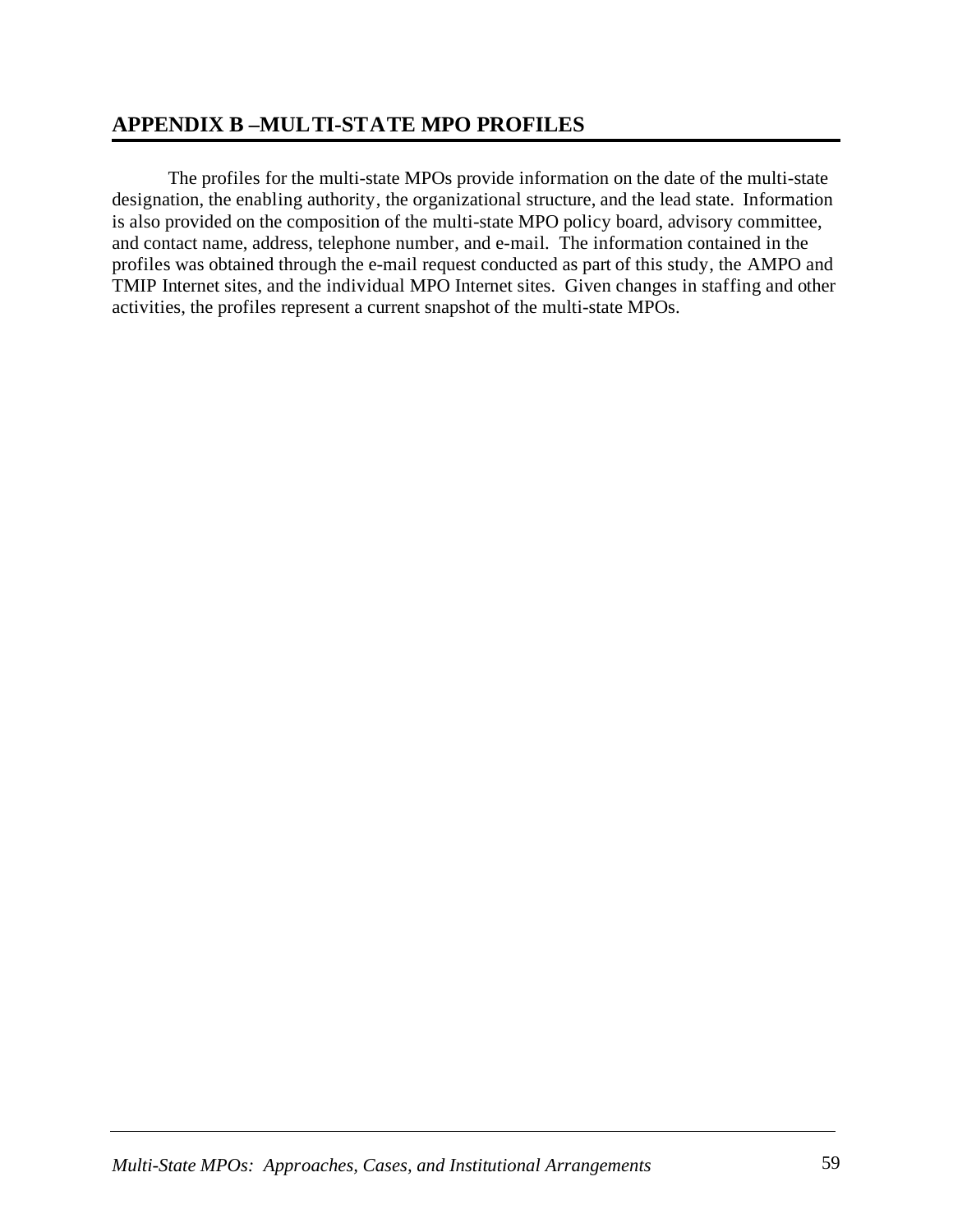**Date Designated –** 1965

**Enabling Authority –** Bi-State Memorandum of Understanding

**Organizational Structure** – Part of the Augusta-Richmond County Planning Commission

**States (Lead State in Bold) – Georgia**, South Carolina

**Board Composition –** Voting members on the Policy Committee include one member from each jurisdiction in the MPO area, the State Engineer from the South Carolina Department of Transportation (SCDOT), the Highway Commissioner from the Georgia Department of Transportation, and the Garrison Commander from Fort Gordon. The Policy Committee currently includes seven members from Georgia and five members from South Carolina. Nonvoting members include the Highway Commissioner from SCDOT, representatives from FHWA Georgia and South Carolina Divisions, the MPO Project Director, a member of Georgia State Transportation Board District, and the Chair of the Citizens' Advisory Committee. More information is provided in the case study in Chapter Three.

**Advisory Committees –** Technical Advisory Committee and the Citizen's Advisory Committee

**General Area and Characteristics –** Urbanized portions of Ken County, South Carolina and Columbia and Richmond counties in Georgia. Augusta, Georgia is the largest city in the area. The 2000 population was approximately 390,000.

| <b>Contact Information</b> – Paul DeCamp, Planning Director    |
|----------------------------------------------------------------|
| <b>Augusta Regional Transportation Study</b>                   |
| 525 Telfair Street                                             |
| Augusta, GA 30901                                              |
| (706) 821-1796 Fax: (706) 821-1806                             |
| E-mail: $p$ decamp@augustaga.gov                               |
| Website: http://www.augustaga.gov/departments/planning_zoning/ |
| aug_plann_comm.asp                                             |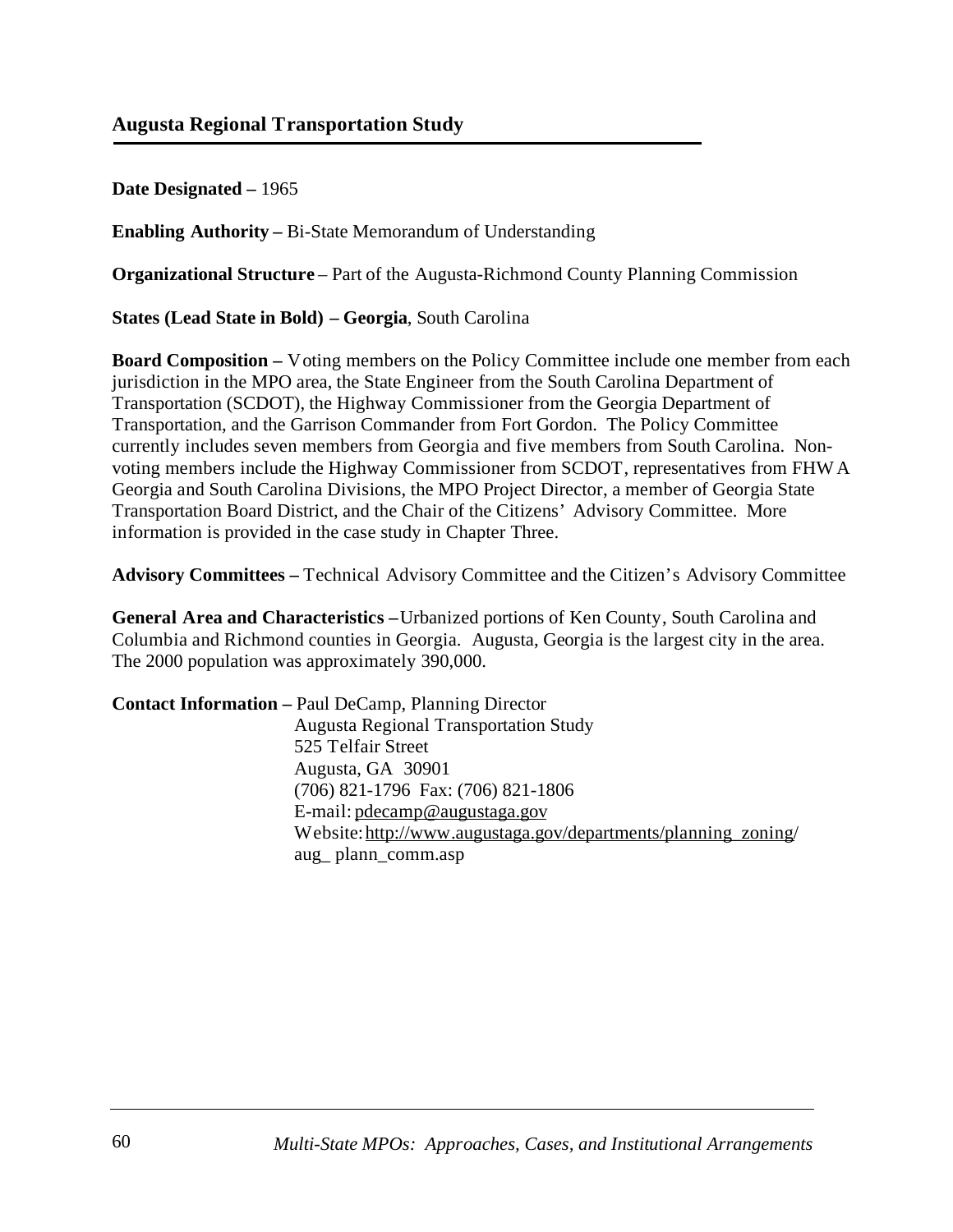**Date Designated –** 1966

**Enabling Authority –** Intergovernmental Agreement

**Organizational Structure** – Part of Regional Council

**States (Lead State in Bold) – West Virginia**, Ohio

**Board Composition** – The Belomar Regional Council Policy Board is a 50-member regional council. Participating municipalities and counties have one member, with additional representation depending on population. The Belmont-Ohio-Marshall Transportation Study, which functions as the MPO, has additional members, including representatives from the state departments of transportation.

**Advisory Committees –** Technical Committee

**General Area and Characteristics –**The MPO area includes Belmont County in Ohio and Ohio and Marshall counties in West Virginia. The 2000 population was approximately 159,300.

**Contact Information –** William C. Phipps, Executive Director Belomar Regional Council P. O. Box 2086 Wheeling, WV 26003 (304)242-1800 Fax: (304)242-2437 E-mail: [bphipps@belomar.org](mailto:bphipps@belomar.org) Website: <http://www.belomar.org/>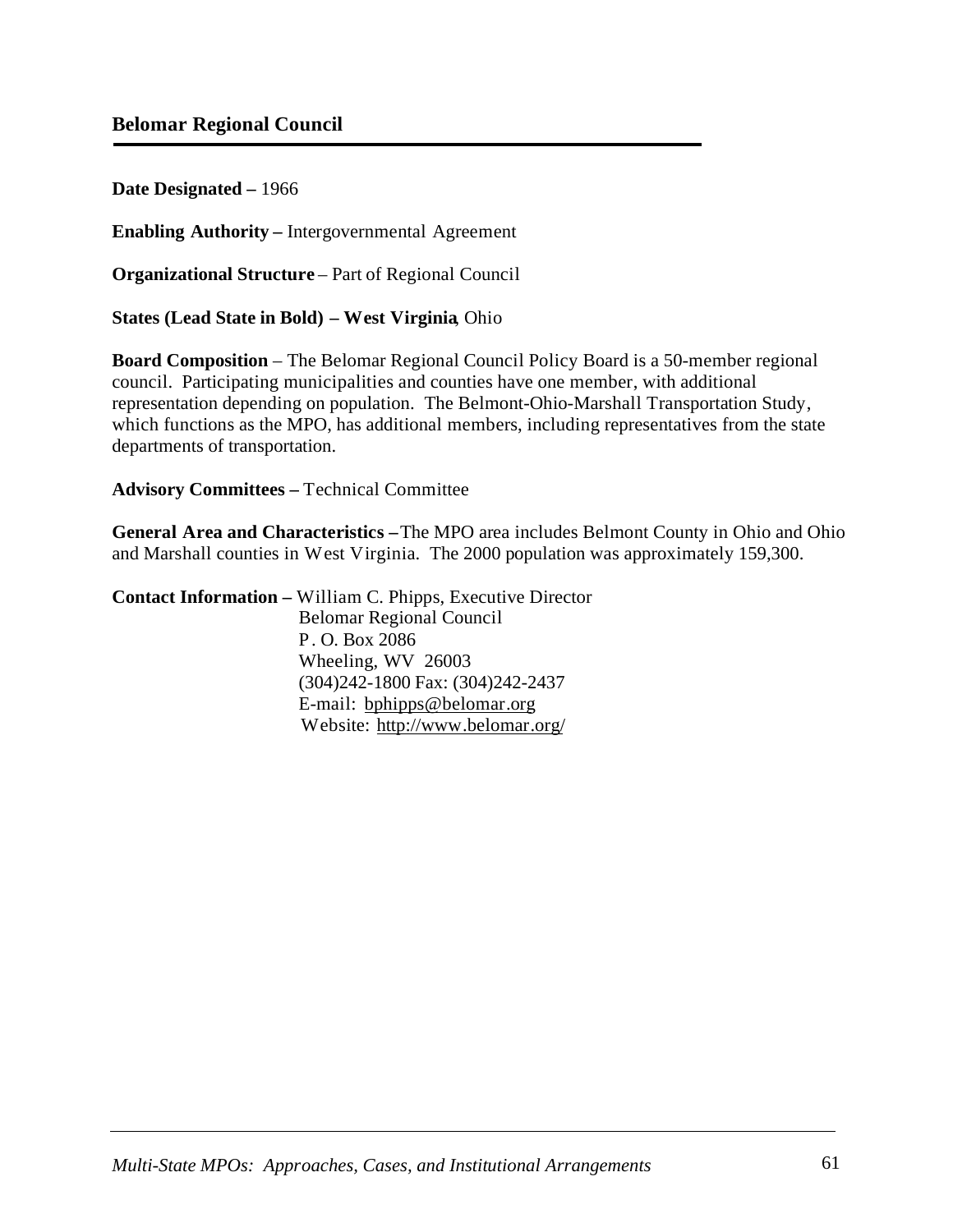## **Bi-State Metropolitan Planning Organization**

**Date Designated –** Initially designated in 1974 as multi-state MPO within a regional commission. Re-established as an independent agency in 2005.

**Enabling Authority –** Intergovernmental Agreement

**Organizational Structure** – Independent Agency (originally part of the regional commission)

**States (Lead State in Bold) – Arkansas**, Oklahoma

**Board Composition –** The Policy Committee includes county judges from Arkansas, county commissioners from Oklahoma, mayors from local jurisdictions, a representative from Fort Smith Transit, and a representative from the regional airport. Non-voting members include representatives from the Chamber of Commerce and the Fort Chaffee Trust.

**Advisory Committees –** Intermodal Task Force, Technical Task Force, and the Citizens Task Force

**General Area and Characteristics –**The MPO area includes the Fort Smith/Van Buren metropolitan area, including Crawford and Sebastian Counties in Arkansas and LeFlore and Sequoyah counties in Oklahoma. The 2000 population was approximately 154,640.

**Contact Information –** John Guthrie, Executive Director Bi-State Metropolitan Planning Organization Western Arkansas Planning and Development District 1109 South 16th Street Fort Smith, AR 72901 (479) 785-2651 Fax (479) 785-1964 Website: [http://www.wapdd.org/bistate\\_index.html](http://www.wapdd.org/bistate_index.html)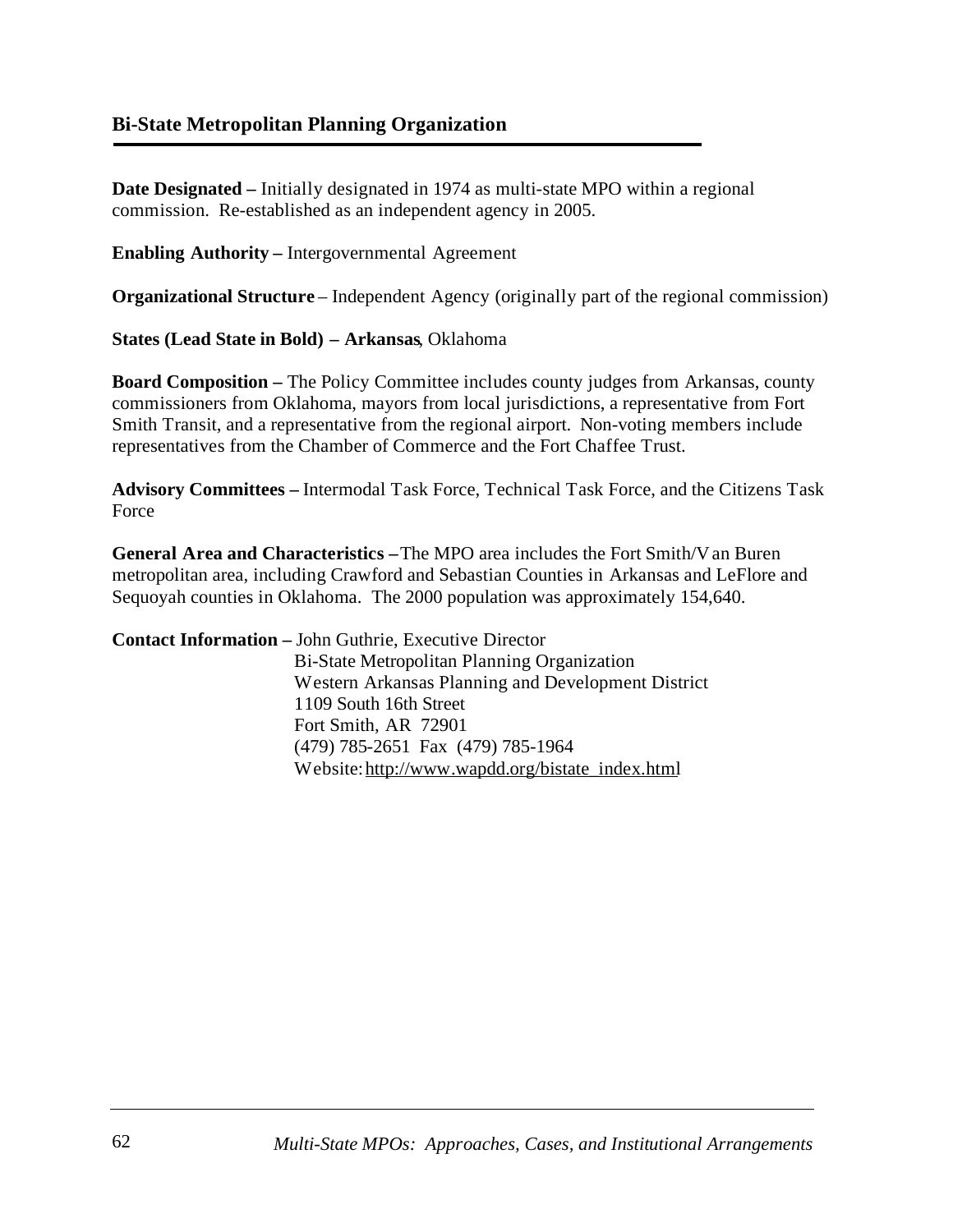## **Bi-State Regional Commission**

**Date Designated –** 1966

**Enabling Authority –** Intergovernmental Agreement

**Organizational Structure** – Part of Regional Planning Agency

**States (Lead State in Bold) – Illinois**, Iowa

**Board Composition –** The Bi-State Regional Commission includes 36 representatives from financially contributing member governments and additional representatives from specified program areas, designated constituencies, and minority representation. Elected county board chairpersons and representatives, mayors, and councilpersons or alderpersons comprise 29 members. A total of 16 of these members represent counties and cities in Illinois and 13 members represent counties and cities in Iowa. The other members are appointed citizens representing business, housing, human services, labor, minority, and riverfront planning groups. More detailed information is provided in the case study in Chapter Three.

**Advisory Committees –** Technical Advisory Committee, Demographic Advisory Committee, and the Transportation Modal Advisory Committee

**General Area and Characteristics –** The MPO area includes the counties of Henry, Mercer, Rock Island, and Scott in Iowa and Muscatine County in Iowa. Mayor cities include Davenport, Iowa and Rock Island and Moline, Illinois. The 2000 population was approximately 505,700.

**Contact Information –** Denise Bulat, Executive Director Bi-State Regional Commission P. O. Box 3368  $1504.3<sup>rd</sup>$  A venue Rock Island, IL 61204 (309) 793-6300 Fax (309) 793-6305 E-mail: [dbulat@bistateonline.org](mailto:dbulat@bistateonline.org) Website: [http://www.bistateonline.org/index\\_ie.shtm](http://www.bistateonline.org/index_ie.shtml)l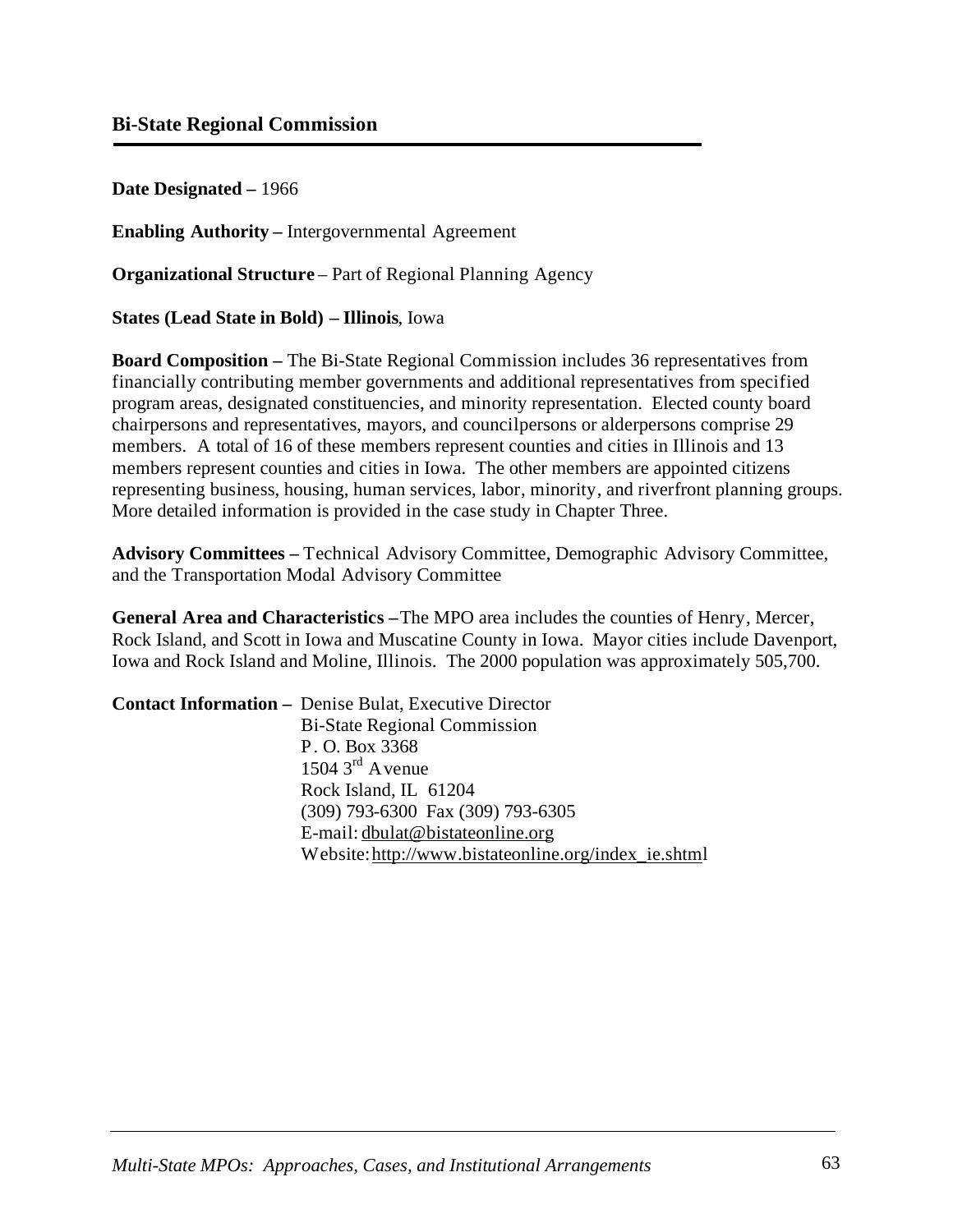# **Bristol Urban Area Metropolitan Planning Organization**

**Date Designated –** 1982

**Enabling Authority –** Interstate Agreement

**Organizational Structure** – Part of the City of Bristol, Tennessee Planning Department

**States (Lead State in Bold) – Tennessee**, Virginia

**Board Composition –** The Executive Board includes seven members – four from Tennessee and three from Virginia. The Tennessee members represent the City of Bristol, Bluff City, Sullivan County, and the Tennessee Department of Transportation. The Virginia members represent the City of Bristol, Washington County, and the Virginia Department of Transportation.

**Advisory Committees –** Technical Committee

**General Area and Characteristics –** The MPO area includes the twin cities of Bristol, Tennessee and Bristol, Virginia, as well as Bluff City and part of Sullivan County in Tennessee and Washington County in Virginia. The 2000 population was approximately 87,000.

| <b>Contact Information –</b> Rex Montgomery, Transportation Planning Manager |
|------------------------------------------------------------------------------|
| Bristol Urban Area Metropolitan Planning Organization                        |
| P.O. Box 1189                                                                |
| Bristol, TN 37621-1189                                                       |
| (423) 989-5519 Fax (423) 989-5717                                            |
| E-mail: rmontgomery@bristoltn.org                                            |
| Website: http://www.bristoltn.org/planning/page6.htm                         |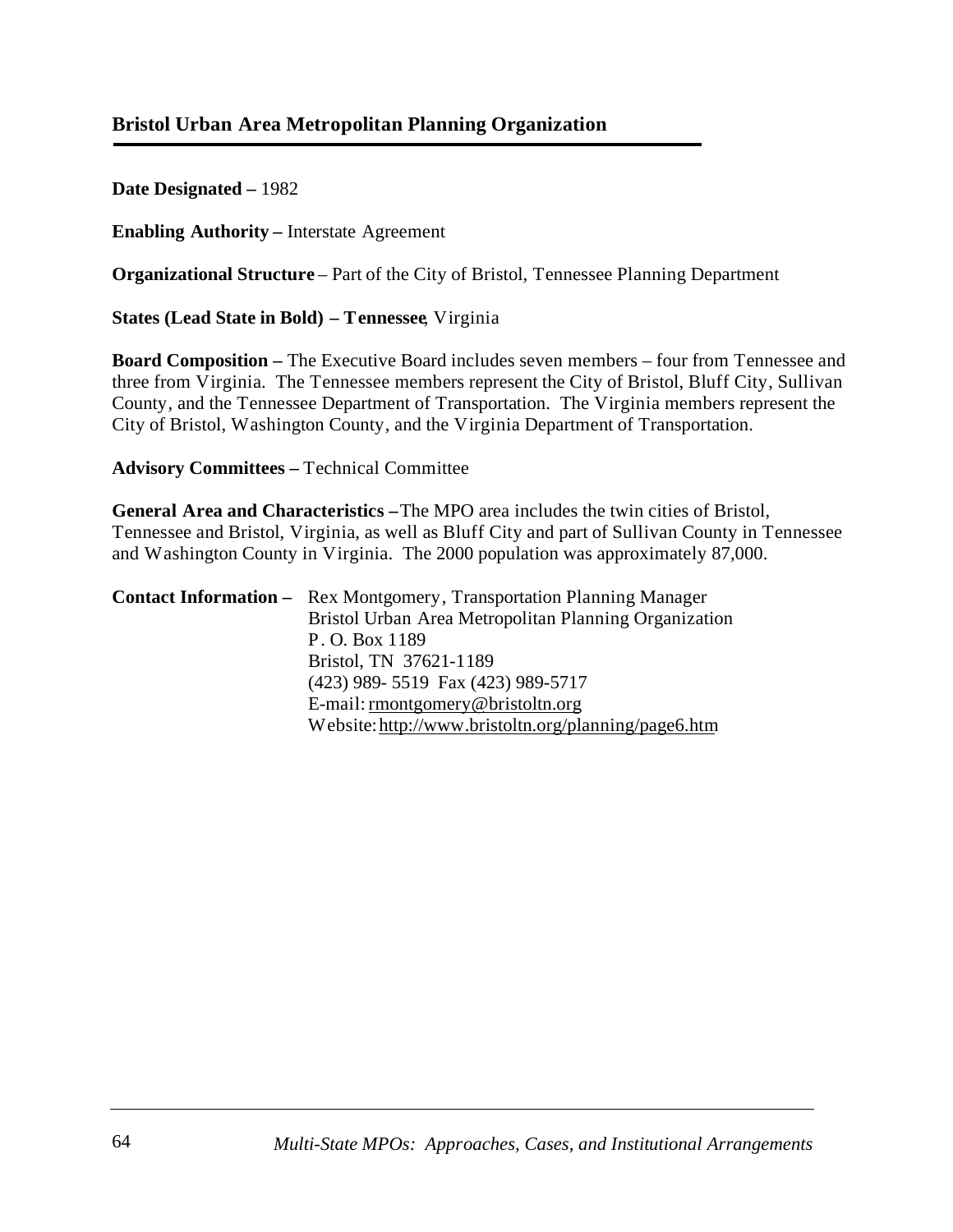## **Brooke-Hancock-Jefferson Metropolitan Planning Commission**

**Date Designated –** 1973

**Enabling Authority –** Intergovernmental Agreement

**Organizational Structure** – Independent Agency

**States (Lead State in Bold) – Ohio**, West Virginia

**Board Composition –** The Policy Commission currently includes 77 members, who are local elected officials or city/county representatives. A total of 45 members represent jurisdictions in Ohio and 32 members represent jurisdictions in West Virginia. In Ohio, the City of Steubenville has nine members and Jefferson County has 36 members. In West Virginia, the City of Weirton has seven members, Brooke County has 18 members, and Hancock County has seven members.

**Advisory Committees –** Technical Advisory Committee

**General Area and Characteristics –** The MPO area includes the City of Steubenville and Jefferson County in Ohio and the City of Weirton and Brooke and Hancock counties in West Virginia. The 2000 population was approximately 130,000.

| <b>Contact Information -</b> John Brown, Executive Director |
|-------------------------------------------------------------|
| Brooke-Hancock-Jefferson Metropolitan Planning Commission   |
| 124 North Fourth Street                                     |
| Steubenville, OH 43952                                      |
| (740) 282-3685 (Ohio) (304) 797-9666 (West Virginia)        |
| E-mail: $ibrown@bhimpc.org$                                 |
| Website: http://www.bhjmpc.org/                             |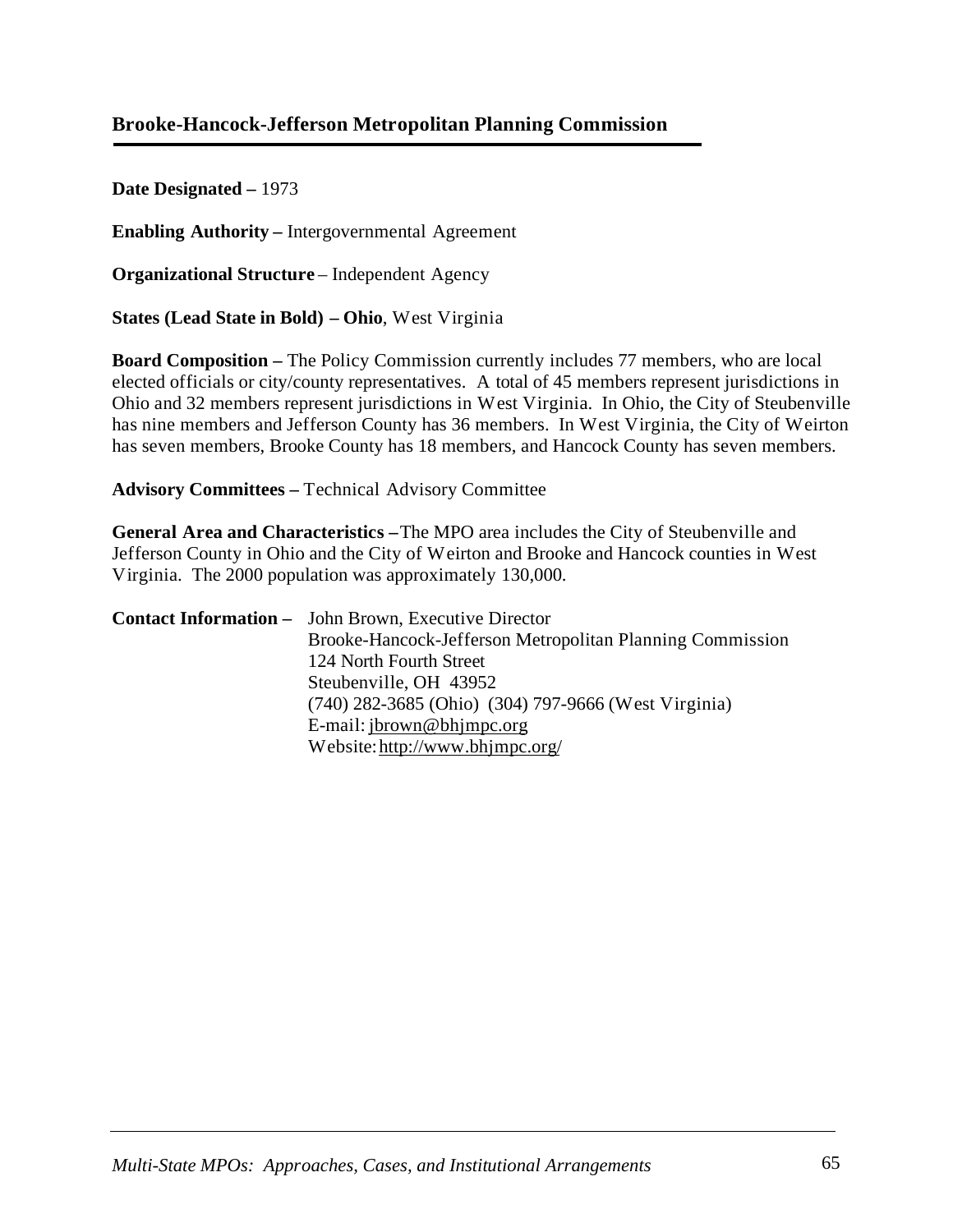**Enabling Authority –** Intergovernmental Agreement

**Organizational Structure** – Chattanooga Urban Area MPO for Transportation Planning is part of the Chattanooga-Hamilton County Regional Planning Agency

### **States (Lead State in Bold) – Tennessee**, Georgia

**Board Composition –** The Chattanooga Urban Area MPO Executive Board is composed of the principal elected officials of governmental jurisdictions and officials of agencies which administer or operate modes of transportation in the metropolitan area participating in the Chattanooga Urban Area Transportation planning process. The 27-member Executive Board includes 17 members representing jurisdictions and agencies in Tennessee and 10 members representing jurisdictions and agencies in Georgia. The members from Tennessee represent the State of Tennessee, the City of Chattanooga, the Chattanooga City Council, Hamilton County, the Hamilton County Commission, the Hamilton County Legislative Delegation, the Chattanooga Area Regional Transportation Authority, the Chattanooga Metropolitan Airport Authority, and the cities of Collegedale, East Ridge, Lakeside, Lookout Mountain, Red Bank, Ridgeside, Signal Mountain, Soddy-Daisy, and Walden. Members from Georgia represent the Georgia Department of Transportation, the North Georgia Legislative Delegation, Dade County, Walker County, Catoosa County, and the cities of Chickamauga, Fort Oglethorpe, Lookout Mountain, Ringgold, and Rossville. Weighted voting based on population may be used on announced critical issues.

### **Advisory Committees –** Technical Committee

**General Area and Characteristics –** The MPO area includes municipalities of Chattanooga, Collegedale, East Ridge, Lakesite, Lookout Mountain, Red Bank, Ridgeside, Signal Mountain, Soddy-Daisy, and Walden, and unincorporated Hamilton County in Tennessee. The northern portions of Dade, Walker, and Latoosa counties in north Georgia are included. Cities in these counties include Rossville, Fort Oglethorpe, Lookout Mountain, Chickamauga, and Ringgold. The 2000 population was approximately 361,400.

| <b>Contact Information - Karen Rhodes, MPO Coordinator</b> |
|------------------------------------------------------------|
| Chattanooga-Hamilton County Regional Planning Agency       |
| 1250 Market Street, Suite 2000                             |
| Chattanooga, TN 37402-2713                                 |
| (423) 757-5216 Fax: (423) 757-5532                         |
| E-mail:                                                    |
| Website: http://www.chcrpa.org/index.htm                   |
|                                                            |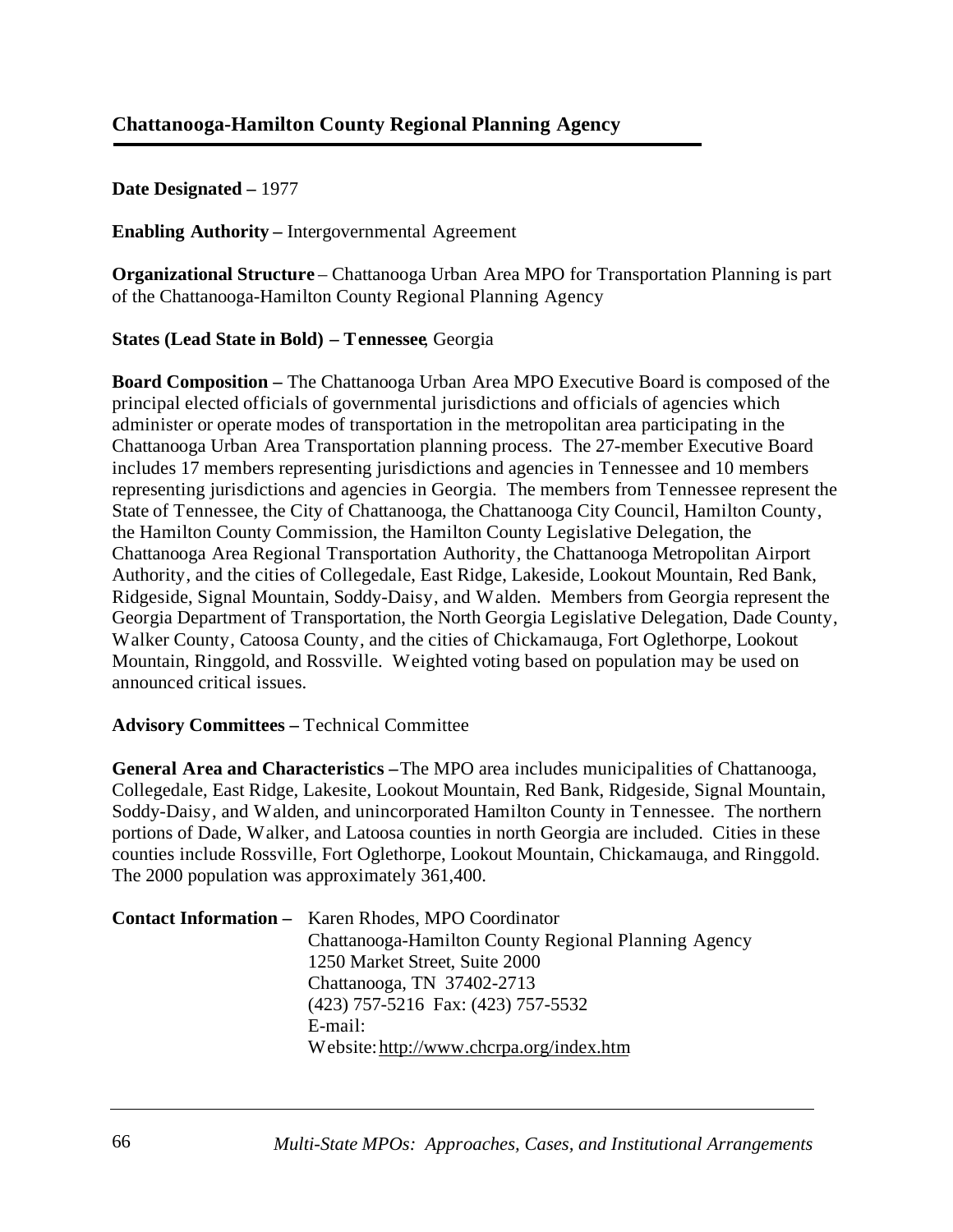## **Clarksville-Montgomery County Regional Planning Commission**

**Date Designated –** 1977

**Enabling Authority –** Governor's Compact

**Organizational Structure** –Clarksville Urbanized Area MPO (part of the Clarksville-Montgomery County Regional Planning Commission)

**States (Lead State in Bold) – Tennessee**, Kentucky

**Board Composition –**The Policy Board includes eight members, four from Tennessee and four from Kentucky. Members from Tennessee represent the Governor or the Tennessee Department of Transportation Commissioner, the Mayor of Clarksville, the Montgomery County Executive, and the Executive Director of the Nashville Regional Council. The members from Kentucky represent the Kentucky Transportation Cabinet Secretary, the Mayor of Oak Grove, the Mayor of Hopkins, and the Christian County Judge Executive.

**Advisory Committees –** Technical Coordinating Committee

**General Area and Characteristics –**The MPO area includes Montgomery County, Tennessee and Christian County, Kentucky. Clarksville, Tennessee is the largest city in the area. The 2000 population was approximately 144,700.

| <b>Contact Information –</b> Stan Williams, Transportation Planning Coordinator |
|---------------------------------------------------------------------------------|
| Clarksville-Montgomery County Regional Planning Commission                      |
| 329 Main Street                                                                 |
| Clarksville, TN 37040                                                           |
| (931) 645-7448 Fax: (931) 645-7481                                              |
| E-mail: stanwilliams@cityofclarksville.com                                      |
| Website: http://www.cityofclarksville.com/planning/commission/                  |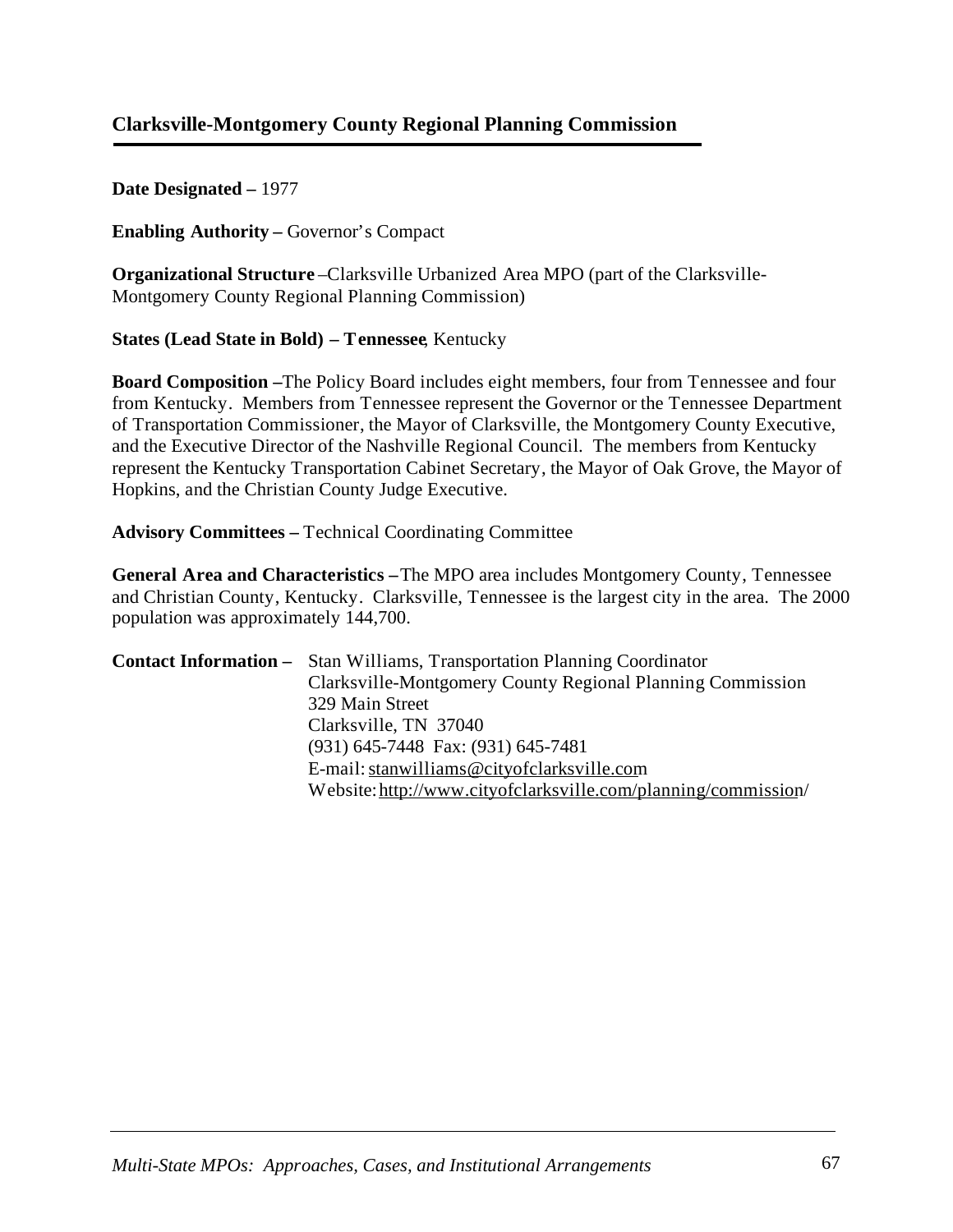# **Columbus-Phenix City Metropolitan Planning Organization (CPCMPO)**

**Date Designated –** 1964

**Enabling Authority –** State Legislative Resolutions

**Organizational Structure** – Part of the Columbus Council of Governments

**States (Lead State in Bold) – Georgia**, Alabama

**Board Composition –** The Policy Board includes 10 members. Four members are designated from Georgia jurisdictions and agencies and four members are from Alabama jurisdictions and agencies. Members from Georgia include the Mayor of Columbus, a representative from Fort Benning, and two representatives from the Georgia Department of Transportation. Members from Alabama include the Mayor of Phenix City, two county commissioners, and a representative from the Alabama Department of Transportation. The final two members are a representative from the Citizens Advisory Committee and one MPO staff.

**Advisory Committees –** Technical Coordinating Committee and the Citizen Advisory **Committee** 

**General Area and Characteristics –** The MPO area includes the City of Columbus and Muscogee County in Georgia, and Phenix City and portions of Russell and Lee counties in Alabama. The 2000 population was approximately 220,700.

**Contact Information –** Rich Jones Columbus-Phenix City Metropolitan Planning Organization P.O. Box 1340 420 10th Street Columbus, GA 31902 (706) 653-4421 Fax: (706) 653-4534 E-mail: [cpcmpo@columbusga.org](mailto:cpcmpo@columbusga.org) Website:<http://www.columbusga.com/mpo/>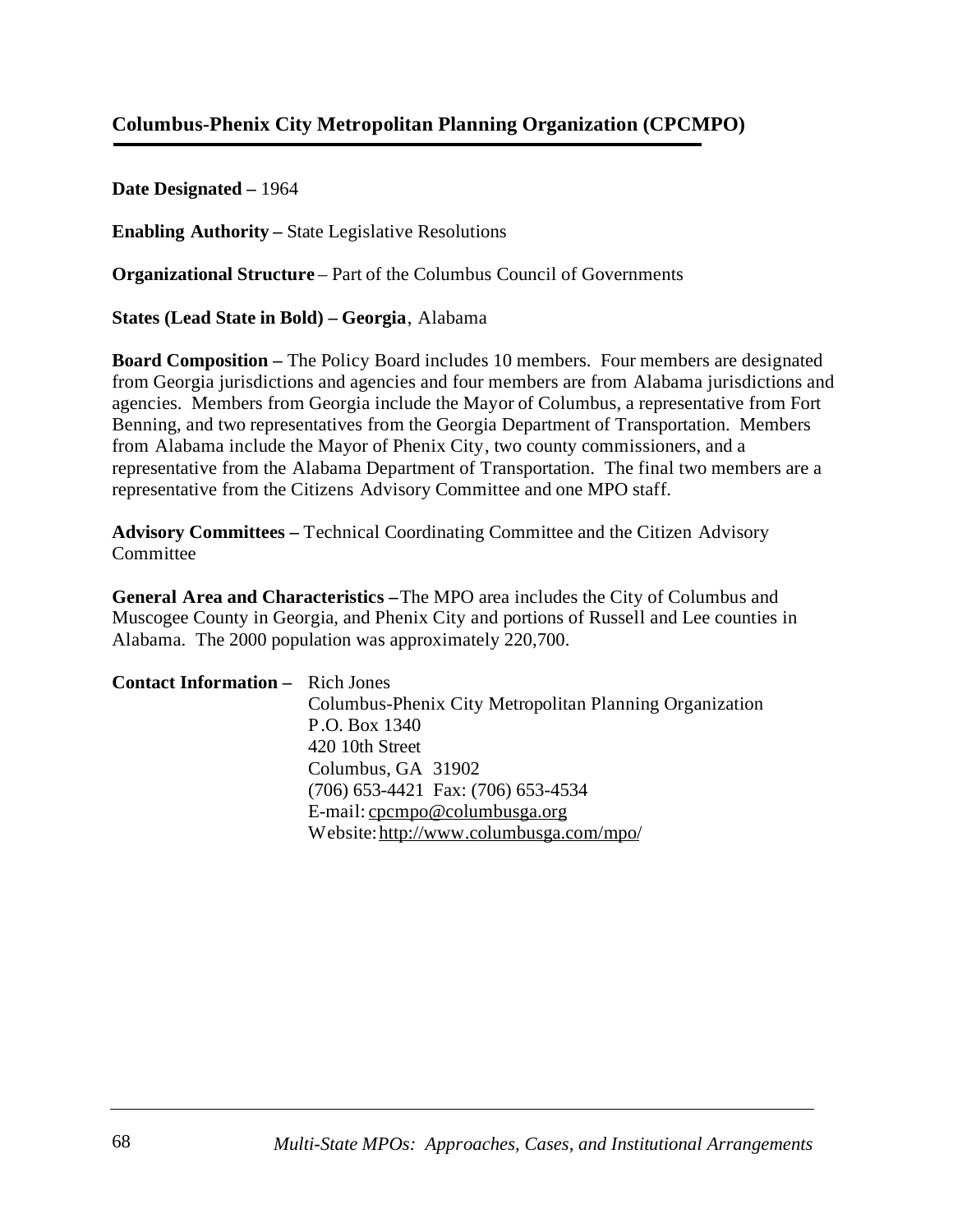## **Cowlitz-Wahkiakum Council of Governments (CWCOG)**

**Date Designated –** 1982

**Enabling Authority –** Intergovernmental Agreement

**Organizational Structure** – Part of the Council of Governments

**States (Lead State in Bold) – Washington**, Oregon

**Board Composition –** There are three classes of members – general members, special members, and associate members. General members include representatives from Cowlitz County, Wahkiakum County, the Town of Cathlamet, and the cities of Longview, Kelso, Woodland, Castle Rock, and Kalama. All of these jurisdictions are in Washington. Special members include representatives from the ports, school districts, sewer district, and planned unit developments. Associate membership is open to any public agency or community, non-profit organization who, upon approval of the COG, pays an annual membership fee. Current associate members include the City of Rainier, Oregon; Lower Columbia College; the Lower Columbia Community Action Program; and the Lower Columbia and the Cowlitz Economic Development Councils. There is a weighted voting option, but is has not been used.

**Advisory Committees –** Technical Coordinating Committee and the Citizen Advisory **Committee** 

**General Area and Characteristics –** The MPO area includes the cities of Longview, Kelso, Woodland, Castle Rock, and Kalamana, the Town of Cathlamet, and the Counties of Cowlitz and Wahkiakum in Washington, and the City of Rainier in Oregon. The 2000 population was approximately 63,500.

| <b>Contact Information –</b> Rosemary Brinson-Siipola, Transportation Planner/Manager |
|---------------------------------------------------------------------------------------|
| Cowlitz-Wahkiakum Council of Governments                                              |
| <b>Administration Annex Building</b>                                                  |
| 207 4th Avenue North                                                                  |
| Kelso, WA 98626                                                                       |
| $(360)$ 577-3041 Fax $(360)$ 425-7760                                                 |
| E-mail: $rsijpola@cwcog.org$                                                          |
| Website: http://www.cwcog.org/                                                        |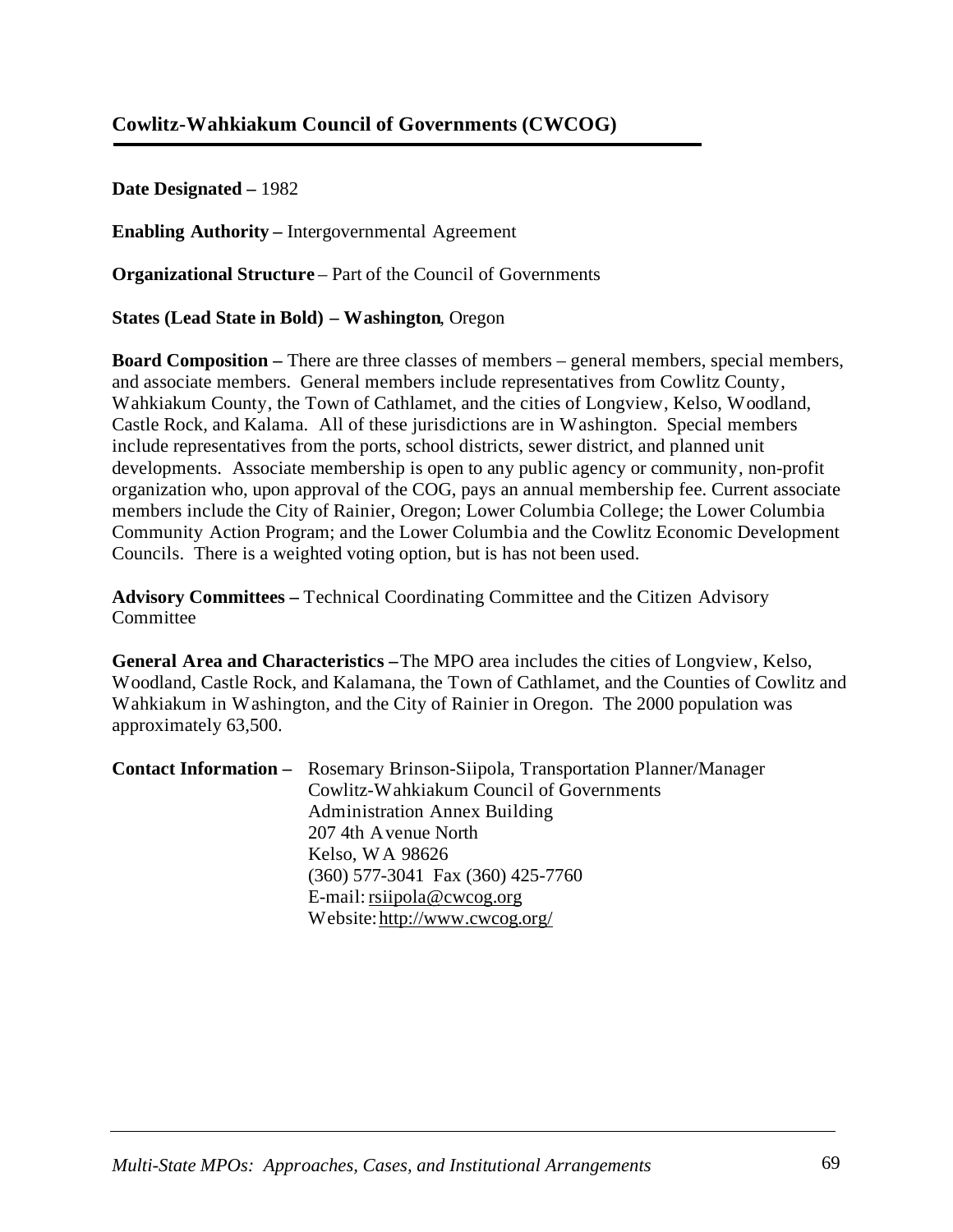**Enabling Authority –** Delaware Valley Urban Area Compact enacted by the legislatures of Pennsylvania and New Jersey and approved by the governors of the two states.

**Organizational Structure** – Independent Agency

**States (Lead State in Bold) – Pennsylvania**, New Jersey

**Board Composition –** The Policy Board is comprised of 18 members, including four ex-officio members. Nine members are from Pennsylvania and nine members are from New Jersey. The ex-officio members from Pennsylvania are the Secretary of Transportation and the Director of the Governor's Office of Policy and Planning. The ex-officio members from New Jersey are the Commissioner of Transportation and the Commissioner of Community Affairs. Members from Pennsylvania include an appointee of the governor, and elected officials from Bucks, Chester, Delaware, and Montgomery counties and the cities of Philadelphia and Chester. Members from New Jersey include an appointee of the governor and elected officials from Burlington, Camden, Gloucester, and Mercer counties and the cities of Camden and Trenton. Non-voting members include not more than three representatives of FHWA and the U.S. Department of Housing and Urban Development, and one representative from FTA, the Southeastern Pennsylvania Transportation Authority, the New Jersey Transit Corporation, EPA, and other state agencies. The Executive Committee includes 10 members. It consists of the four ex-officio members, the two appointees of the Governors, one representative selected by the four New Jersey county members, one representative selected by the four Pennsylvania county representatives, the representative from Philadelphia, and the representative from Camden.

**Advisory Committees –** Regional Citizen's Committee, Environmental Justice Public Involvement Task Force, Regional Transportation Committee, Planning Coordinating Committee, Regional Air Quality Committee, Regional Aviation Committee, Goods Movement Task Force, Land Use and Development Committee, Regional Housing Committee, Information Resources Exchange Group, Intelligent Transportation Systems Committee, and the Tri-County Water Quality Management Board

**General Area and Characteristics –** The MPO area includes the City of Philadelphia and Bucks, Chester, Delaware, Montgomery, and Philadelphia counties in Pennsylvania and Burlington, Camden, Gloucester, and Mercer counties in New Jersey. The 2000 population was approximately 5.2 million.

| <b>Contact Information -</b> Donald Shanis, Assistant Executive Director |
|--------------------------------------------------------------------------|
| Delaware Valley Regional Planning Commission                             |
| 190 N. Independence Mall West, 8th Floor                                 |
| Philadelphia, PA 19106-1520                                              |
| $(215)$ 592-1800 Fax $(215)$ 592-9125                                    |
| E-mail: $d$ shan is @ dvrpc.org                                          |
| Website: http://www.dvrpc.org/                                           |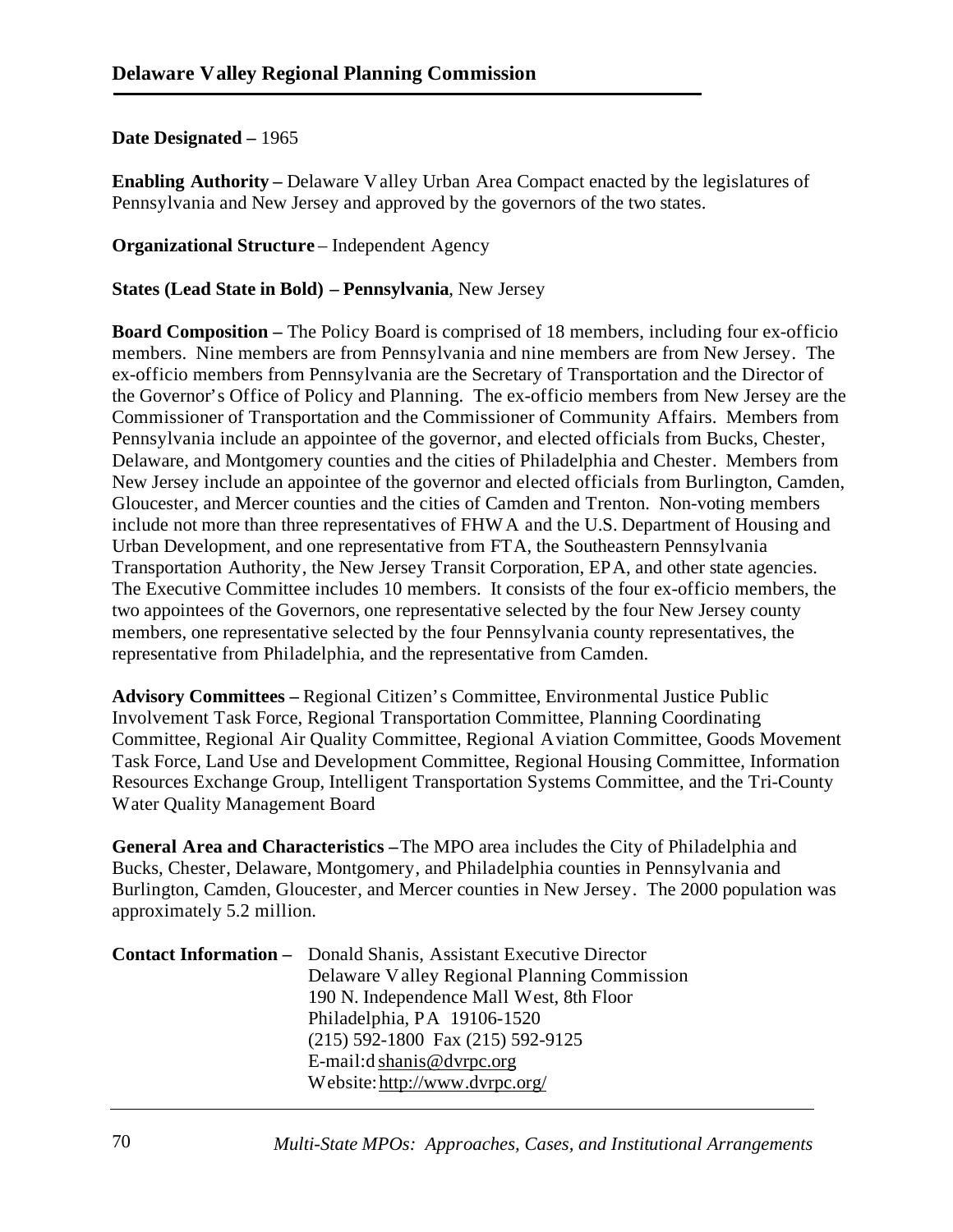**Enabling Authority –** Articles of Agreement by Participating Organizations

**Organizational Structure** – Part of the East Central Intergovernmental Association

**States (Lead State in Bold) – Iowa**, Wisconsin, Illinois

**Board Composition –** The Policy Committee includes representatives from participating entities including the City of Dubuque, the City of Asbury, Dubuque County, Jo Davies County, the City of East Dubuque, the Illinois Department of Transportation, Grant County, Jamestown Township, the Southwest Wisconsin Regional Planning Commission, the Wisconsin Department of Transportation, Keyline Transit System Advisory Board, the East Central Governmental Association, and the Regional Planning Affiliation. The City of Dubuque has seven members and the other entities have one member. The Iowa Department of Transportation, FTA Region VII, and the FHWA Iowa Division are ex-officio members.

**Advisory Committees –** Technical Advisory Committee

**General Area and Characteristics –**The MPO area includes the cities of Asbury and Dubuque, and Dubuque County in Iowa; the City of East Dubuque and Jo Daviess County in Illinois; and Jamestown Township, the unincorporated Town of Kieler, and Grant County in Wisconsin. The 2000 population was approximately 77,000.

| <b>Contact Information –</b> Larry Nagle, Assistant Director |
|--------------------------------------------------------------|
| Dubuque Metropolitan Area Transportation Study               |
| East Central Intergovernmental Association                   |
| 3999 Pennsylvania Avenue, Suite 200                          |
| Dubuque, IA 52002                                            |
| $(563)$ 556-4166 Fax: $(563)$ 556-0348                       |
| E-mail: $ecia@ecia.org$                                      |
| Website: www.ecia.org                                        |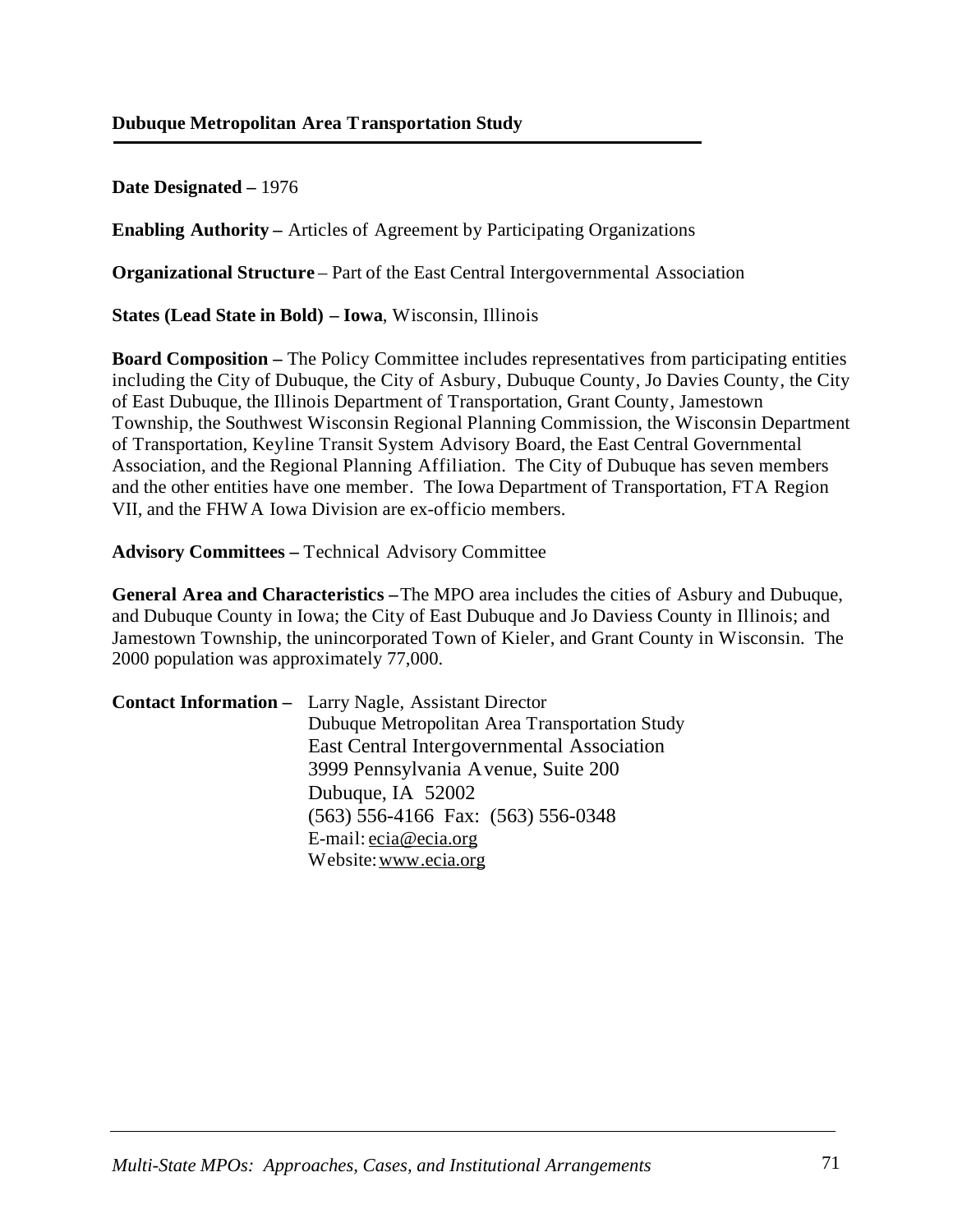**Enabling Authority –** Joint Powers Agreement between the Arrowhead Regional Development Commission in Minnesota and the Northwest Regional Planning Commission in Wisconsin

**Organizational Structure** – Housed within the Arrowhead Regional Development Commission

#### **States (Lead State in Bold) – Minnesota**, Wisconsin

**Board Composition –** The Policy Council includes 18 members. Nine members are from Minnesota and nine members are from Wisconsin. The Minnesota members include four from the City of Duluth (two city council members, one from Duluth Transit Authority, and one citizen representative), one from the City of Hermantown, one from St. Louis County, one from the City of Proctor, and two from suburban St. Louis County townships. The Wisconsin members include four from City of Superior (three from City Council and one citizen representative), four from the Douglas County Board, and one representative of the Douglas County Suburban Townships. More information is provided in the case study in Chapter Three.

**Advisory Committees –** Transportation Advisory Committee and the Harbor Technical Advisory Committee

**General Area and Characteristics –** The MPO area includes the cities of Duluth, Proctor, and Hermantown and Townships in a portion of St. Louis County in Minnesota. In Wisconsin the area includes the City of Superior, Villages of Superior and Oliver, and Townships in part of Douglas County. The 2000 urbanized area population was approximately 118,200.

| <b>Contact Information –</b> Ron Chicka, Director – Transportation Division |
|-----------------------------------------------------------------------------|
| Duluth-Superior Metropolitan Interstate Council                             |
| 221 West First Street                                                       |
| Duluth, MN 55802                                                            |
| $(218)$ 529-7506 Fax $(218)$ 529-7592                                       |
| Email: rchicka@ardc.org                                                     |
| Website: http://www.ardc.org/mic                                            |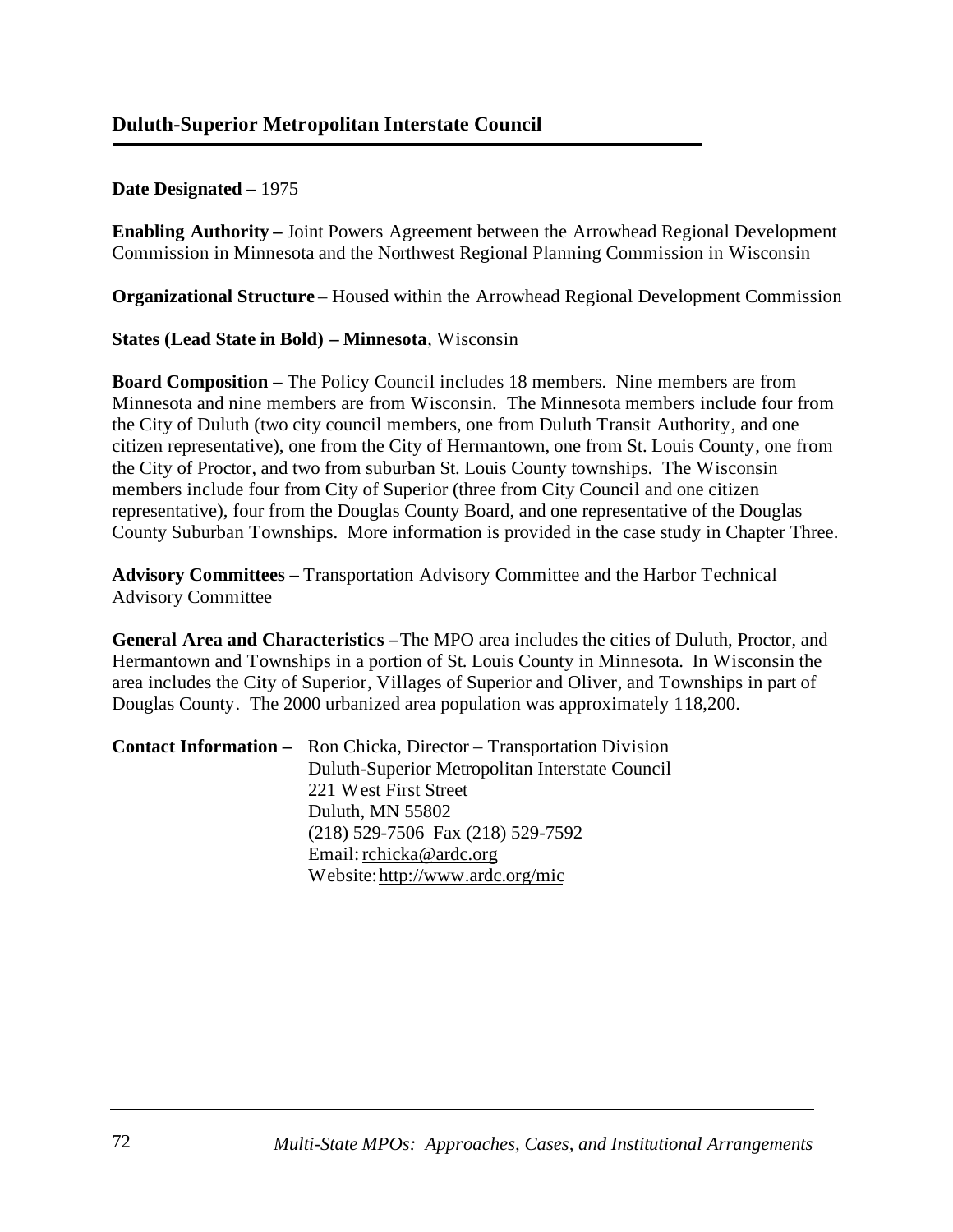### **East-West Gateway Council of Governments**

**Date Designated –** 1965

**Enabling Authority –** Not for Profit Corporation Act of Missouri

**Organizational Structure** – Council of Governments

**States (Lead State in Bold) – Missouri**, Illinois

**Board Composition –** The Board of Directors include 24 members representing top elected officials from the eight participating jurisdictions. These jurisdictions include the City of St. Louis, and Jefferson, St. Charles, St. Louis, and Franklin counties in Missouri and Madison, Monroe, and St. Clair counties in Illinois. Half of the members are from Missouri and half are from Illinois. Non-voting members include representatives from the Missouri Department of Transportation, the Missouri Office of Administration, the Illinois Department of Transportation, and the Illinois Department of Commerce and Community Affairs.

**Advisory Committees –** Air Quality Committee, Bicycle and Pedestrian Advisory Committee, Executive Advisory Committee, Paratransit Advisory Committee, Transportation Planning Committee, Transportation Safety Advisory Committee, and the Water Resources Council.

**General Area and Characteristics –**The MPO area includes the City of St. Louis and Jefferson, St. Charles, St. Louis, and Franklin counties in Missouri and Madison, Monroe, and St. Clair counties in Illinois. The 2000 population was approximately 2.4 million.

| <b>Contact Information –</b> Jerry Blair, Director of Transportation |
|----------------------------------------------------------------------|
| East-West Gateway Council of Governments                             |
| One Memorial Dr., Suite 1600                                         |
| St. Louis, MO 63102                                                  |
| $(314)$ 421-4220 Fax $(314)$ 231-5120                                |
| E-mail: jerry.blair@ewgateway.org                                    |
| Website: http://www.ewgateway.org/                                   |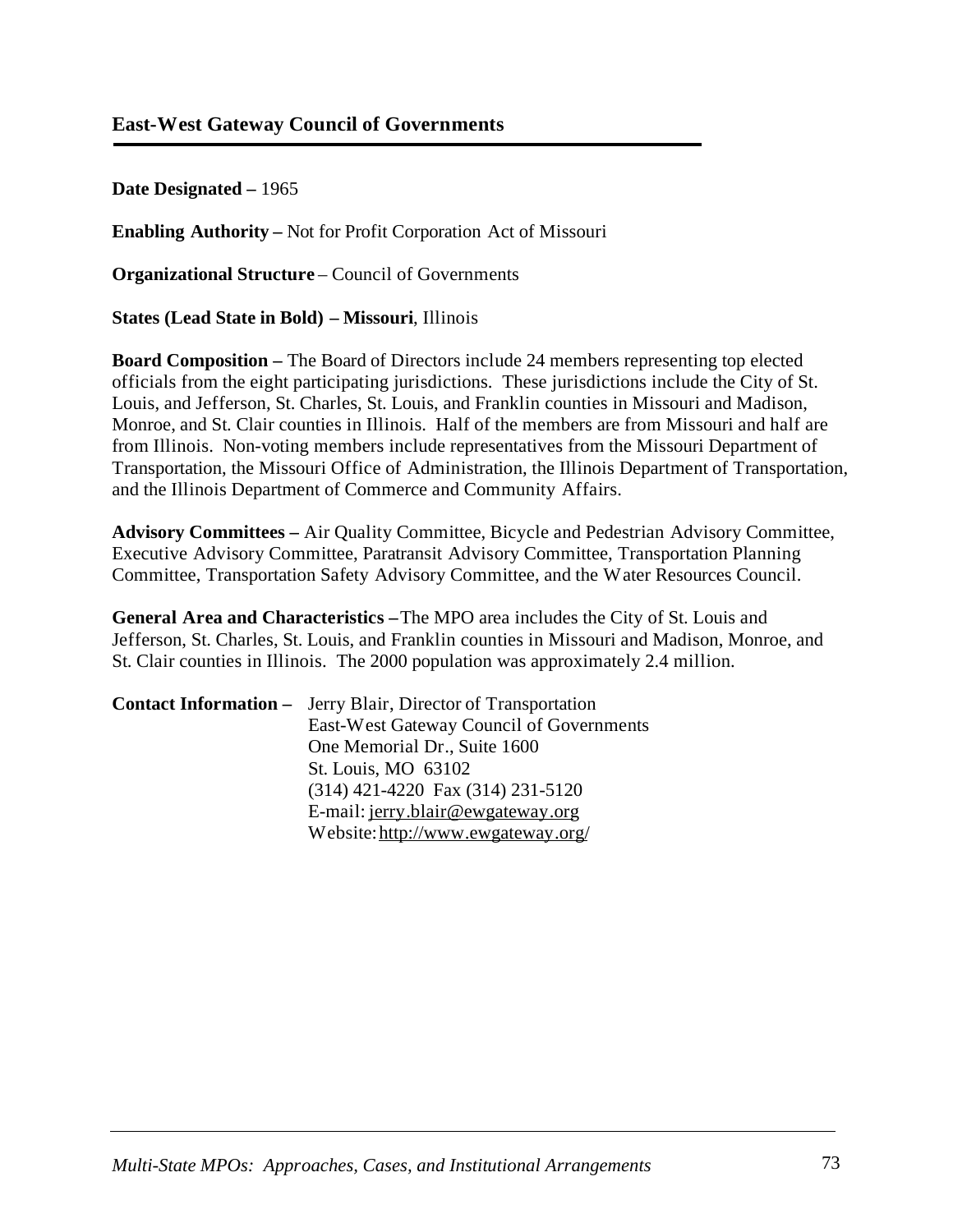**Enabling Authority –** Interagency Agreement

**Organizational Structure** – Within the City of El Paso

**States (Lead State in Bold) – Texas**, New Mexico

**Board Composition –** The Transportation Policy Board (TPB) is comprised of 25 elected officials or appointees of the following: City of El Paso (five), City of Socorro (one), County of El Paso (one), Town of Horizon City (one), Village of Vinton (one), Town of Clint (one), Town of Anthony (one), Texas State Representatives (four), Texas State Senator (one), Texas Department of Transportation (one), Sun Metro Mass Transit Department (one), El Paso International Airport (one), El Paso County Transit Agency or County-Wide Mass Transit Authority (one), New Mexico State Representative (one), New Mexico Senator (one), Dońa Ana County (one), Town of Sunland (one), and New Mexico Department of Transportation (one). A total of 20 members are from Texas and five members are from New Mexico. The City of El Paso's representation must be equal to the number of incorporated Texas municipalities, cities, towns, or villages within the urbanized area who have representation on the TPB.

**Advisory Committees –** The TPB has three standing committees – the Executive Committee, the Technical Advisory Committee, and the Project Selection Committee.

**General Area and Characteristics –** The MPO urban area includes El Paso County, Texas and the City of Sunland Park and southern Dońa Ana County, New Mexico. The City of El Paso is the largest city in the region. The 2000 population was approximately 619,280.

| <b>Contact Information -</b> Roy Gilyard, Executive Director |
|--------------------------------------------------------------|
| El Paso MPO                                                  |
| 10767 Gateway Boulevard West, Suite 605                      |
| El Paso, TX 79935                                            |
| (915) 591-9735 Fax: (915) 541-9735                           |
| E-mail: $\text{rgilyard@elpasompo.org}$                      |
| Website: www.elpasompo.org                                   |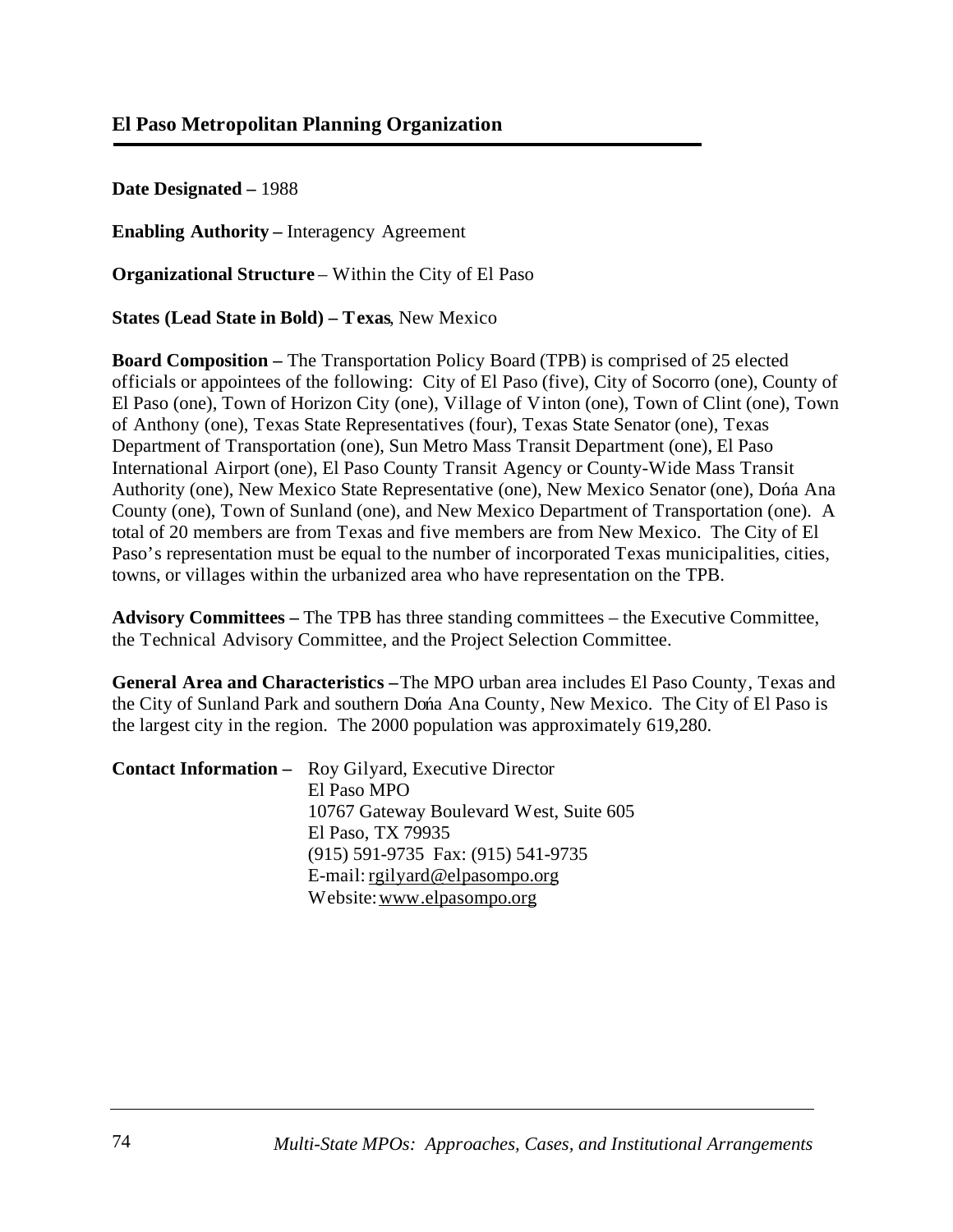## **Evansville Urban Transportation Study (EUTS)**

**Date Designated –** 1986 (initially created in 1969 and associated with the Southwest Indiana Kentucky Regional Council of Governments until it was dissolved in 1985)

**Enabling Authority –** Articles of Agreement

**Organizational Structure** – Independent Agency

**States (Lead State in Bold) – Indiana**, Kentucky

**Board Composition –** The Policy Committee includes eight voting members – seven from Indiana and one from Kentucky. Members include the City of Evansville (three), Vanderburgh County (two), Warrick County (one), and the Town of Newburgh (one) in Indiana and the City of Henderson (one) in Kentucky. Non-voting members include the Indiana Department of Transportation, the Indiana FHWA Division, the Indiana Department of Environmental Management, the Kentucky Transportation Cabinet, the Kentucky Division of Air Quality, the Kentucky FHWA Division, FTA, and Henderson County in Kentucky.

**Advisory Committees –** Technical Committee

**General Area and Characteristics –**The EUTS area includes the City of Evansville, Vanderburgh County, and Warrick County in Indiana and the City of Henderson and Henderson County in Kentucky. The 2000 population was approximately 183,000.

| <b>Contact Information -</b> Rose Zigenfus, Executive Director |
|----------------------------------------------------------------|
| <b>Evansville Urban Transportation Study</b>                   |
| 1 NW Martin Luther King Blvd                                   |
| Evansville, IN 47708-1833                                      |
| (812) 436-7833 Fax: (812) 436-7834                             |
| E-mail: euts@evansville.net                                    |
| Website: http://www.eutsmpo.com/home.htm                       |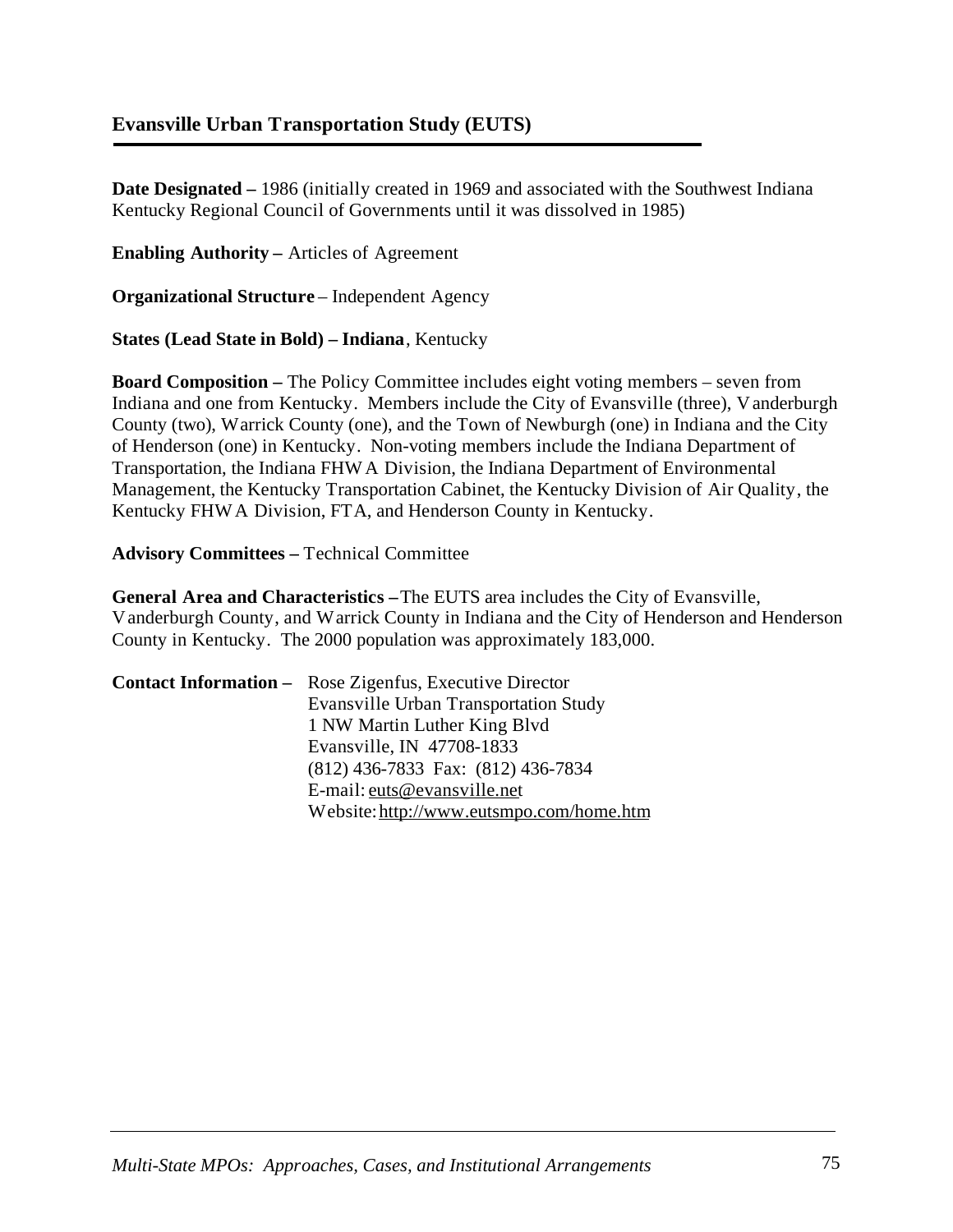## **Fargo-Moorhead Metropolitan Council of Governments**

**Date Designated –** 1963

**Enabling Authority –** Intergovernmental Agreement

**Organizational Structure** – Council of Governments

**States (Lead State in Bold) – North Dakota**, Minnesota

**Board Composition –** The Policy Board includes 14 members, nine from North Dakota and five from Minnesota. Policy Board membership voting is based on each jurisdiction's approximate share of the area's population. The North Dakota members include seven representatives from the City of Fargo (five City Commission, two Planning Commission), one member from West Fargo (City Commission), and one from Cass County (City Commission). The members from Minnesota include three representatives from the City of Moorhead (two City Council, one Planning Commission), one representative from the City of Dilworth (City Council) and one representative from Clay County.

**Advisory Committees –** Transportation Technical Committee, Metropolitan Transportation Initiative, Metropolitan Bicycle and Pedestrian Committee, Metropolitan Geographic Information System (GIS) Committee, Metropolitan Incident Management Committee, and the Metropolitan Rail Task Force

**General Area and Characteristics –**The MPO area includes the cities of Fargo and West Fargo, and portion of Cass County in North Dakota and the cities of Moorhead and Dilworth, and portion of Clay County in Minnesota. The 2000 population was approximately 142,000.

| <b>Contact Information –</b> Bob Bright, Executive Director |
|-------------------------------------------------------------|
| Fargo-Moorhead Metropolitan Council of Governments          |
| 1 North $2nd$ Street                                        |
| Case Plaza Suite, Suite 232                                 |
| Fargo, ND 58102                                             |
| (701) 232-3242 Fax: (701) 232-5043                          |
| E-mail bright@fmmetrocog.org                                |
| Website: http://www.fmmetrocog.org/                         |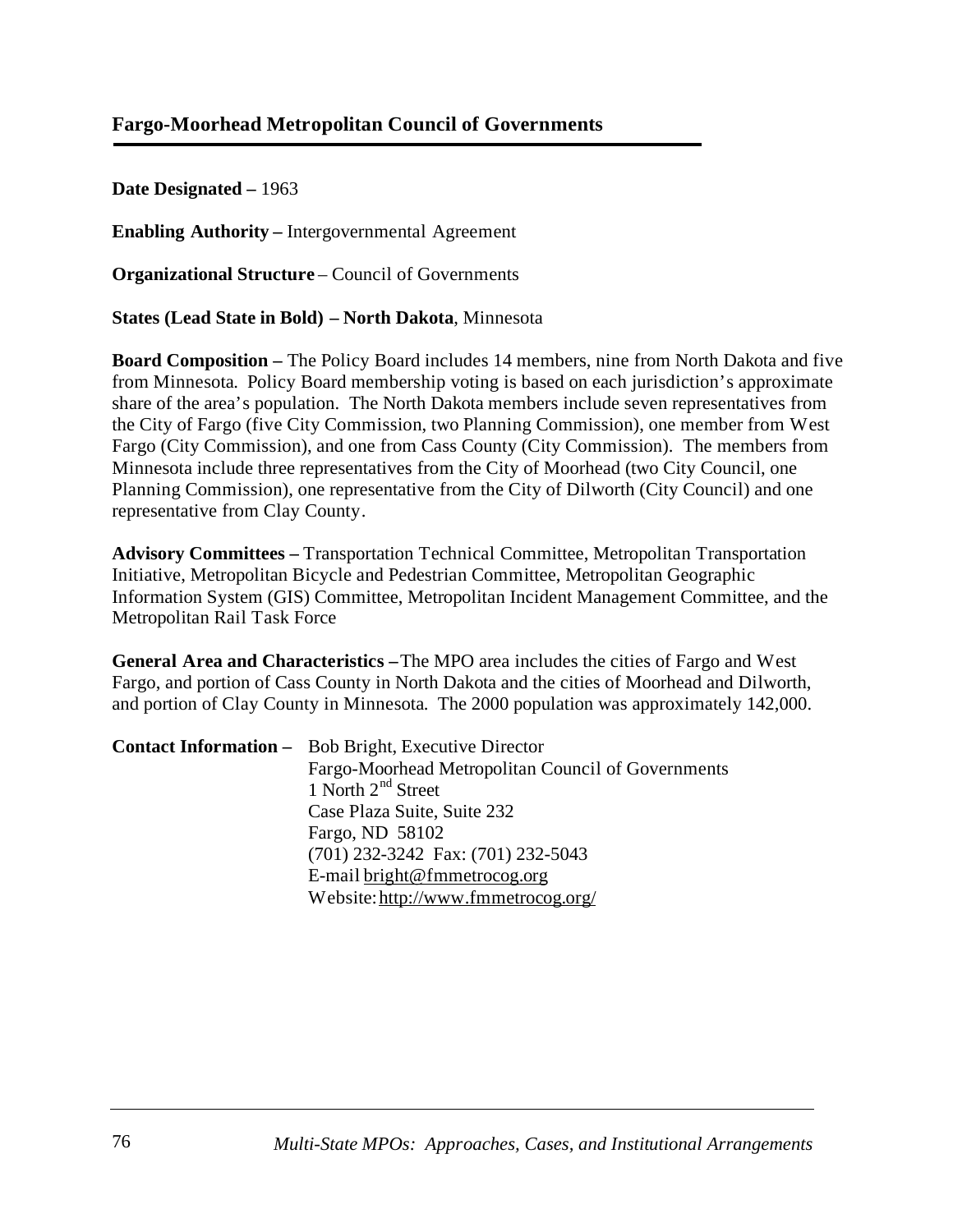# **Florida-Alabama Urbanized Area Transportation Planning Organization**

**Date Designated –** 2004 (replaced Pensacola MPO designated in 1970)

**Enabling Authority –** Intergovernmental Agreement

**Organizational Structure** – Part of the West Florida Regional Planning Council

**States (Lead State in Bold) – Florida**, Alabama

**Board Composition –** The Policy Board includes 18 members – 17 from Florida and one from Alabama. The 17 members from Florida represent Escambia County (five members), the City of Pensacola (five members), Santa Rosa County (five members), the City of Gulf Breeze (one member), and the City of Milton (one member). The one member from Alabama represents the Baldwin County Commission.

**Advisory Committees –** Technical Coordinating Committee, Citizens Advisory Committee, Bicycle/Pedestrian Advisory Committee, and the Transportation Disadvantaged Coordinating Board

**General Area and Characteristics –**The MPO are includes major portions of Escambia and Santa Rosa counties in Florida and Lillian, Alabama. Pensacola, Florida is the largest city in the area. The 2000 population was approximately 378,000.

| <b>Contact Information –</b> Mike Ziegler, Director of Transportation Planning |
|--------------------------------------------------------------------------------|
| Florida-Alabama Urbanized Area Transportation Planning                         |
| Organization                                                                   |
| 3435 North 12th Avenue                                                         |
| Pensacola, FL 32503                                                            |
| (850) 595-8910 or (800) 226-8914 Fax: (850) 595-8967                           |
| E-mail: zieglerm@wfrpc.dst.fl.us                                               |
| Website: www.wfrpc.dst.fl.us/fatpo/default.htm                                 |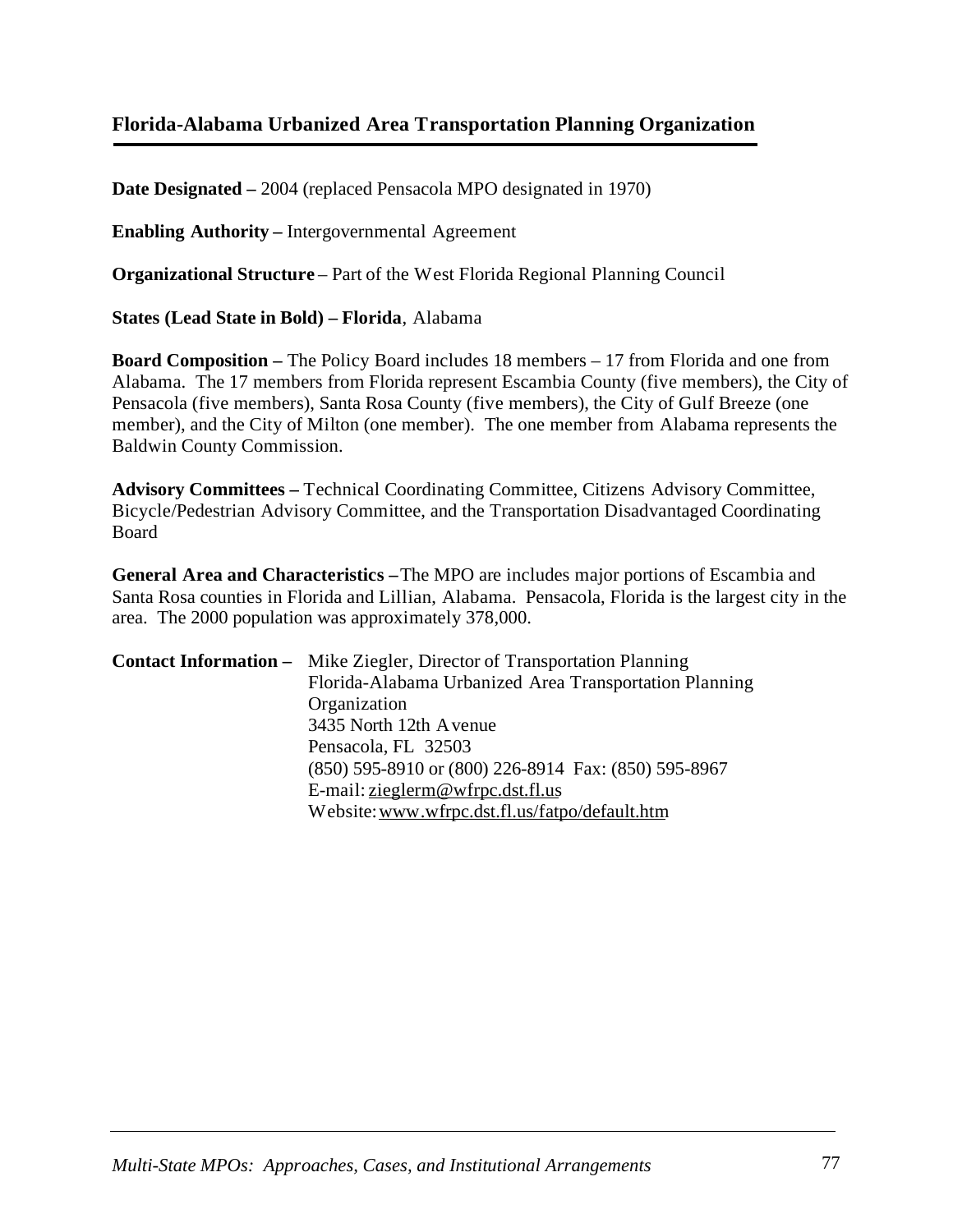# **Grand Forks-East Grand Forks Metropolitan Planning Organization**

**Date Designated –** 1982

**Enabling Authority –** Bi-State Memorandum of Understanding

**Organizational Structure** – Independent Agency

**States (Lead State in Bold) – North Dakota**, Minnesota

**Board Composition –** The Policy Board includes eight members, four from each state. In North Dakota, two members are from the Grand Forks City Council, one member is from Grand Forks County, and one member is from the Grand Forks Planning and Zoning Department. In Minnesota, two members represent the East Grand Forks City Council, one member is from Polk County, and one member is from East Grand Forks Planning and Zoning Department.

**Advisory Committees –** Technical Advisory Committee

**General Area and Characteristics –**The MPO area includes the City of Grand Forks and Grand Forks County in North Dakota and East Grand Forks and a portion of Polk County in Minnesota. The 2000 population was approximately 60,000.

| <b>Contact Information</b> – Earl Haugen, Executive Director    |
|-----------------------------------------------------------------|
| Grand Forks-East Grand Forks Metropolitan Planning Organization |
| P. O. Box 5200                                                  |
| Grand Forks, ND 58206-5200                                      |
| $(701)$ 746-2657                                                |
| E-mail: ehaugen@grandforks.gov.com                              |
| Website: http://theforksmpo.org                                 |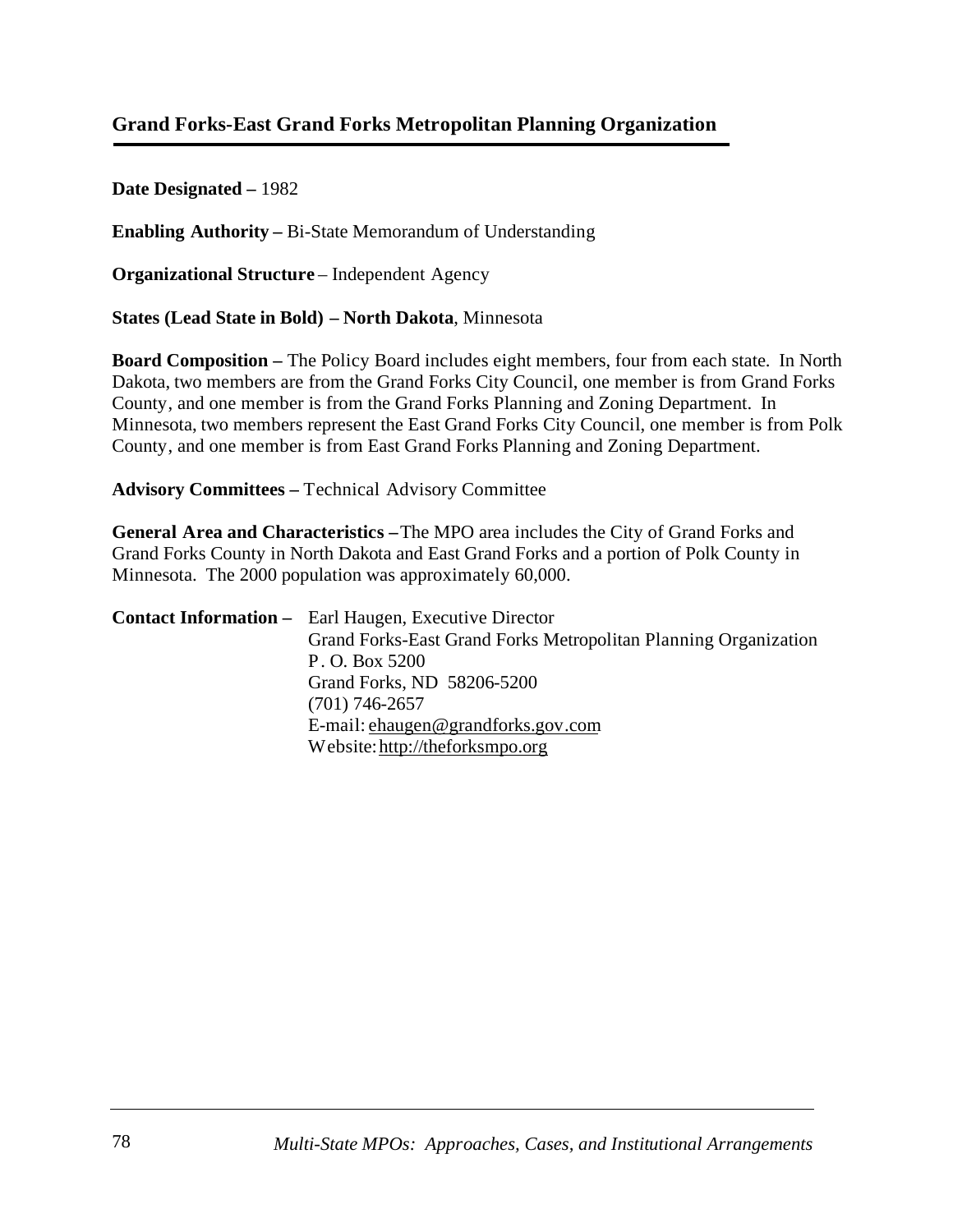# **Hagerstown-Eastern Panhandle Metropolitan Planning Organization**

**Date Designated –** 1996 (reestablished in current multi-state form)

**Enabling Authority –** Interstate Agreement

**Organizational Structure** – Independent Agency

**States (Lead State in Bold) – Maryland**, West Virginia, Pennsylvania

**Board Composition –** The Interstate Council includes 15 members, 13 voting members and two non-voting members. The voting members include seven representatives from Maryland and six representatives from West Virginia. The two non-voting members are from Pennsylvania. The seven members from Maryland include three officials from the Board of County Commissioners, one from the Maryland Department of Transportation, one official from Washington County, and the Mayor and a council member from the City of Hagerstown. The six members from West Virginia include one from Berkeley County, one official from Jefferson County, one representative from cities in Jefferson County, one official from the City Martinsburg, and one representative from the West Virginia Region 9 Planning Council. The two non-voting members from Pennsylvania include one representative from Pennsylvania Department of Transportation and one official from Franklin County.

**Advisory Committees –** Technical Committee

**General Area and Characteristics –** The MPO area includes the City of Martinsburg and Berkeley and Jefferson counties in West Virginia; and the City of Hagerstown and Washington County in Maryland. The 2000 population was approximately 250,000.

| <b>Contact Information -</b> Bob Gordon, Director |                                                                 |
|---------------------------------------------------|-----------------------------------------------------------------|
|                                                   | Hagerstown-Eastern Panhandle Metropolitan Planning Organization |
|                                                   | <b>County Administration Building</b>                           |
|                                                   | 80 W. Baltimore Street                                          |
|                                                   | Hagerstown, MD 21740                                            |
|                                                   | Phone (240) 313-2430 or (304) 263-1743                          |
|                                                   | Website: http://www.hepmpo.net/us.htm                           |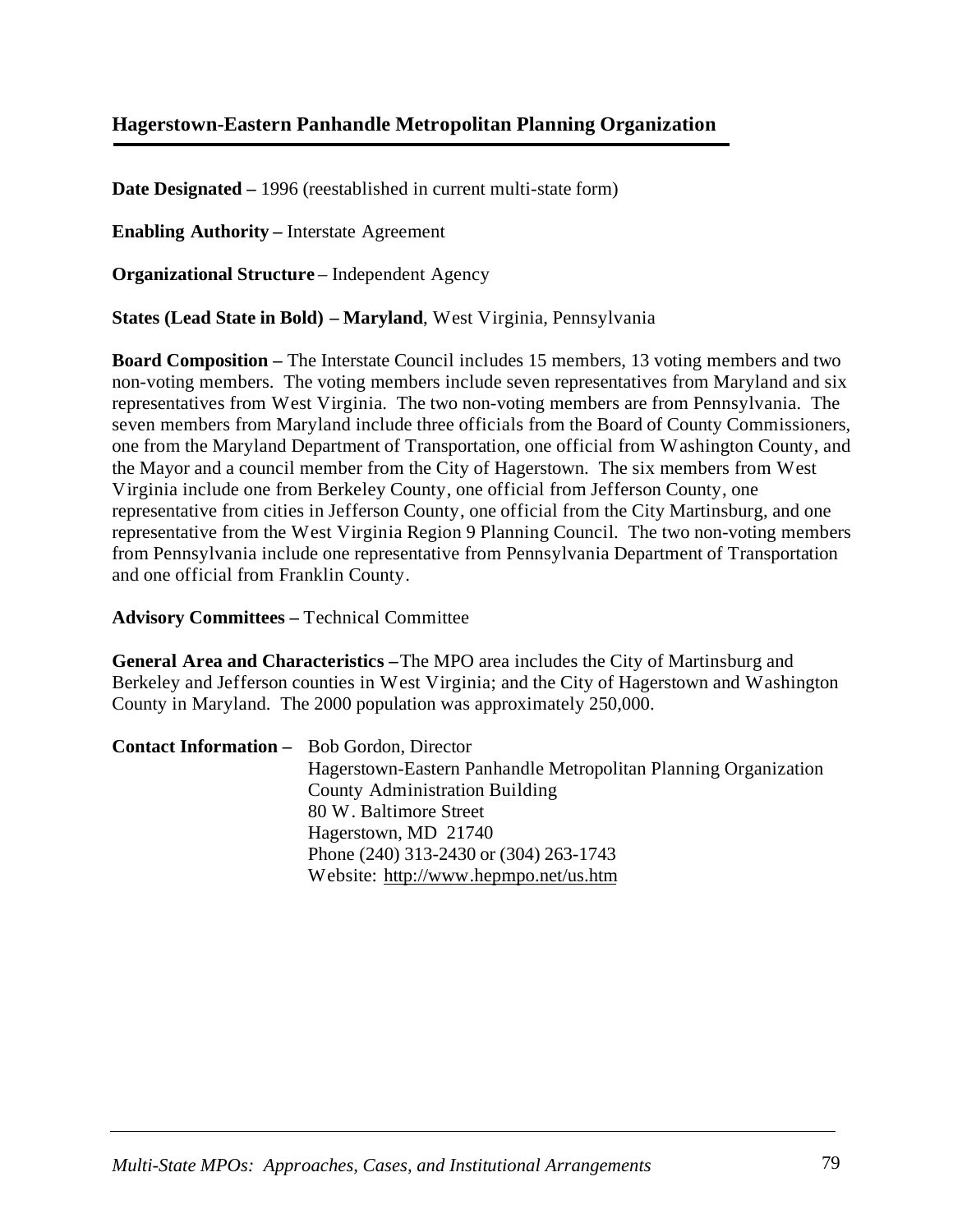**Enabling Authority –** Designation by Governors and Memorandum of Understanding between the Indiana Department of Highways and the Kentucky Transportation Cabinet

**Organizational Structure** – Part of the Regional Agency

#### **States (Lead State in Bold) – Kentucky**, Indiana

**Board Composition –** The Transportation Policy Committee is comprised of 27 members, including 18 voting members and nine non-voting or advisory members. The voting members include eight representatives from municipalities in Kentucky, eight representatives from municipalities in Indiana, a representative of the Regional Airport Authority, and a representative of the Transit Authority of River City (TARC). Members from Kentucky include the Mayors of Louisville, Shively, St. Matthews, and Jefferstown; the Bullitt County Judge, a representative of the Jefferson County League of Cities, and the Secretary of the Kentucky Transportation Cabinet. Members from municipalities in Indiana include the Mayors of Charlestown, Jeffersonville, and New Albany, the Clarksville Town Council President, a Clark County Commissioner, a Floyd County Commissioner, and two representatives from the Indiana Department of Transportation. The non-voting or advisory members include representatives from the FHWA Indiana Division, the FHWA Kentucky Division, the Federal Aviation Administration/Memphis, FTA Region 4, the U.S. Department of Housing and Urban Development, Metro Louisville Planning and Design, the Bicycle and Pedestrian Committee, and the Transportation Technical Coordinating Committee.

**Advisory Committees –**Transportation Technical Coordinating Committee

**General Area and Characteristics –** KIDPA covers a nine-county area of southern Indiana and north central Kentucky. The MPO designation applies only to the counties of Bullitt, Jefferson, and Oldham in Kentucky and the counties of Clark and Floyd in Indiana. Louisville is the major city in the area. The 2000 population was approximately 96,300, but the 2000 urbanized area population was some 863,500.

| <b>Contact Information -</b> Harold Tull, Director of Transportation                                                                                                                                                                                                                                                                                                                                                                                                              |
|-----------------------------------------------------------------------------------------------------------------------------------------------------------------------------------------------------------------------------------------------------------------------------------------------------------------------------------------------------------------------------------------------------------------------------------------------------------------------------------|
| Kentuckiana Regional Planning and Development Agency                                                                                                                                                                                                                                                                                                                                                                                                                              |
| 11520 Commonwealth Drive                                                                                                                                                                                                                                                                                                                                                                                                                                                          |
| Louisville, KY 40299                                                                                                                                                                                                                                                                                                                                                                                                                                                              |
| Phone (502) 266-6084 Fax: (502) 266-5047                                                                                                                                                                                                                                                                                                                                                                                                                                          |
| Toll Free (800) 648-6056                                                                                                                                                                                                                                                                                                                                                                                                                                                          |
| E-mail: $\frac{h \cdot \text{d} \cdot \text{d} \cdot \text{d} \cdot \text{d} \cdot \text{d} \cdot \text{d} \cdot \text{d} \cdot \text{d} \cdot \text{d} \cdot \text{d} \cdot \text{d} \cdot \text{d} \cdot \text{d} \cdot \text{d} \cdot \text{d} \cdot \text{d} \cdot \text{d} \cdot \text{d} \cdot \text{d} \cdot \text{d} \cdot \text{d} \cdot \text{d} \cdot \text{d} \cdot \text{d} \cdot \text{d} \cdot \text{d} \cdot \text{d} \cdot \text{d} \cdot \text{d} \cdot \text{$ |
| Website: http://www.kipda.org/                                                                                                                                                                                                                                                                                                                                                                                                                                                    |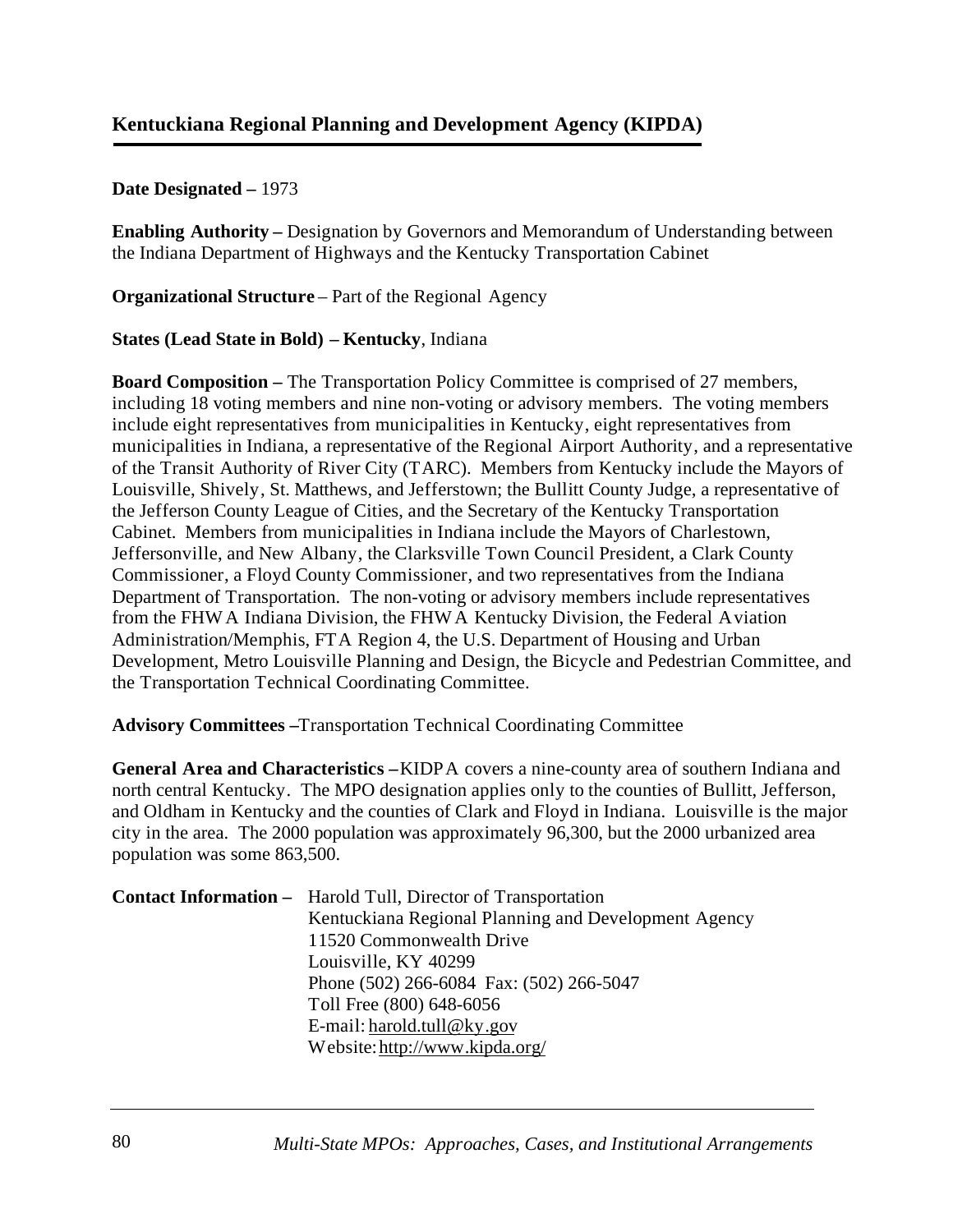## **Kingsport Metropolitan Planning Organization**

**Date Designated –** 1977

**Enabling Authority –** Intergovernmental Agreements

**Organizational Structure** – Part of the City of Kingsport

**States (Lead State in Bold) – Tennessee**, Virginia

**Board Composition –** The Executive Board includes six members. The four members from Tennessee represent the City of Kingsport, Sullivan County, Mt. Carmel/Church Hill, and the Tennessee Department of Transportation. The two members from Virginia represent Scott County and the Virginia Department of Transportation.

**Advisory Committees –** Technical Committee

**General Area and Characteristics –**The MPO area covers the City of Kingsport and Sullivan County, Hawkins County, and part of Washington County in Tennessee; and Gate City, Weber City, and Scott County in Virginia. The 2000 population was approximately 115,000.

| <b>Contact Information –</b> William Albright, Transportation Planning Manager |
|--------------------------------------------------------------------------------|
| Kingsport Metropolitan Planning Organization                                   |
| City of Kingsport                                                              |
| 225 West Center Street                                                         |
| Kingsport, TN 37660                                                            |
| (423) 229-9400 Fax (423) 224-2590                                              |
| E-mail: albright@ci.kingsport.tn.us                                            |
| Website: http://www.ci.kingsport.tn.us/?BISKIT=1011933316&                     |
| CONTEXT=cat&cat=29                                                             |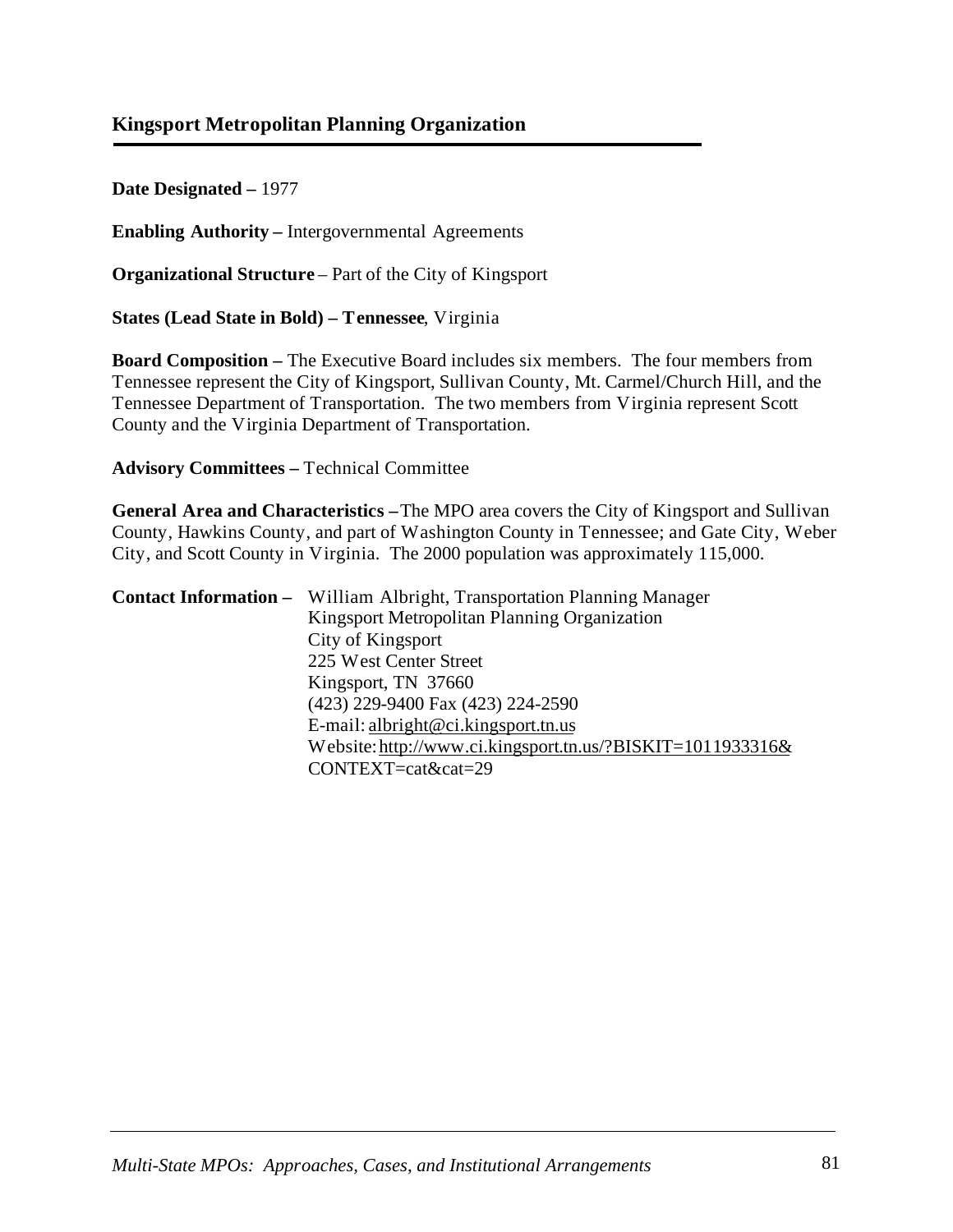**Enabling Authority –** Interstate Compact

**Organizational Structure** – Independent Agency

**States (Lead State in Bold) – West Virginia**, Ohio, Kentucky

**Board Composition –** The Board includes member government's chief elected officer (mayor or county commissioner) and their appointees based on a population formula.

**Advisory Committees –** Technical Advisory Committee

**General Area and Characteristics –**The MPO area includes Cabell and Wayne counties, and the City of Huntington in West Virginia; Lawrence County and the City of Ironton in Ohio; and Boyd County and Green Up County, and the City of Ashland in Kentucky. The 2000 population was approximately 202,000.

| <b>Contact Information -</b> Michele Craig, Executive Director |
|----------------------------------------------------------------|
| KYOV A Interstate Planning Commission                          |
| 1221 6th Avenue                                                |
| P.O. Box 939                                                   |
| Huntington, WV 25712                                           |
| (304) 523-7434 Fax: (304) 529-7229                             |
| E-mail: mcraig@citynet.net                                     |
| Website: http://www.wvs.state.wv.us/kyova/                     |
|                                                                |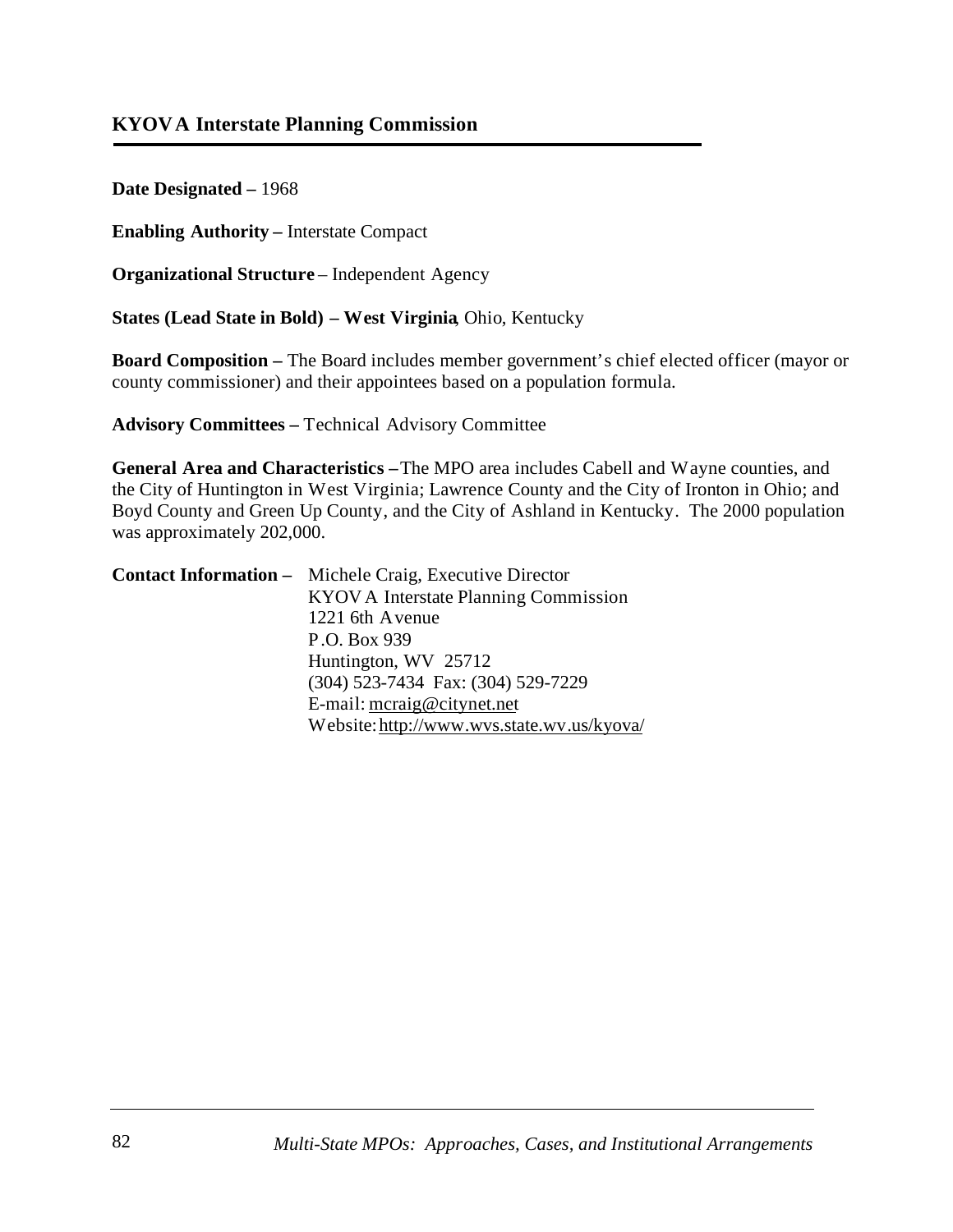**Enabling Authority –** Inter-municipal Agreement Among all Member Communities. The agreement is valid for three years and renews automatically unless terminated by one or more member municipalities.

**Organizational Structure** – Part of La Crosse County

**States (Lead State in Bold) – Wisconsin**, Minnesota

**Board Composition –** The Policy Board includes the highest ranking official from each member community. Currently, nine members represent communities from Wisconsin and one member represents the City of La Crescent, Minnesota. The jurisdictions in Wisconsin include the cities of La Crosse and Onalaska, the villages of West Salem and Holmen, the towns of Onalaska, Campbell, Medary, and Shelby, and La Crosse County.

**Advisory Committees –** Technical Advisory Committee, Bicycle/Pedestrian Advisory Committee, and the Transit Coordinating Council

**General Area and Characteristics –**The MPO area includes the cities of La Crosse and Onalaska; the villages of Holmen and West Salem; the towns of Campbell, Medary, Barre, Greenfield, Onalaska, Shelby, and parts of Hamilton and Holland. Communities in Minnesota include the City of La Crescent and towns of La Crescent and Dresbach. The 2000 population was approximately 107,000.

| <b>Contact Information - Tom Faella, Director</b> |                                        |
|---------------------------------------------------|----------------------------------------|
|                                                   | La Crosse Area Planning Committee      |
|                                                   | 400 North Fourth Street                |
|                                                   | La Crosse, WI 54601                    |
|                                                   | $(608)$ 785-5977 Fax: $(608)$ 785-6525 |
|                                                   | E-mail: Faella.Tom@co.la-crosse.wi.us  |
|                                                   | Website: http://www.lapc.org           |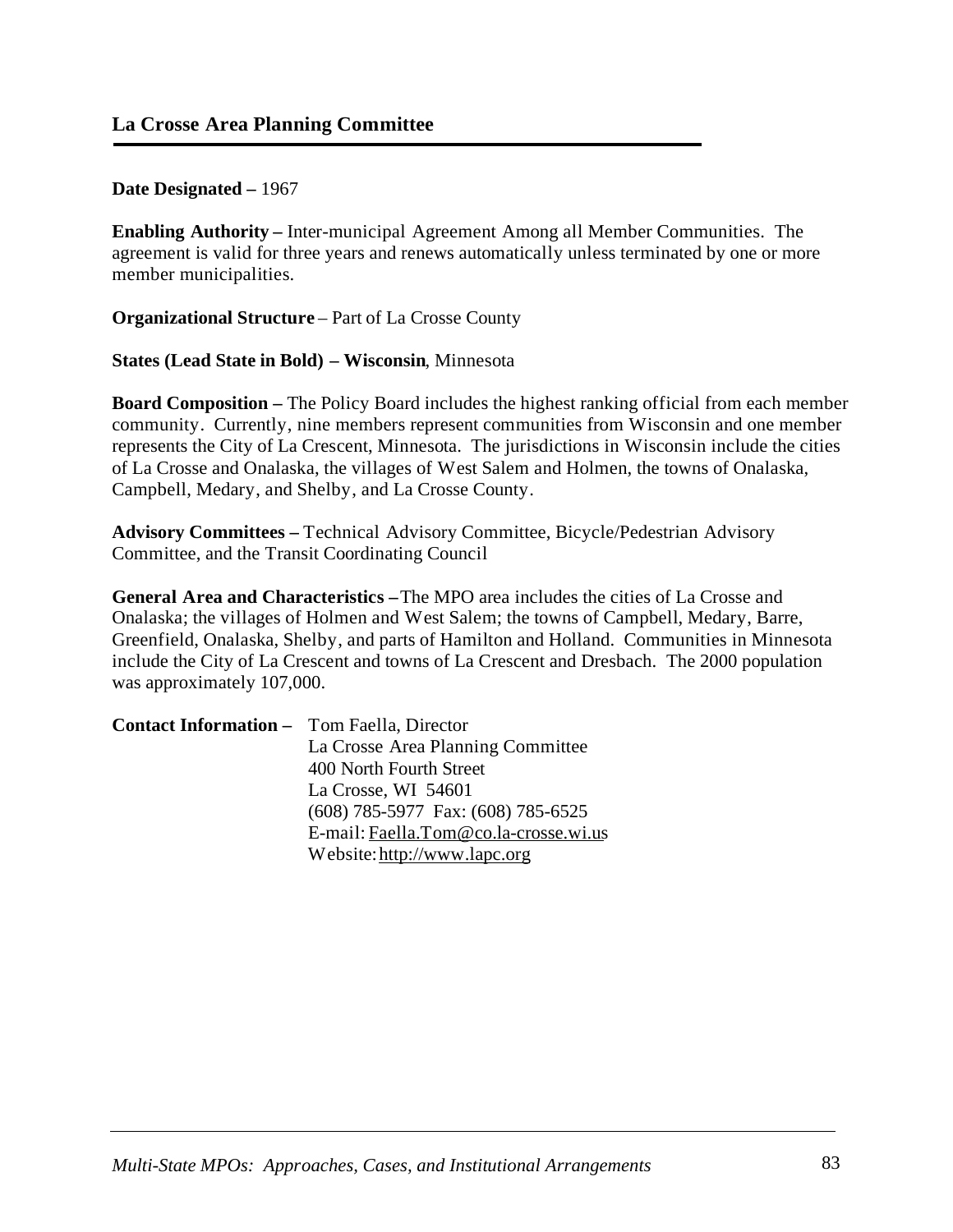### **Lewis-Clark Valley Metropolitan Planning Organization**

**Date Designated –** 2003

**Enabling Authority –** Joint Powers Agreement

**Organizational Structure** – Independent Agency

**States (Lead State in Bold) – Idaho**, Washington

**Board Composition –** The Policy Board includes eight members from the four participating governmental units. Four members are from Washington and four members are from Idaho. Members from Washington represent the City of Asotin, Asotin County (two members), and the City of Clarkston. Members from Idaho represent the City of Lewiston (three members) and Nez Perce County. More information is provided in the case study in Chapter Three.

**Advisory Committees –** Technical Advisory Committee

**General Area and Characteristics –**The MPO area includes the City of Lewiston and Nez Perce County in Idaho, and the City of Asotin, the City of Clarkston, and Asotin County in Washington. The 2000 population was approximately 52,000.

| <b>Contact Information -</b> Steven Watson, MPO Coordinator |
|-------------------------------------------------------------|
| Lewis-Clark Valley MPO                                      |
| PO Box 759                                                  |
| Asotin, WA 99402                                            |
| $(208)$ 746-1318 Fax: $(208)$ 746-5595                      |
| E-mail swatson@cityoflewiston.org                           |
| Website: http://www.lewisclarkmpo.org/                      |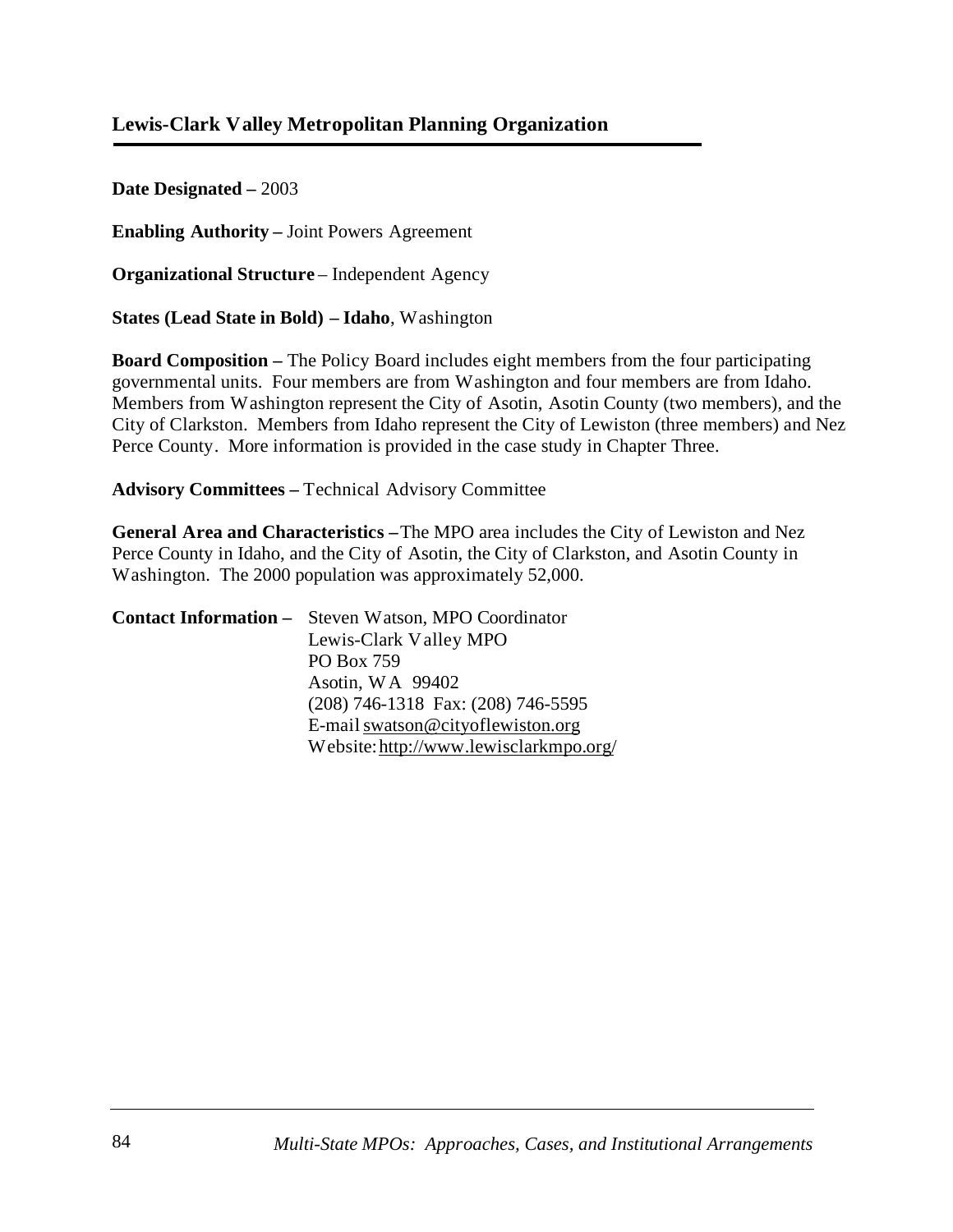## **Memphis Urban Area Metropolitan Planning Organization**

**Date Designated –** 1977

**Enabling Authority –** Intergovernmental Agreement

**Organizational Structure** – Part of County

**States (Lead State in Bold) – Tennessee**, Mississippi

**Board Composition –** The six-member Executive Board is comprised of the Governors of Tennessee and Mississippi, the Mayors of Memphis and Shelby County, a representative of the DeSoto County Board, and one other individual. The Transportation Policy Board is composed of the principal elected officials of participating governmental jurisdictions and the chairperson of the major providers of local and regional transportation facilities, including the state transportation agencies, the transit authority, the port commission, and the airport authority. Voting membership includes the following: Governor, State of Tennessee; Governor, State of Mississippi; Commissioner, Tennessee Department of Transportation; Executive Director, Mississippi Department of Transportation; Mayor, Shelby County Tennessee; the mayors of each duly incorporated municipality within Shelby County, Tennessee; Mayor, Fayette County, Tennessee, the mayors of each duly incorporated municipality within Fayette County, Tennessee; President, DeSoto County, Mississippi Board of Supervisors; the mayors of each duly incorporated municipality within DeSoto County, Mississippi; Chairperson, Memphis Transit Authority; Chairperson, Memphis and Shelby County Port Commission; and Chairperson, Memphis and Shelby County Airport Authority.

**Advisory Committees –** Air Quality Committee, Bicycle and Pedestrian Committee, Citizens Advisory Committee, Engineering and Technical Committee, Freight Committee, and the Transportation Safety Committee

**General Area and Characteristics –**The MPO area includes Shelby and Fayette county, Tennessee and DeSoto County, Mississippi. Memphis is the largest city in the area. The 2000 population was approximately 1 million.

| <b>Contact Information –</b> Memphis Urban Area Metropolitan Planning Organization |
|------------------------------------------------------------------------------------|
| 25 North Main Street                                                               |
| Memphis, TN 38103                                                                  |
| $(901)$ 576-6601 Fax: $(901)$ 576-6603                                             |
| E-mail:                                                                            |
| Website: http://www.dpdgov.com/(efbn5p45vfec11ih3b0k1c3i)/RS/                      |
| RS_content.aspx?id=231                                                             |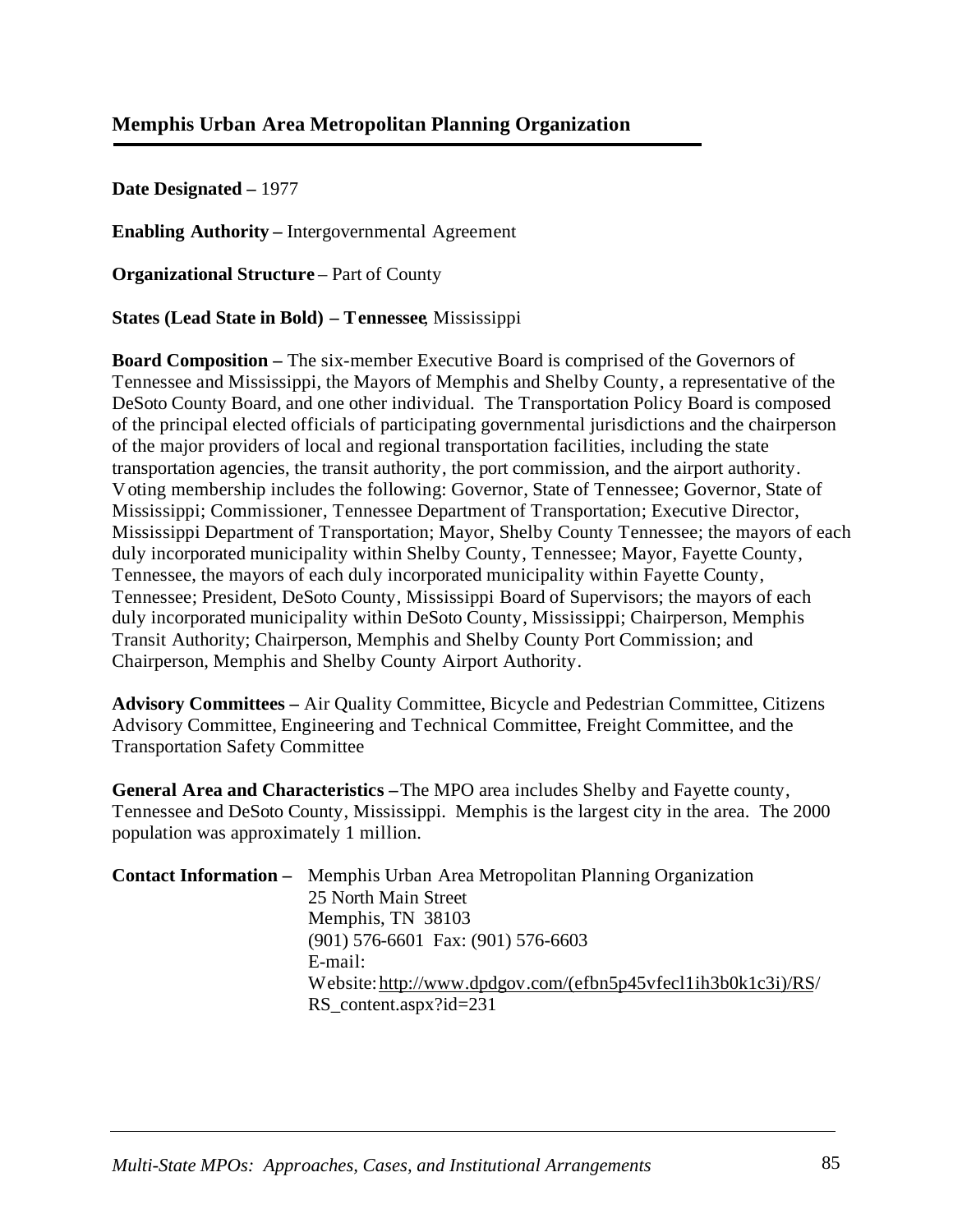## **Mid-America Regional Council (MARC)**

**Date Designated –** MARC formed in 1972, MPO designation by Governors in 1974

**Enabling Authority –** Intergovernmental Agreement

**Organizational Structure** – Part of the Council of Governments

**States (Lead State in Bold) – Missouri**, Kansas

**Board Composition –**The MARC Board of Directors consists of 30 locally-elected officials from the eight member counties and the four largest cities in the region, as well as representatives from other cities in the area. Seventeen members represent Missouri jurisdictions and 13 members represent Kansas jurisdictions. The Mayor, Presiding Judge, County Executive or Chairman of the Board of Commissioners for each of the 12 jurisdictions serve on the Board. Each jurisdiction has between one to four additional members representing the city council or the cities in the county. The cities and counties represented and their respective members are: Missouri – cities of Independence (two) and Kansas City (four); and counties of Cass (two), Clay (two), Jackson (two), Platte (two) and Ray (two). Kansas – cities of Kansas City (two) and Overland Park (two); and counties of Johnson (three), Leavenworth (three) and Wyandotte (three). Non-voting members of the Board include representatives from local and regional organizations, state departments of transportation, the Governor's Offices and the House and Senate of both states. The Executive Committee consists of the Council officers, which include the Chairman, the First Vice-Chairman, and Second Vice-Chairman, the Secretary, and the Treasurer.

**Advisory Committees –** Transportation Policy Committee

**General Area and Characteristics –**The MPO area includes 88 cities and the counties of Cass, Clay, Jackson Platte, and Ray in Missouri; and 31 cities and the counties of Johnson, Leavenworth, and Wyandotte in Kansas. The 2000 population was approximately 1.7 million.

| <b>Contact Information –</b> Mell Henderson, Director of Transportation |
|-------------------------------------------------------------------------|
| Mid-America Regional Council                                            |
| 600 Broadway, Suite 300                                                 |
| Kansas City, MO 64105-1554                                              |
| (816) 474-4240 Fax: (816) 421-7758                                      |
| E-mail: $mell \ \omega$ marc.org                                        |
| Website: http://www.marc.org/                                           |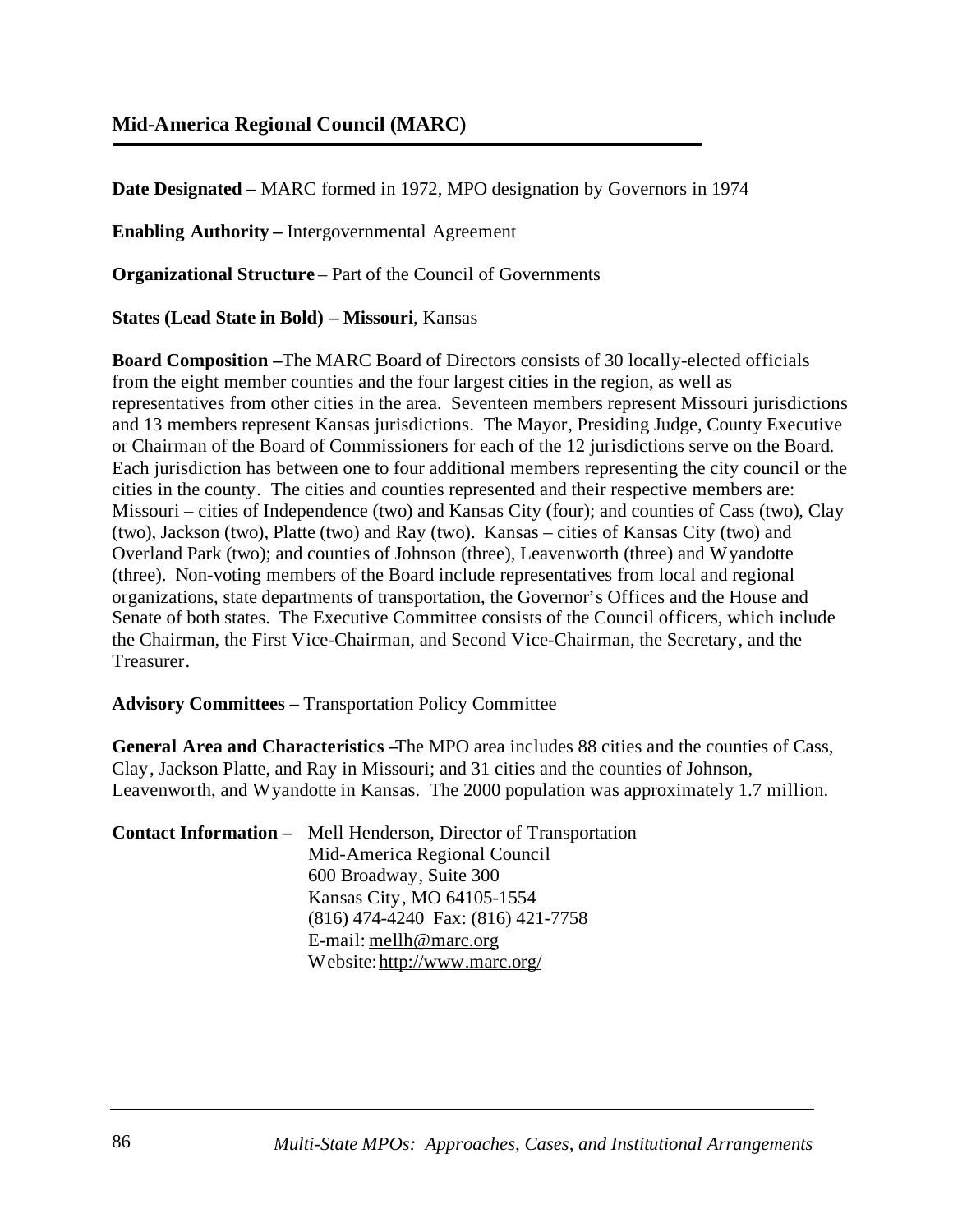**Enabling Authority –** Memorandum of Understanding – Designated by Governors of Maryland and Virginia, and Mayor of the District of Columbia

**Organizational Structure** – Independent Body Located with Council of Governments

**States (Lead State in Bold) –** District of Columbia, Maryland, Virginia

**Board Composition –** The National Capital Regional Transportation Planning Board is composed of representatives from the 19 cities and counties, including the District of Columbia, that are members of the Metropolitan Washington Council of Governments, the City of Manassas, the St. Charles Urbanized Area of Charles County, the two state and the district transportation agencies, the Washington Metropolitan Area Transit Authority, the Metropolitan Washington Airports Authority, four federal agencies, the General Assemblies of Maryland and Virginia, and private transportation service providers. A special voting procedure may be invoked that weights the votes of local jurisdiction members according to population. More information is provided in the case study in Chapter Three.

**Advisory Committees –** Steering Committee, Technical Committee, Citizen Advisory Committee, Private Transit Providers Task Force, and the ITS Task Force

**General Area and Characteristics –**The MPO area includes the District of Columbia; Charles, Frederick, Montgomery, and Prince George's counties, and the cities of Bowie, College Park, Gaithersburg, Greenbelt, Rockville, and Takoma Park, Maryland and Arlington, Fairfax, Loudoun, and Prince William counties, and the cities of Alexandria, Fairfax, Falls Church, Manassas, and Manassas Park, Virginia. The 2000 population was approximately 4.7 million.

**Contact Information –** Ron Kirby, Director of Transportation Planning Metropolitan Washington Council of Governments 777 North Capital Street, N.E., Suite 300 Washington, D.C. 20002-4239 (202) 962-3200 Fax: (202) 962-3202 E-mail: [rkirby@mwcog.org](mailto:rkirby@mwcog.org) Website: [www.mwcog.org](http://www.mwcog.org)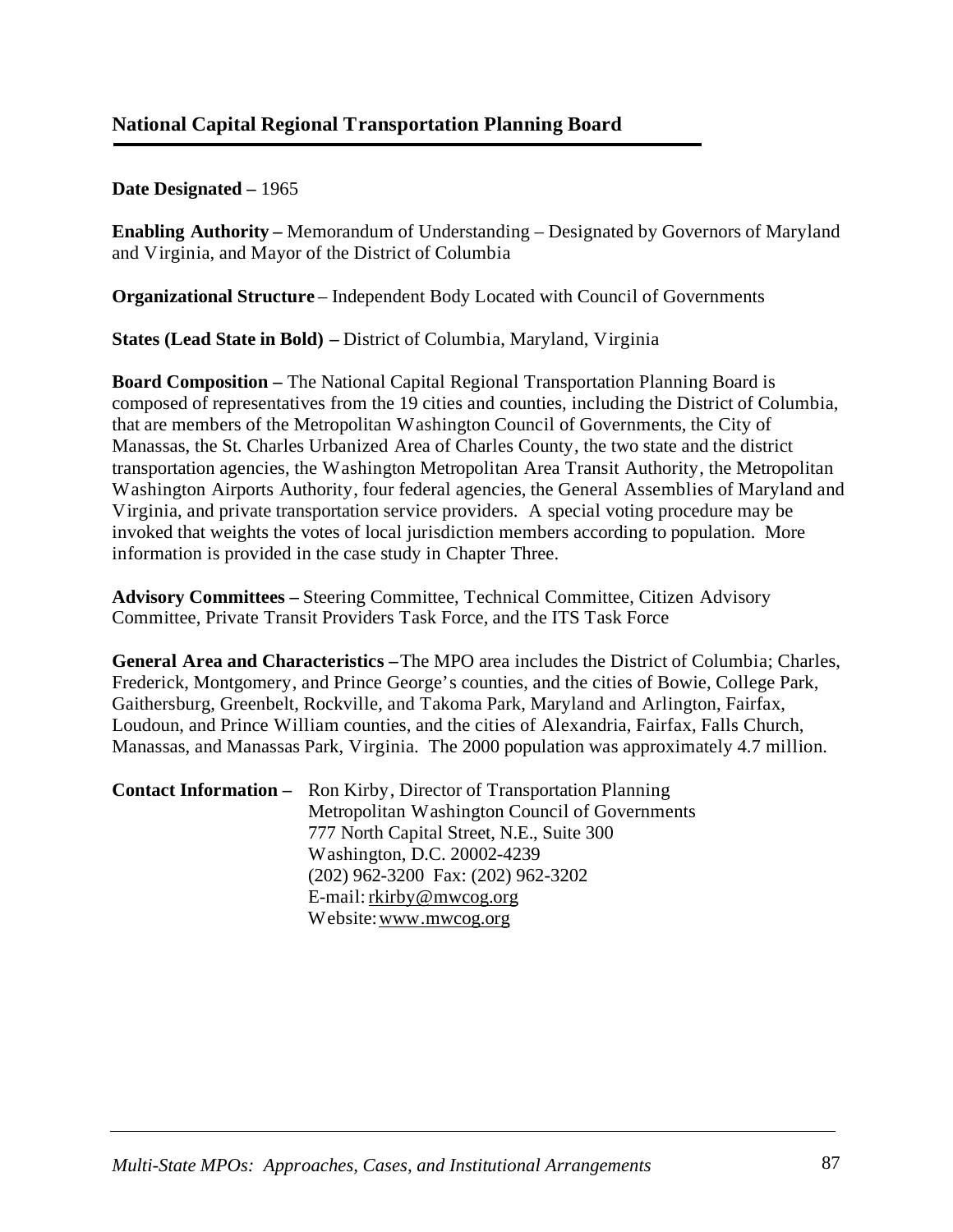## **Ohio-Kentucky-Indiana (OKI) Regional Council of Governments**

**Date Designated –** 1964

**Enabling Authority –** Intergovernmental Agreements

**Organizational Structure** – Authorizing Council of Governments

**States (Lead State in Bold) – Ohio**, Kentucky, Indiana

**Board Composition –** The Board of Trustees, which is the OKI Policy Board, includes 103 members. The Board of Trustees are elected and appointed representatives from county, township, and municipal governments in the eight counties in greater Cincinnati, northern Kentucky, and southeast Indiana. Representatives from 12 city and county planning commissions, two state departments of transportation, and interested citizens are also represented on the OKI Board. Ex-officio members include one representative from the Ohio Department of Transportation, the Kentucky Transportation Cabinet, and the Indiana Department of Transportation; and one member from the Board of Directors of the Southwest Ohio Regional Transit Authority and the Transit Authority of Northern Kentucky. The Executive Committee includes 28 members. More information is provided in the case study in Chapter Three.

**Advisory Committees –** Intermodal Coordinating Committee, Environmental Justice Committee, Groundwater Committee, and the Land Use Commission

**General Area and Characteristics –** The MPO area includes the counties of Butler, Clermont, Hamilton, and Warren in Ohio; the counties of Boone, Campbell, and Kenton in Kentucky; and Dearborn County in Indiana. Cincinnati is the largest city in the area. The 2000 population was approximately 1.8 million.

| <b>Contact Information –</b> Mark R. Policinski, Executive Director |
|---------------------------------------------------------------------|
| Ohio-Kentucky-Indiana (OKI) Regional Council of Governments         |
| 720 East Pete Rose Way, Suite 420                                   |
| Cincinnati, OH 45202                                                |
| $(513)$ 621-6300 Fax: $(513)$ 621-9325                              |
| E-mail: mpolicinski@oki.org                                         |
| Website: http://www.oki.org                                         |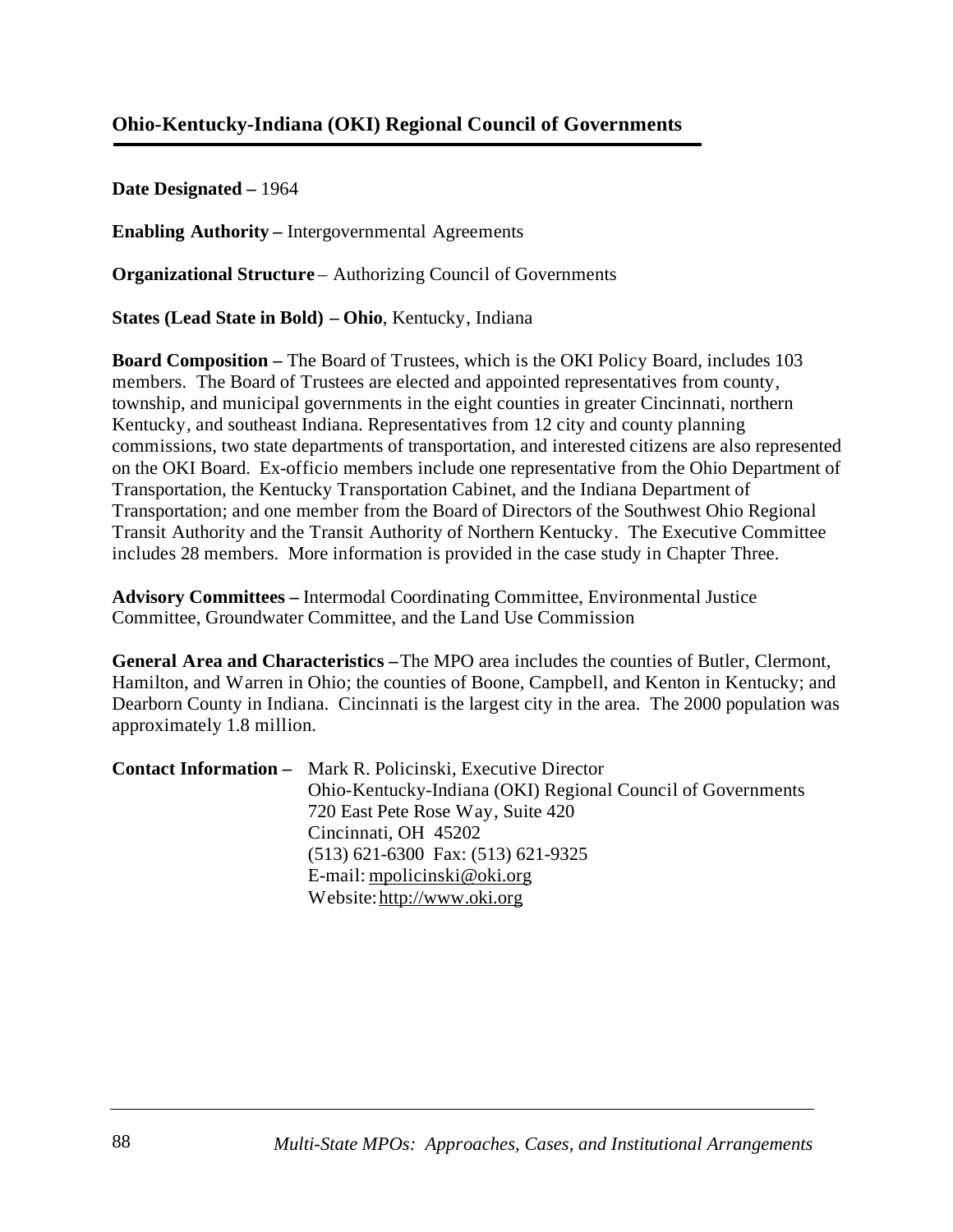## **Omaha-Council Bluffs Metropolitan Area Planning Agency**

**Date Designated –** 1967

**Enabling Authority –** Interlocal Cooperative Agreement

**Organizational Structure** – Part of the Council of Governments

**States (Lead State in Bold) – Nebraska**, Iowa

**Board Composition –** The Council of Officials includes 64 members representing each participating governmental unit. The Executive Committee or Board of Directors includes nine members representing specific Council of Officials member entities. Douglas County, which includes the City of Omaha, has an extra vote on demand on specific issues.

**Advisory Committees –** Technical Committee

**General Area and Characteristics –**The MPO area includes the City of Omaha and Douglas, Sarpy, and Washington counties in Nebraska and Mills and Pottawattamie counties in Iowa. Omaha is the largest city in the area. The 2000 population was approximately 685,000.

| <b>Contact Information –</b> | Paul Mullen, Executive Director                        |
|------------------------------|--------------------------------------------------------|
|                              | Omaha-Council Bluffs Metropolitan Area Planning Agency |
|                              | 2222 Cuming Street                                     |
|                              | Omaha, NE 68102-4328                                   |
|                              | (402) 444-6866 Fax: (402) 342-0949                     |
|                              | E-mail: $paul_mullen@mapacog.org$                      |
|                              | Website: http://www.mapacog.org/                       |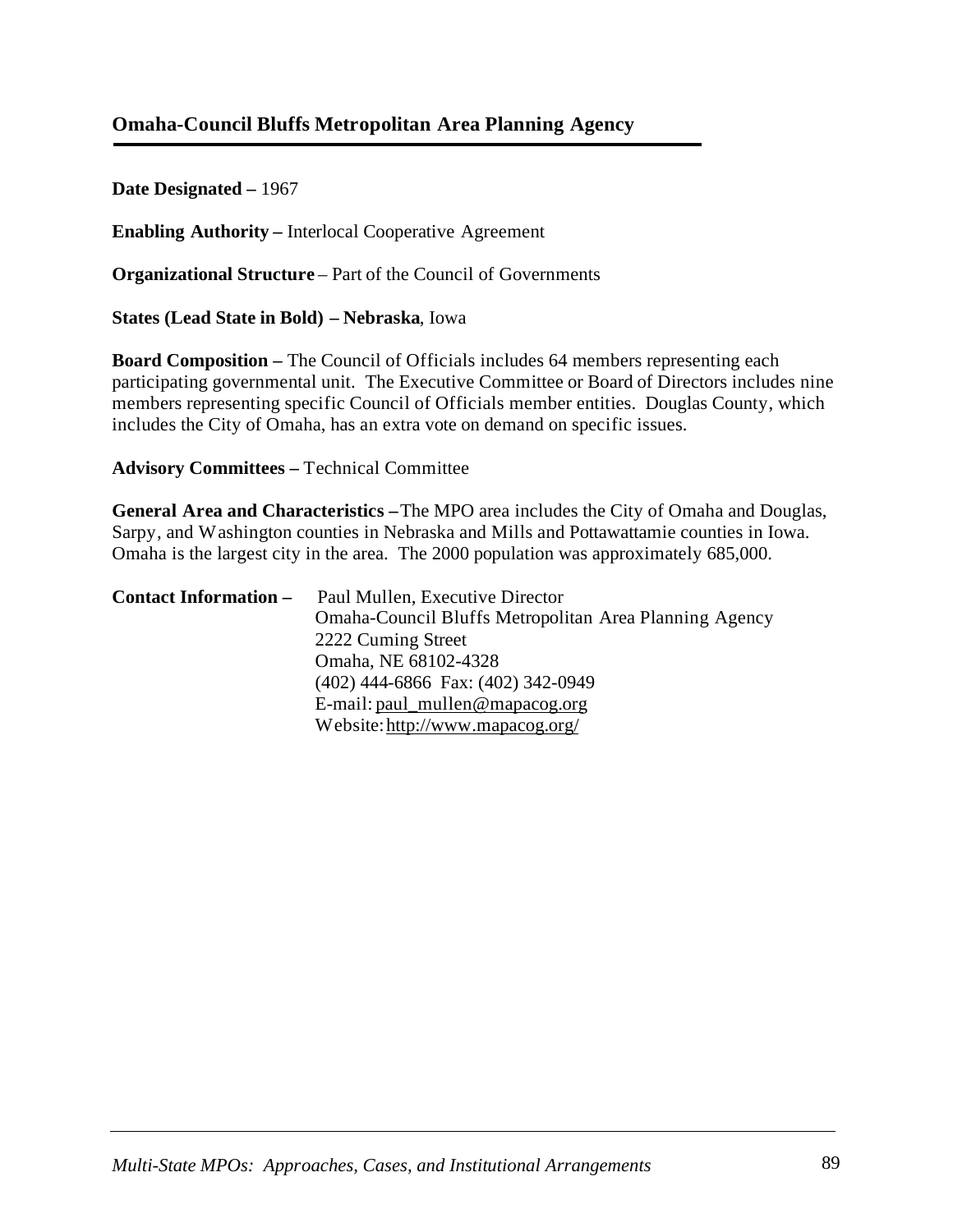## **Salisbury/Wicomico Metropolitan Planning Organization**

### **Date Designated –** 2003

**Enabling Authority –** Memorandum of Understanding signed by all participating entities

**Organizational Structure** – Within the Salisbury/Wicomico County Department of Planning

**States (Lead State in Bold) – Maryland**, Delaware

**Board Composition – The Salisbury/Wicomico Council consists of 11 members –nine voting** members and two non-voting members. The seven voting members represent participating Maryland entities, including the Maryland Department of Transportation (three members), the City of Salisbury (two members), the City of Fruitland, the Town of Delmar, and the Tri-County Council for the Lower Eastern Shore of Maryland. The two non-voting members from Delaware represent the Delaware Department of Transportation and the Town of Delmar. The Council Executive Committee includes the Chair, Vice-Chair, and one other member appointed by the Chair.

**Advisory Committees –** Technical Advisory Committee

**General Area and Characteristics –** The MPO area includes the City of Salisbury, Wicomico County, Town of Fruitland, and the Town of Delmar in Maryland and the Town of Delmar in Delaware. The 2002 population was approximately 59,400.

| <b>Contact Information –</b> Gary Pusey, Chief Long Range and Transportation Planner |
|--------------------------------------------------------------------------------------|
| Salisbury/Wicomico Metropolitan Planning Organization                                |
| P.O. Box 870                                                                         |
| Salisbury, MD 21803                                                                  |
| $(410)$ 548-4860 Fax: $(410)$ 548-4955                                               |
| E-mail: gpusey@wicomicocounty.com                                                    |
| Website: http://www.wicomicocounty.org                                               |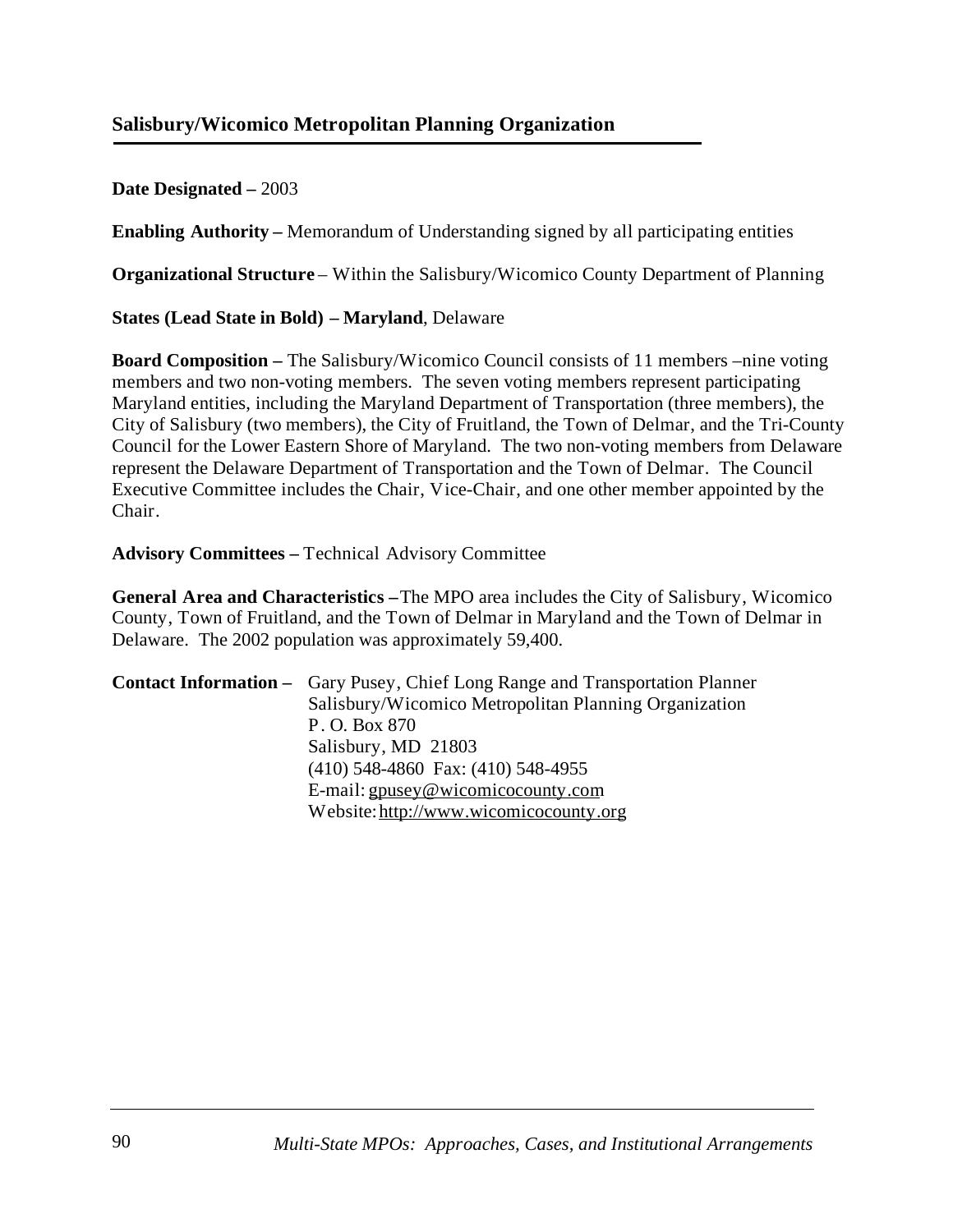# **Siouxland Interstate Metropolitan Planning Council (SIMPCO)**

**Date Designated –** 1965

**Enabling Authority –** Interlocal Cooperation Agreement

**Organizational Structure** – Part of Council of Governments

**States (Lead State in Bold) – Iowa**, Nebraska, South Dakota

**Board Composition –** The MPO Policy Board includes 12 members, including seven from Iowa, three from Nebraska, and two from South Dakota. The Iowa members represent the City of Sioux City (two members), Woodbury County, City of Sergeant Bluff, Plymouth County, and the Sioux City Transit System (two members). The Nebraska members represent the City of Dakota, the City of South Sioux City, and Dakota County. The South Dakota members represent the City of North Sioux City and Union County. The SIMPCO Council of Officials includes the principal elected officials from each member community and county.

**Advisory Committees –** Technical Committee and Project Committees as needed

**General Area and Characteristics –**The MPO area covers the tri-state area of western Iowa, northeastern Nebraska, and southeastern South Dakota. It includes the counties of Woodbury and Monona in Iowa, Dakota County in Nebraska, and Union County in South Dakota. Sioux City, Iowa is the largest city in the area. The 2000 population was approximately 110,000.

| <b>Contact Information –</b> | Michelle Bostinelos, Transportation Planning Director<br>Siouxland Interstate Metropolitan Planning Council<br>507 7th Street, Suite 401 |
|------------------------------|------------------------------------------------------------------------------------------------------------------------------------------|
|                              | P. O. Box 447                                                                                                                            |
|                              | Sioux City, IA 51102-0447<br>(712) 279-6286 Fax: (712) 279-6920                                                                          |
|                              | E-mail: mbostinelos@simpco.org<br>Website: http://www.simpco.org/index.htm                                                               |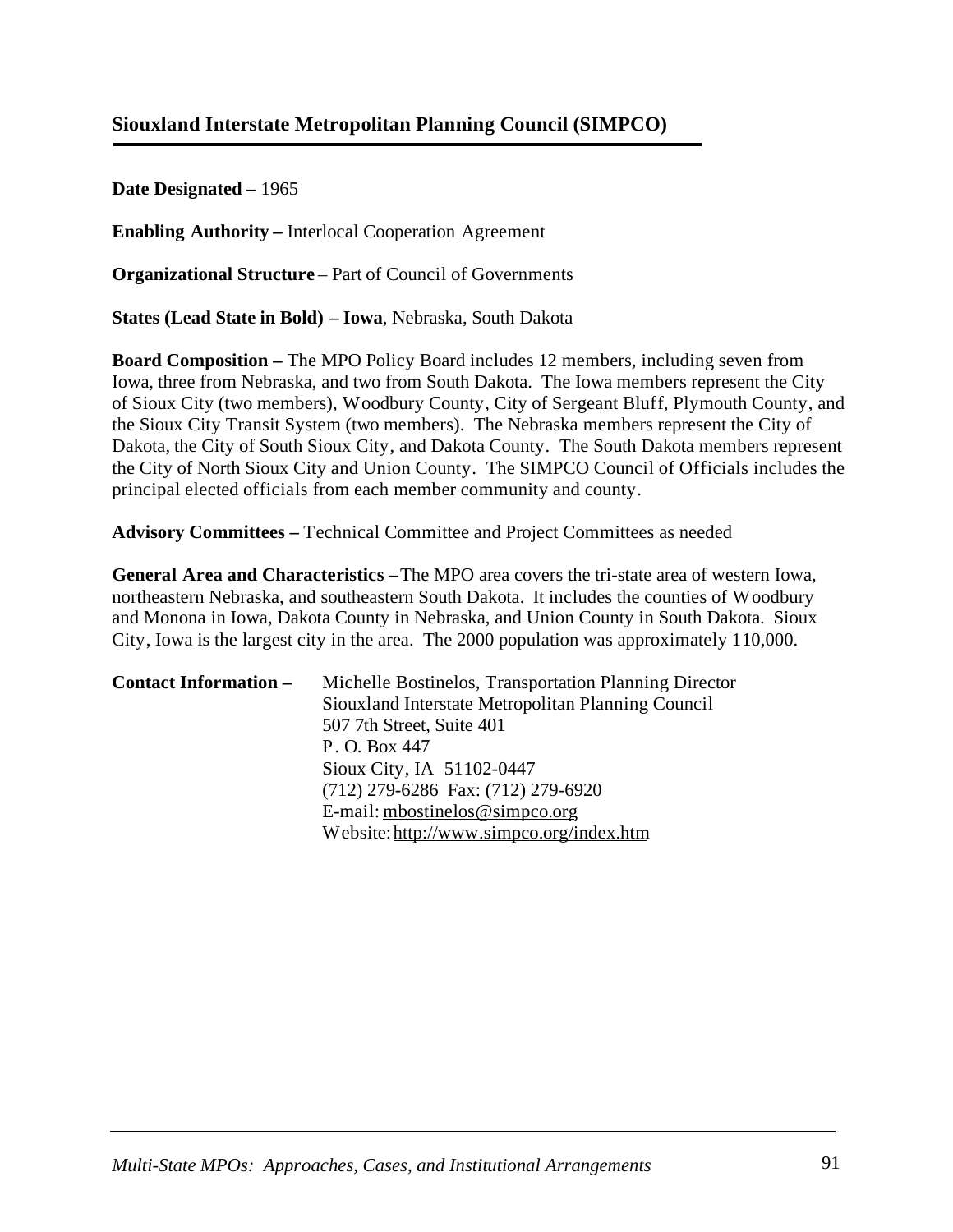**Enabling Authority –** Intergovernmental Memorandum of Agreement

**Organizational Structure** – Within the City of Beloit

**States (Lead State in Bold) – Wisconsin**, Illinois

**Board Composition –** The 10-member Policy Committee is comprised of five members from Wisconsin and five members from Illinois. The Wisconsin members represent the City of Beloit, the Town of Beloit, the Town of Turtle, Rock County, and the Wisconsin Department of Transportation. The Illinois members represent the City of South Beloit, the Village of Rockton, Rockton Township, Winnebago County, and the Illinois Department of Transportation.

**Advisory Committees –** Technical Committee

**General Area and Characteristics –**The State Line Area Transportation Study includes parts of both Rock County Wisconsin and Winnebago County, Illinois. The Wisconsin portion includes the City of Beloit, the Town of Beloit, and the Town of Turtle. The Illinois portion includes the City of South Beloit, the Village of Rockton and Rockton Township. The 2000 population was approximately 65,000.

| <b>Contact Information –</b> | Bob Soltau, MPO Coordinator                |
|------------------------------|--------------------------------------------|
|                              | <b>State Line Are Transportation Study</b> |
|                              | 100 State Street, 3 <sup>rd</sup> Floor    |
|                              | Beloit, WI 53511                           |
|                              | $(608)$ 3641-6702 Fax:                     |
|                              | E-mail: soltaub@ci.beloit.wi.us            |
|                              | Website: http://www.ci.beloit.wi.us        |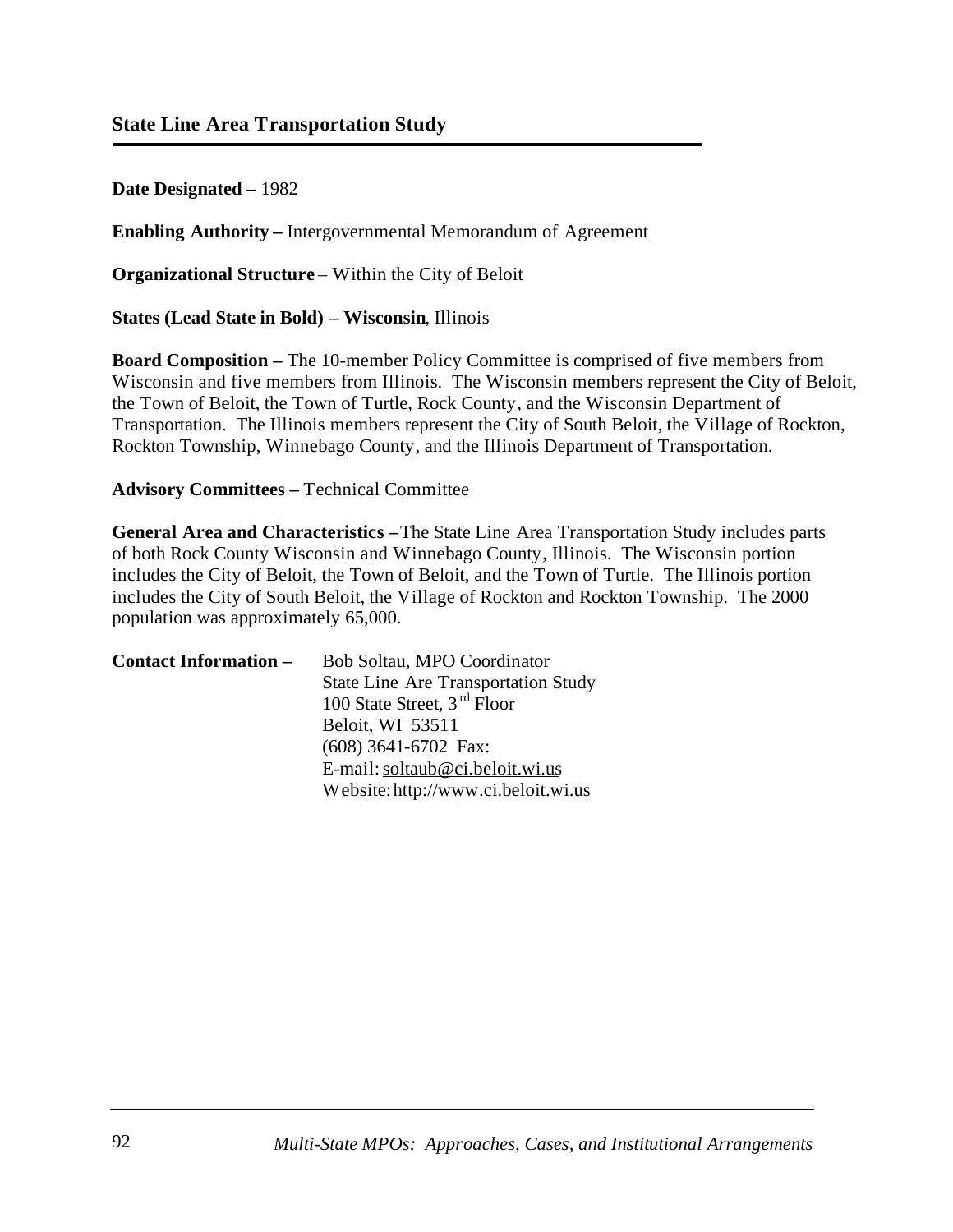# **St. Joseph Area Transportation Study Organization (SJATSO)**

**Date Designated –** 1974

**Enabling Authority –** Interagency Agreement

**Organizational Structure** – Within the City of St. Joseph

**States (Lead State in Bold) – Missouri**, Kansas

**Board Composition –** The Coordinating Committee includes a representative from the three counties and the five municipalities in the SJATSO area. Each participating member – Buchanan and Andrew counties, the City of Savannah and the Village of Country Club in Missouri and Doniphan County and the cities of Wathena and Elwood in Kansas – have one representative. The City of St. Joseph, Missouri has additional representatives to equal 50 percent of the total membership.

**Advisory Committees –** Technical Committee

**General Area and Characteristics –**The SJATSO area includes the counties of Buchanan and Andrew, the cities of St. Joseph and Savannah, and the Village of Country Club in Missouri and Doniphan County and the cities of Wathena and Elwood in Kansas. The 2000 population was approximately 105,000.

| <b>Contact Information –</b> | Andrew Clements, Transportation Planning Manager           |
|------------------------------|------------------------------------------------------------|
|                              | St. Joseph Area Transportation Study Organization          |
|                              | 1100 Frederick Avenue                                      |
|                              | St. Joseph, MO 64501                                       |
|                              | (816) 271-5324 Fax: (816) 271-5355                         |
|                              | E-mail: aclement@ci.st-joseph.mo.us                        |
|                              | Website: http://www.ci.st-joseph.mo.us/publicworks/mpo.cfm |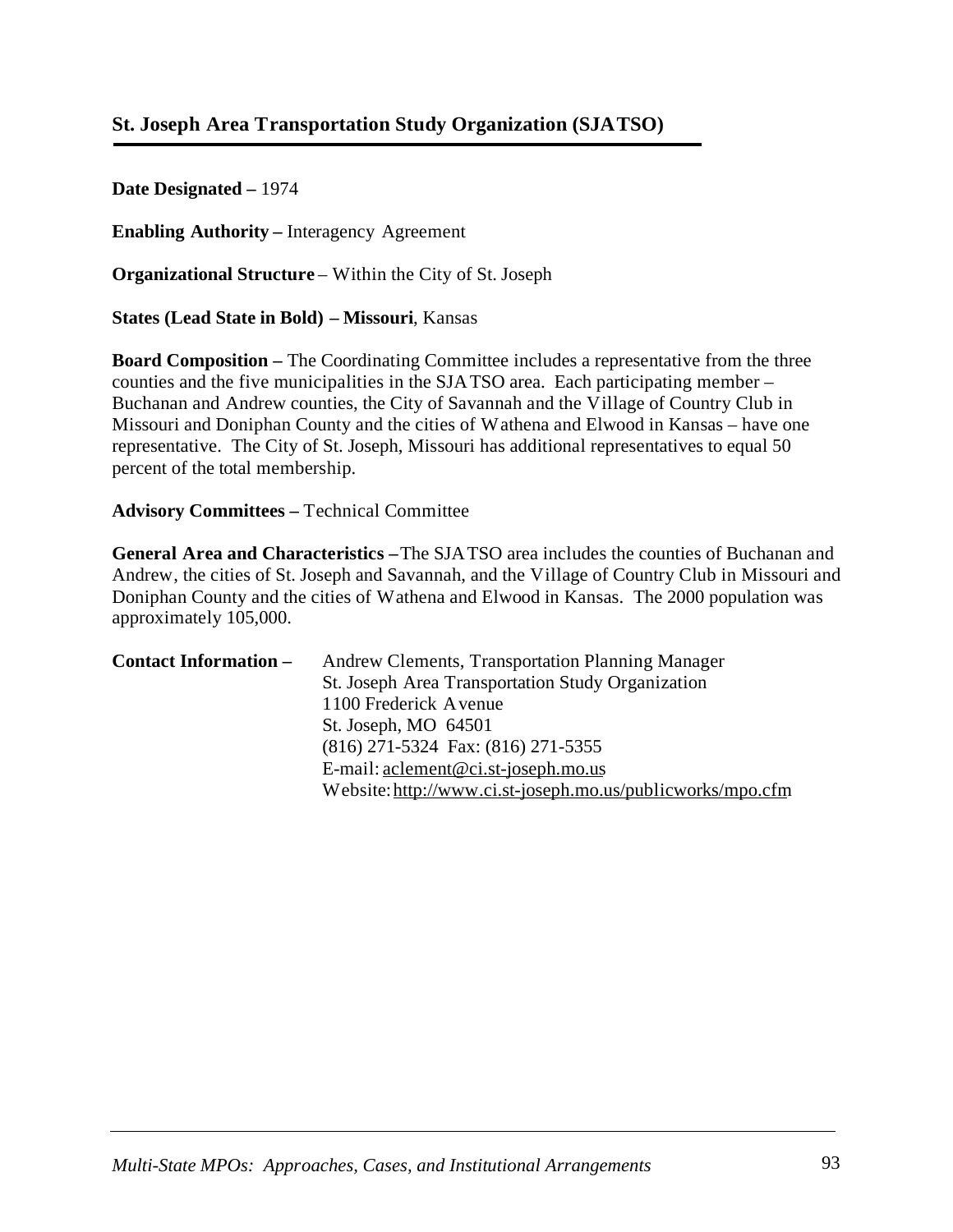**Enabling Authority –** Bi-State Compact Approved by the Nevada and California legislatures and Ratified by the U.S. Congress

**Organizational Structure** – Part of the Tahoe Regional Planning Agency

**States (Lead State in Bold) – Nevada**, California

**Board Composition –** The Policy Board includes 15 members. Seven are from California and seven are from Nevada. There is also one non-voting presidential appointee.

**Advisory Committees –** Advisory Planning Commission

**General Area and Characteristics –**The MPO area includes the City of Lake Tahoe, the adjacent parts of Douglas and Washoe counties, and Carson City in Nevada; and parts of Placer and El Dorado counties in California. The 2000 population was approximately 52,000.

| <b>Contact Information –</b> Tahoe Metropolitan Planning Organization |
|-----------------------------------------------------------------------|
| 128 Market Street                                                     |
| P. O. Box 5310                                                        |
| Stateline, NV 89449                                                   |
| $(775)$ 588-4547 Fax: $(775)$ 588-4527                                |
| Email: transportation @ trpa.org                                      |
| Website: http://www.trpa.org/                                         |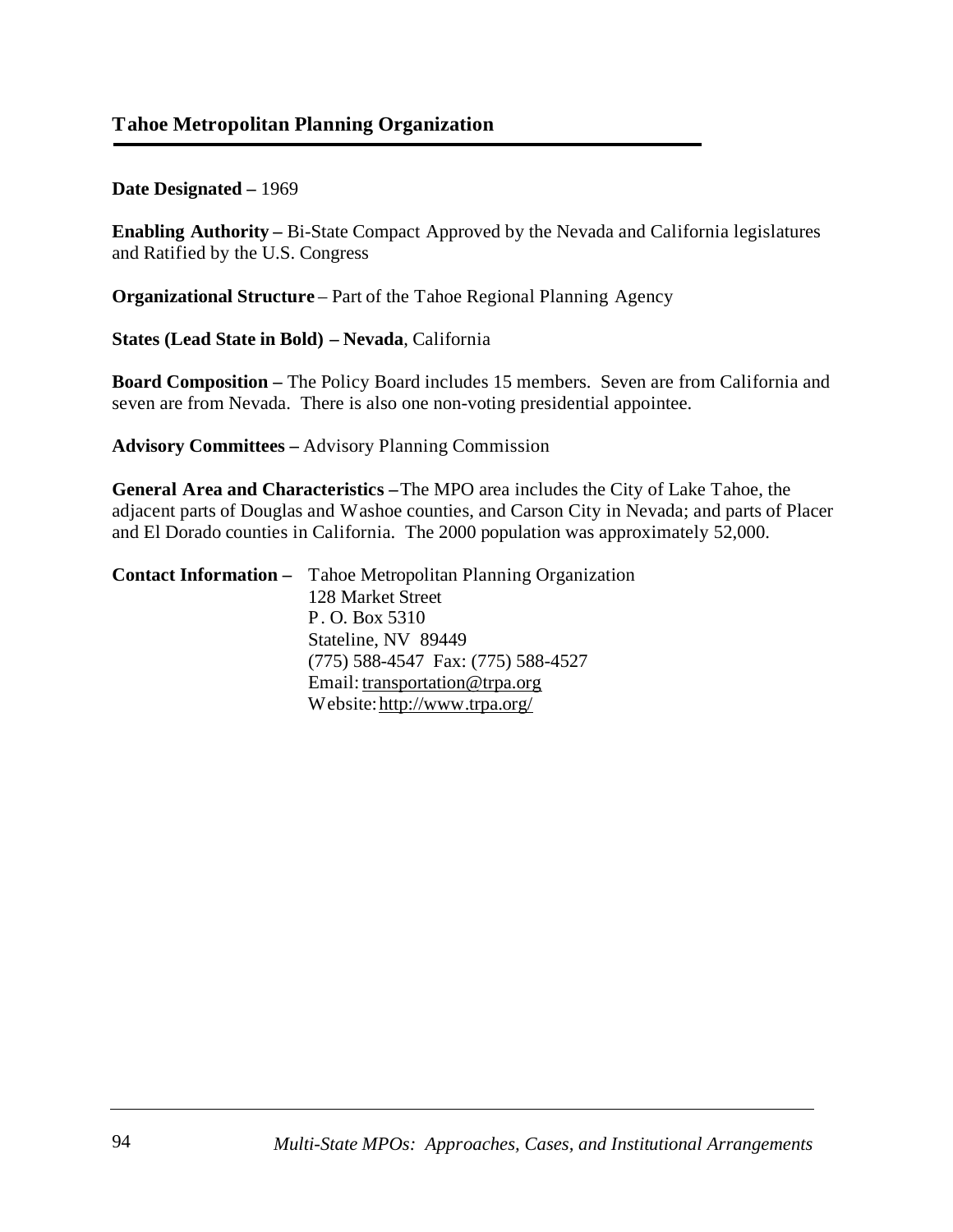## **Texarkana Metropolitan Planning Organization**

**Date Designated –** 1973 (designation updated in 1999)

**Enabling Authority –** Interstate Compact

**Organizational Structure** – Independent Agency

**States (Lead State in Bold) – Texas**, Arkansas

**Board Composition –** The Policy Committee includes 14 voting members. Eight members represent jurisdictions and agencies in Texas and six members represent jurisdictions and agencies in Arkansas. Members from Texas represent the City of Texarkana (three members), the City of Wake Village, the City of Nash, Bowie County, and the Texas Department of Transportation. Members from Arkansas represent the City of Texarkana (three members), Miller County, and the Arkansas State Highway and Transportation Department.

**Advisory Committees –**Technical Committee and the Citizens' Advisory Committee

**General Area and Characteristics –** The MPO area includes the cities of Texarkana, Nash, and Wake Village and Bowie County in Texas; and the City of Texarkana and Miller County in Arkansas. The 2000 population was approximately 548,300.

| <b>Contact Information - Brad McCaleb, Director</b> |
|-----------------------------------------------------|
| Texarkana Metropolitan Planning Organization        |
| Texarkana Municipal Building                        |
| $3rd$ and Texas                                     |
| P.O. Box 1967                                       |
| Texarkana, TX 75504                                 |
| (903) 798-3927 Fax: (903) 798-3773                  |
| E-mail: txkmpo@txkusa.org                           |
| Website: http://www.txkusa.org/tx/departments/mpo/  |
|                                                     |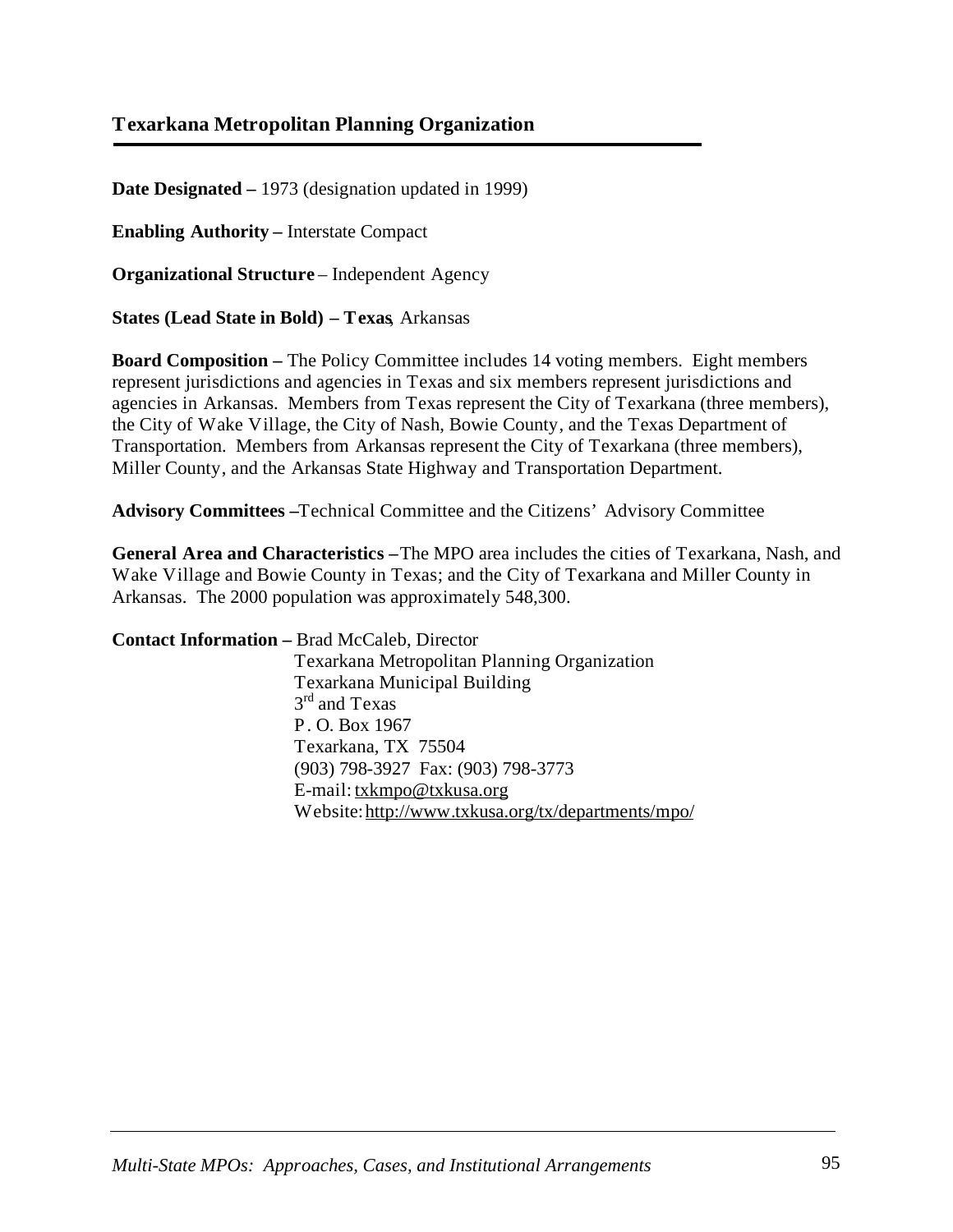# **Toledo Metropolitan Area Council of Governments (TMACOG)**

**Date Designated** – 1975 (the prior organization, the Toledo Regional Area Plan for Action, was established in 1962 and was absorbed into TMACOG, which was established in 1968)

**Enabling Authority –** Intergovernmental Agreement

**Organizational Structure** – Within Council of Governments

**States (Lead State in Bold) – Ohio**, Michigan

**Board Composition –** The TMACOG Transportation Council is the policy group for the MPO functions. The Transportation Council is comprised of members from jurisdictions and agencies in the MPO area. Members from jurisdictions include one elected official from the City of Toledo, other cities, villages, townships, Lucas County, Wood County, and Monroe County. Agency members include one representative from the Toledo Area Regional Transit Authority, the Toledo-Lucas County Port Authority, the Lucas County Engineer, the Wood County Engineer, the City of Toledo Commissioner of Engineering Services, the Ohio Department of Transportation, the Monroe County Plan Commission, the Toledo-Lucas County Plan Commissions, and the Transportation Advocacy Group of Northwest Ohio. The chairs of standing committees of the Council are also members. The Council may also appoint other members to have a balanced representation from the region, the types of members, the activities underway, and to maintain at least a three-fourths majority of members from within the MPO area. Members may fill more than one of these category requirements. A member of the TMACOG Executive Committee is appointed by the Chair to serve as Chair of the Transportation Council.

**Advisory Committees –** Transportation Council Committees include the Transportation Improvement Program Committee, System Performance Monitoring Committee, Pedestrian and Bikeways Committee, Freight Committee, Planning Committee, and the Rail Passenger **Committee** 

**General Area and Characteristics –**The TMACOG area covers the counties of Lucas and Wood in Ohio and Monroe, Michigan. It includes the cities of Bowling Green, Maumee, Northwood, Oregon, Perrysburg, Rossford, Sylvania, and Toledo. The 2000 population was approximately 503,008.

| <b>Contact Information -</b> Anthony Reams, President |
|-------------------------------------------------------|
| Toledo Metropolitan Area Council of Governments       |
| 300 Dr. Martin Luther King, Jr. Drive                 |
| P. O. Box 9508                                        |
| Toledo, OH 43697-9508                                 |
| E-mail: reams@tmacog.org                              |
| Website: http://www.tmacog.org                        |
|                                                       |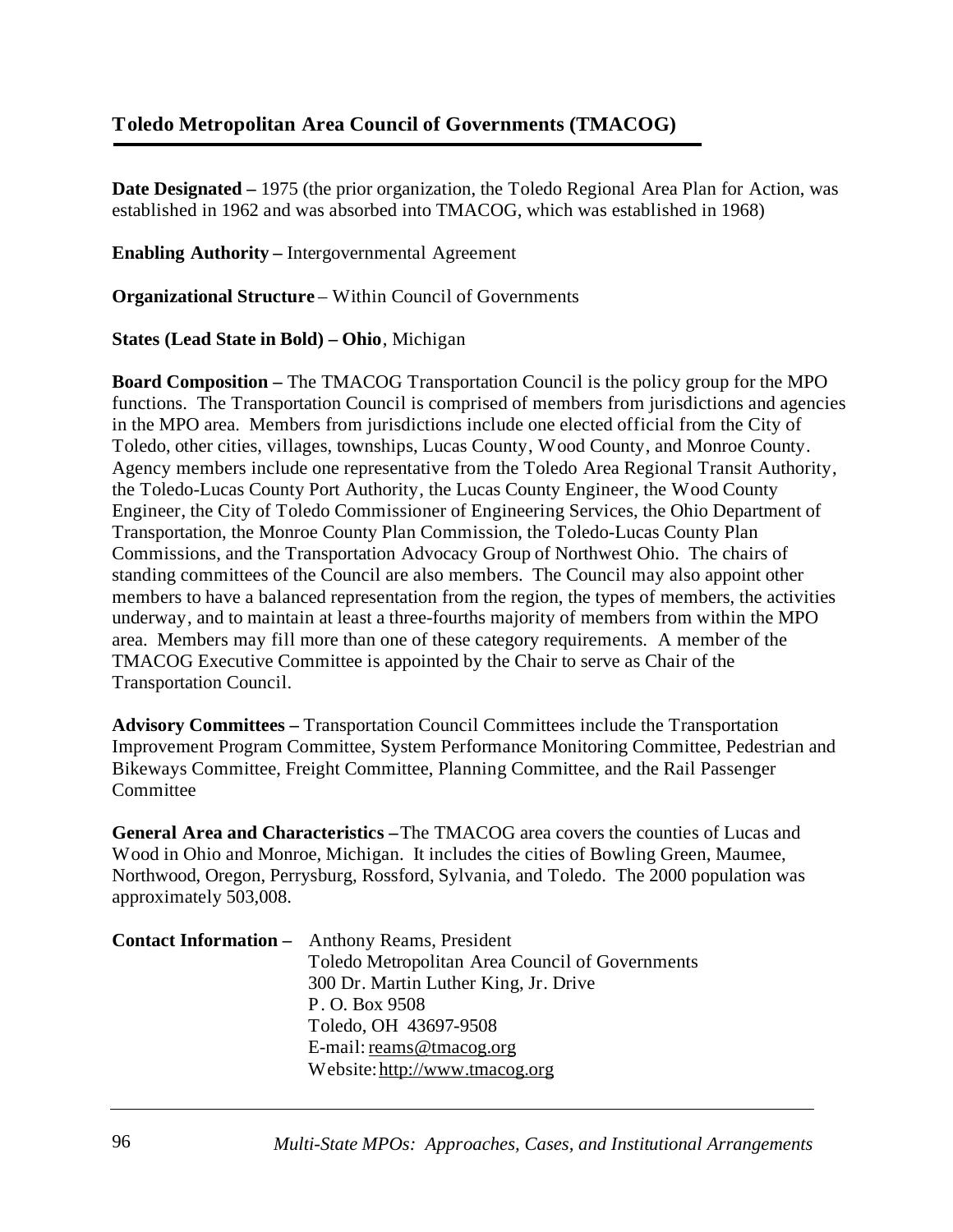**Enabling Authority –** Intergovernmental Agreement

**Organizational Structure** – Independent Agency

**States (Lead State in Bold) – Delaware**, Maryland

**Board Composition –** The WILMAPCO Council consists of nine members. Six members represent jurisdictions and agencies in Delaware and three members represent jurisdictions in Maryland. The six Delaware members include an appointee by the governor, a representative from the Delaware Department of Transportation, a representative of the Delaware Transit Corporation, an official from the City of Wilmington, an official from New Castle County, and a representative from municipalities in New Castle County. The three Maryland members include a governor appointee, an official from Cecil County, and an official representing the municipalities in Cecil County. More information is provided in the case study in Chapter Three.

**Advisory Committees –** Technical Advisory Committee and the Public Advisory Committee

**General Area and Characteristics –** The MPO area includes Cecil County, Maryland, and New Castle County, Delaware. The City of Wilmington, Delaware is the major city in the area. The 2000 population was approximately 602,700.

| <b>Contact Information</b> – Tigist Zegeye, Executive Director |
|----------------------------------------------------------------|
| Wilmington Area Planning Council                               |
| 850 Library Avenue, Suite 100                                  |
| Newark, DE 19711                                               |
| (302) 737-6205 Fax: (302) 737-9584                             |
| E-mail: tzegeye@wilmapco.org                                   |
| Website: http://www.wilmap.co.org                              |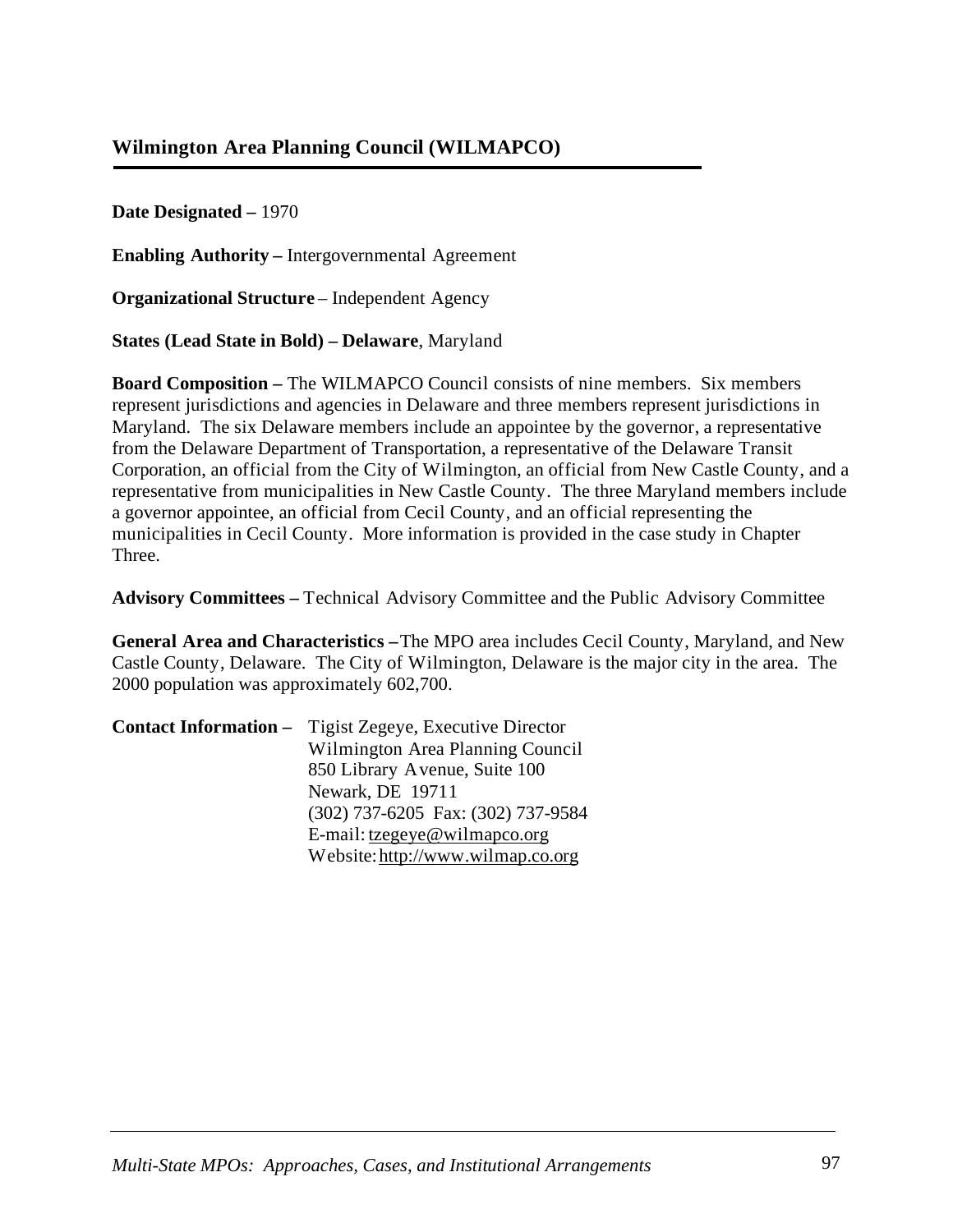## **Wood-Washington-Wirt Interstate Planning Commission**

#### **Date Designated –** 1974

**Enabling Authority –** Intergovernmental Agreement

**Organizational Structure** – Part of the Mid-Ohio Regional Council

**States (Lead State in Bold) – West Virginia**, Ohio

**Board Composition –** The Policy Board includes 10 voting members. A total of six members are from West Virginia and four members are from Ohio. The West Virginia members include the Mayor of Vienna, the Mayor of Williamstown, the Mayor of Parkersburg, the Mayor of North Hills, a Wood County Commissioner, and a representative from the West Virginia Department of Transportation. The Ohio members include the Mayor of Belpre, the Mayor of Marietta, a Washington County Commissioner, and a representative from the Ohio Department of Transportation.

**Advisory Committees –** Technical Committee

**General Area and Characteristics –**The MPO area includes Wood County, and the cities of Parkersburg, North Hills, Vienna, and Williamstown in West Virginia and the cities of Belpre and Marietta, and Washington County in Ohio. The 2000 population was approximately 131,160.

| <b>Contact Information –</b> Randy Durst, Transportation Study Director |
|-------------------------------------------------------------------------|
| Mid-Ohio Valley Regional Council                                        |
| 531 Market Street                                                       |
| Parkersburg, WV 26101                                                   |
| (304) 422-4993 Fax: (304) 422-4998                                      |
| E-mail: randy.durst@movrc.org                                           |
| Website: http://www.triplew.org/about.htm                               |